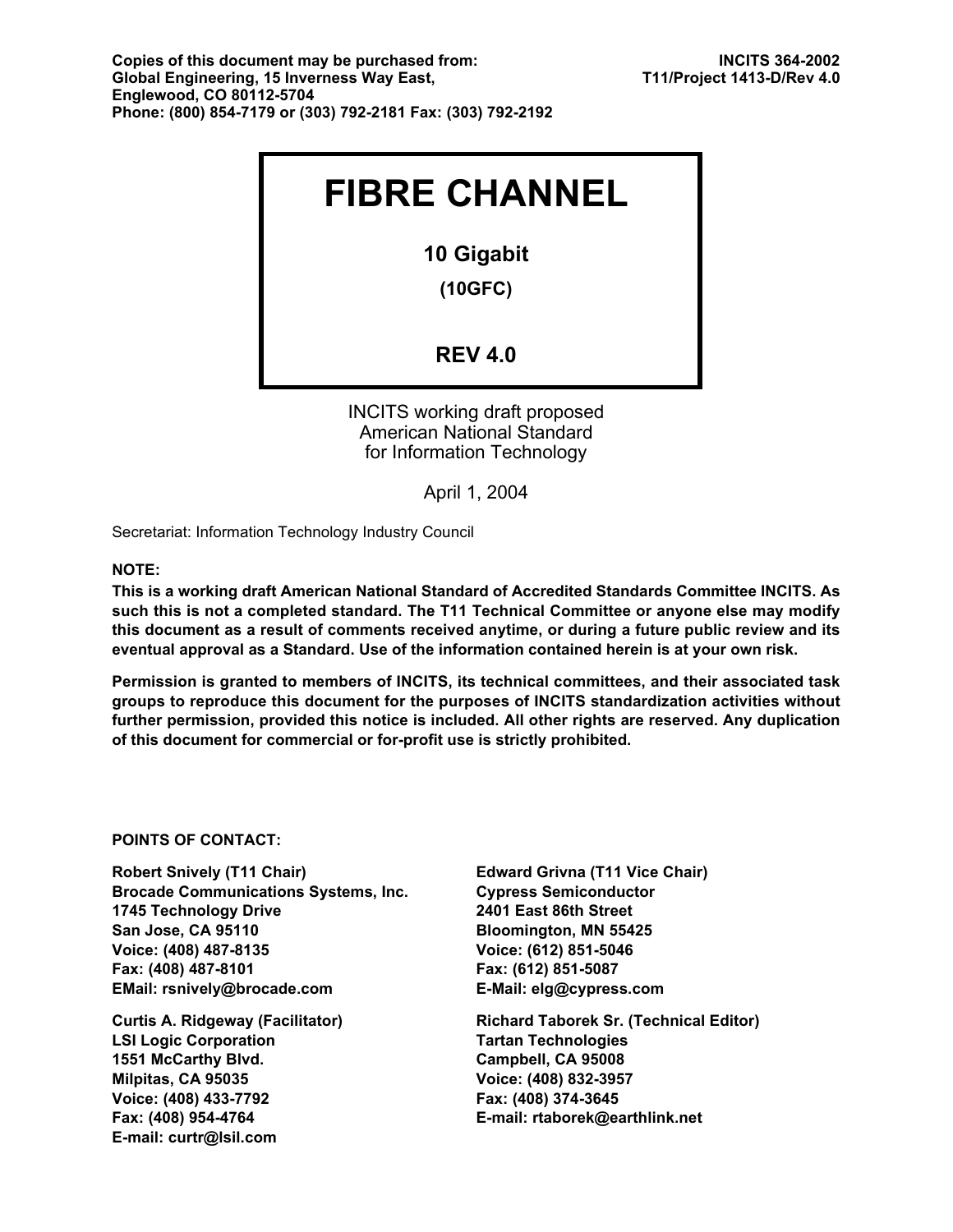Release Notes for revision 0.1: Below is a summary of the work done to create this revision.

- None. First release of document as a template for accepted 10GFC proposals.
- Baseline proposals based on work in development in IEEE P802.3ae (10 Gigabit Ethernet standards project and document) will be directly referenced by 10GFC clauses in the interest of expediency and to prevent errors due to duplicate specifications. It is anticipated that the schedule of the 10 GFC project will allow such direct reference and that the 802.3ae standard will be published prior to the publication of the 10GFC document.
- It is anticipated that the 10GFC extensions to proposals being developed in IEEE P802.3ae will be reserved as such in P802.3ae drafts as well as the published standard. Formal liaisons between INCITS T11 and IEEE 802.3 are currently in place and a formal request for 10GFC extension documentation in P802.3ae drafts is being drafted by the joint T11.2/T11.3 meeting chair, Mr. Robert Snively, on behalf of the 10GFC project.

Release Notes for revision 1.0: Below is a summary of the work done to the prior revision (0.1) to create this revision.

- Solicited and included contributions from clause editors.
- Added 8B/10B Clause 17 to describe the usage of 8B/10B physical coding and media attachment associates with the XAUI and four lane physical variants.
- Added WIS Clause 22 per motion at the February, 2001 T11 10GFC meeting.

Release Notes for revision 1.1: Below is a summary of the work done to the prior revision (1.0) to create this revision.

- Updated Clause 6, optical interface, 850 nm parallel (4-lane), per input from clause editors Dubravko Babic, Alvesta, and Deepak Patel, Stratos Lightwave.
- Updated Clause 8 per input from Len Young, Corning and Terry Cobb, Lucent.
- Updated Clause 9 per input from Michael Karg, Madison Cable and Ken Lazaris-Brunner, Gennum.
- Updated Clause 10 per input from Michael Karg, Madison Cable and Bob Thornton, Fujitsu.
- Deleted Clause 11, Loopback mode, as being too general per discussion at the April, 2001 10GFC meeting. This clause was essentially identical to the corresponding clause in FC-PH.
- 31 32 33 – Deleted Clause 12, Diagnostic mode, as being too general per discussion at the April, 2001 10GFC meeting. This clause was essentially identical to the corresponding clause in FC-PH.
- 34 35 – Deleted Clause 13, Transmitter safety, as being too general per discussion at the April, 2001 10GFC meeting. This clause was essentially identical to the corresponding clause in FC-PH.
- Updated Clause 17 per input from Osamu Ishida, NTT.

Release Notes for revision 1.9: Below is a summary of the work done to the prior revision (1.1) to create this revision.

- Updated subclause 6.1, Optical Interface, 850 nm parallel (4-lane), and per input from clause editors Dubravko Babic, Alvesta, and Tom Lindsay, Stratos Lightwave.
- Updated subclause 6.3, Optical Interface, 850 nm CWDM (4-lane), and per input from clause editors Bill Weidemann, Blaze Network Products.
- Updated Clause 8 and Annex A, Optical Cable Plant, per input from Len Young, Corning.
- Updated Clause 11, Ordered Sets per input from Craig Stuber, JNI and Curt Ridgeway, LSI Logic.
- Updated Clause 17, Link Signaling Sublayer, per input from Osamu Ishida, NTT.

Release Notes for revision 1.91: Below is a summary of the work done to the prior revision (1.9) to create this revision.

- Updated subclause 7, Optical Interface Receptacle Specification, per input from clause editor Kevin White, USConnec. Inadvertently left out of revision 1.9.
- Updated Clause 8 to insert missing figure 41.

ii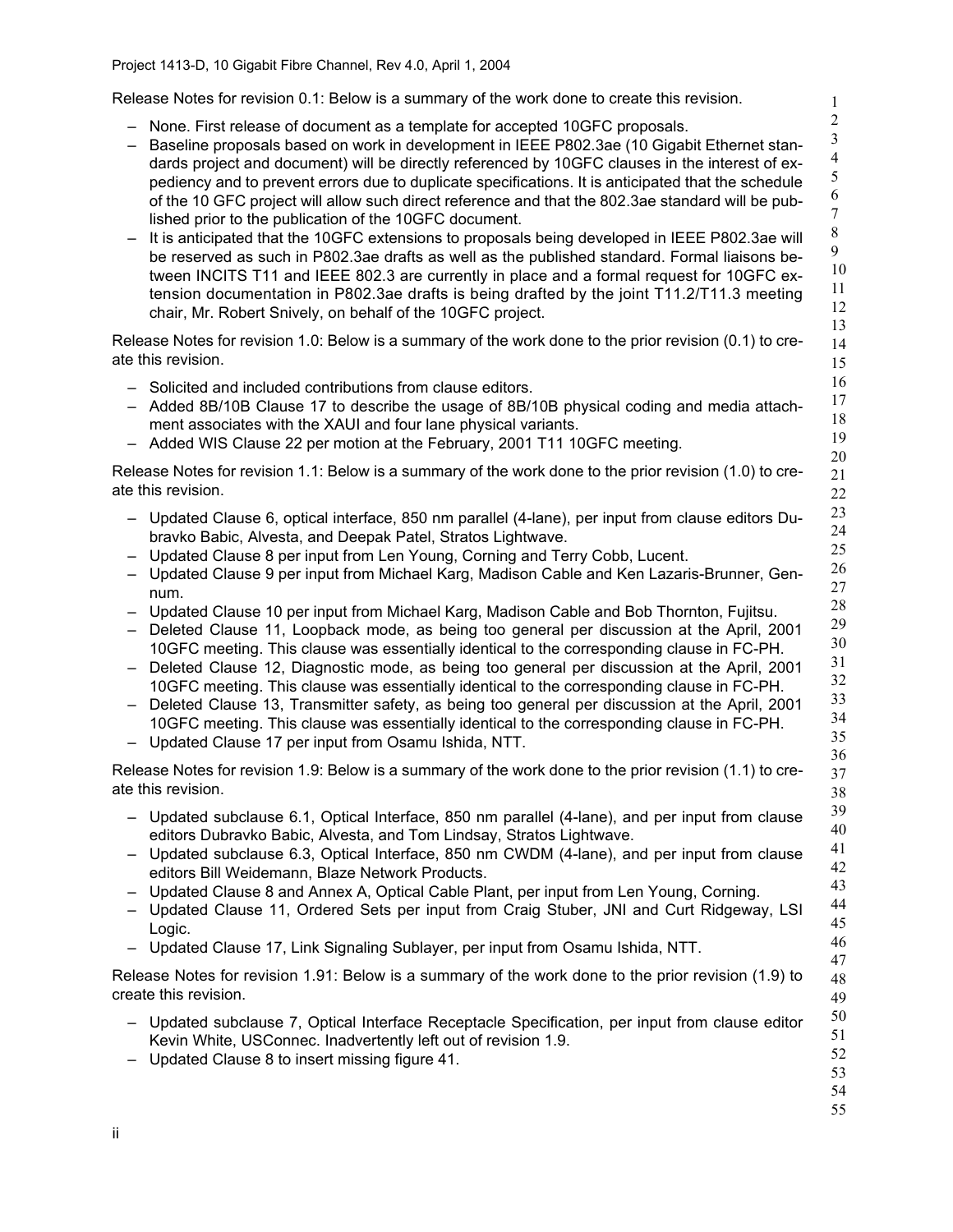1 2 3 4 5 6 7 8 9 10 11 12 13 14 15 16 17 18 19 20 21 22 23 24 25 26 27 28 29 30 31 32 33 34 35 36 37 38 39 40 41 42 43 44 45 46 47 48 49 50 51 52 53 54 55 Release Notes for revision 1.99: Below is a summary of the work done to the prior revision (1.91) to create this revision. – Updated clauses with resolution of T11.2 and T11.3 letter ballot comments to revision 1.1 Release Notes for revision 2.0: Below is a summary of the work done to the prior revision (1.99) to create this revision. – Updated clauses with resolution of T11.2 and T11.3 letter ballot comments to revision 1.1; – Deleted Electrical interface specification clause (9) per December, 2001 T11 motion; – Deleted Electrical cable and connector specification clause (10) per December, 2001 T11 motion; – Renamed Ordered Set clause (11) to FC-1; – Deleted Link signaling sublayer (LSS) clause (17) per December, 2001 T11 motion; – Deleted WAN interface sublayer (WIS) clause (19) per December, 2001 T11 motion. Release Notes for revision 2.1: Updated clauses with resolution of T11 letter ballot comments to revision 2.0; Release Notes for revision 3.0: Updated clauses with further resolution of T11 letter ballot comments to revision 2.0; Release Notes for revision 3.1: – Corrected front matter for First Public Review; – Changed all NCITS to INCITS; – Changed Ed Grivna to Edward Grivna on cover to match Foreword; – Filled out T11 membership list in Foreword; – Deleted empty T11.2 membership list in Foreword; – Deleted empty T11.3 membership list in Foreword; – Deleted update needed note at the beginning of the Introduction section; – Added Doug Coleman to clause editors list in Introduction; – Corrected inadvertent red table text in clause 8 to black; – Added the following text to the end of 4.2.2 to address Agilent additional comment issue #1: "Arbitrated loop functions defined in FC-AL-2 are not supported and outside the scope of this specification. Potential FC-AL-2 ordered set mapping, translations and related topics are provided in [annex C](#page-94-0) for future reference." – Updated Cover point of contact information. Release Notes for revision 3.2: – Resolution of INCITS First Public Review comments; – Editor correction of spelling, grammar and document style. Release Notes for revision 3.3: – Resolution of INCITS Second Public Review comments: – Changed all FC-PH references ANSI X3.230:1994 to ANSI INCITS 230-1994 (1999); – Changed all FC-AL-2 references ANSI INCITS 332:1999 to ANSI INCITS 332-1999; – Changed all FC-PI references ANSI INCITS 352:200x to ANSI INCITS 352-2002 and moved listing to Approved References; – Aligned all cross references to 10GbE to "10GbE [12]"; – Changed the nomenclature for the first three PMDs listed at the beginning of Clause 6 to "1200- MX-…" as M5 refers distinctly to 50 micron, whereas these PMD descriptions are intended to be more general here; – Changed PMD reference in 6.1.5.3 to 10GASE-LX4 as 10GBASE-SR does not specify jitter; – Changed PMD all references in 6.1.5.4 to 10GASE-LX4 as 10GBASE-SR does not specify jitter; – Changed the 10GbE referenced test at the end of 6.1.5.3 to "Stressed receiver conformance test";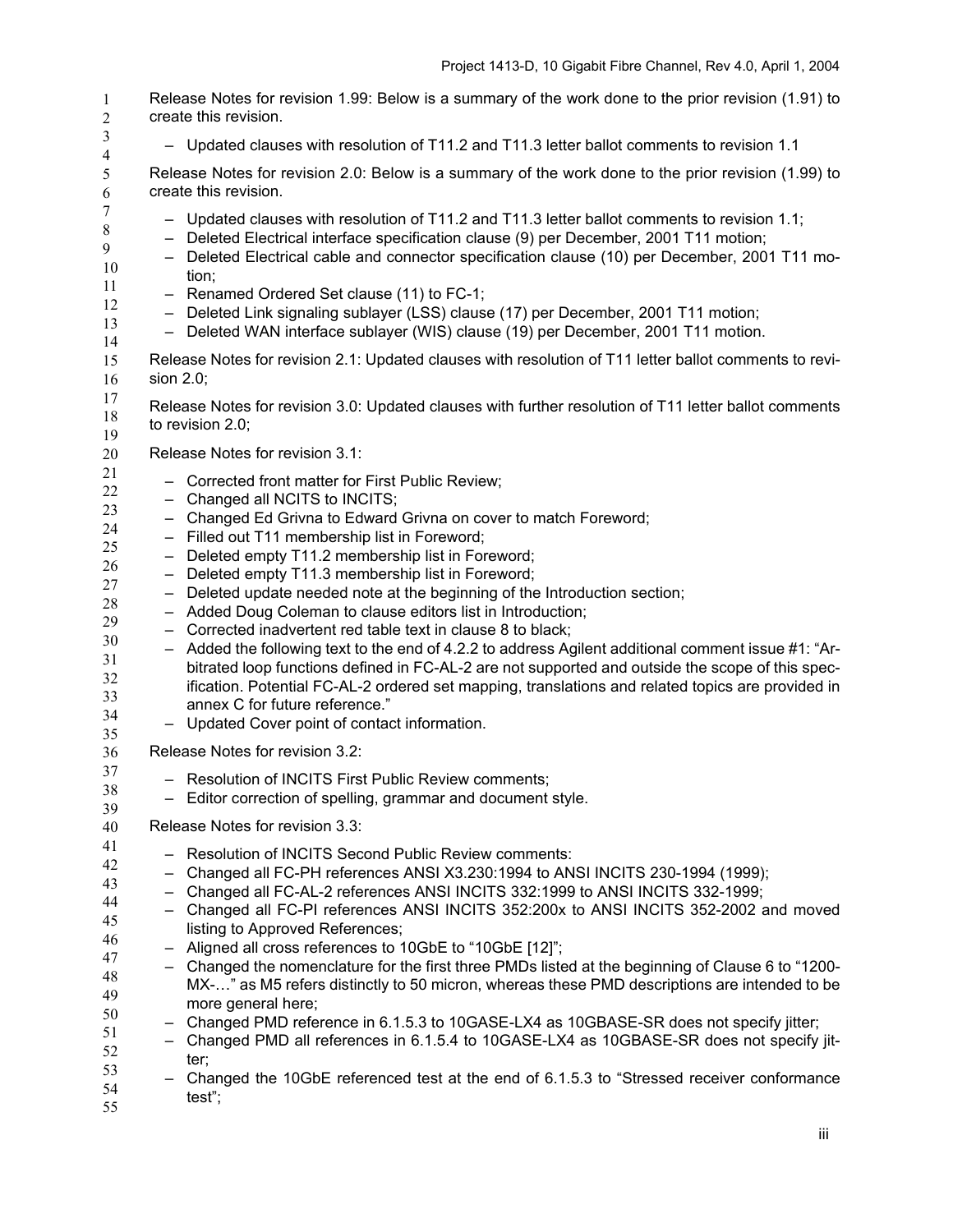Project 1413-D, 10 Gigabit Fibre Channel, Rev 4.0, April 1, 2004

- 1 2 3 4 5 6 7 8 9 10 11 12 13 14 15 16 17 18 19 20 21 22 23 24 25 26 27 28 29 30 31 32 33 34 35 36 37 38 39 40 41 42 43 44 45 46 47 48 49 50 51 52 53 54 – Modified the current revision level of the reference document to TIA-568B in 6.1.7.3; – Deleted the last sentence in 6.3.5 as Rx specs are in OMA; – Changed Table 16, column 50µm MF 2000 MHz**•**km, row: Stressed Rx sensitivity to 64,0 (-11,9) µW (dBm) (per T11/02-506v2); – Changed Table 16, column 50µm MF 2000 MHz**•**km, row: Vertical eye closure penalty to 2,3 dB (per T11/02-506v2); – Inserted "OMA" into the row descriptors for Rx sensitivity and Stressed Rx sensitivity in Table 16; – Changed the last sentence in 6.5.2 to read: "For 10GFC system testing that requires a long or mixed pattern, the test pattern defined in Annex E should be used; for component testing, test pattern(s) defined for 10GBASE-LX4 in 10GbE [12] or in Annex E may be used as appropriate."; – Deleted the first sentence in 8.2.2 as this subclause is relevant to all PMDs, not just the one in the first sentence; – Replaced text in 8.2.2 inadvertently deleted during the resolution of First Public Review comments; – Delete the second sentence of the second paragraph of 8.3.1. This sentence was no longer quite true, as the loss budget is based on nominal wavelength, but the other values are based on worst-case wavelength; – Changed Table 18, column: 1200-M5-SN4P-I, row: Channel insertion loss to 2,0 dB (per T11/02-505v1); – Changed Table 18, column: 1200-SM-LL-L, row: Allocation for penalties to 3,4 dB (per T11/02- 504v1); – Changed Table 19, column: 1200-M5E-SN4-I, row: Allocation for penalties to 3,7 dB (per T11/02-505v1); – Changed Table 19, column: 1200-M5E-SN4-I, row: Additional insertion loss allowed to 0,3 dB (per T11/02-505v1); – Changed Table 19, column: 1200-SM-LC4-L, row: Allocation for penalties to 2,0 dB (per T11/02-506v2); – Changed Table 19, column: 1200-SM-LC4-L, row: Additional insertion loss allowed to 0,0 dB (per T11/02-506v2); – Changed Table A.1, column: 1200-M6-SN-I, row: Allocation for penalties to 4,5 dB (per T11/02- 504v1); – Changed Table A.1, column: 1200-SM-LL-L, row: Allocation for penalties to 3,3 dB (per T11/02- 504v1); – Changed Table A.1, column: 1200-M6-SN4P-I, row: Additional insertion loss allowed to 0,0 dB (per T11/02-505v1); – Changed Table A.2, column: 1200-M5E-SN4-I, row: Allocation for penalties to 3,2 dB (per T11/02-506v2); – Changed Table A.2, column: 1200-M5E-SN4-I, row: Additional allowable insertion loss to 0,0 dB (per T11/02-506v2); – Changed Table A.2, column: 1200-M5-LC4-L, row: Allocation for penalties to 4,5 dB (per T11/02-506v2); – Changed Table A.2, column: 1200-M5-LC4-L, row: Additional allowable insertion loss to 0,2 dB (per T11/02-506v2); – Changed Table A.2, column: 1200-M6-LC4-L, row: Additional allowable insertion loss to 0,1 dB (per T11/02-506v2); – Changed Table A.2, column: 1200-SM-LC4-L, row: Allocation for penalties to 2,0 dB (per T11/02-506v2); – Changed "Operating Wavelength" to "Nominal Operating Wavelength" in Tables 18, 19, A.1 and A.2; – Changed "Channel Insertion Loss (dB)" to "Channel Insertion Loss (dB) at Nominal Operating Wavelength" via footnote in Tables 18, 19, A.1 and A.2;
	- 55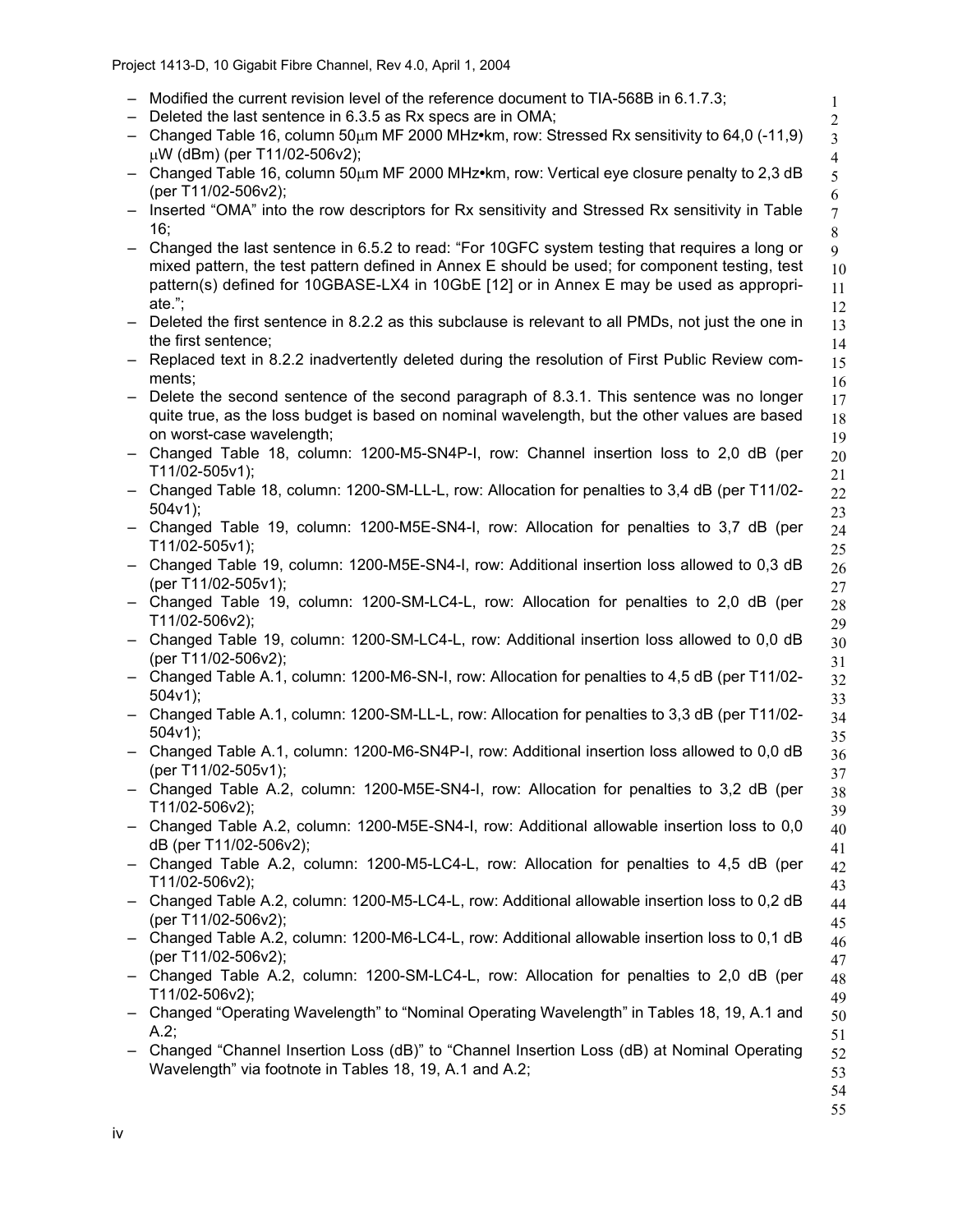| $\mathbf{1}$<br>$\overline{2}$ |                          | - Inserted the word "nominal" in front of "operating wavelength" for all occurrences in Note 5 in<br>Tables 18, 19, A.1 and A.2; |
|--------------------------------|--------------------------|----------------------------------------------------------------------------------------------------------------------------------|
|                                |                          | Added "/10GFC Level" to the end of the label "(Ethernet Reconciliation Sublayer)" in Figure 9;                                   |
| $\mathfrak{Z}$                 |                          |                                                                                                                                  |
| $\overline{4}$                 |                          | Modified the wording of 9.4.1 based on proposed modifications in Brocade comments docu-                                          |
| 5                              |                          | mented in T11/02-763v0;                                                                                                          |
| 6                              | -                        | Modified the wording of 9.4.2 based on proposed modifications in Brocade comments docu-                                          |
| $\overline{7}$                 |                          | mented in T11/02-763v0;                                                                                                          |
| $\,8\,$                        |                          | Deleted Table 23 - Primitive signals (arbitrated loop) per proposed modifications in Brocade                                     |
| 9                              |                          | comments documented in T11/02-763v0;                                                                                             |
| 10                             |                          | Deleted Table 25 - Primitive sequences (arbitrated loop) per proposed modifications in Brocade                                   |
| 11                             |                          | comments documented in T11/02-763v0;                                                                                             |
| 12                             |                          | - Changed "XGMII" to "10GFC" in 9.4.3 based on proposed modifications in Brocade comments                                        |
| 13                             |                          | documented in T11/02-763v0;                                                                                                      |
| 14                             | $\overline{\phantom{0}}$ | Changed the cross reference in the second to last paragraph in 9.6 to 9.7.2 based on proposed                                    |
| 15                             |                          | modifications in Brocade comments documented in T11/02-763v0;                                                                    |
| 16                             | —                        | Modified the wording of 9.7.2 based on proposed modifications in Brocade comments docu-                                          |
| 17                             |                          | mented in T11/02-763v0;                                                                                                          |
| 18                             |                          | Changed "This" to "The 10GFC" in 9.8.2 based on proposed modifications in Brocade com-                                           |
| 19                             |                          | ments documented in T11/02-763v0;                                                                                                |
| 20                             | —                        | Modified the wording of 9.8.3 based on proposed modifications in Brocade comments docu-                                          |
| 21                             |                          | mented in T11/02-763v0;                                                                                                          |
|                                |                          | Modified the wording of 9.8.5 based on proposed modifications in Brocade comments docu-                                          |
| 22                             | -                        |                                                                                                                                  |
| 23                             |                          | mented in T11/02-763v0;                                                                                                          |
| 24                             |                          | - Changed "FC-1" to "10GFC" in 9.8.7.2 based on proposed modifications in Brocade comments                                       |
| 25                             |                          | documented in T11/02-763v0;                                                                                                      |
| 26                             |                          | - Deleted one extraneous "D0.0" for the 8B/10B encodings for Ordered Sets Local_Fault and                                        |
| 27                             |                          | Remote_Fault;                                                                                                                    |
| 28                             |                          | - Modified the wording of the beginning of Annex C based on proposed modifications in Brocade                                    |
| 29                             |                          | comments documented in T11/02-763v0;                                                                                             |
| 30                             |                          | - Added C.4 to Annex C based on proposed modifications in Brocade comments documented in                                         |
| 31                             |                          | T11/02-763v0;                                                                                                                    |
| 32                             |                          | - Replace two instances of "will" in the last sentence of E.4 to "may" as it is unknown for certain                              |
| 33                             |                          | that IDLEs will flip disparity.                                                                                                  |
| 34                             |                          | Release Notes for revision 3.4:                                                                                                  |
| 35                             |                          |                                                                                                                                  |
| 36                             |                          | - Corrected cross reference in 9.3 to Table 30 from Table 38;                                                                    |
| 37                             |                          | - Changed all variables "10GbE [12]" to direct cross references reading "10GbE [13]";                                            |
| $38\,$                         |                          | $-$ In the last sentence of 8.3, changed the value of 1,7 dB to 2,0 dB.                                                          |
| 39                             |                          | Release Notes for revision 3.5:                                                                                                  |
| 40                             |                          |                                                                                                                                  |
| 41                             |                          | - Resolved 2PR comment #29 from Tom Lindsay by inserting figure into Clause 7 showing fiber                                      |
| 42                             |                          | lane ordering and transmit and receive lane ordering for MPO connector.                                                          |
| 43                             |                          |                                                                                                                                  |
| 44                             |                          | Release Notes for revision 4.0:                                                                                                  |
| 45                             |                          | - Resolved 3PR comments.                                                                                                         |
| 46                             |                          |                                                                                                                                  |
| 47                             |                          |                                                                                                                                  |
| 48                             |                          |                                                                                                                                  |
| 49                             |                          |                                                                                                                                  |
| 50                             |                          |                                                                                                                                  |
| 51                             |                          |                                                                                                                                  |
| 52                             |                          |                                                                                                                                  |
|                                |                          |                                                                                                                                  |
| 53                             |                          |                                                                                                                                  |
| 54<br>55                       |                          |                                                                                                                                  |
|                                |                          |                                                                                                                                  |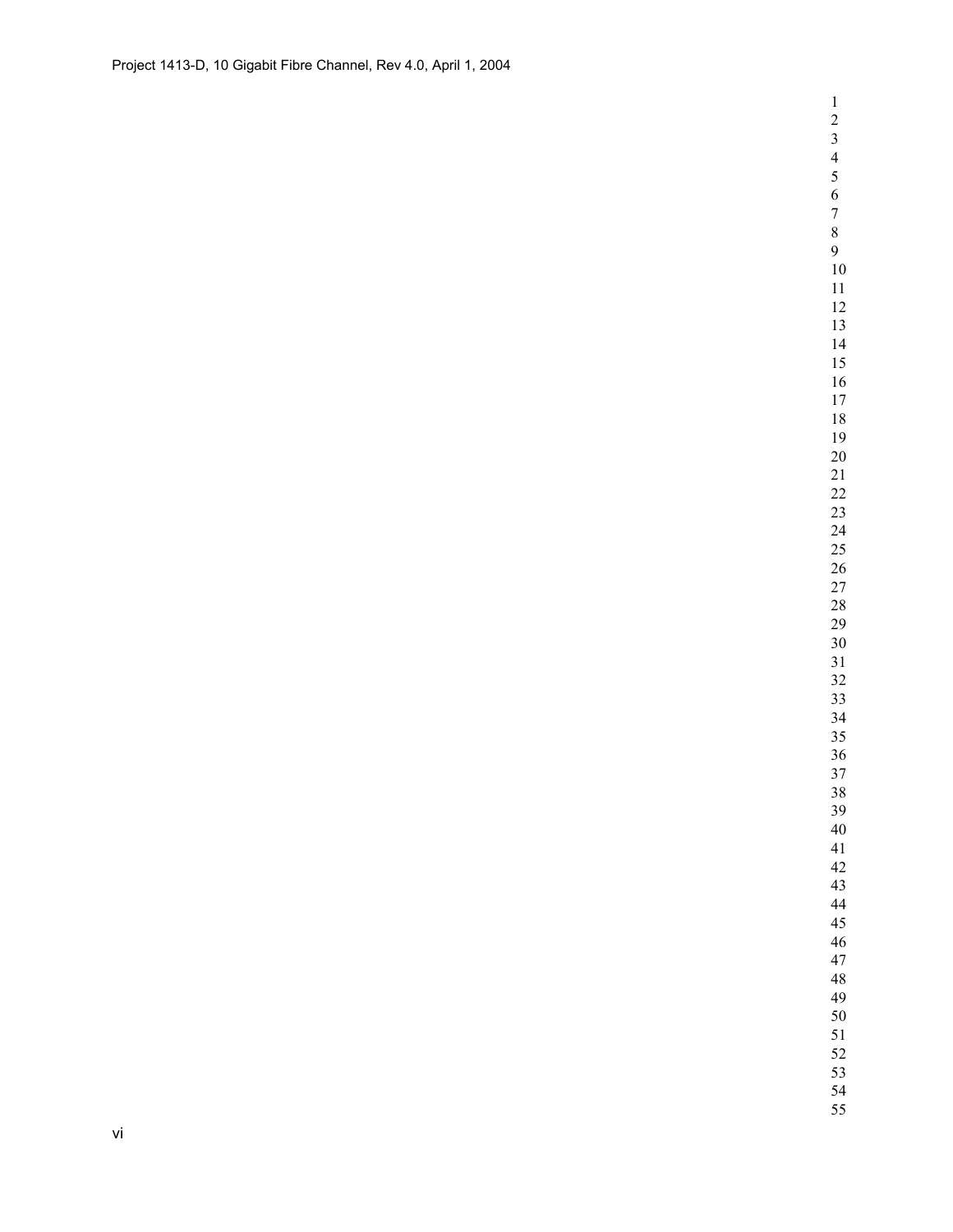| $\mathbf{1}$ | <b>ANSI®</b>                                                                                          |
|--------------|-------------------------------------------------------------------------------------------------------|
| 2            | dpANS INCITS 364-2002                                                                                 |
| 3            |                                                                                                       |
| 4            |                                                                                                       |
| 5            |                                                                                                       |
| 6            |                                                                                                       |
| 7            |                                                                                                       |
| 8            |                                                                                                       |
| 9            | <b>American National Standard</b>                                                                     |
| 10           |                                                                                                       |
| 11           | for information Technology -                                                                          |
| 12           |                                                                                                       |
|              | Fibre Channel - 10 Gigabit (10GFC)                                                                    |
| 13           |                                                                                                       |
| 14           |                                                                                                       |
| 15           |                                                                                                       |
| 16           |                                                                                                       |
| 17           |                                                                                                       |
| 18           |                                                                                                       |
| 19           | Secretariat                                                                                           |
| 20           |                                                                                                       |
| 21           | <b>Information Technology Industry Council</b>                                                        |
| 22           |                                                                                                       |
| 23           |                                                                                                       |
| 24           |                                                                                                       |
| 25           |                                                                                                       |
| 26           |                                                                                                       |
| 27           |                                                                                                       |
| 28           |                                                                                                       |
| 29           |                                                                                                       |
| 30           | Approved (not yet approved)                                                                           |
| 31           | American National Standards Institute, Inc.                                                           |
| 32           |                                                                                                       |
| 33           |                                                                                                       |
| 34           |                                                                                                       |
| 35           |                                                                                                       |
|              |                                                                                                       |
| 36           |                                                                                                       |
| 37           |                                                                                                       |
| 38           |                                                                                                       |
| 39           |                                                                                                       |
| 40           |                                                                                                       |
| 41           | <b>Abstract</b>                                                                                       |
| 42           |                                                                                                       |
| 43           | This standard describes extensions to the Fibre Channel signaling and physical layer requirements     |
| 44           | described in ANSI INCITS 230-1994 (1999), Fibre Channel Physical and Signaling Interface, FC-PH       |
| 45           | and extended in ANSI INCITS 352-2002, Fibre Channel Physical Interfaces (FC-PI) to support a data     |
| 46           | transport at a rate of approximately 10 Gigabits per second. The 10GFC physical layer is specified at |
| 47           | identified points within the system.                                                                  |
| 48           |                                                                                                       |
| 49           | This standard is one of the Fibre Channel family of standards.                                        |
| 50           |                                                                                                       |
| 51           |                                                                                                       |
| 52           |                                                                                                       |
| 53           |                                                                                                       |
| 54           |                                                                                                       |
| 55           |                                                                                                       |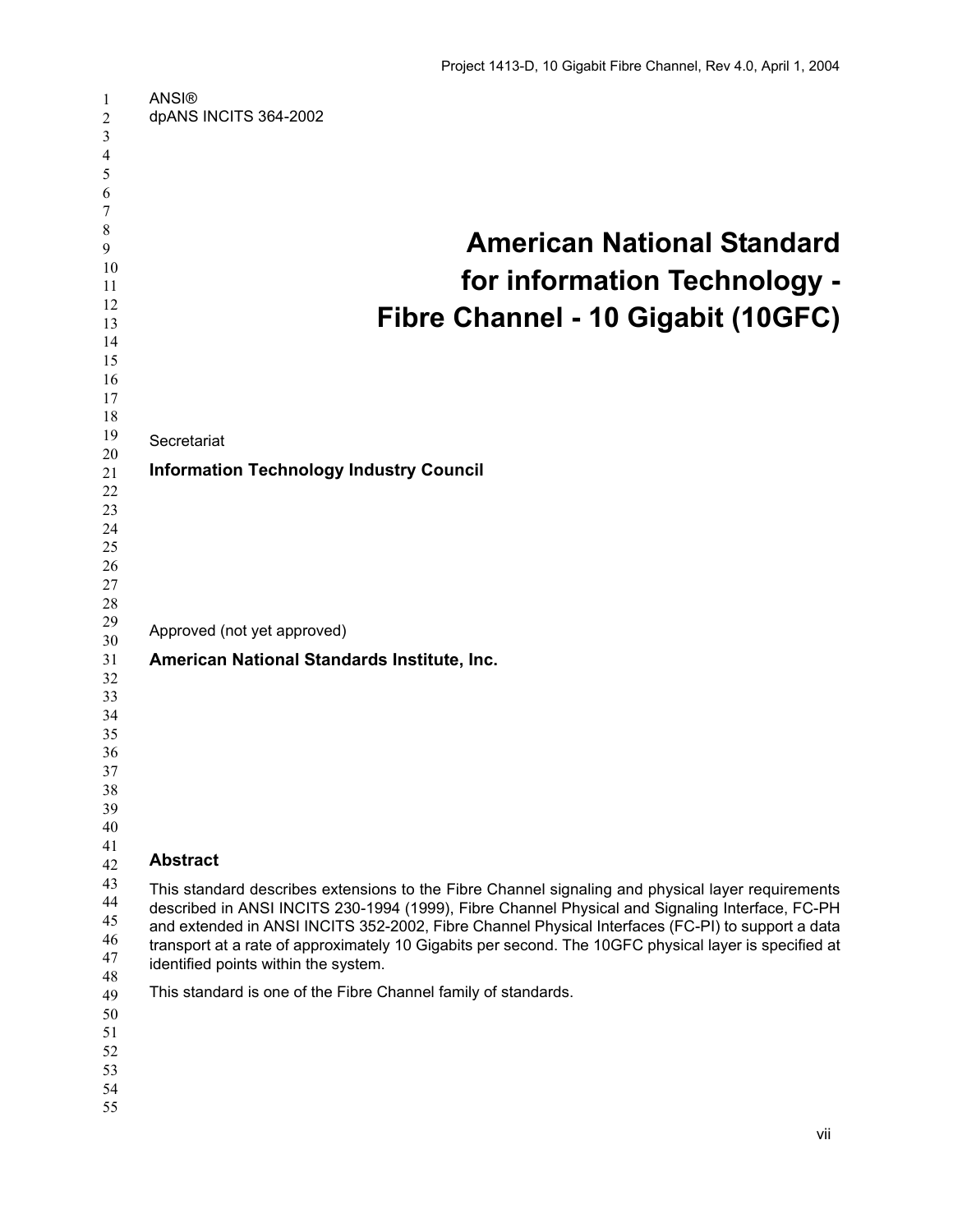# **National Standard**

American Approval of an American National Standard requires review by ANSI that the requirements for due process, consensus, and other criteria for approval have been met by the standards developer.

> Consensus is established when, in the judgement of the ANSI Board of Standards Review, substantial agreement has been reached by directly and materially affected interests. Substantial agreement means much more than a simple majority, but not necessarily unanimity. Consensus requires that all views and objections be considered, and that a concerted effort be made towards their resolution.

11 12 13 14 15 16 17 18 19 20 21 The use of American National Standards is completely voluntary; their existence does not in any respect preclude anyone, whether he has approved the standards or not, from manufacturing, marketing, purchasing, or using products, processes, or procedures not conforming to the standards. The American National Standards Institute does not develop standards and will in no circumstances give an interpretation of any American National Standard. Moreover, no person shall have the right or authority to issue an interpretation of an American National Standard in the name of the American National Standards Institute. Requests for interpretations should be addressed to the secretariat or sponsor whose name appears on the title page of this standard.

22 23 24 **CAUTION NOTICE:** This American National Standard may be revised or withdrawn at any time. The procedures of the American National Standards Institute require that action be taken periodically to reaffirm, revise, or withdraw this standard. Purchasers of American National Standards may receive current information on all standards by calling or writing the American National Standards Institute.

**CAUTION:** The developers of this standard have requested that holders of patents that may be required for the implementation of the standard disclose such patents to the publisher. However, neither the developers nor the publisher have undertaken a patent search in order to identify which, if any, patents may apply to this standard. As of the date of publication of this standard and following calls for the identification of patents that may be required for the implementation of the standard, no such claims have been made. No further patent search is conducted by the developer or publisher in respect to any standard it processes. No representation is made or implied that licenses are not required to avoid infringement in the use of this standard.

Published by **American National Standards Institute 11 West 42nd Street, New York, NY 10036** Copyright © 200x by Information Technology Industry Council (ITI) All rights reserved. No part of this publication may be reproduced in any form, in an electronic retrieval system or otherwise, without prior written permission of ITI, 1250 Eye Street NW, Washington, DC 20005. Printed in the United States of America

55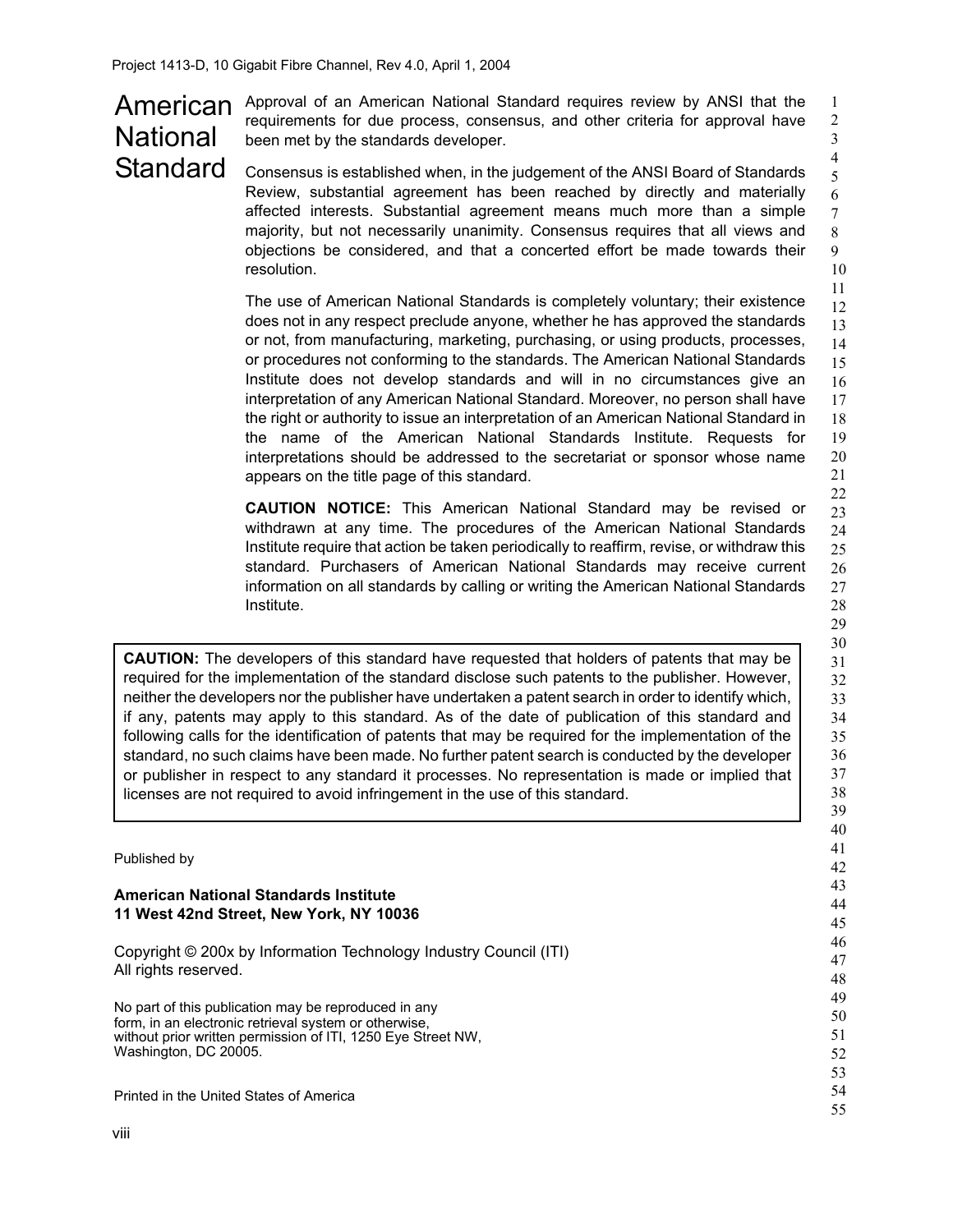ix

# <span id="page-8-0"></span>**Foreword** (This Foreword is not part of American National Standard INCITS 364-2002.)

 This standard describes extensions to the Fibre Channel signaling and physical layer requirements described in ANSI INCITS 230-1994 (1999), Fibre Channel Physical and Signaling Interface, FC-PH and extended in ANSI INCITS 352-2002, Fibre Channel Physical Interfaces (FC-PI) to support a data transport at a rate of approximately 10 Gigabits per second. The 10GFC physical layer is specified at identified points within the system.

 This standard is one of the Fibre Channel family of standards.

 This standard was developed by Task Group T11 of Accredited Standards Committee INCITS during 2000-2001. The standards approval process started in 2001. This document includes annexes which are informative and are not considered part of the standard.

 

 Requests for interpretation, suggestions for improvements or addenda, or defect reports are welcome. They should be sent to the INCITS Secretariat, Information Technology Industry Council, 1250 Eye Street, NW, Suite 200, Washington, DC 20005-3922.

 This standard was processed and approved for submittal to ANSI by the National Committee for Information Technology Standards (INCITS). Committee approval of the standard does not necessarily imply that all committee members voted for approval.

- At the time it approved this standard, INCITS had the following members:
	- *(to be filled in by INCITS)*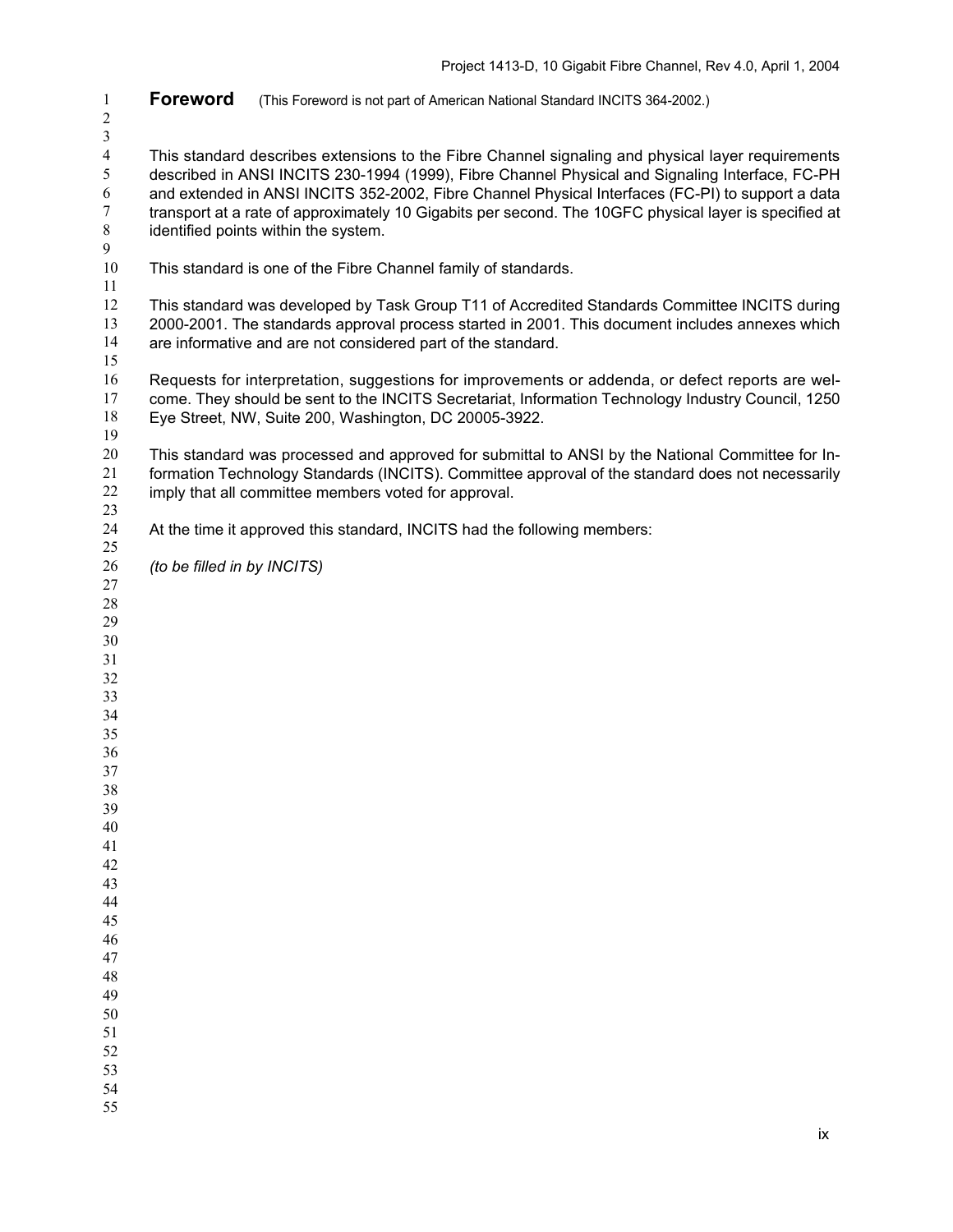Technical Committee T11 on Lower Level Interfaces, which reviewed this standard, had the following members:

# Robert Snively, Chair Edward Grivna, Vice-Chair Neil Wanamaker, Secretary

|                                                          |                                              |                                                                     |                                                   | 7  |  |
|----------------------------------------------------------|----------------------------------------------|---------------------------------------------------------------------|---------------------------------------------------|----|--|
| Dal Allan (Alt.)                                         | Gregg Goyins (Alt.)                          | Neil MacLean                                                        | Gary S. Robinson                                  | 8  |  |
| <b>Rick Allison</b>                                      | Joe Graham (Alt.)                            | Kumar Malavalli (Alt.)                                              | Johann Safar                                      | 9  |  |
| Greg Alvey (Alt.)                                        | Michael Griffin (Alt.)                       | Roland Marbot (Alt.)                                                | Harmel S. Sangha (Alt.)                           |    |  |
| Gary Andersen (Alt.)                                     | <b>Robert Griswold</b>                       | Mark Marlett (Alt.)                                                 | John Scheible                                     | 10 |  |
| Bob Atkinson (Alt.)                                      | Edward Grivna                                | William R. Martin (Alt.)<br>Edward McClanahan (Alt.) John Schroeder | Bruce Schober (Alt.)                              | 11 |  |
| Narayan Ayalasomayajula Bill Ham<br>David Baldwin (Alt.) | Mark Hamel (Alt.)                            | Chuck McKnett (Alt.)                                                | <b>Robert Snively</b>                             |    |  |
| <b>Charles Binford</b>                                   | Hiro Hashimoto (Alt.)                        | Gregory McSorley (Alt.)                                             | Brad Solomon (Alt.)                               | 12 |  |
| Jose Borrego (Alt.)                                      | Andy Helland                                 | Jeff Mendiola                                                       | Predrag Spasic                                    | 13 |  |
| Joe Breher (Alt.)                                        | Ken Hirata (Alt.)                            | Charles Monia                                                       | <b>Rob Stalnaker</b>                              | 14 |  |
| <b>Charles Brill</b>                                     | Osamu Ishida (Alt.)                          | Bill Moody (Alt.)                                                   | Gary R. Stephens                                  |    |  |
| Matt Brown (Alt.)                                        | Shin'ichi Iwano                              | Mike Morandi (Alt.)                                                 | Craig Stuber                                      | 15 |  |
| Ken Lazaris-Brunner                                      | Dylan Jackson (Alt.)                         | Thomas Murphy (Alt.)                                                | Etsuji Sugita (Alt.)                              | 16 |  |
| William Cagle                                            | Mike Jensen                                  | Hari Naidu                                                          | Steven E. Swanson                                 | 17 |  |
| Craig Carlson                                            | Richard Johnson                              | Mai Nguyen (Alt.)                                                   | Tad Szostak                                       | 18 |  |
| Doug Coleman (Alt.)                                      | Skip Jones (Alt.)                            | Mike Nguyen (Alt.)                                                  | Richard Taborek Sr.                               |    |  |
| Bill Collette (Alt.)                                     | Mike Kauffman                                | <b>Bob Nixon</b>                                                    | Bharat Tailor (Alt.)                              | 19 |  |
| James Coomes                                             | Albert F. Kelley                             | Vit Novak                                                           | Dennis Talluto                                    | 20 |  |
| Jan V. Dedek                                             | Julie Ann Kembel (Alt.)                      | Andrew Nowak                                                        | Daniel Thanos (Alt.)                              | 21 |  |
| David Deming                                             | Robert W. Kembel                             | Louis Odenwald (Alt.)                                               | Lloyd E. Thorsbakken (Alt.)                       |    |  |
| Claudio DeSanti                                          | <b>Clement Kent</b>                          | Michael O'Donnell                                                   | Luis Torres (Alt.)                                | 22 |  |
| Schelto van Doorn (Alt.)                                 | <b>Bret Ketchum</b>                          | Kevin Oursler<br>Harry V. Paul                                      | <b>Horst Truestedt</b><br>Jeanne Truestedt (Alt.) | 23 |  |
| Mike Dorsett (Alt.)<br>Robert Dugan (Alt.)               | Scott Kipp (Alt.)<br>Gregory Koellner (Alt.) | Robert Pedersen                                                     | Joshua Tseng (Alt.)                               |    |  |
| Marc Dupuis (Alt.)                                       | <b>Bill Krieg</b>                            | George Penokie (Alt.)                                               | John Tyndall (Alt.)                               | 24 |  |
| Dinesh Dutt (Alt.)                                       | Michael Lamatsch (Alt.)                      | Ken Peters (Alt.)                                                   | Glenn Virball (Alt.)                              | 25 |  |
| Art Edmonds (Alt.)                                       | Alan Land (Alt.)                             | David Peterson                                                      | Neil Wanamaker                                    | 26 |  |
| Neil Edmunds (Alt.)                                      | Lars Leininger (Alt.)                        | <b>Rich Ramos</b>                                                   | Gary Warden                                       |    |  |
| Mike Fitzpatrick                                         | Paul Levin                                   | Venkat Rangan                                                       | Naoki Watanabe                                    | 27 |  |
| David Ford                                               | Dave Lewis                                   | Bart Raudebaugh (Alt.)\                                             | Ralph Weber                                       | 28 |  |
| Michael S. Foster<br>Edward M. Frymoyer                  | Rick Lewis (Alt.)<br>Tom Lindsav             | Wayne Rickard (Alt.)<br>Curtis A. Ridgeway                          | Kevin White<br>Steven L. Wilson (Alt.)            | 29 |  |
| Matt Gaffney                                             | John Lohmeyer (Alt.)                         | Roger Rose                                                          | John Worden (Alt.)                                | 30 |  |
| Wayne Gentry                                             | Bill Lynn (Alt.)                             |                                                                     |                                                   |    |  |
|                                                          |                                              |                                                                     |                                                   | 31 |  |

x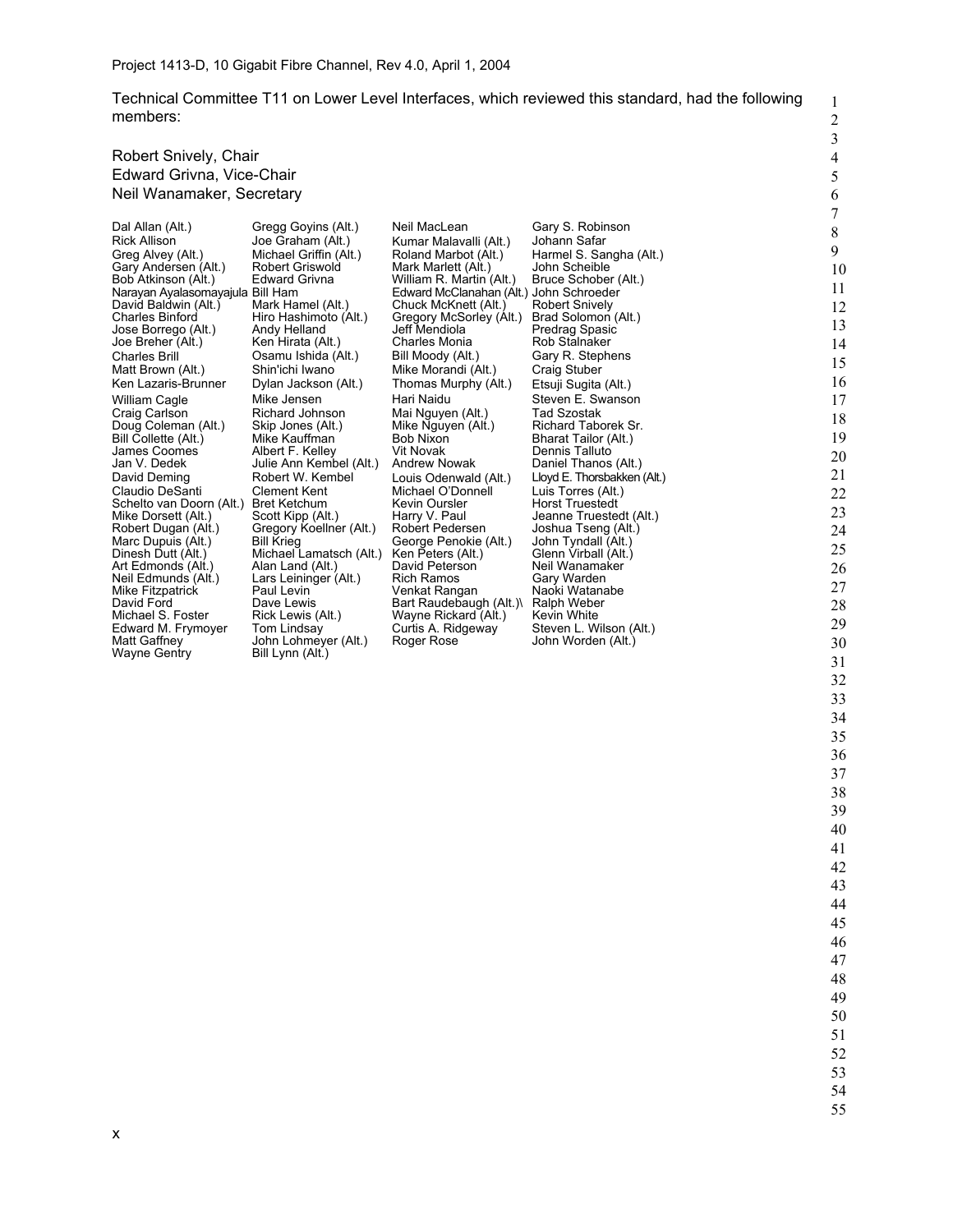# <span id="page-10-0"></span>**Introduction**

10GFC is a member of the Fibre Channel family of standards. This family includes ANSI INCITS 230- 1994 (1999), FC-PH, which specifies the Physical and Signalling Interface and ANSI INCITS 332- 1999, FC-AL-2, specifies the arbitrated loop topology.

10GFC provides signaling and physical layer requirements that may be utilized by the FC-2 level to transport data at a rate in excess of 10 gigabits per second between Fibre Channel Ports.

# **Acknowledgements**

 

 The technical editor would like to thank the following individuals for their special contributions to this standard:

- Curtis A. Ridgeway (Technical Co-Editor)
- LSI Logic Corporation
- Voice: (408) 433-7792
- E-mail: curtr@lsil.com
- 
- Clause Editors:
- 

 Clay Hudgins, Dubravko Babic, Tom Lindsay, Randy Clark, Dave Kabal, Bill Wiedemann, Kevin White, Len Young, Terry Cobb, Craig Stuber, Ed Grivna, Osamu Ishida, Neil MacLean and Doug Coleman

- 
- 
- 
- 
- 
- 
- 
- 
- 
- 
- 
- 
- 
- 
- 
- 
- 
- 

 

- 
- 
- 
- 

xi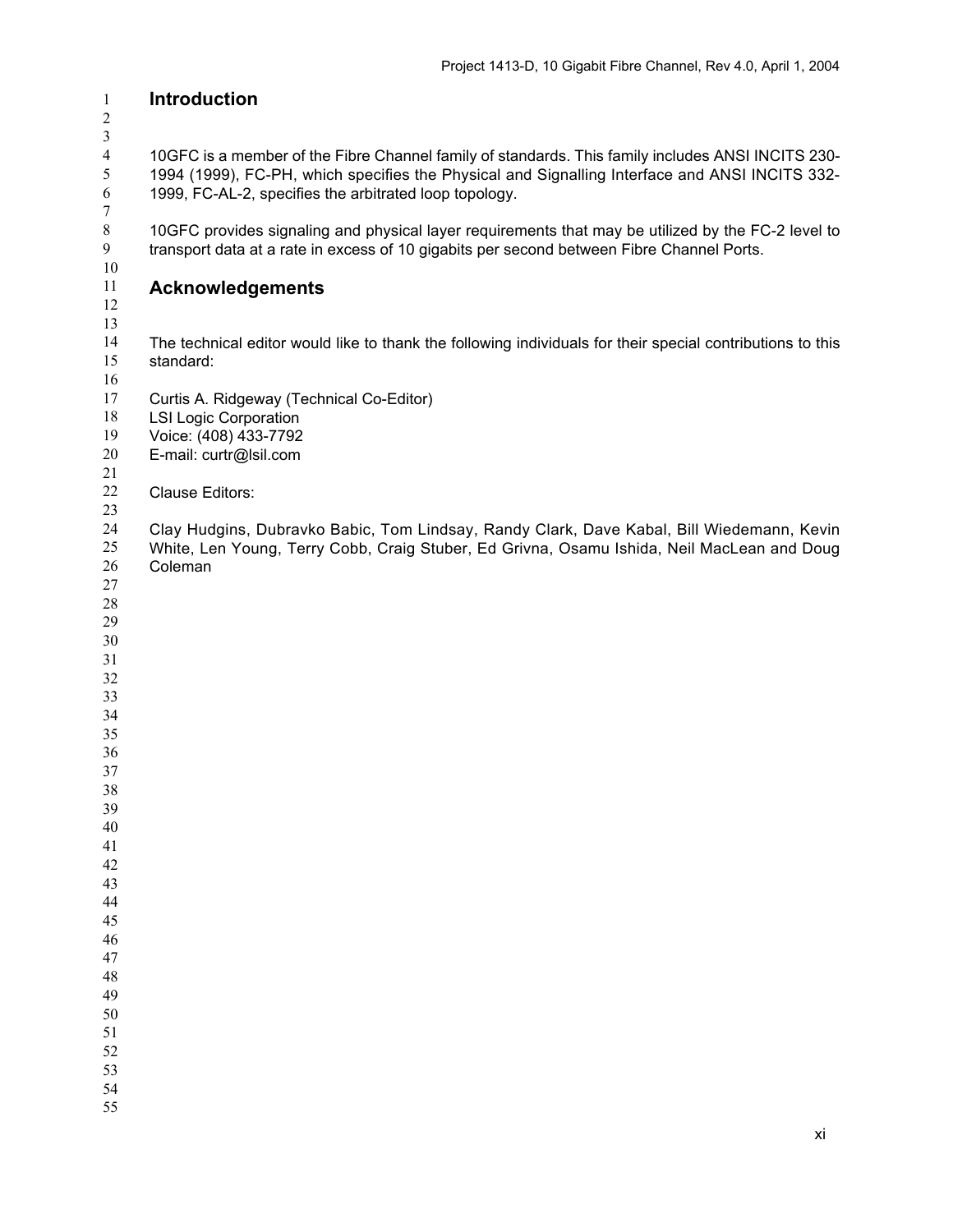| $\overline{\mathbf{c}}$ |
|-------------------------|
| $\frac{3}{4}$           |
|                         |
| 5                       |
| 6                       |
| 7                       |
| 8                       |
| 9                       |
| 10                      |
| 11<br>12                |
| 13                      |
| 14                      |
| 15                      |
| 16                      |
| 17                      |
| 18                      |
| 19                      |
| 20                      |
| $\overline{21}$         |
| 22                      |
| 23                      |
| 24                      |
| 25                      |
| 26                      |
| 27                      |
| 28                      |
| 29<br>30                |
| 31                      |
| 32                      |
| 33                      |
| 34                      |
| 35                      |
| 36                      |
| 37                      |
| 38                      |
| 39                      |
| 40                      |
| 41                      |
| 42<br>43                |
| 44                      |
| 45                      |
| 46                      |
| 47                      |
| 48                      |
| 49                      |
| 50                      |
| 51                      |
| 52                      |
| 53                      |
| 54                      |
| 55                      |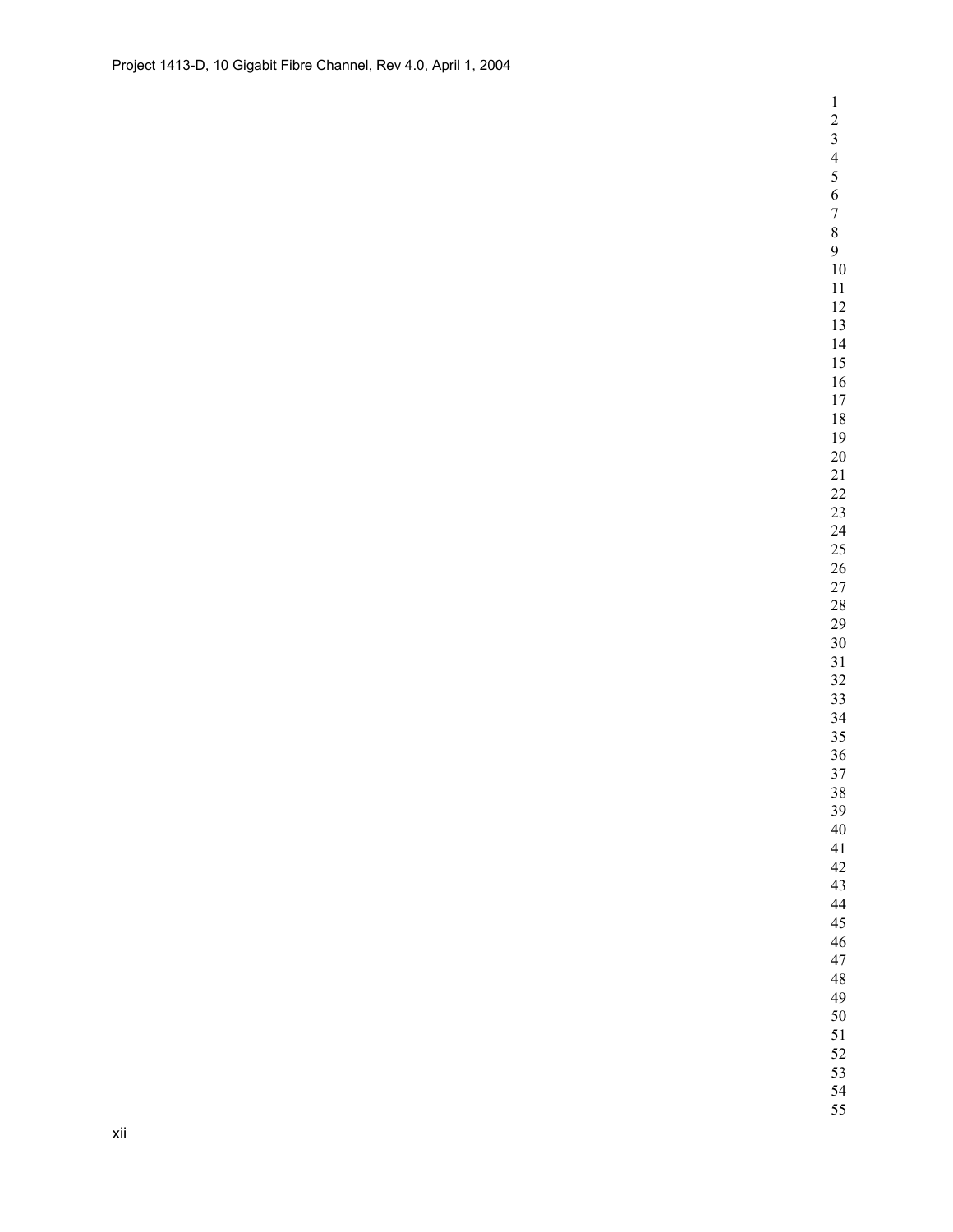| <b>Introduction</b>                                                                                                                                                                                                      |                                                          |  |  |
|--------------------------------------------------------------------------------------------------------------------------------------------------------------------------------------------------------------------------|----------------------------------------------------------|--|--|
|                                                                                                                                                                                                                          |                                                          |  |  |
|                                                                                                                                                                                                                          |                                                          |  |  |
|                                                                                                                                                                                                                          |                                                          |  |  |
|                                                                                                                                                                                                                          | $\overline{4}$<br>$\overline{4}$                         |  |  |
|                                                                                                                                                                                                                          | $6\phantom{1}6$                                          |  |  |
|                                                                                                                                                                                                                          |                                                          |  |  |
| 4 Structure and concepts (and all and all and all and all and all and all and all and all and all and all and a<br>4.2.4 FC-0 general description                                                                        | 13<br>13<br>14<br>14<br>14<br>15<br>16                   |  |  |
| 5.1                                                                                                                                                                                                                      | 17<br>17<br>17                                           |  |  |
| 6.1 850 nm Parallel (4 lane) PMD, type 1200-MX-SN4P-I<br>6.1.8 Environment                                                                                                                                               | 19<br>19<br>19<br>19<br>20<br>25<br>26<br>27<br>27<br>28 |  |  |
| 6.2.2 Jitter, measurement and safety specifications<br>6.3 850 nm CWDM (four wavelength) PMD, type 1200-MX-SN4-I<br>6.3.2 Wavelength-division multiplexed-lane assignments<br>6.3.3 Operating ranges<br>6.3.6 Eye Safety | 28<br>28<br>29<br>29<br>29<br>29<br>29<br>30<br>31       |  |  |
| 6.4<br>6.4.1 Optical specifications                                                                                                                                                                                      | 32<br>-32                                                |  |  |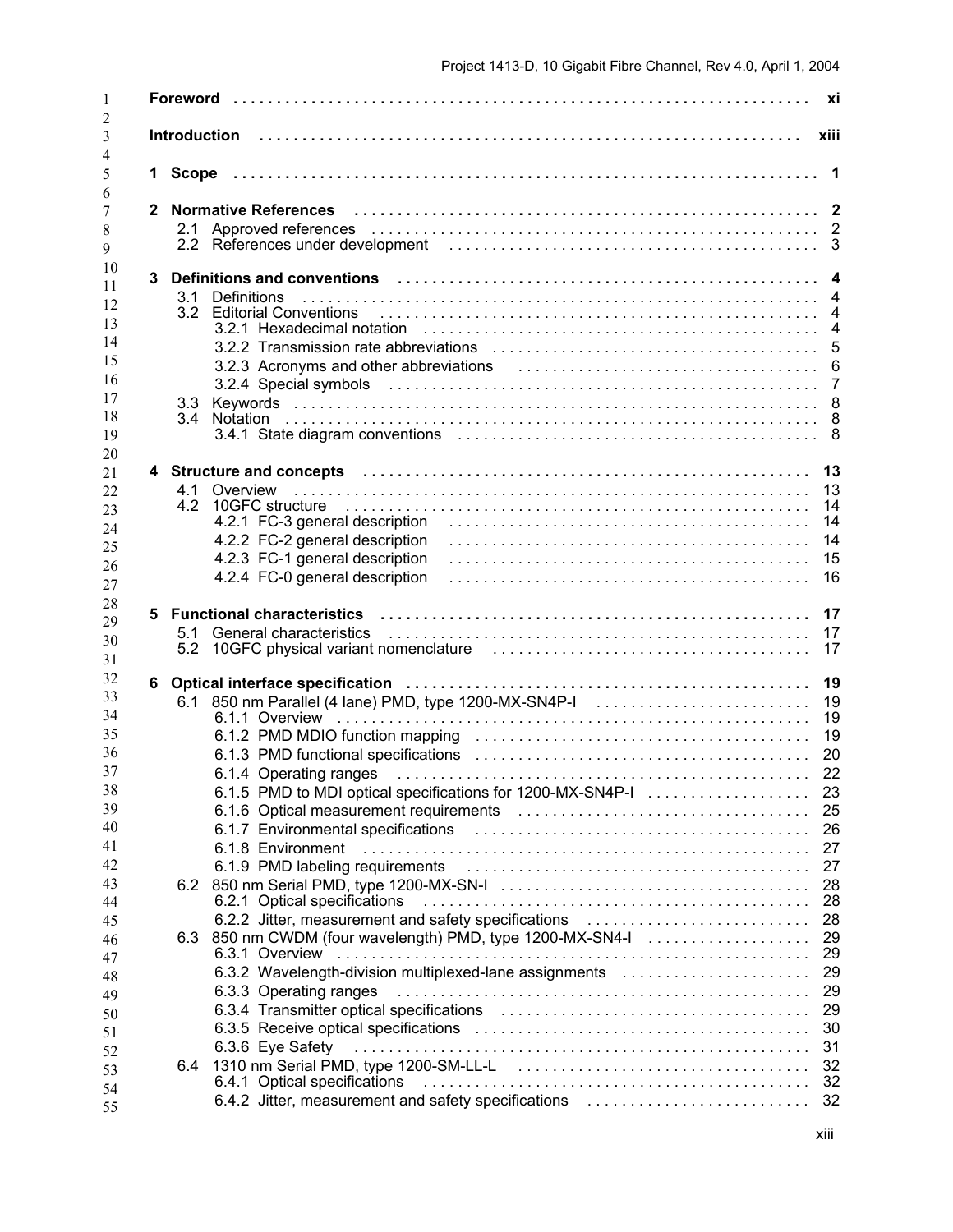|    | 6.5        | 1310 nm CWDM (four wavelength) PMD, type 1200-X-LC4-L                                                                                                                                                                          | 33<br>33 | 1                                |
|----|------------|--------------------------------------------------------------------------------------------------------------------------------------------------------------------------------------------------------------------------------|----------|----------------------------------|
|    |            | 6.5.2 Jitter, measurement and safety specifications                                                                                                                                                                            | 33       | $\overline{c}$<br>$\overline{3}$ |
|    |            |                                                                                                                                                                                                                                |          | $\overline{4}$                   |
| 7  |            |                                                                                                                                                                                                                                | 35       | 5                                |
|    |            |                                                                                                                                                                                                                                | 35       | 6                                |
|    |            |                                                                                                                                                                                                                                | 35<br>35 | $\boldsymbol{7}$                 |
|    |            |                                                                                                                                                                                                                                |          | 8                                |
| 8  |            |                                                                                                                                                                                                                                | 37       | 9                                |
|    |            | 8.1 Overview                                                                                                                                                                                                                   | 37       | 10                               |
|    |            |                                                                                                                                                                                                                                | 37       | 11                               |
|    |            |                                                                                                                                                                                                                                | 37       | 12                               |
|    |            |                                                                                                                                                                                                                                | 37       | 13                               |
|    |            | 8.3 Characteristics of the fiber optic cabling                                                                                                                                                                                 | 38<br>38 | 14                               |
|    |            |                                                                                                                                                                                                                                | 39       | 15                               |
|    |            |                                                                                                                                                                                                                                | 40       | 16                               |
|    |            |                                                                                                                                                                                                                                |          | 17<br>18                         |
| 9  |            |                                                                                                                                                                                                                                | 41       | 19                               |
|    | 9.1        |                                                                                                                                                                                                                                | 41       | 20                               |
|    | 9.2        | Overview                                                                                                                                                                                                                       | 41       | 21                               |
|    |            | 9.3 Byte lane ordering contained and ordered set translation contained and set of the SGMII control characters and ordered set translation contained and control characters and ordered set translation contained and containe | 41<br>43 | 22                               |
|    |            |                                                                                                                                                                                                                                | 43       | 23                               |
|    |            |                                                                                                                                                                                                                                | 44       | 24                               |
|    |            | 9.4.3 Reserved codes                                                                                                                                                                                                           | 46       | 25                               |
|    |            |                                                                                                                                                                                                                                | 46       | 26                               |
|    | 9.5        | XAUI idle characters                                                                                                                                                                                                           | 46       | 27                               |
|    | 9.6<br>9.7 | Ordered set mapping from XGMII to XAUI interface                                                                                                                                                                               | 46<br>47 | 28                               |
|    |            |                                                                                                                                                                                                                                | 48       | 29                               |
|    |            |                                                                                                                                                                                                                                | 48       | 30                               |
|    |            | 9.7.3 10GFC primitive sequence qualification state diagram                                                                                                                                                                     | 48       | 31                               |
|    |            | 9.7.4 XGMII and FC-1 primitive sequence interaction <i>[1] 1.1.1.1.1.1.1.1.1.1.1.1.1.1.1</i>                                                                                                                                   | 49       | 32                               |
|    |            | 9.8 FC-1 level rules, requirements and functions                                                                                                                                                                               | 49       | 33<br>34                         |
|    |            |                                                                                                                                                                                                                                | 50       | 35                               |
|    |            |                                                                                                                                                                                                                                | 50       | 36                               |
|    |            |                                                                                                                                                                                                                                | 51<br>51 | 37                               |
|    |            |                                                                                                                                                                                                                                | 52       | 38                               |
|    |            |                                                                                                                                                                                                                                | 53       | 39                               |
|    |            | 9.8.7 EOF handling                                                                                                                                                                                                             | 53       | 40                               |
|    |            |                                                                                                                                                                                                                                | 54       | 41                               |
|    |            |                                                                                                                                                                                                                                |          | 42                               |
| 10 |            | 10 gigabit media independent interface (XGMII)                                                                                                                                                                                 | 55       | 43                               |
|    |            | 10.1 Overview                                                                                                                                                                                                                  | 55       | 44                               |
|    |            |                                                                                                                                                                                                                                | 55       | 45                               |
|    |            |                                                                                                                                                                                                                                | 55       | 46                               |
|    |            |                                                                                                                                                                                                                                | 55       | 47<br>48                         |
|    |            |                                                                                                                                                                                                                                | 55<br>56 | 49                               |
|    |            |                                                                                                                                                                                                                                | 57       | 50                               |
|    |            |                                                                                                                                                                                                                                | 57       | 51                               |
|    |            |                                                                                                                                                                                                                                | 57       | 52                               |
|    |            |                                                                                                                                                                                                                                | 57       | 53                               |
|    |            |                                                                                                                                                                                                                                | 57       | 54                               |
|    |            |                                                                                                                                                                                                                                |          | 55                               |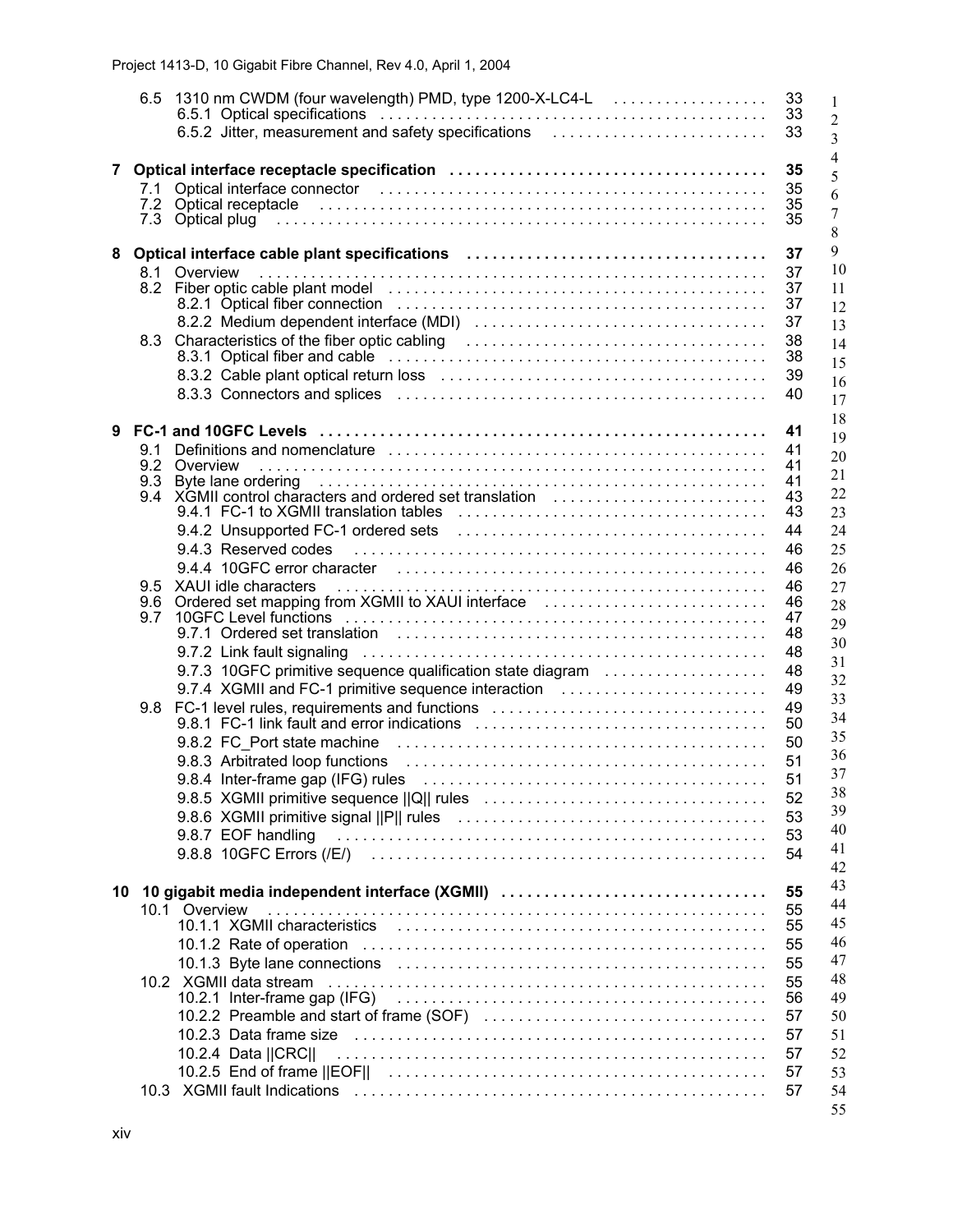| 1<br>2                |    | 11 XGMII extender sublayer (XGXS) and 10 gigabit attachment unit interface (XAUI)  59                                                                                                                                                                                                       |                      |
|-----------------------|----|---------------------------------------------------------------------------------------------------------------------------------------------------------------------------------------------------------------------------------------------------------------------------------------------|----------------------|
| 3<br>$\overline{4}$   | 61 | 12 8B/10B physical coding sublayer (PCS) and physical medium attachment (PMA) sublayers                                                                                                                                                                                                     |                      |
| 5<br>6<br>7<br>8<br>9 |    | 12.2 Rate of operation <i>manufally contained as CAD Rate of operation</i> on the set mapping between XGMII and 8B/10B PCS manufally contained as 61<br>12.3.2 Data skew and multiple clock domain operation                                                                                | 61<br>61<br>61       |
| 10<br>11<br>12<br>13  |    | 12.4.2 Invalid characters (etc.), etc.), etc.), etc., etc., etc., etc., etc., etc., etc., etc., etc., etc., e                                                                                                                                                                               | 62<br>62<br>62<br>63 |
| 14<br>15              |    |                                                                                                                                                                                                                                                                                             | 63<br>63             |
| 16<br>17<br>18        |    |                                                                                                                                                                                                                                                                                             |                      |
| 19<br>20              |    |                                                                                                                                                                                                                                                                                             |                      |
| 21<br>22<br>23        |    |                                                                                                                                                                                                                                                                                             |                      |
| 24<br>25<br>26        |    | Annex A: Cable plant employing cross-connects<br>(Informative)<br>A.1 Characteristics of fiber optic cabling<br>The matter of the result of the continuum of the cabling<br>Theorem and the cabling<br>Theorem and the continuum of the contract of the principle of the contract of the co |                      |
| 27<br>28              |    | Annex B: 10GFC to SONET mapping                                                                                                                                                                                                                                                             |                      |
| 29<br>30              |    | Annex C: FC-AL-2 to 10GFC mapping                                                                                                                                                                                                                                                           |                      |
| 31                    |    |                                                                                                                                                                                                                                                                                             | -75                  |
| 32                    |    |                                                                                                                                                                                                                                                                                             |                      |
| 33                    |    |                                                                                                                                                                                                                                                                                             |                      |
| 34<br>35<br>36        |    |                                                                                                                                                                                                                                                                                             | 77                   |
| 37                    |    | Annex D: 8B/10B PCS State Diagrams                                                                                                                                                                                                                                                          |                      |
| 38                    |    | (Informative)                                                                                                                                                                                                                                                                               | 79                   |
| 39                    |    |                                                                                                                                                                                                                                                                                             | -79                  |
| 40                    |    |                                                                                                                                                                                                                                                                                             | 79                   |
| 41                    |    | D.2.1 Send data state <i>immunicanal contention</i> and content to the state of the state of the state of the state of the state of the state of the state of the state of the state of the state of the state of the state of the                                                          | 79                   |
| 42                    |    |                                                                                                                                                                                                                                                                                             | 79                   |
| 43                    |    |                                                                                                                                                                                                                                                                                             | 80                   |
| 44                    |    |                                                                                                                                                                                                                                                                                             | 80                   |
| 45                    |    |                                                                                                                                                                                                                                                                                             | 80<br>81             |
| 46                    |    |                                                                                                                                                                                                                                                                                             | 81                   |
| 47                    |    | D.3.2 Primitive sequence   Q   and primitive signal   P   reception                                                                                                                                                                                                                         | 82                   |
| 48                    |    |                                                                                                                                                                                                                                                                                             | 84                   |
| 49                    |    |                                                                                                                                                                                                                                                                                             |                      |
| 50<br>51              |    | Annex E: XAUI and 8B/10B PCS test patterns                                                                                                                                                                                                                                                  |                      |
| 52                    |    | $rac{1}{2}$<br>(Normative)                                                                                                                                                                                                                                                                  |                      |
| 53                    |    |                                                                                                                                                                                                                                                                                             | -87                  |
| 54                    |    | E.3                                                                                                                                                                                                                                                                                         |                      |
| 55                    |    |                                                                                                                                                                                                                                                                                             |                      |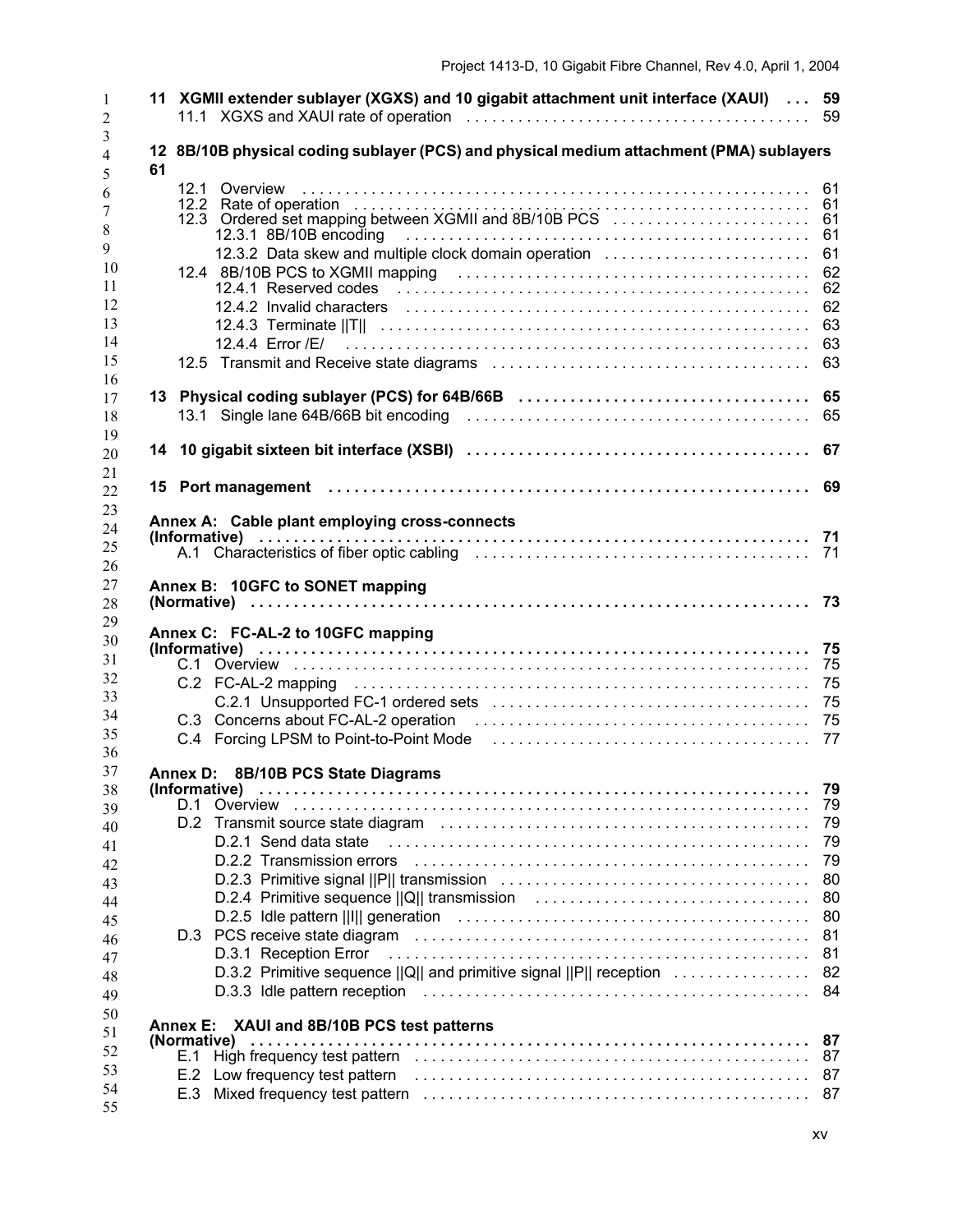|     | Project 1413-D, 10 Gigabit Fibre Channel, Rev 4.0, April 1, 2004 |  |                              |  |  |
|-----|------------------------------------------------------------------|--|------------------------------|--|--|
| E.4 |                                                                  |  | 87<br>$\mathbf{1}$           |  |  |
|     |                                                                  |  | $\sqrt{2}$                   |  |  |
|     |                                                                  |  | $\overline{3}$               |  |  |
|     |                                                                  |  | $\overline{4}$<br>$\sqrt{5}$ |  |  |
|     |                                                                  |  | $\sqrt{6}$                   |  |  |
|     |                                                                  |  | $\boldsymbol{7}$             |  |  |
|     |                                                                  |  | $8\,$                        |  |  |
|     |                                                                  |  | $\overline{9}$<br>$10\,$     |  |  |
|     |                                                                  |  | 11                           |  |  |
|     |                                                                  |  | $12\,$                       |  |  |
|     |                                                                  |  | 13                           |  |  |
|     |                                                                  |  | 14<br>15                     |  |  |
|     |                                                                  |  | $16\,$                       |  |  |
|     |                                                                  |  | $17\,$                       |  |  |
|     |                                                                  |  | $18\,$                       |  |  |
|     |                                                                  |  | 19<br>$20\,$                 |  |  |
|     |                                                                  |  | $21\,$                       |  |  |
|     |                                                                  |  | $22\,$                       |  |  |
|     |                                                                  |  | $23\,$                       |  |  |
|     |                                                                  |  | 24<br>25                     |  |  |
|     |                                                                  |  | $26\,$                       |  |  |
|     |                                                                  |  | $27\,$                       |  |  |
|     |                                                                  |  | $28\,$                       |  |  |
|     |                                                                  |  | $29\,$<br>$30\,$             |  |  |
|     |                                                                  |  | 31                           |  |  |
|     |                                                                  |  | $32\,$                       |  |  |
|     |                                                                  |  | 33                           |  |  |
|     |                                                                  |  | $34\,$<br>35                 |  |  |
|     |                                                                  |  |                              |  |  |
|     |                                                                  |  | $\frac{36}{37}$              |  |  |
|     |                                                                  |  | 38                           |  |  |
|     |                                                                  |  | 39<br>40                     |  |  |
|     |                                                                  |  | $41\,$                       |  |  |
|     |                                                                  |  | 42                           |  |  |
|     |                                                                  |  | 43                           |  |  |
|     |                                                                  |  | 44<br>45                     |  |  |
|     |                                                                  |  | 46                           |  |  |
|     |                                                                  |  | $47\,$                       |  |  |
|     |                                                                  |  | $\sqrt{48}$                  |  |  |
|     |                                                                  |  | 49<br>50                     |  |  |
|     |                                                                  |  | 51                           |  |  |
|     |                                                                  |  | 52                           |  |  |
|     |                                                                  |  | 53                           |  |  |
|     |                                                                  |  | 54<br>55                     |  |  |
|     |                                                                  |  |                              |  |  |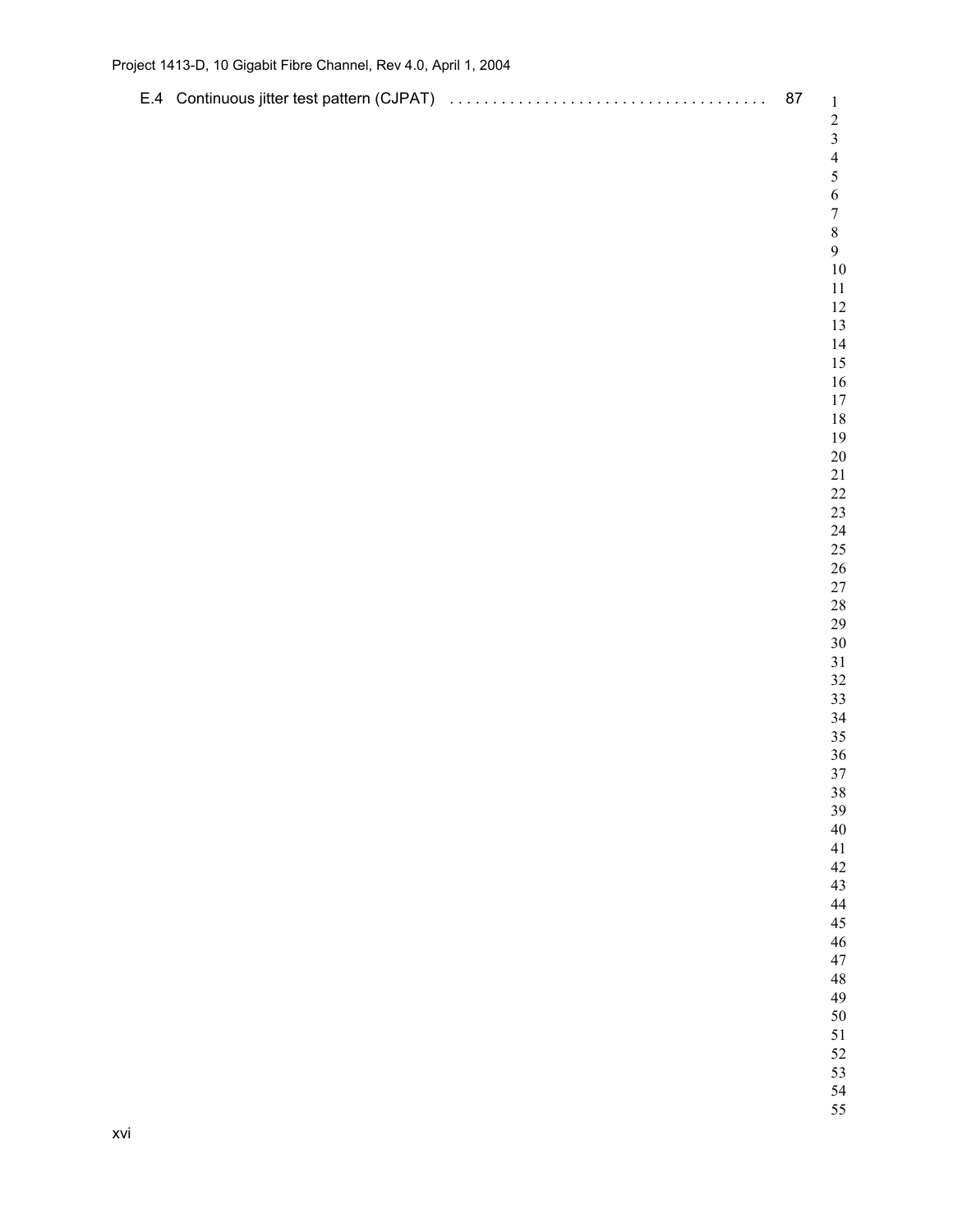|                 | Figure $1 -$ |                                                                           |  |
|-----------------|--------------|---------------------------------------------------------------------------|--|
| 2               | Figure $2 -$ |                                                                           |  |
| $\mathcal{E}$   | Figure $3 -$ |                                                                           |  |
| $\overline{4}$  |              |                                                                           |  |
| .5              | Figure $5-$  | Block diagram for one direction of the 1200-MX-SN4P-I PMD signal paths 20 |  |
| 6               | Figure $6-$  | Mask of the sinusoidal component of jitter tolerance (informative) 25     |  |
| $7\phantom{.0}$ |              |                                                                           |  |
| 8               |              |                                                                           |  |
| 9               |              |                                                                           |  |
| 10              |              |                                                                           |  |
| 11              |              |                                                                           |  |
| 12              |              |                                                                           |  |
| 13              |              |                                                                           |  |
| 14              |              |                                                                           |  |
| -15             |              |                                                                           |  |

# 

 

# 

 

# 

#### 

# 

 

#### 

  $\frac{55}{34}$ 

# 

# 

 

# 

 

# 

# 

 

# 

#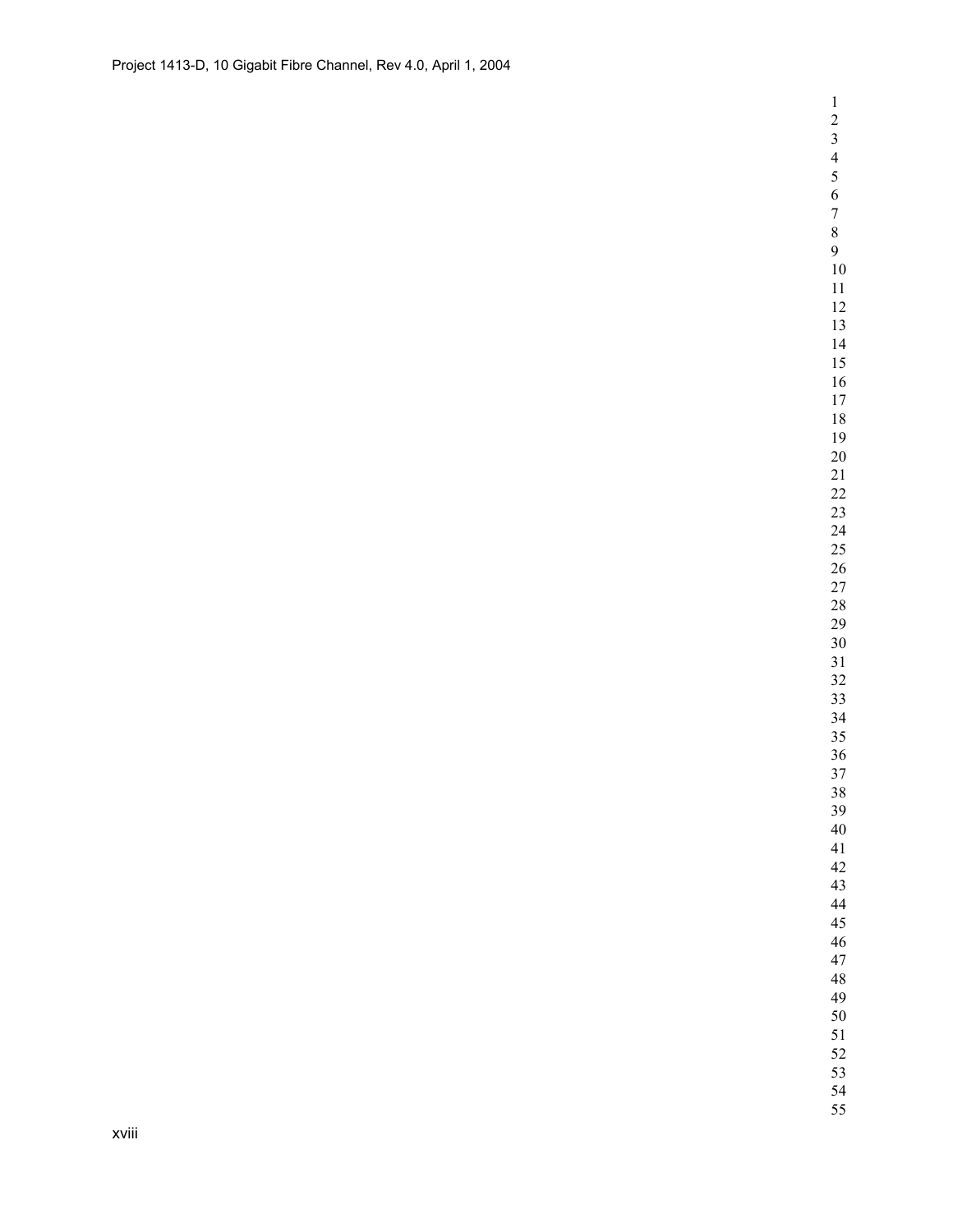|                                                                                             | -1             |
|---------------------------------------------------------------------------------------------|----------------|
|                                                                                             | $\sqrt{2}$     |
|                                                                                             | $\overline{3}$ |
|                                                                                             | $\overline{4}$ |
|                                                                                             | 5              |
| Table 6 – 1200-MX-SN4P-I PMD type and associated sublayer and clause 19                     | 6              |
|                                                                                             | 7              |
|                                                                                             | 8              |
| Table 8 – Operating range for 1200-MX-SN4P-I over each optical fiber type 23                | 9              |
|                                                                                             | 10             |
|                                                                                             | 11             |
|                                                                                             | 12             |
| Table 13 - 1200-MX-SN4-I PMD type and associated sublayer and clause 29                     | 13             |
| Table 14 - Wavelength-division-multiplexed lane assignments29                               | 14             |
|                                                                                             | 15             |
|                                                                                             | 16             |
|                                                                                             | 17             |
| Table 18 – Optical interface, cable plant and link budget (serial and parallel variants) 39 | 18             |
| Table 19 – Optical interface, cable plant and link budget (CWDM variants) 40                | 19             |
|                                                                                             | 20             |
|                                                                                             | 21             |
|                                                                                             | 22             |
|                                                                                             | 23             |
|                                                                                             | 24             |
|                                                                                             | 25             |
|                                                                                             | 26             |
|                                                                                             | 27             |
|                                                                                             | 28             |
|                                                                                             | 29             |
|                                                                                             | 30             |
|                                                                                             | 31             |
|                                                                                             | 32             |
|                                                                                             | 33             |
|                                                                                             | 34             |
| Table A.1 – Optical interface, cable plant and link budget (serial and parallel variants)71 | 35             |
| Table A.2 – Optical interface, cable plant and link budget (CWDM variants) 72               | 36             |
|                                                                                             | 37             |
|                                                                                             | 38             |
|                                                                                             | 39             |
|                                                                                             | 40             |
|                                                                                             | 41             |
|                                                                                             | 42             |
|                                                                                             | 43             |
|                                                                                             | 44             |
|                                                                                             | 45             |
|                                                                                             | 46             |
|                                                                                             | 47             |
|                                                                                             |                |

- 51
- 52 53

54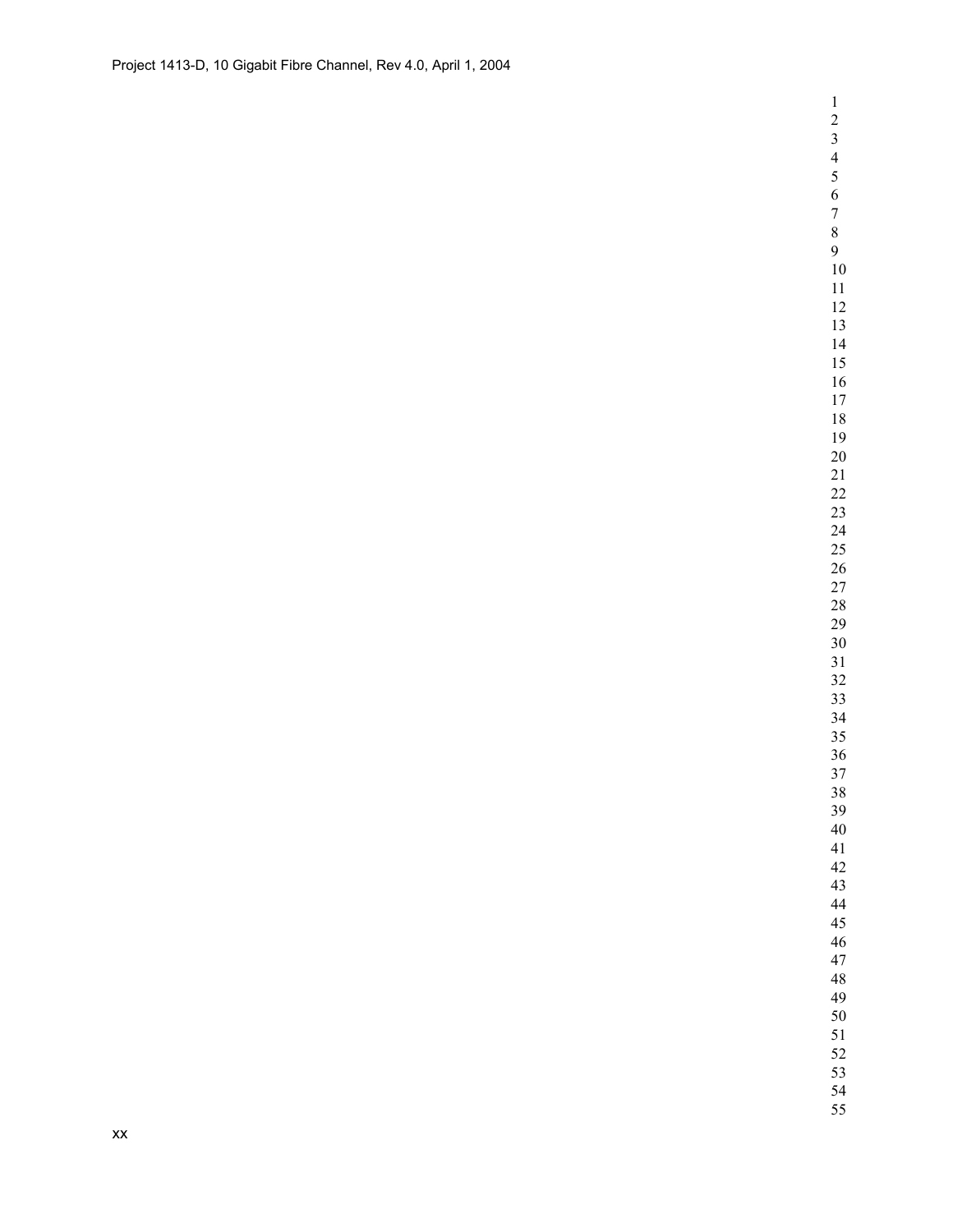<span id="page-20-0"></span>AMERICAN NATIONAL STANDARD **ANSI INCITS 364-2002** ANSI INCITS 364-2002 American National Standard for Information Technology — Fibre Channel — 10 Gigabit (10GFC) **1 Scope** 10GFC describes signaling and physical requirements that may be utilized by the FC-2 level to transport data at a rate in excess of 10 gigabits per second. The Fibre Channel signaling and physical requirements described in this document are: – Link Architecture including retiming - clause [5;](#page-36-4) – Physical Layer specifications - clause [6;](#page-38-5) – Connector performance specifications - clause [7;](#page-54-4) – Link and cable plant management specifications - clause [8;](#page-56-7) – FC-1 data path interface - clause [9;](#page-60-4) – Optional interconnect interfaces clauses [10](#page-74-6), [11](#page-78-2) and [14](#page-86-1); – Transmission Coding - clauses [12](#page-80-6) and [13;](#page-84-2) – Management interface and register set - clause [15;](#page-88-1)

| ۰, |  |
|----|--|
|    |  |
|    |  |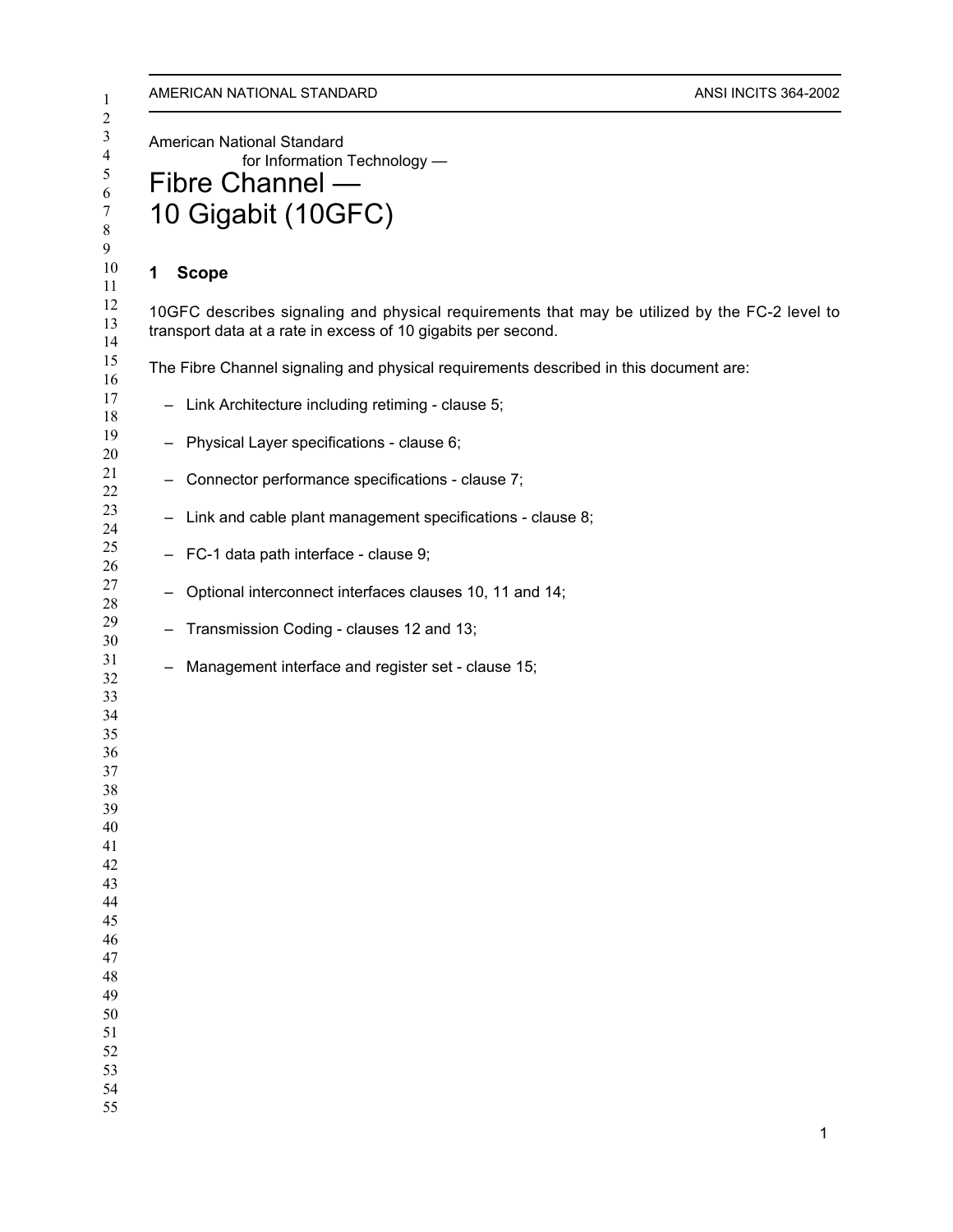# <span id="page-21-0"></span>**2 Normative References**

The following Standards contain provisions which, through reference in the text, constitute provisions of this Standard. At the time of publication, the editions indicated were valid. All Standards are subject to revision, and parties to agreements based on this Standard are encouraged to investigate the possibility of applying the most recent editions of the Standards listed below.

For electronic copies of some standards, visit ANSI's Electronic Standards Store (ESS) at www.ansi.org. or printed versions of all standards listed here, contact Global Engineering Documents, 15 Inverness Way East, Englewood, CO; 80112-5704, (800) 854-7179.

Additional availability contact information is provided below as needed.

#### <span id="page-21-1"></span>**2.1 Approved references**

- **[1] ANSI INCITS 230-1994 (1999),** *Information Technology Fibre Channel Physical and Signaling Interface (FC-PH).*
- **[2] ANSI INCITS 332-1999,** *Fibre Channel Arbitrated Loop (FC-AL-2).*
- **[3] ANSI INCITS 352-2002,** *Fibre Channel Physical Interfaces (FC-PI)*.
- **[4] ANSI T1.416-1999,** *Telecommunications Network to Customer Installation Interfaces Synchronous Optical Network (SONET) Physical Layer Specification: Common Criteria.*
- **[5] ANSI T1.269-2000,** *Information Interchange Structure and Representation of Trace Message formats for the North American Telecommunications System.*
- **[6] ANSI T1.105-1995,** *Telecommunications Synchronous Optical Network (SONET) Basic Description including Multiplex Structure, Rates and Formats.*
- **[7] EIA/JEDEC Standard EIA/JESD8-6,** *High Speed Transceiver Logic (HSTL),* August 1995.
- **[8] ITU-T Recommendation G.957,1995,** *Optical interfaces for equipments and systems relating to the synchronous digital hierarchy (SDH)*
- **[9] ITU-T Recommendation O.172,1999,** *Jitter and wander measuring equipment for digital systems which are based on the synchronous digital hierarchy (SDH)*

**[10] INCITS/TR-25:1999,** *Fibre Channel Methodologies for Jitter Specification*

**[11] IEC-60950-1,** *Information technology equipment - Safety - Part 1: General requirements*

- **[12] IEC-60825-1,** *Safety of laser products Part 1: Equipment classification, requirements and user's guide CONSOLIDATED EDITION*
- <span id="page-21-3"></span><span id="page-21-2"></span> **[13] IEEE 802.3AE-2002,** *IEEE Standard for Carrier Sense Multiple Access with Collision Detection (CSMA/CD) Access Method and Physical Layer Specifications-Media Access Control (MAC) Parameters, Physical Layer and Management Parameters for 10 Gb/s Operation. Also referred to as 10GbE.*
	-

- 
-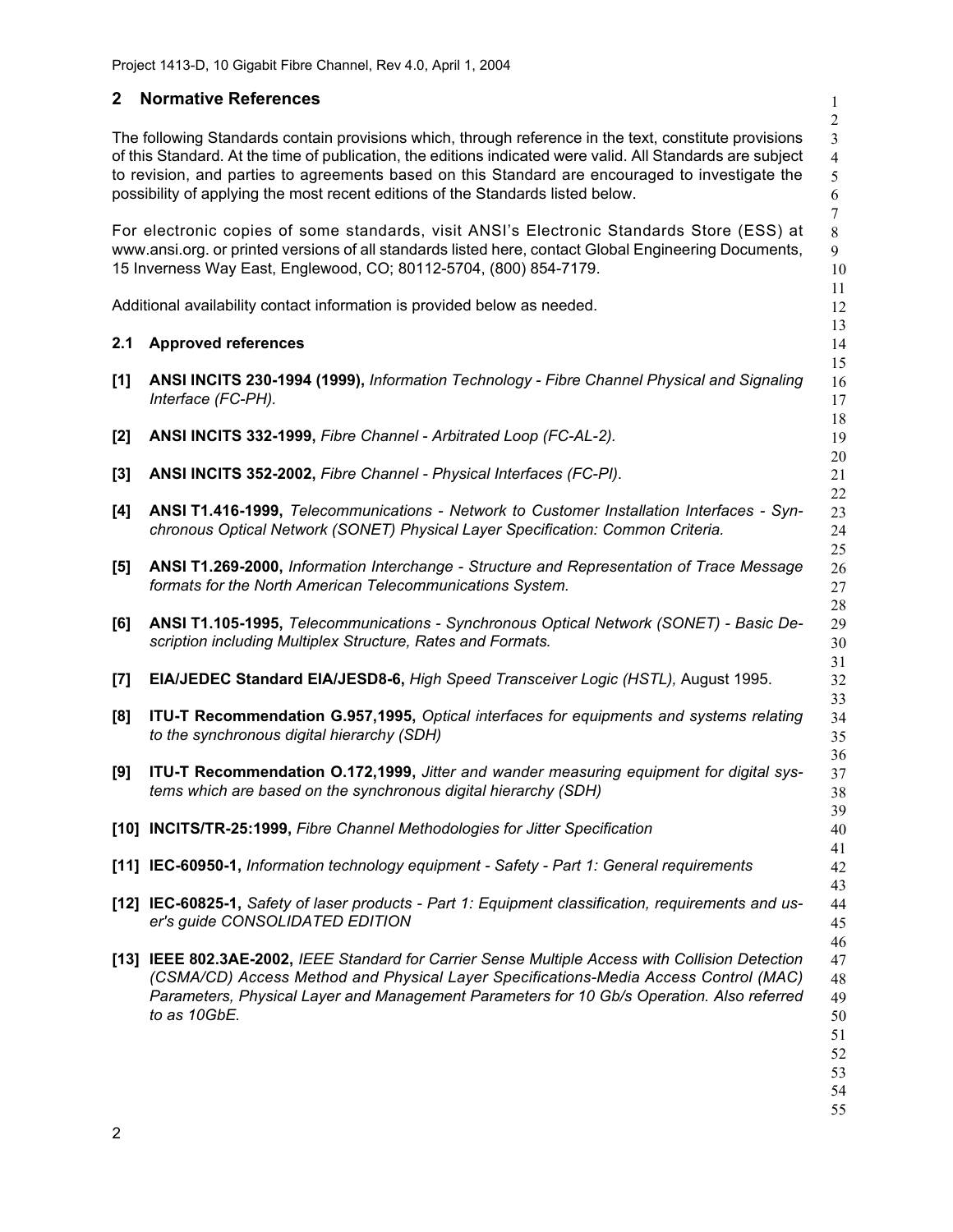# <span id="page-22-0"></span>**2.2 References under development**

At the time of publication, the following referenced standards were still under development. For information on the current status of the documents, or regarding availability, contact the relevant standards body or other organization as indicated.

- **[14] ANSI INCITS xxx-200x,** *Fibre Channel Framing and Signaling (FC-FS),* T11/Project 1331- D/Rev 1.7.
- **[15] ANSI INCITS xxx:200x,** *Fibre Channel Physical Interfaces (FC-PI-2),* T11/Project 1506- D/Rev 3.
- **[16] ITU-T Recommendation G.707,** *Synchronous Digital Hierarchy (SDH)*
- **[17] ITU-T Recommendation G.709,** *Optical Transport Network (OTN)*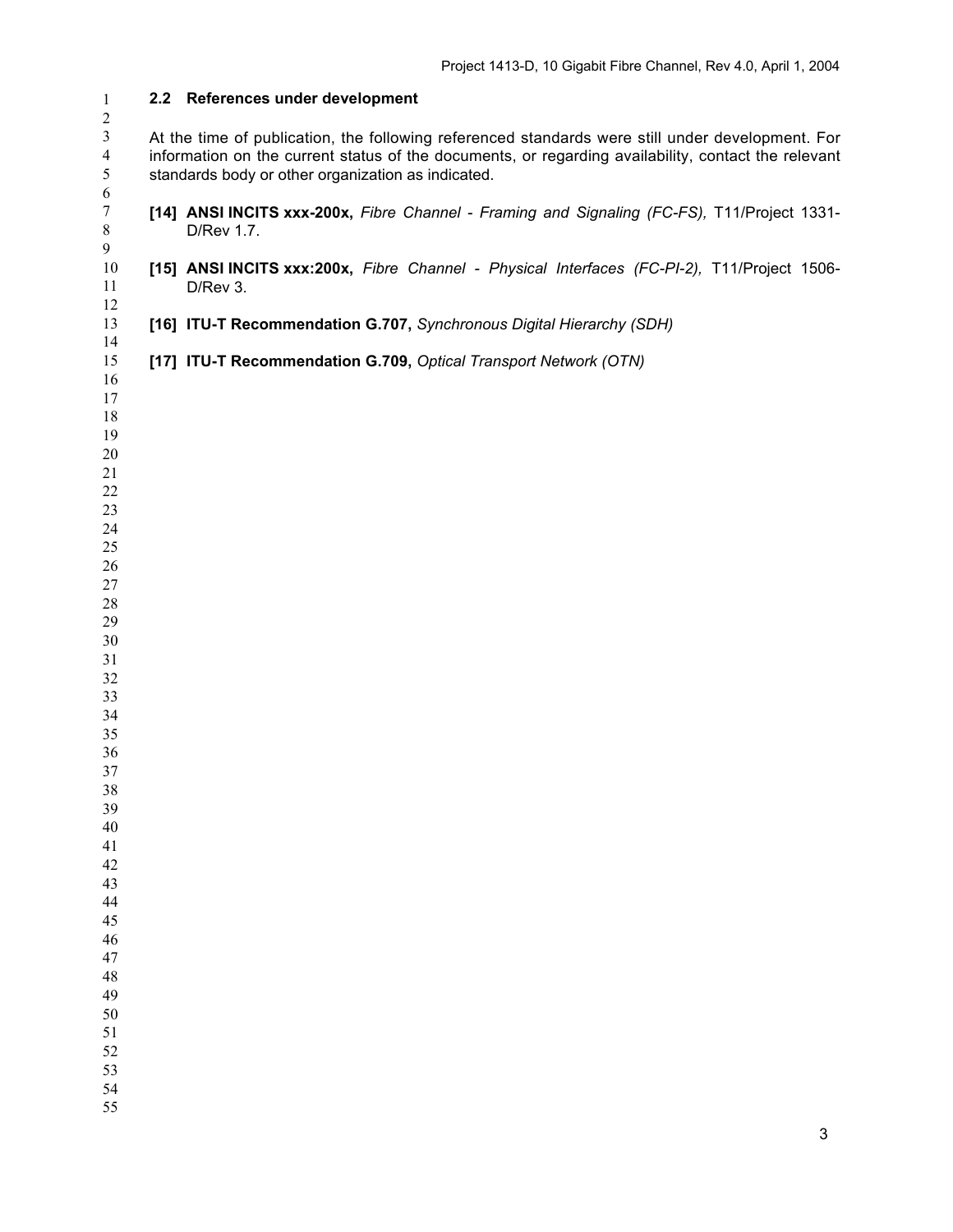# <span id="page-23-0"></span>**3 Definitions and conventions**

For 10GFC, the following definitions, conventions, abbreviations, acronyms, and symbols apply.

#### <span id="page-23-1"></span>**3.1 Definitions**

**3.1.1 compliance point:** Compliance points are defined at the external connector for transmitters and receivers.

#### <span id="page-23-2"></span>**3.2 Editorial Conventions**

In 10GFC, a number of conditions, mechanisms, sequences, parameters, events, states, or similar terms are printed with the first letter of each word in uppercase and the rest lowercase (e.g., Exchange, Class). Any lowercase uses of these words have the normal technical English meanings.

Numbered items do not represent any priority. Any priority is explicitly indicated.

<span id="page-23-4"></span>The ISO convention of numbering is used (i.e., the thousands and higher multiples are separated by a space and a comma is used as the decimal point.) A comparison of the American and ISO conventions are shown in [table 1.](#page-23-4)

| ISO         | <b>American</b> |
|-------------|-----------------|
| 0.6         | 0.6             |
| 1 000       | 1,000           |
| 1 323 462,9 | 1,323,462.9     |

#### **Table 1 – ISO and American Conventions**

In case of any conflict between figure, table, and text, the text, then tables, and finally figures take precedence. Exceptions to this convention are indicated in the appropriate subclauses.

In all of the figures, tables, and text of this document, the most significant bit of a binary quantity is shown on the left side. Exceptions to this convention are indicated in the appropriate subclauses.

The term "shall" is used to indicate a mandatory rule. If such a rule is not followed, the results are unpredictable unless indicated otherwise.

If a field or a control bit in a frame is specified as not meaningful, the entity which receives the frame shall not check that field or control bit.

#### <span id="page-23-3"></span>**3.2.1 Hexadecimal notation**

Hexadecimal notation is used to represent fields. For example, a four-byte Process\_Associator field containing a binary value of 00000000 11111111 10011000 11111010 is shown in hexadecimal format as hex '00 FF 98 FA'.

- 
- 
- 
- 
-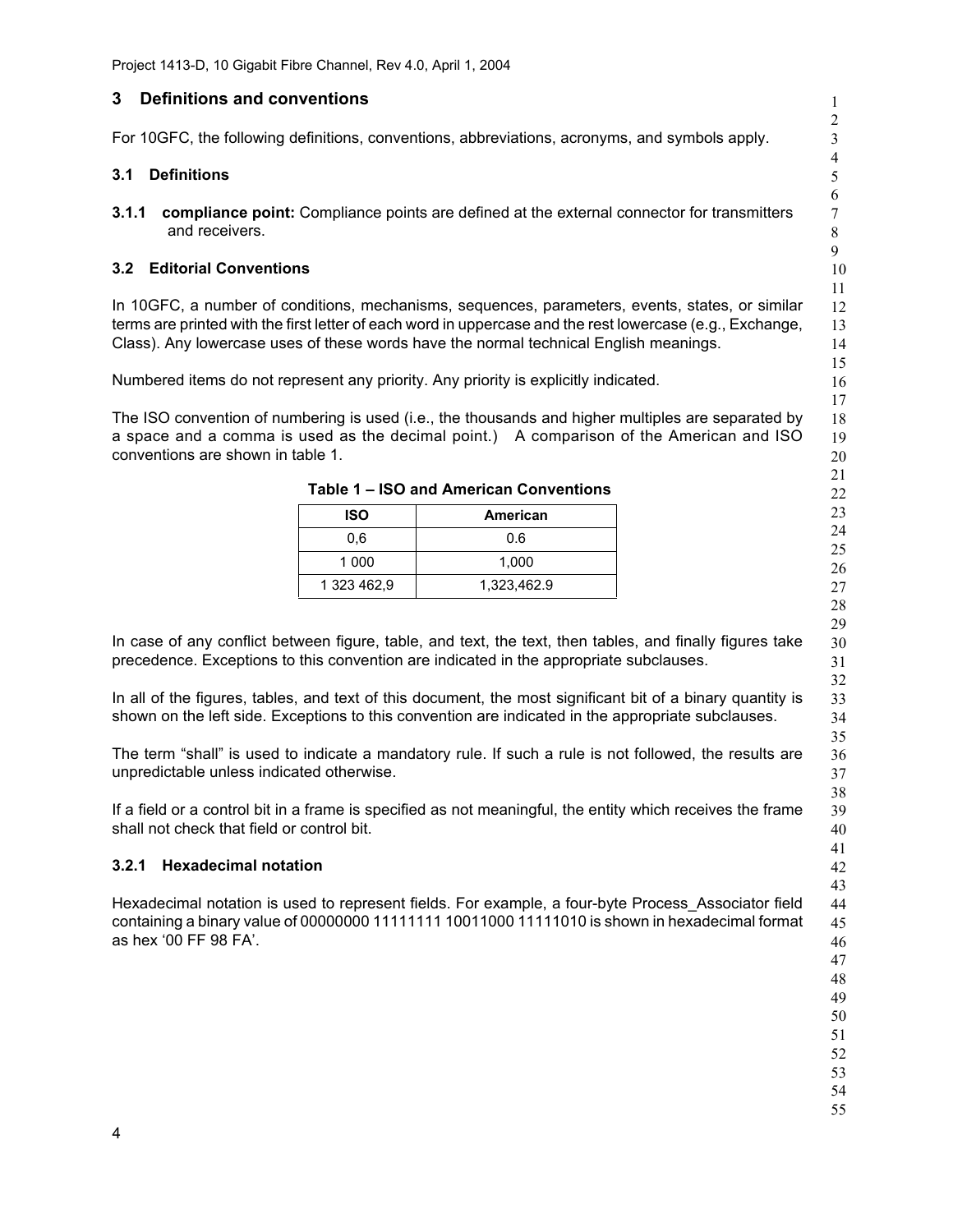# <span id="page-24-0"></span>**3.2.2 Transmission rate abbreviations**

<span id="page-24-1"></span>The exact transmission rates are used in the tables and the abbreviated forms are used in text. Note that 3,187 5 gigabaud (GBd) is the preferred ISO method and is used instead of 3 187,5 megabaud (MBd) where it makes sense to do so.

| <b>Notation</b> | Notation (FC-FS style) | True signaling rate |
|-----------------|------------------------|---------------------|
| 3,187 5 GBd     | 3 187,5 MBd            | 3 187,5 MBd         |
| 10.2 Gb/s       | 10 200 Mb/s            | 10 200 Mb/s         |
| 10,518 75 GBd   | 10 518,75 MBd          | 10 518,75 MBd       |
| 12,75 GBd       | 12 750 MBd             | 12 750 MBd          |

#### **Table 2 – Data rate abbreviations**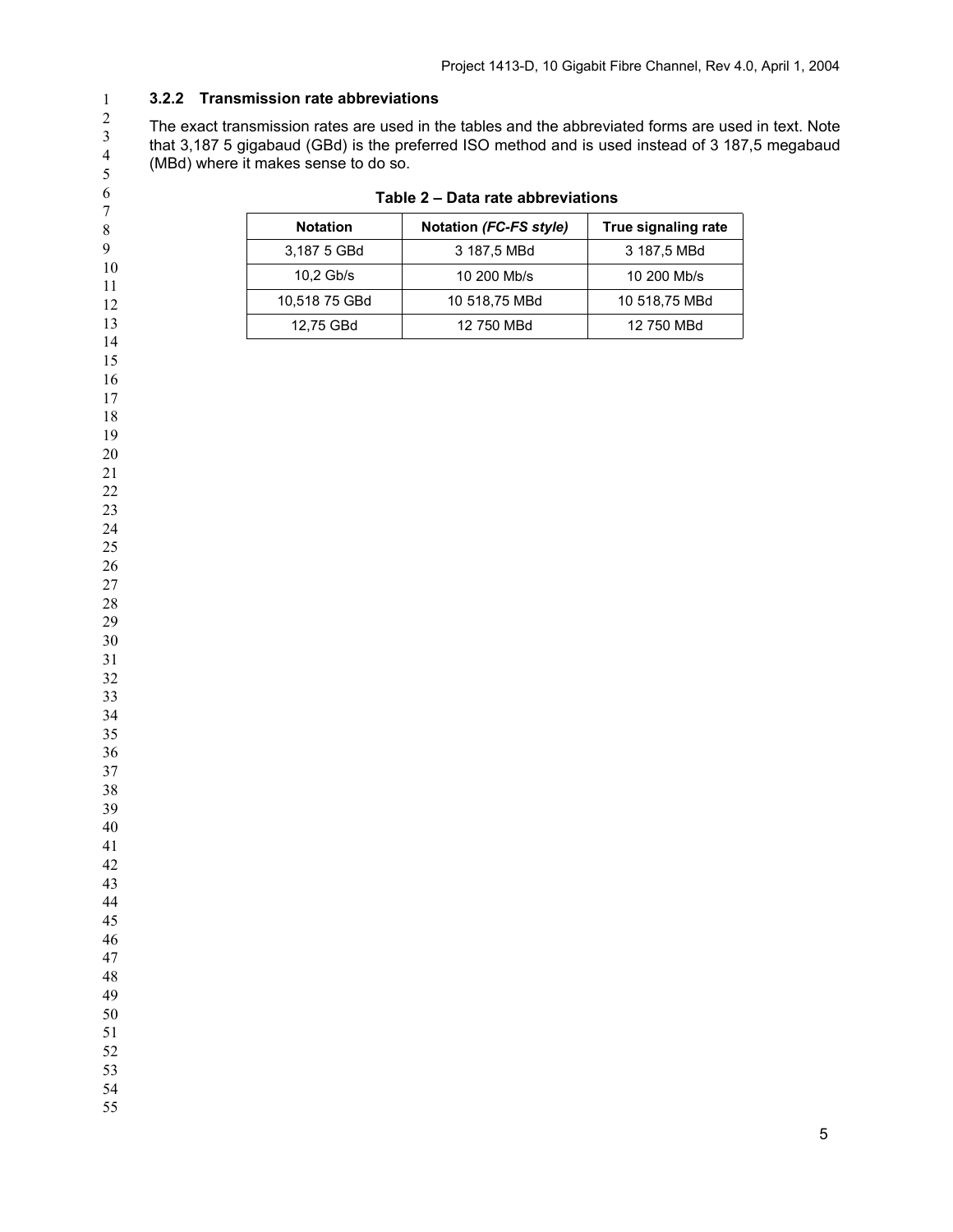# <span id="page-25-0"></span>**3.2.3 Acronyms and other abbreviations**

# **Table 3 – Acronyms and other abbreviations**

<span id="page-25-1"></span>

| <b>ASIC</b>       | application specific integrated circuit                             |  |
|-------------------|---------------------------------------------------------------------|--|
| <b>BB-2</b>       | Fibre Channel Backbone standard (FC-BB-2)                           |  |
| <b>Bd</b>         | Baud                                                                |  |
| <b>BER</b>        | bit error ratio                                                     |  |
| CDR               | clock and data recovery                                             |  |
| <b>CJPAT</b>      | continuous jitter test pattern                                      |  |
| <b>CMOS</b>       | complementary metal oxide semiconductor                             |  |
| <b>CRC</b>        | cyclic redundancy check                                             |  |
| <b>CWDM</b>       | coarse wavelength division multiplexing                             |  |
| dB                | decibel                                                             |  |
| dBm               | decibel (relative to 1 mW)                                          |  |
| <b>DJ</b>         | deterministic jitter                                                |  |
| <b>DUT</b>        | device under test                                                   |  |
| <b>EIA</b>        | <b>Electronic Industries Association</b>                            |  |
| <b>EMC</b>        | electromagnetic compatibility                                       |  |
| <b>EMI</b>        | electromagnetic interference                                        |  |
| <b>EOF</b>        | End-of-Frame                                                        |  |
| FC<br><b>FOTP</b> | <b>Fibre Channel</b>                                                |  |
|                   | fiber optic test procedure                                          |  |
| <b>FWHM</b>       | full width half maximum                                             |  |
| Gb/s              | gigabits per second, where gigabit = $10^9$ bits                    |  |
| GB/s              | gigabytes per second, where gigabyte = $10^9$ bytes                 |  |
| <b>GBd</b>        | gigabaud                                                            |  |
| <b>GFC</b>        | <b>Gigabit Fibre Channel</b>                                        |  |
| hex               | hexadecimal notation                                                |  |
| <b>HIPPI</b>      | High-Performance Parallel Interface standard                        |  |
| <b>IEEE</b>       | Institute of Electrical and Electronics Engineers                   |  |
| <b>ISI</b>        | inter-symbol interference                                           |  |
| <b>ITU-T</b>      | The International Union Telecommunication standard (formerly CCITT) |  |
| <b>JTPAT</b>      | jitter test pattern                                                 |  |
| <b>LOS</b>        | loss of signal                                                      |  |
| <b>LPSM</b>       | loop port state machine                                             |  |
| LW                | long wavelength                                                     |  |
| Mb/s              | megabits per second, where megabit = $10^6$ bits                    |  |
| <b>MB</b>         | megabyte = $10^6$ bytes                                             |  |
| MB/s              | megabytes per second, where megabyte = $10^6$ bytes                 |  |
| MBd               | megabaud                                                            |  |
| MDI               | Medium Dependent Interface                                          |  |
| <b>MPN</b>        | mode partition noise                                                |  |
| <b>MPO</b>        | multiway plug optical connector                                     |  |
| МM                | multimode                                                           |  |
| <b>MMF</b>        | multimode fiber                                                     |  |
| МT                | multi vendor specific MPO connector designation                     |  |
| <b>NA</b>         | not applicable                                                      |  |
| nm                | nanometer                                                           |  |
| <b>NEXT</b>       | near-end crosstalk                                                  |  |
| N Port            | Node_Port                                                           |  |
| <b>OFSTP</b>      | optical fiber system test procedure                                 |  |
| <b>OFL</b>        | overfilled launch                                                   |  |
| <b>OMA</b>        | optical modulation amplitude                                        |  |
| ORL               | optical return loss                                                 |  |
| OSI               | Open Systems Interconnection                                        |  |
| <b>PCS</b>        | <b>Physical Coding Sublayer</b>                                     |  |
| PLL               | phase-locked loop                                                   |  |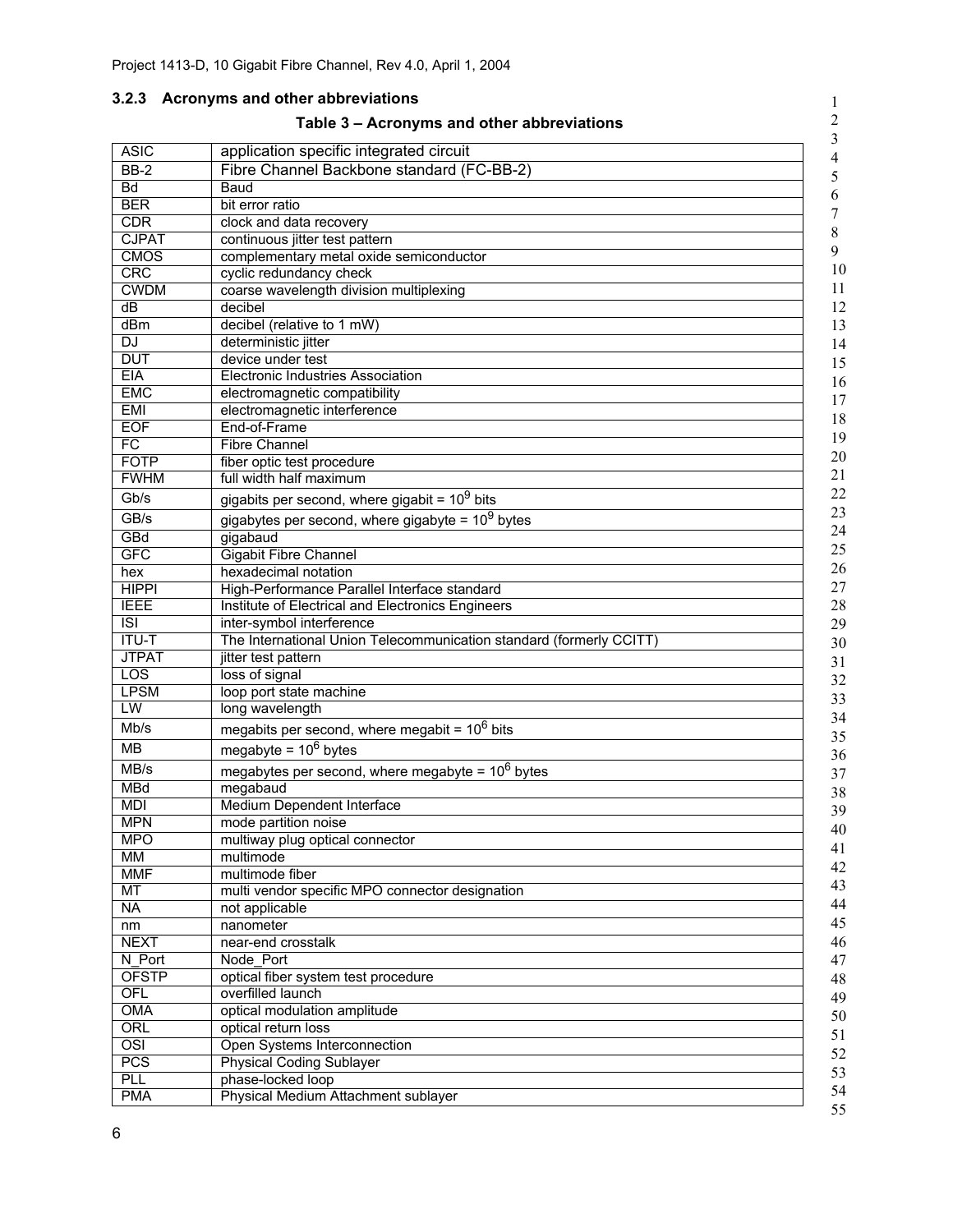| <b>PMD</b>                                                | Physical Medium Dependent sublayer                     |
|-----------------------------------------------------------|--------------------------------------------------------|
| ppm                                                       | parts per million                                      |
| ps                                                        | picosecond                                             |
| <b>PSM</b>                                                | FC Port State Machine                                  |
| RF                                                        | remote fault                                           |
| RFC-1                                                     | FC-1 Receiver                                          |
| <b>RFI</b>                                                | radio frequency interference                           |
| RIN                                                       | relative intensity noise                               |
| <b>RJ</b>                                                 | random jitter                                          |
| <b>RMS</b>                                                | root mean square                                       |
| RS                                                        | Reconciliation Sublayer (10GbE [13])                   |
| Rx                                                        | receiver                                               |
| RXI                                                       | <b>XGMII Receiver</b>                                  |
| SCSI                                                      | Small Computer System Interface standard               |
| SD                                                        | signal detect                                          |
| <b>SDH</b>                                                | Synchronous Digital Hierarchy standard                 |
| <b>SerDes</b>                                             | serializer/deserializer                                |
| <b>SM</b>                                                 | single-mode                                            |
| <b>SMF</b>                                                | single-mode fiber                                      |
| S/N or SNR                                                | signal-to-noise ratio                                  |
| <b>SOF</b>                                                | Start-of-Frame                                         |
| <b>SW</b>                                                 | short wavelength                                       |
| <b>TDR</b>                                                | time domain reflectometry                              |
| TFC-1                                                     | FC-1 Transmitter                                       |
| <b>TIA</b>                                                | <b>Telecommunication Industries Association</b>        |
| Tx                                                        | transmitter                                            |
| <b>TXI</b>                                                | <b>XGMII Transmitter</b>                               |
| <b>TxRx</b>                                               | a combination of transmitter and receiver              |
| $\overline{\mathsf{U}}$<br>unit interval = $1$ bit period |                                                        |
| <b>ULP</b>                                                | upper level protocol                                   |
| $\overline{\mathsf{v}}$                                   | Fibre Channel Virtual Interface standard               |
| <b>XAUI</b>                                               | 10 Gigabit Attachment Unit Interface (see clause 11)   |
| <b>XGMII</b>                                              | 10 Gigabit Media Independent Interface (see clause 10) |
| <b>XGXS</b>                                               | XGMII Extender Sublayer (see clause 11)                |
| <b>XSBI</b>                                               | 10 Gigabit Sixteen Bit Interface (see clause 14)       |

# **Table 3 – Acronyms and other abbreviations**

# <span id="page-26-0"></span>**3.2.4 Special symbols**

<span id="page-26-1"></span>Unless indicated otherwise, the following symbols have the listed meanings.

 **Table 4 – Symbols**

| Symbol  | <b>Description</b>                                                                                                                                                                                                  |  |  |  |
|---------|---------------------------------------------------------------------------------------------------------------------------------------------------------------------------------------------------------------------|--|--|--|
|         | gamma                                                                                                                                                                                                               |  |  |  |
| Ω       | ohm                                                                                                                                                                                                                 |  |  |  |
| μ       | micro (e.g., $\mu$ m = micrometer)                                                                                                                                                                                  |  |  |  |
| λ       | wavelength                                                                                                                                                                                                          |  |  |  |
| $n$     | Bits and groups of bits are represented with angle brackets and a separating colon, such as<br>$<3$ > or $<7:0$                                                                                                     |  |  |  |
| lxI     | The encoded character x is represented by preceding and following slash symbols.                                                                                                                                    |  |  |  |
| $\ y\ $ | Four encoded characters, one each in lanes 0 through 3 inclusive, synchronous to each<br>other and arranged in a column identified by the value y, is represented by preceding and<br>following double bar symbols. |  |  |  |

52 53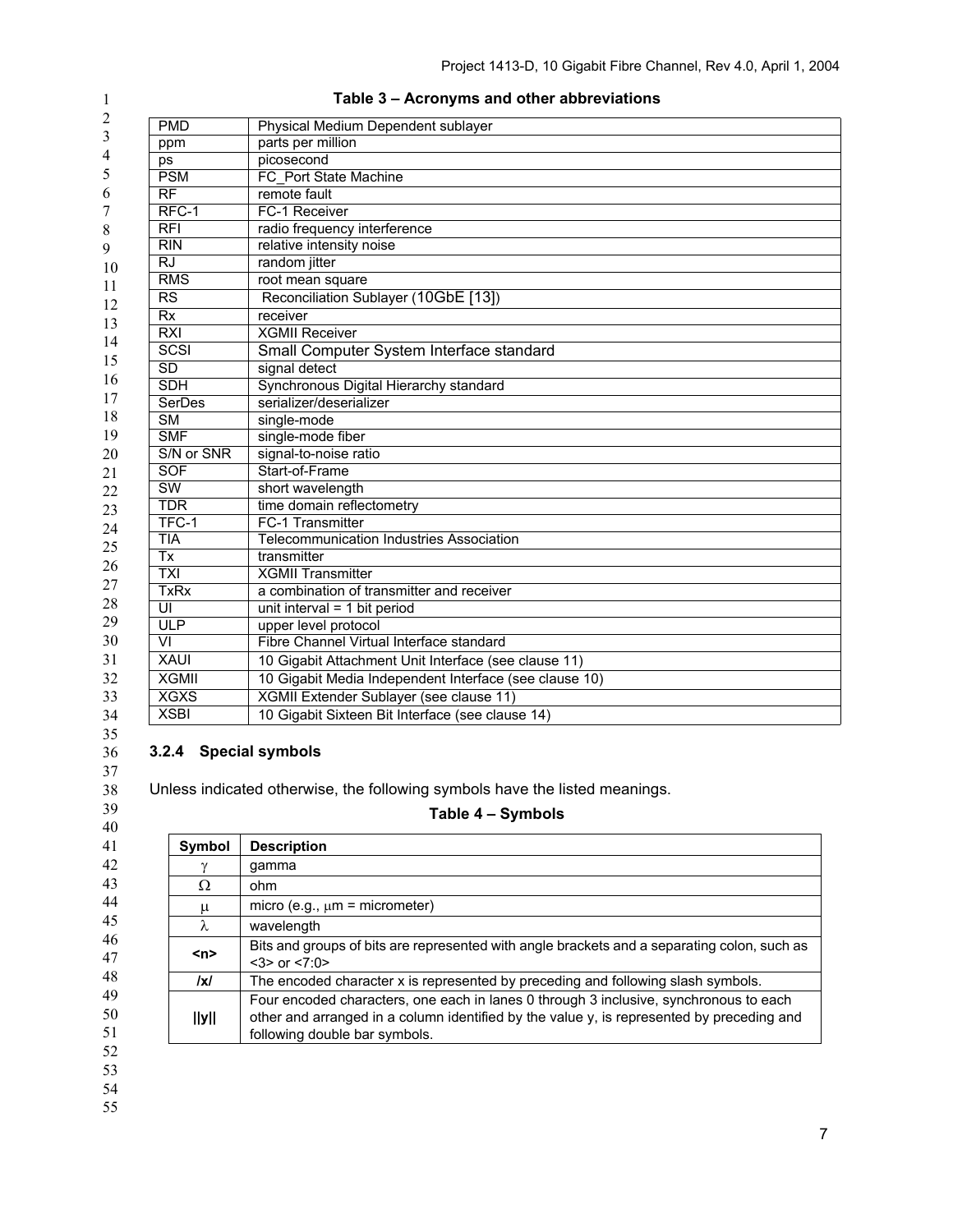# <span id="page-27-0"></span>**3.3 Keywords**

**3.3.1 expected:** Used to describe the behavior of the hardware or software in the design models assumed by this standard. Other hardware and software design models may also be implemented.

**3.3.2 invalid:** Used to describe an illegal or unsupported bit, byte, word, field or code value. Receipt of an invalid bit, byte, word, field or code value shall be reported as error.

**3.3.3 ignored:** Used to describe a bit, byte, word, field or code value that shall not be examined by the receiving port. The bit, byte, word, field or code value has no meaning in the specified context.

**3.3.4 mandatory:** A keyword indicating an item that is required to be implemented as defined in this standard.

**3.3.5 may:** A keyword that indicates flexibility of choice with no implied preference (equivalent to "may or may not").

**3.3.6 may not:** A keyword that indicates flexibility of choice with no implied preference (equivalent to "may or may not").

**3.3.7 meaningful:** A control field or bit shall be applicable and shall be interpreted by the receiver, wherever it is specified as meaningful. Wherever it is specified as "not meaningful", it shall be ignored.

**3.3.8 obsolete:** A keyword indicating that an item was defined in a prior Fibre Channel standard but has been removed from this standard.

**3.3.9 optional:** A keyword that describes features that are not required to be implemented by this standard. However, if an optional feature defined by this standard is implemented, then it shall be implemented as defined in this standard.

32 33 34 35 **3.3.10 reserved:** A keyword referring to bits, bytes, words, fields and code values that are set aside for future standardization. A reserved bit, byte, word or field shall be set to zero, or in accordance with a future extension to this standard. Recipients are not required to check reserved bits, bytes, words or fields for zero values. Reserved code values shall always be passed to higher level protocols.

**3.3.11 shall:** A keyword indicating a mandatory requirement. Designers are required to implement all such mandatory requirements to ensure interoperability with other products that conform to this standard. This standard prescribes no specific response by a component if it receives information that violates a mandatory behavior.

**3.3.12 should:** A keyword indicating flexibility of choice with a strongly preferred alternative; equivalent to the phrase "it is strongly recommended".

**3.3.13 vendor specific:** Functions, code values, and bits not defined by this standard and set aside for private usage between parties using this standard.

#### <span id="page-27-1"></span>**3.4 Notation**

#### <span id="page-27-2"></span>**3.4.1 State diagram conventions**

52 53 The operation of a protocol can be described by subdividing the protocol into a number of interrelated functions.The operation of the functions can be described by state diagrams. Each diagram represents

> 54 55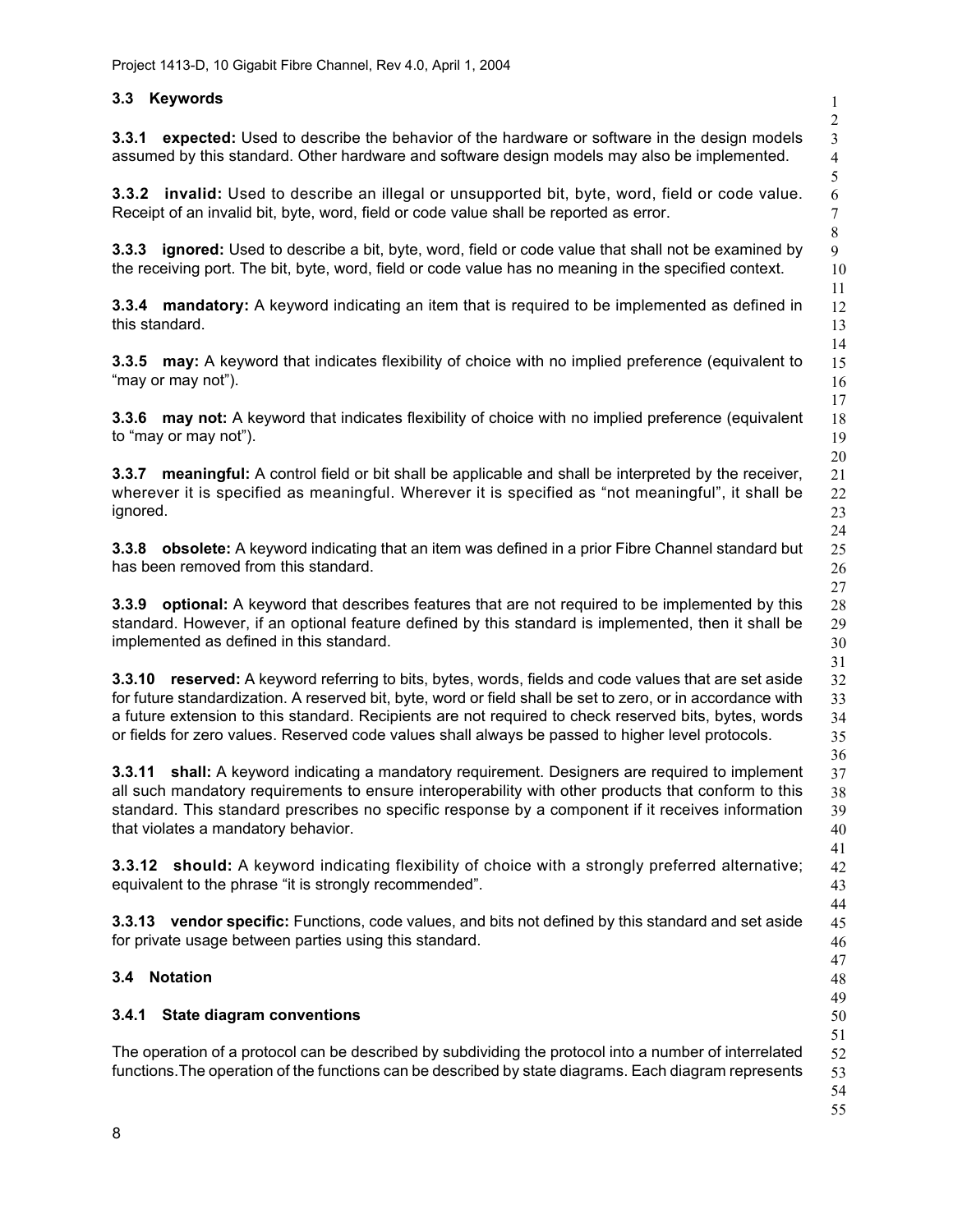<span id="page-28-0"></span>1 2 3 4 5 6 7 8 9 10 11 12 13 14 15 16 17 18 19 20 21 22 23 24 25 26 27 28 29 30 31 32 33 34 35 36 37 38 39 40 41 42 43 44 45 46 47 48 49 50 51 52 53 the domain of a function and consists of a group of connected, mutually exclusive states. Only one state of a function is active at any given time (see [figure 1](#page-28-0)). Each state that the function can assume is represented by a rectangle. These are divided into two parts by a horizontal line. In the upper part the state is identified by a name in capital letters. The lower part contains the name of any ON signal that is generated by the function. Actions are described by short phrases and enclosed in brackets. All permissible transitions between the states of a function are represented graphically by arrows between them. A transition that is global in nature (for example, an exit condition from all states to the IDLE or RESET state) is indicated by an open arrow. Labels on transitions are qualifiers that must be fulfilled before the transition will be taken.The label UCT designates an unconditional transition. Qualifiers described by short phrases are enclosed in parentheses. State transitions and sending and receiving of messages occur instantaneously. The actions inside a state block execute instantaneously. Actions inside state blocks are atomic (i.e.,uninterruptible). When a state is entered and after performing all the actions listed in a state block one time, the state block then continuously evaluates its exit conditions until one is satisfied, at which point control passes through a transition arrow to the next block. While the state awaits fulfillment of one of its exit conditions, the actions inside do not implicitly repeat. Valid state actions may include .indicate and .request messages. No actions are taken outside of any state block. Some devices described in this standard are allowed to have two or more ports. State diagrams that are capable of describing the operation of devices with an unspecified number of ports require qualifier notation that allows testing for conditions at multiple ports. The notation used is a term that includes a description in parentheses of which ports must meet the term for the qualifier to be satisfied (e.g., ANY and ALL). It is also necessary to provide for term-assignment statements that assign a name to a port that satisfies a qualifier. The following convention is used to describe a term-assignment statement that is associated with a transition: – The character ":" (colon) is a delimiter used to denote that a term assignment statement follows;  $-$  The character " $\epsilon$ " (left arrow) denotes assignment of the value following the arrow to the term preceding the arrow. The state diagrams contain the authoritative statement of the functions they depict. When apparent conflicts between descriptive text and state diagrams arise, the state diagrams are to take precedence. However, such precedence does not override any explicit description in the text that has no parallel in the state diagrams.  **Figure 1 – State diagram notation example** Terms to STATE NAME <..> (Condition) [Actions Taken] <Message Sent> Enter State Terms to Exit State [ ] = action, for example, [reset seq\_cnt] ∗ = logical AND + = logical OR Tw = Wait Time, implementation dependent Td = Delay Timeout UCT = unconditional transition Key: ( ) = condition, for example, (if sequence=FAULT)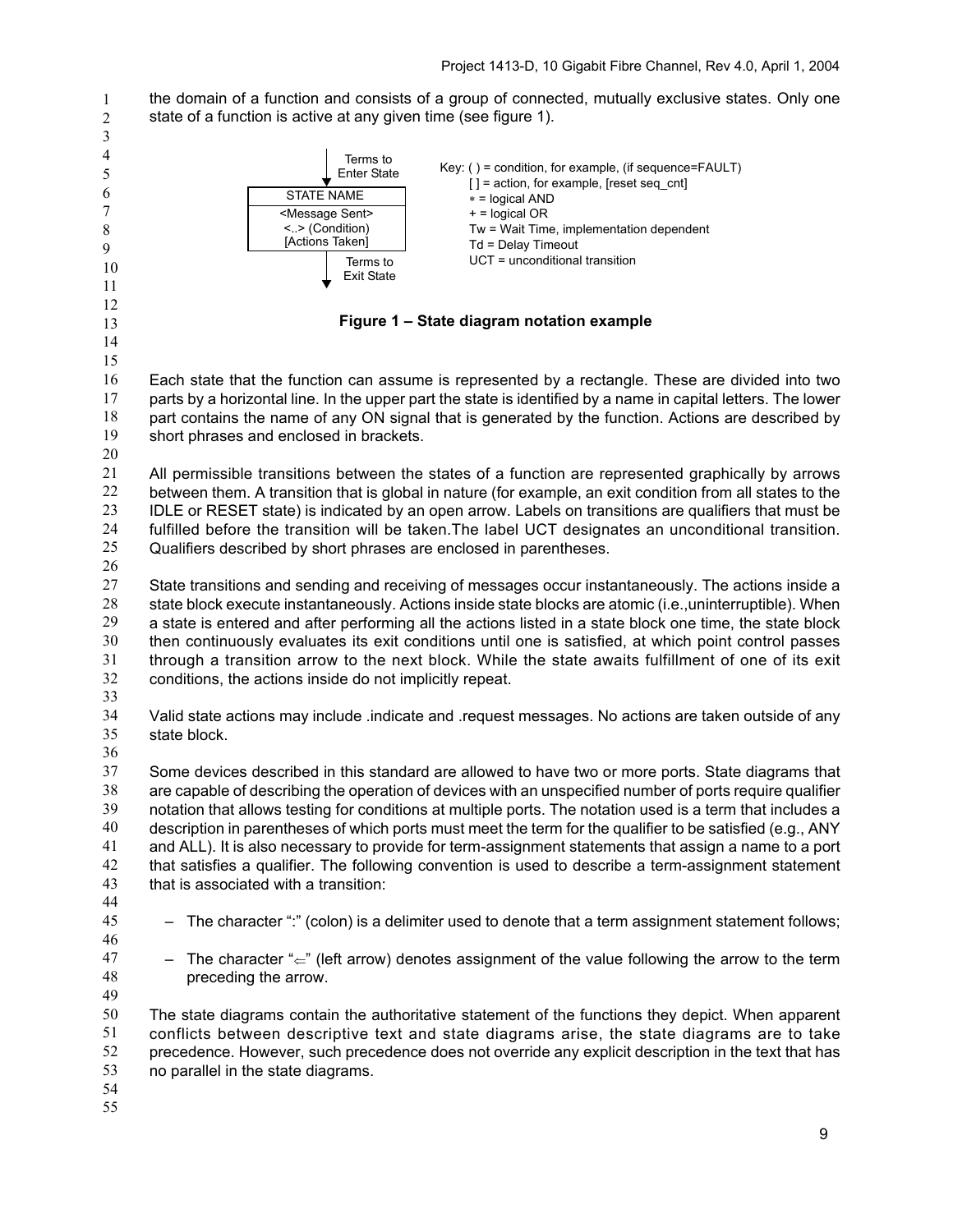1 2 3 4 5 6 7 The models presented by state diagrams are intended as the primary specifications of the functions to be provided. However, it is important to distinguish between a model and a real implementation. The models are optimized for simplicity and clarity of presentation, while any realistic implementation may place heavier emphasis on efficiency and suitability to a particular implementation technology. It is the functional behavior of any unit that must match the standard, not its internal structure. The internal details of the model are useful only to the extent that they specify the external behavior clearly and precisely.

#### **3.4.1.1 State diagram variables**

Once set, variables retain their values as long as succeeding blocks contain no references to them.

Setting the parameter of a formal interface message assures that, on the next transmission of that message, the last parameter value set will be transmitted.

Testing the parameter of a formal interface messages tests the value of that message parameter that was received on the last transmission of said message. Message parameters may be assigned default values that persist until the first reception of the relevant message.

#### **3.4.1.2 State transitions**

The following terms are valid transition qualifiers:

- a) Boolean expressions;
- b) An event such as the expiration of a timer: timer\_done;
- c) An event such as the reception of a message: PMA\_UNITDATA.indicate;
- d) An unconditional transition: UCT;
- e) A branch taken when other exit conditions are not satisfied: ELSE.

34 35 36 37 Any open arrow (an arrow with no source block) represents a global transition. Global transitions are evaluated continuously whenever any state is evaluating its exit conditions. When a global transition becomes true, it supersedes all other transitions, including UCT, returning control to the block pointed to by the open arrow.

#### **3.4.1.3 Operators**

<span id="page-29-0"></span>The state machine operators are shown in [table 5](#page-29-0).

|                  | Table 5 - State diagram operators |  |
|------------------|-----------------------------------|--|
| <b>Character</b> | <b>Meaning</b>                    |  |
| *                | Boolean AND                       |  |
| $+$              | Boolean OR                        |  |
| Λ                | Boolean XOR                       |  |
| ı                | Boolean NOT                       |  |
| $\,<\,$          | Less than                         |  |
| $\leq$           | Less than or equal to             |  |
| $=$              | Equals (a test of equality)       |  |
| $\neq$           | Not equals                        |  |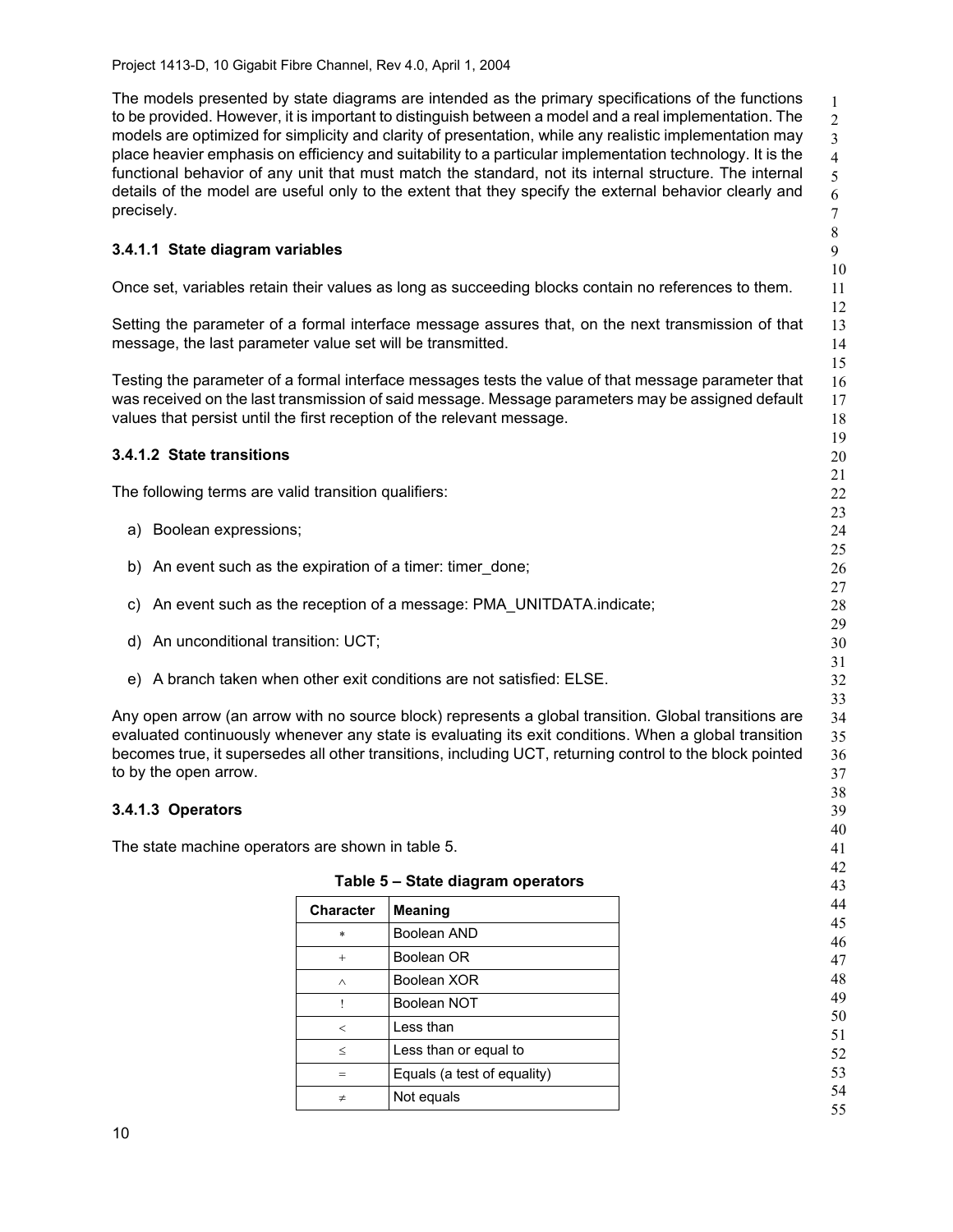| Greater than or equal to<br>$\geq$<br>$\overline{\mathbf{3}}$<br>Greater than<br>$\, >$<br>$\overline{\mathcal{L}}$<br>Indicates precedence<br>$\left( \right)$<br>5<br>6<br>Assignment operator<br>$\Leftarrow$<br>$\boldsymbol{7}$<br>Indicates membership<br>$\in$<br>$\,8\,$<br>Indicates nonmembership<br>$\not\in$<br>9<br>Catenate<br>$10\,$<br>$11\,$<br>No other state condition is satisfied<br><b>ELSE</b><br>12<br>13<br>14<br>15<br>16<br>$17\,$<br>$18\,$<br>19<br>$20\,$<br>21<br>22<br>23<br>24<br>25<br>$26\,$<br>$27\,$<br>$28\,$<br>29<br>$30\,$<br>$31\,$<br>32<br>33<br>34<br>35<br>36<br>37<br>$38\,$<br>39<br>40<br>41<br>42<br>43<br>44<br>45<br>46<br>$47\,$<br>48<br>49<br>50<br>51<br>52<br>53<br>54<br>55 | $\,1$          | Table 5 - State diagram operators |
|---------------------------------------------------------------------------------------------------------------------------------------------------------------------------------------------------------------------------------------------------------------------------------------------------------------------------------------------------------------------------------------------------------------------------------------------------------------------------------------------------------------------------------------------------------------------------------------------------------------------------------------------------------------------------------------------------------------------------------------|----------------|-----------------------------------|
|                                                                                                                                                                                                                                                                                                                                                                                                                                                                                                                                                                                                                                                                                                                                       | $\overline{c}$ |                                   |
|                                                                                                                                                                                                                                                                                                                                                                                                                                                                                                                                                                                                                                                                                                                                       |                |                                   |
|                                                                                                                                                                                                                                                                                                                                                                                                                                                                                                                                                                                                                                                                                                                                       |                |                                   |
|                                                                                                                                                                                                                                                                                                                                                                                                                                                                                                                                                                                                                                                                                                                                       |                |                                   |
|                                                                                                                                                                                                                                                                                                                                                                                                                                                                                                                                                                                                                                                                                                                                       |                |                                   |
|                                                                                                                                                                                                                                                                                                                                                                                                                                                                                                                                                                                                                                                                                                                                       |                |                                   |
|                                                                                                                                                                                                                                                                                                                                                                                                                                                                                                                                                                                                                                                                                                                                       |                |                                   |
|                                                                                                                                                                                                                                                                                                                                                                                                                                                                                                                                                                                                                                                                                                                                       |                |                                   |
|                                                                                                                                                                                                                                                                                                                                                                                                                                                                                                                                                                                                                                                                                                                                       |                |                                   |
|                                                                                                                                                                                                                                                                                                                                                                                                                                                                                                                                                                                                                                                                                                                                       |                |                                   |
|                                                                                                                                                                                                                                                                                                                                                                                                                                                                                                                                                                                                                                                                                                                                       |                |                                   |
|                                                                                                                                                                                                                                                                                                                                                                                                                                                                                                                                                                                                                                                                                                                                       |                |                                   |
|                                                                                                                                                                                                                                                                                                                                                                                                                                                                                                                                                                                                                                                                                                                                       |                |                                   |
|                                                                                                                                                                                                                                                                                                                                                                                                                                                                                                                                                                                                                                                                                                                                       |                |                                   |
|                                                                                                                                                                                                                                                                                                                                                                                                                                                                                                                                                                                                                                                                                                                                       |                |                                   |
|                                                                                                                                                                                                                                                                                                                                                                                                                                                                                                                                                                                                                                                                                                                                       |                |                                   |
|                                                                                                                                                                                                                                                                                                                                                                                                                                                                                                                                                                                                                                                                                                                                       |                |                                   |
|                                                                                                                                                                                                                                                                                                                                                                                                                                                                                                                                                                                                                                                                                                                                       |                |                                   |
|                                                                                                                                                                                                                                                                                                                                                                                                                                                                                                                                                                                                                                                                                                                                       |                |                                   |
|                                                                                                                                                                                                                                                                                                                                                                                                                                                                                                                                                                                                                                                                                                                                       |                |                                   |
|                                                                                                                                                                                                                                                                                                                                                                                                                                                                                                                                                                                                                                                                                                                                       |                |                                   |
|                                                                                                                                                                                                                                                                                                                                                                                                                                                                                                                                                                                                                                                                                                                                       |                |                                   |
|                                                                                                                                                                                                                                                                                                                                                                                                                                                                                                                                                                                                                                                                                                                                       |                |                                   |
|                                                                                                                                                                                                                                                                                                                                                                                                                                                                                                                                                                                                                                                                                                                                       |                |                                   |
|                                                                                                                                                                                                                                                                                                                                                                                                                                                                                                                                                                                                                                                                                                                                       |                |                                   |
|                                                                                                                                                                                                                                                                                                                                                                                                                                                                                                                                                                                                                                                                                                                                       |                |                                   |
|                                                                                                                                                                                                                                                                                                                                                                                                                                                                                                                                                                                                                                                                                                                                       |                |                                   |
|                                                                                                                                                                                                                                                                                                                                                                                                                                                                                                                                                                                                                                                                                                                                       |                |                                   |
|                                                                                                                                                                                                                                                                                                                                                                                                                                                                                                                                                                                                                                                                                                                                       |                |                                   |
|                                                                                                                                                                                                                                                                                                                                                                                                                                                                                                                                                                                                                                                                                                                                       |                |                                   |
|                                                                                                                                                                                                                                                                                                                                                                                                                                                                                                                                                                                                                                                                                                                                       |                |                                   |
|                                                                                                                                                                                                                                                                                                                                                                                                                                                                                                                                                                                                                                                                                                                                       |                |                                   |
|                                                                                                                                                                                                                                                                                                                                                                                                                                                                                                                                                                                                                                                                                                                                       |                |                                   |
|                                                                                                                                                                                                                                                                                                                                                                                                                                                                                                                                                                                                                                                                                                                                       |                |                                   |
|                                                                                                                                                                                                                                                                                                                                                                                                                                                                                                                                                                                                                                                                                                                                       |                |                                   |
|                                                                                                                                                                                                                                                                                                                                                                                                                                                                                                                                                                                                                                                                                                                                       |                |                                   |
|                                                                                                                                                                                                                                                                                                                                                                                                                                                                                                                                                                                                                                                                                                                                       |                |                                   |
|                                                                                                                                                                                                                                                                                                                                                                                                                                                                                                                                                                                                                                                                                                                                       |                |                                   |
|                                                                                                                                                                                                                                                                                                                                                                                                                                                                                                                                                                                                                                                                                                                                       |                |                                   |
|                                                                                                                                                                                                                                                                                                                                                                                                                                                                                                                                                                                                                                                                                                                                       |                |                                   |
|                                                                                                                                                                                                                                                                                                                                                                                                                                                                                                                                                                                                                                                                                                                                       |                |                                   |
|                                                                                                                                                                                                                                                                                                                                                                                                                                                                                                                                                                                                                                                                                                                                       |                |                                   |
|                                                                                                                                                                                                                                                                                                                                                                                                                                                                                                                                                                                                                                                                                                                                       |                |                                   |
|                                                                                                                                                                                                                                                                                                                                                                                                                                                                                                                                                                                                                                                                                                                                       |                |                                   |
|                                                                                                                                                                                                                                                                                                                                                                                                                                                                                                                                                                                                                                                                                                                                       |                |                                   |
|                                                                                                                                                                                                                                                                                                                                                                                                                                                                                                                                                                                                                                                                                                                                       |                |                                   |
|                                                                                                                                                                                                                                                                                                                                                                                                                                                                                                                                                                                                                                                                                                                                       |                |                                   |

# **Table 5 – State diagram operators**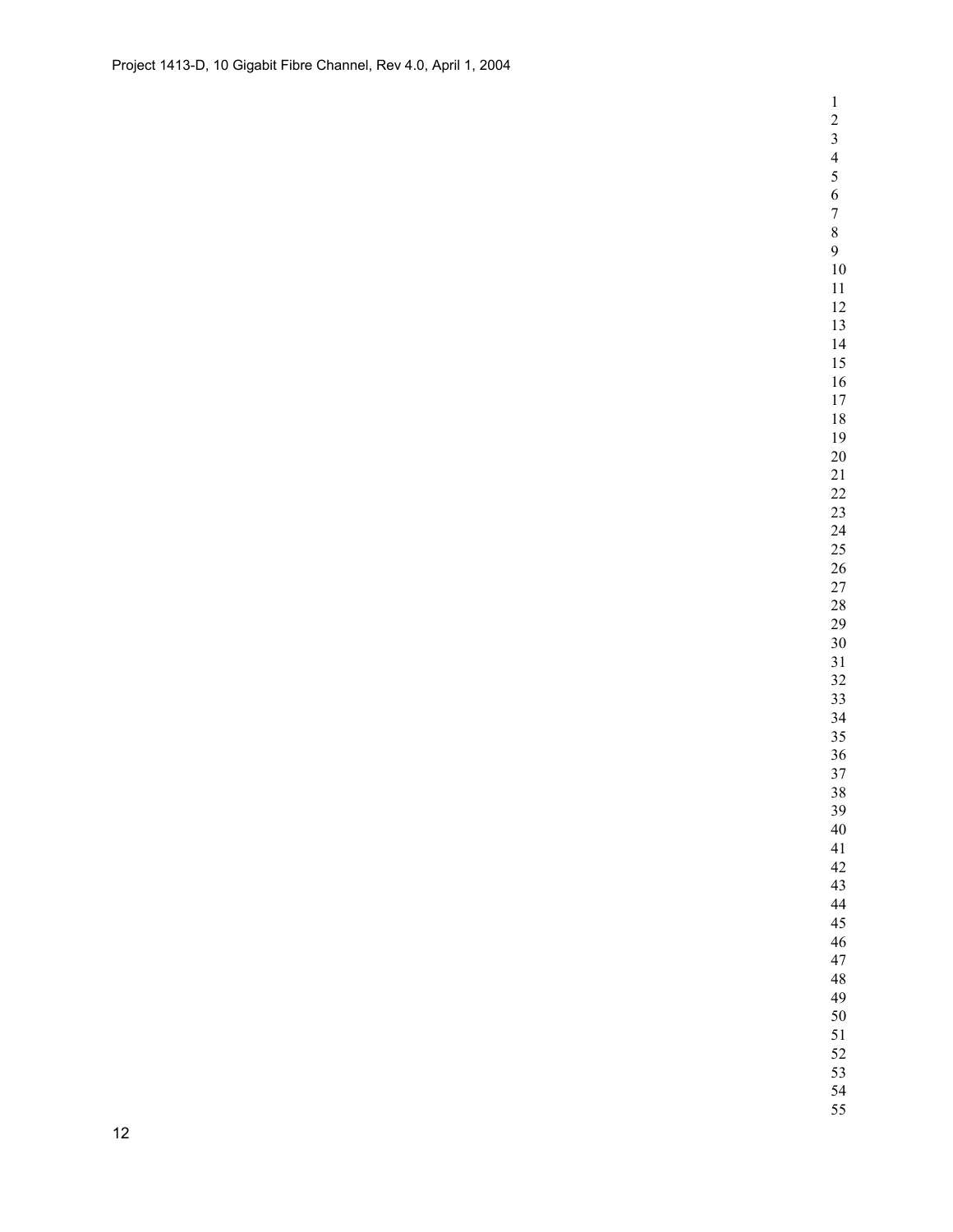# <span id="page-32-0"></span>**4 Structure and concepts**

# <span id="page-32-1"></span>**4.1 Overview**

This clause provides an overview of the structure, concepts and mechanisms used in 10GFC.

10 11 12 The Fibre Channel (FC) is logically a bi-directional point-to-point serial data channel, structured for high performance information transport. Physically, Fibre Channel is an interconnection of one or more point-to-point links. Each link end terminates in a Port. Ports are fully specified in FC-FS, FC-PI and FC-AL-2. Fiber is a general term used to cover all physical media supported by Fibre Channel including optical fiber, twisted pair, and coaxial cable.

13 14 15 Fibre Channel is structured as a set of hierarchical functions as illustrated in [figure 2](#page-32-2). Fibre Channel consists of related functions, FC-0 through FC-4. Each of these functions is described as a level. Fibre Channel does not restrict implementations to specific interfaces between these levels.



# <span id="page-32-2"></span> **Figure 2 – Fibre channel structure**

43 44 45 46 The Physical interface (FC-0), specified in FC-PI, consists of transmission media, transmitters, receivers and their interfaces. The Physical interface specifies a variety of media, and associated drivers and receivers capable of operating at various speeds.

47 48 49 50 51 The Transmission protocol (FC-1), Signaling protocol (FC-2) and Common Services (FC-3) are fully specified in FC-FS and FC-AL-2. Fibre Channel levels FC-1 through FC-3 specify the rules and provides mechanisms needed to transfer blocks of information end-to-end, traversing one or more links.

- 52 53 An Upper Level Protocol mapping to FC-FS constitutes an FC-4 which is the highest level in the Fibre Channel structure. FC-2 defines a suite of functions and facilities available for use by an FC-4.
- 54 55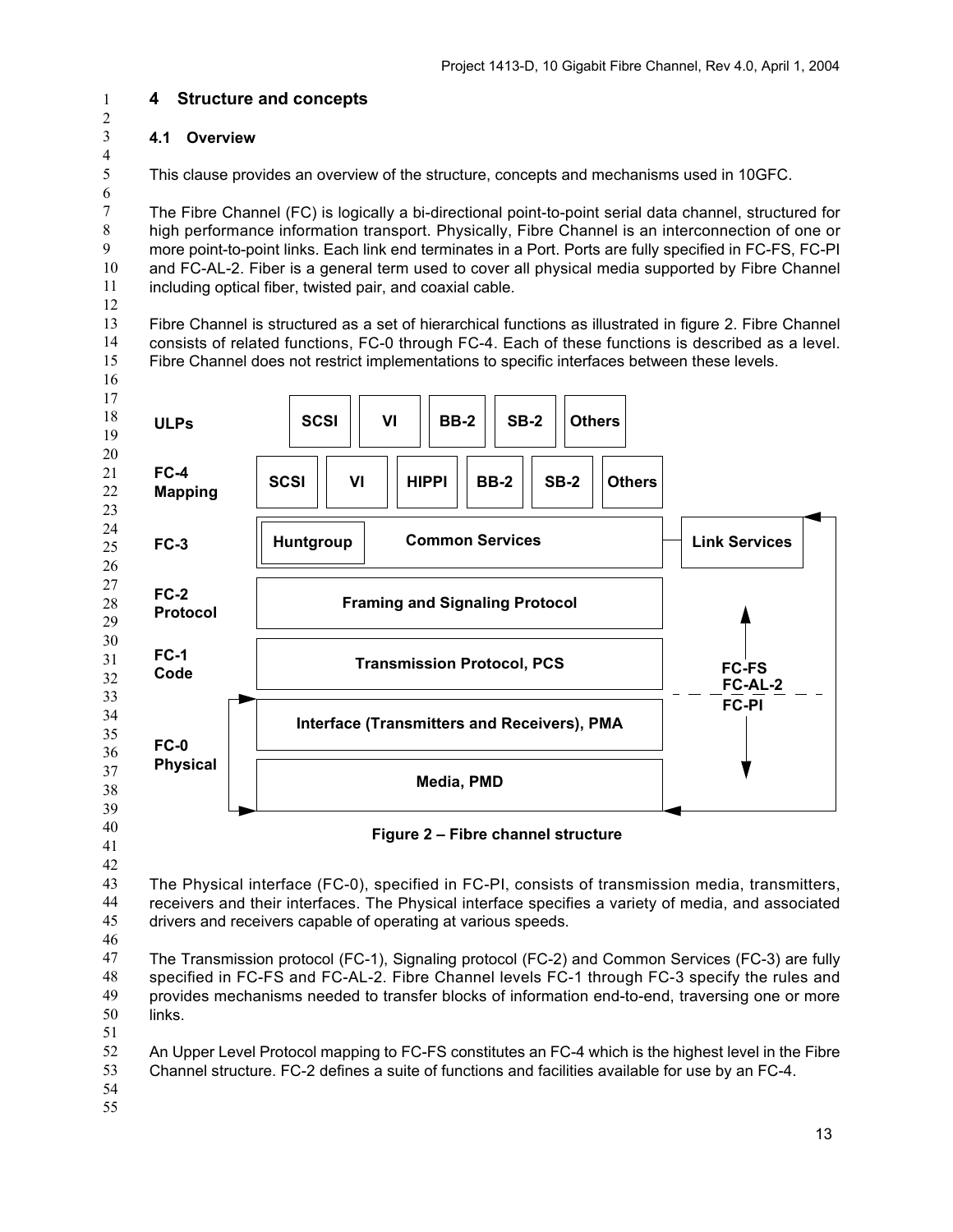10GFC describes the signaling and physical interface services that may be utilized by an extended version of the FC-2 level to transport data at a rate in excess of 10 gigabits per second over a family of FC-0 physical variants. 10GFC additionally introduces port management functions at the FC-3 level.

A Fibre Channel Node is functionally configured as illustrated in [figure 3](#page-33-3). A Node may support one or more N\_Ports and one or more FC-4s. Each N\_Port contains FC-0, FC-1 and FC-2 functions. FC-3 optionally provides the common services to multiple N\_Ports and FC-4s.



<span id="page-33-3"></span> **Figure 3 – Node functional configuration**

# <span id="page-33-0"></span>**4.2 10GFC structure**

# <span id="page-33-1"></span>**4.2.1 FC-3 general description**

The FC-3 level of 10GFC extends the FC-3 levels of FC-FS and FC-AL-2 by adding a Port management interface and register set and low level signaling protocol.

# **4.2.1.1 Management interface and register set**

The Port management interface and register set provides an interconnection between manageable devices within a Port and Port management entities. Port management is specified in clause [15](#page-88-1).

# <span id="page-33-2"></span>**4.2.2 FC-2 general description**

The FC-2 level of 10GFC extends the FC-2 levels of FC-FS and FC-AL-2 to transport data at a rate of 10,2 gigabits per second over a family of 10GFC FC-0 physical variants.

 Arbitrated loop functions defined in FC-AL-2 are not supported and outside the scope of this specification. Potential FC-AL-2 ordered set mapping, translations and related topics are provided in [annex C](#page-94-0) for future reference.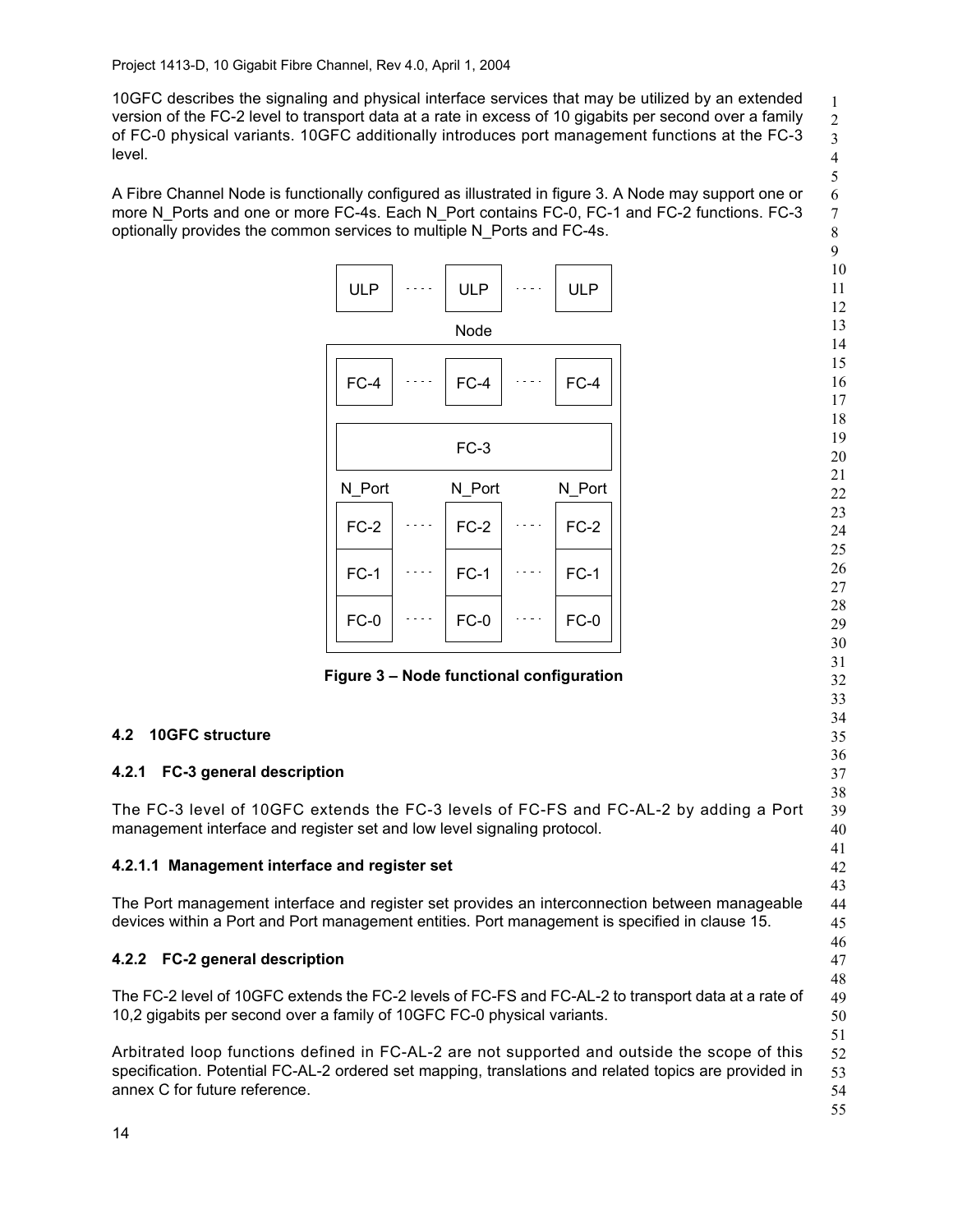# <span id="page-34-0"></span>**4.2.3 FC-1 general description**

2 3 4 5 6 7 8 9 The FC-1 level of 10GFC provides the ability to transport data at a rate of 10,2 Gb/s over a family of FC-0 physical variants. The FC-1 level adapts the Fibre Channel FC-2 level functions to the XGMII interface as defined in [10GbE \[13\],](#page-21-3) and expanded in clause [10](#page-74-6). The FC-1 level generates continuous data or control characters on the transmit path and expects continuous data or control characters on the receive path. The FC-1 level participates in link fault detection and reporting by monitoring the receive path for status reports that indicate an unreliable link, and generating status reports on the transmit path to report detected link faults to the FC-1 level on the remote end of the link.

10

1

11 12 13 14 15 16 10GFC provides the specification of optional physical interfaces applicable to the implementation of 10GFC Ports. In addition, the 10GFC FC-1 level specifies optional electrical interfaces which may be used to interconnect the physical embodiment of various sublayers. These interfaces include the 10 Gigabit Media Independent Interface (XGMII) and the 10 Gigabit Attachment Unit Interface (XAUI). One or both of these interfaces may typically be present within a 10GFC port. 10GFC provides the following FC-1 functions and interfaces.

17 18

19

# **4.2.3.1 Ordered sets**

20 21 22 FC-1 signals convey FC-2 data as well as frame delimiters and control information to be encoded by FC-1 transmission code. The same conveyance exists in the reverse direction. 10GFC Ordered Sets are specified in clause [9](#page-60-4).

23 24 25

# **4.2.3.2 10 Gigabit media independent interface (XGMII)**

26 27 28 29 The 10 Gigabit Media Independent Interface provides a physical instantiation of a 10,2 Gb/s parallel data and control transport within FC-2. Its implementation is typically an internal chip interconnect or chip-to-chip interconnect. The XGMII supports 10,2 Gb/s data transport through its 32-bit wide data and four bit wide control transmit and receive paths.

30

31 32 33 34 Though the XGMII is an optional interface, it is used extensively in this standard as a basis for specification of the interface between FC-2 and FC-1. The FC-1 Physical Coding Sublayer (PCS) is specified to the XGMII interface, so if not implemented, a conforming implementation shall behave functionally as if the XGMII were implemented. The XGMII is specified in clause [10.](#page-74-6)

- 35
- 36 37

# **4.2.3.3 10 Gigabit attachment unit interface (XAUI)**

38 39 40 41 42 43 The 10 Gigabit Attachment Unit Interface provides a physical instantiation of a 10,2 Gb/s four lane serial data and control transport within FC-2 or between FC-2 and lower levels including FC-1 and FC-0. The XAUI is an optional interface defined as an XGMII extender. Its implementation is typically a chip-to-chip interconnect including chips within transceiver modules. The XAUI supports 10,2 Gb/s data transport through its four 8B/10B based serial transmit and receive paths. The XAUI is specified in clause [11](#page-78-2).

44

#### 45 46 **4.2.3.4 8B/10B transmission code**

47 48 49 50 51 52 The 8B/10B transmission code is the same as that specified in FC-FS. It is intended for encoding data on four serial lanes at a cumulative data rate of 10,2 Gb/s. 8B/10B transmission code is utilized for both XAUI and four lane PMDs. For PMDs, the four transmitters and receivers may be either optically multiplexed to and from a single fiber optic cable or directly conveyed over four individual fibers. The 8B/10B transmission code as well as its corresponding Physical Coding Sublayer (PCS) and Physical Medium Attachment (PMA) sublayers are specified in clause [12.](#page-80-6)

- 53
- 54
- 55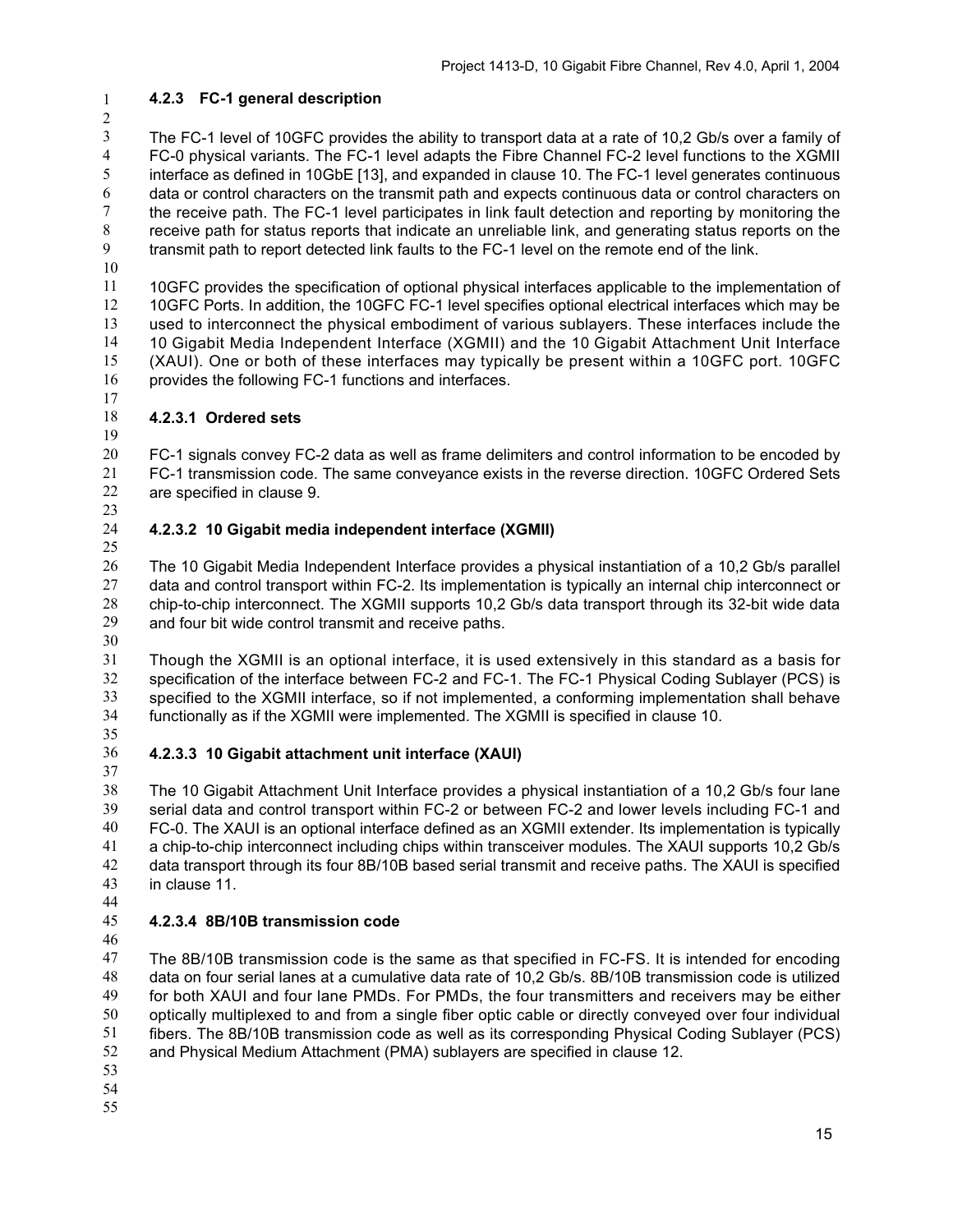# **4.2.3.5 64B/66B transmission code**

The 64B/66B transmission code is a PCS intended for 10,2 Gb/s data transport across a single fiber optic cable. The primary reason for the adoption of this code is to provide minimal overhead above the 10,2 Gb/s serial data rate to allow the use of optoelectronic components developed for other high volume 10 Gb/s communications applications such as SONET OC-192. A secondary reason for use of 64/66B code (with scrambler) was to spread the spectrum of EMI radiation. The 64B/66B transmission code is specified in clause [13.](#page-84-2)

# **4.2.3.6 10 Gigabit sixteen bit interface (XSBI)**

The 10 Gigabit Sixteen Bit Interface is a PMA that provides a physical instantiation of a 16-bit wide data path that conveys 64B/66B encoded data to and from FC-0. The XSBI is intended to support serial FC-0 variants. The XSBI is specified in clause [14](#page-86-1).

# <span id="page-35-0"></span>**4.2.4 FC-0 general description**

The FC-0 level of 10GFC describes the Fibre Channel link. The FC-0 level covers a variety of media and associated transmitters and receivers capable of transporting FC-1 data. The FC-0 level is designed for maximum flexibility and allows the use of a large number of technologies to meet the broadest range of Fibre Channel system cost and performance requirements.

# **4.2.4.1 FC-0 interface overview**

The nomenclature used by 10GFC to reference various combinations of components is defined in clause 5.

 The link distance capabilities specified in 10GFC are based on ensuring interoperability across multiple vendors supplying the technologies (both transceivers and cable plants) under the tolerance limits specified in 10GFC. Greater link distances may be obtained by specifically engineering a link based on knowledge of the technology characteristics and the conditions under which the link is installed and operated. However, such link distance extensions are outside the scope of 10GFC.

# **4.2.4.2 Optical physical variants**

Multiple optical serial physical full-duplex variants are specified to support the transport of encoded FC-1 data transport over fiber-optic medium. The variants include:

- four quarter speed lanes over individual fibers;
- four quarter speed lanes optically multiplexed over a single fiber, and;
- one full speed lane over one fiber.

The optical interfaces for all physical variants are specified in clause [6.](#page-38-5) Clause [7](#page-54-4) contains the accompanying receptacle specifications. Clause [8](#page-56-7) contains the accompanying cable plant specifications. Nomenclature for 10GFC physical variants is specified in [5.2](#page-36-5).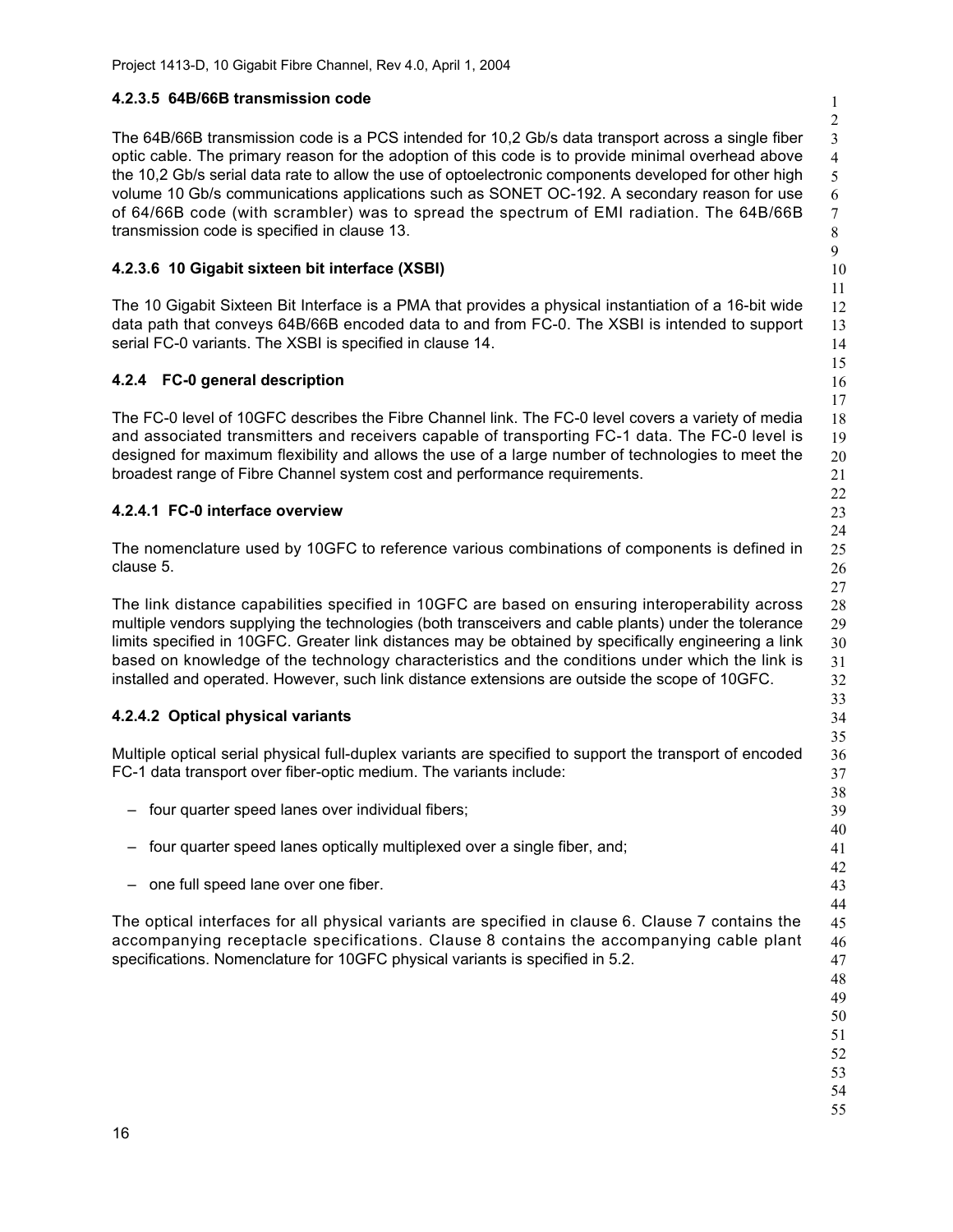# **5 Functional characteristics**

# **5.1 General characteristics**

FC-PI describes the physical link, the lowest level, in the Fibre Channel system. It is designed for flexibility and allows the use of several physical interconnect technologies to meet a wide variety of system application requirements. This 10GFC standard extends FC-PI with multiple physical variants specified to operate at a data rate of 1 200 MBytes/sec.

 In the physical media signals a logical "1" shall be represented as the state with the higher optical power.

 The FC-FS protocol is defined to operate across connections having a bit error rate (BER) detected at the receiving node of less than  $10^{-12}$ . It is the combined responsibility of the component suppliers and the system integrator to ensure that this level of service is provided at every node in a given Fibre Channel installation. This 10GFC standard extends FC-FS with FC-3, FC-2 and FC-1 level specifications in support of multiple physical variants.

 

<span id="page-36-0"></span>

# **5.2 10GFC physical variant nomenclature**

 The nomenclature for the 10GFC physical variants, also referred to as Physical Medium Dependent (PMD) options are specified in [figure 4.](#page-36-0)

| 23 |                                                    |  |
|----|----------------------------------------------------|--|
| 24 | 1200-SM-LL-L                                       |  |
| 25 |                                                    |  |
| 26 |                                                    |  |
| 27 |                                                    |  |
| 28 |                                                    |  |
| 29 | <b>SPEED</b>                                       |  |
| 30 | 1200 - 1200 MBytes/second                          |  |
| 31 |                                                    |  |
| 32 | <b>MEDIA</b>                                       |  |
| 33 | SM - single mode                                   |  |
| 34 | $M5$ — multimode 50 $\mu$ m                        |  |
| 35 | M5E — multimode high bandwidth 50 $\mu$ m          |  |
| 36 | M6 — multimode 62,5 $\mu$ m                        |  |
| 37 |                                                    |  |
| 38 | <b>TRANSMITTER</b>                                 |  |
| 39 | LC4 - long wave LASER (1 310 nm) 4-lane Coarse WDM |  |
| 40 | LL - long wave LASER (1 310 nm) Serial             |  |
| 41 | SN - short wave LASER (850 nm) Serial              |  |
| 42 | SN4P - short wave LASER (850 nm) 4-lane Parallel   |  |
| 43 | SN4 - short wave LASER (850 nm) 4-lane Coarse WDM  |  |
| 44 |                                                    |  |
| 45 | <b>DISTANCE</b>                                    |  |
| 46 | $L$ — long distance                                |  |
| 47 | I - intermediate distance                          |  |
| 48 |                                                    |  |
| 49 | Figure 4 - 10GFC physical variant nomenclature     |  |
| 50 |                                                    |  |
| 51 |                                                    |  |
| 52 |                                                    |  |
| 53 |                                                    |  |
| 54 |                                                    |  |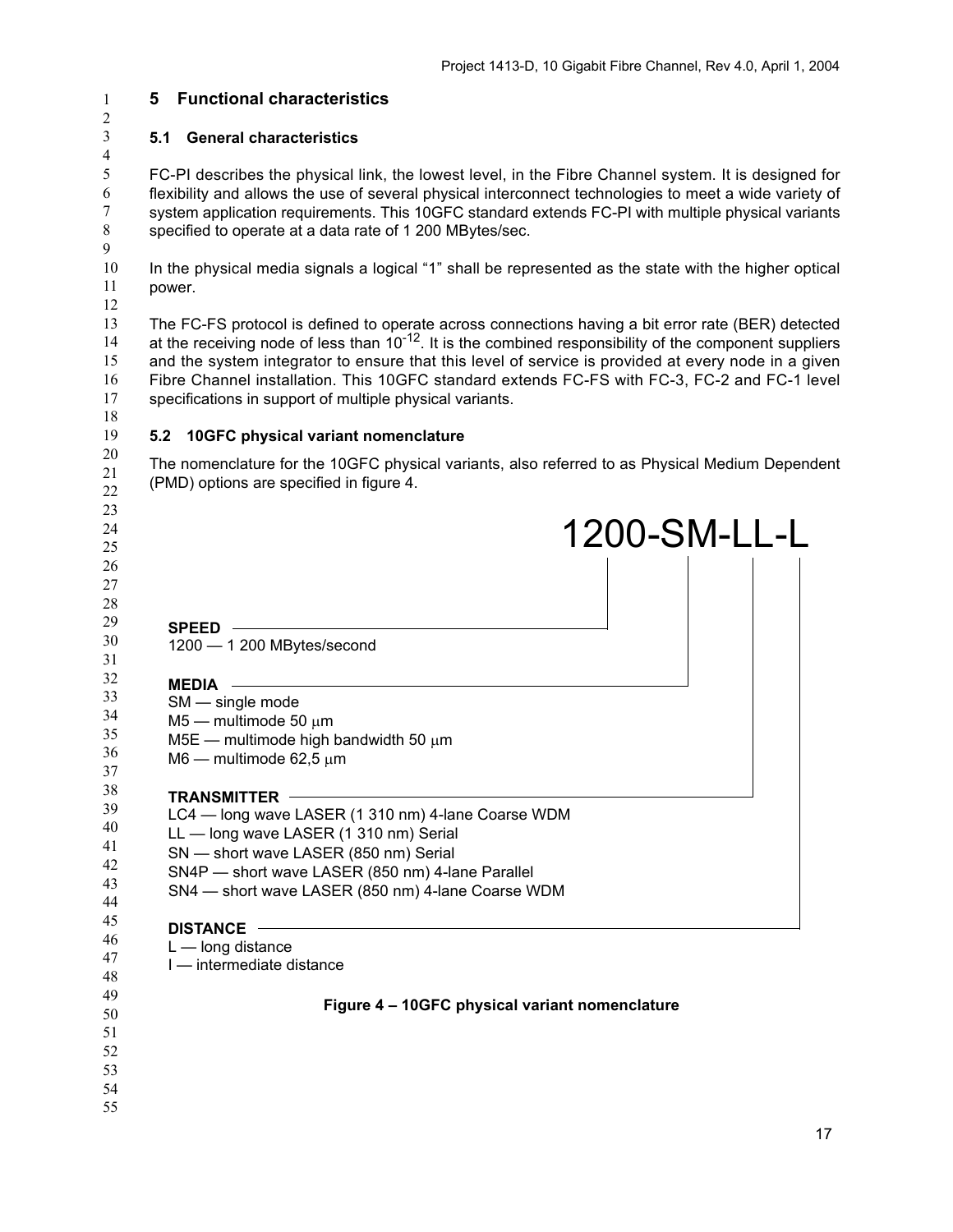| $\overline{\mathbf{c}}$ |
|-------------------------|
| $\frac{3}{4}$           |
|                         |
| 5                       |
| 6                       |
| 7                       |
| 8                       |
| 9<br>10                 |
| 11                      |
| 12                      |
| 13                      |
| $\frac{14}{5}$          |
| 15                      |
| 16                      |
| 17                      |
| 18                      |
| 19                      |
| 20                      |
| $\overline{21}$         |
| 22                      |
| 23                      |
| 24<br>25                |
| 26                      |
| 27                      |
| 28                      |
| 29                      |
| 30                      |
| 31                      |
| 32                      |
| 33                      |
| 34                      |
| 35                      |
| 36                      |
| 37<br>38                |
| 39                      |
| 40                      |
| 41                      |
| 42                      |
| 43                      |
| 44                      |
| 45                      |
| 46                      |
| 47                      |
| 48<br>49                |
| 50                      |
| 51                      |
| 52                      |
| 53                      |
| 54                      |
| 55                      |
|                         |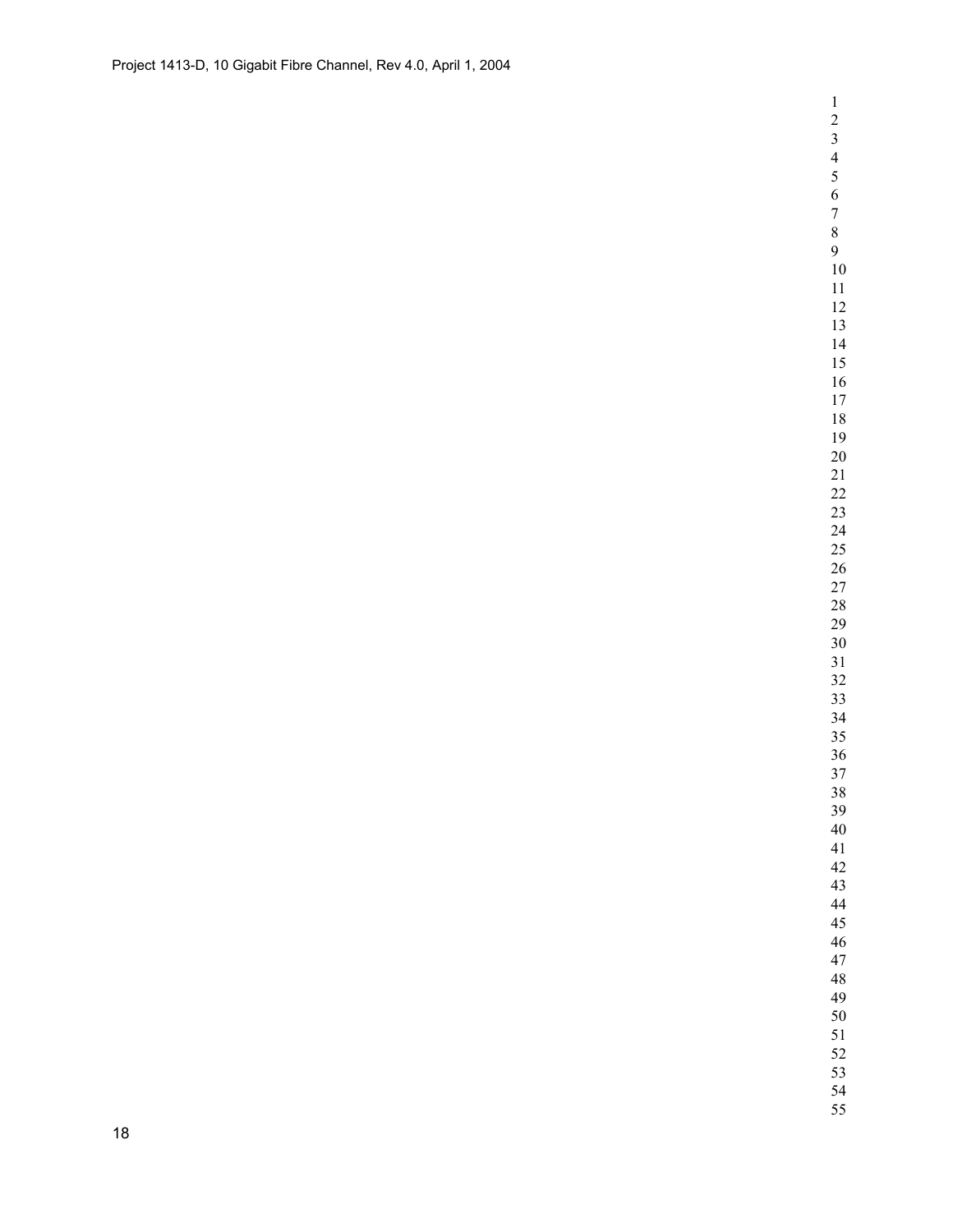# <span id="page-38-1"></span>**6 Optical interface specification**

3 4 5 6 7 8 This clause defines the optical signal characteristics at the interface connector receptacle. Each conforming optical FC attachment shall be compatible with this optical interface to allow interoperability within an FC environment. Fibre Channel links shall not exceed the BER objective  $(10^{-12})$  under any valid condition. The parameters specified in this clause support meeting that requirement under any valid condition including the minimum input power level. Clause 7 specifies the corresponding interface receptacle. Clause 8 specifies the corresponding cable plant.

- 10 The following physical variants (PMDs) are included in this clause:
	- 850 nm Parallel (four lane) PMD, type 1200-MX-SN4P-I, specified in this clause;
	- 850 nm Serial PMD, type 1200-MX-SN-I, specified in [10GbE \[13\];](#page-21-0)
- 16 – 850 nm CWDM (four wavelength) PMD, type 1200-MX-SN4-I, specified in this clause;
- 18 – 1310 nm Serial PMD, type 1200-SM-LL-L, specified in [10GbE \[13\]](#page-21-0);
	- 1310 nm CWDM (four wavelength) PMD, type 1200-X-LC4-L, specified in [10GbE \[13\].](#page-21-0)

## <span id="page-38-2"></span>**6.1 850 nm Parallel (4 lane) PMD, type 1200-MX-SN4P-I**

#### 24 **6.1.1 Overview**

26 27 28 29 30 31 32 33 This clause specifies the four-lane parallel-optic with denomination 1200-MX-SN4P-I PMD (including MDI) and the baseband medium for multimode optical fiber with data transfer rate of 1 200 MB/s. The PMD variants support three different media described by replacing X with "5" for standard 50  $\mu$ m MMF (500 MHz•km), "5E" for high-bandwidth 50  $\mu$ m MMF (2 000 MHz•km), and "6" for 62,5 µm MMF (200 MHz•km). Only 1200-M5-SN4P-I PMD specification is normative. The specifications for 1200-M5E-SN4P-I and 1200-M6-SN4P-I are informative. In order to form a complete physical layer, the PMD shall be integrated with the appropriate physical sublayers and management functions as specified in [table 6.](#page-38-0)

<span id="page-38-0"></span>34 35

1 2

9

17

25

#### **Table 6 – 1200-MX-SN4P-I PMD type and associated sublayer and clause**

| <b>Sublayer</b>                                                                                                                                                                         | <b>Clause</b> | 1200-MX-SN4P-I |  |
|-----------------------------------------------------------------------------------------------------------------------------------------------------------------------------------------|---------------|----------------|--|
| $FC-1$                                                                                                                                                                                  | 9             | Required       |  |
| XGMII <sup>1</sup>                                                                                                                                                                      | 10            | Optional       |  |
| <b>XGXS and XAUI</b>                                                                                                                                                                    | 11            | Optional       |  |
| PCS/PMA                                                                                                                                                                                 | 12            | Required       |  |
| Management                                                                                                                                                                              | 15            | Optional       |  |
| Notes:<br>The XGMII is an optional interface. However, if the XGMII is<br>1<br>not implemented, a conforming implementation must be-<br>have functionally as though XGMII were present. |               |                |  |

47 48 49

50

The services provided by the 1200-MX-SN4P-I PMD are specified in [10GbE \[13\].](#page-21-0)

#### 51 52 **6.1.2 PMD MDIO function mapping**

53 Specified in [10GbE \[13\].](#page-21-0)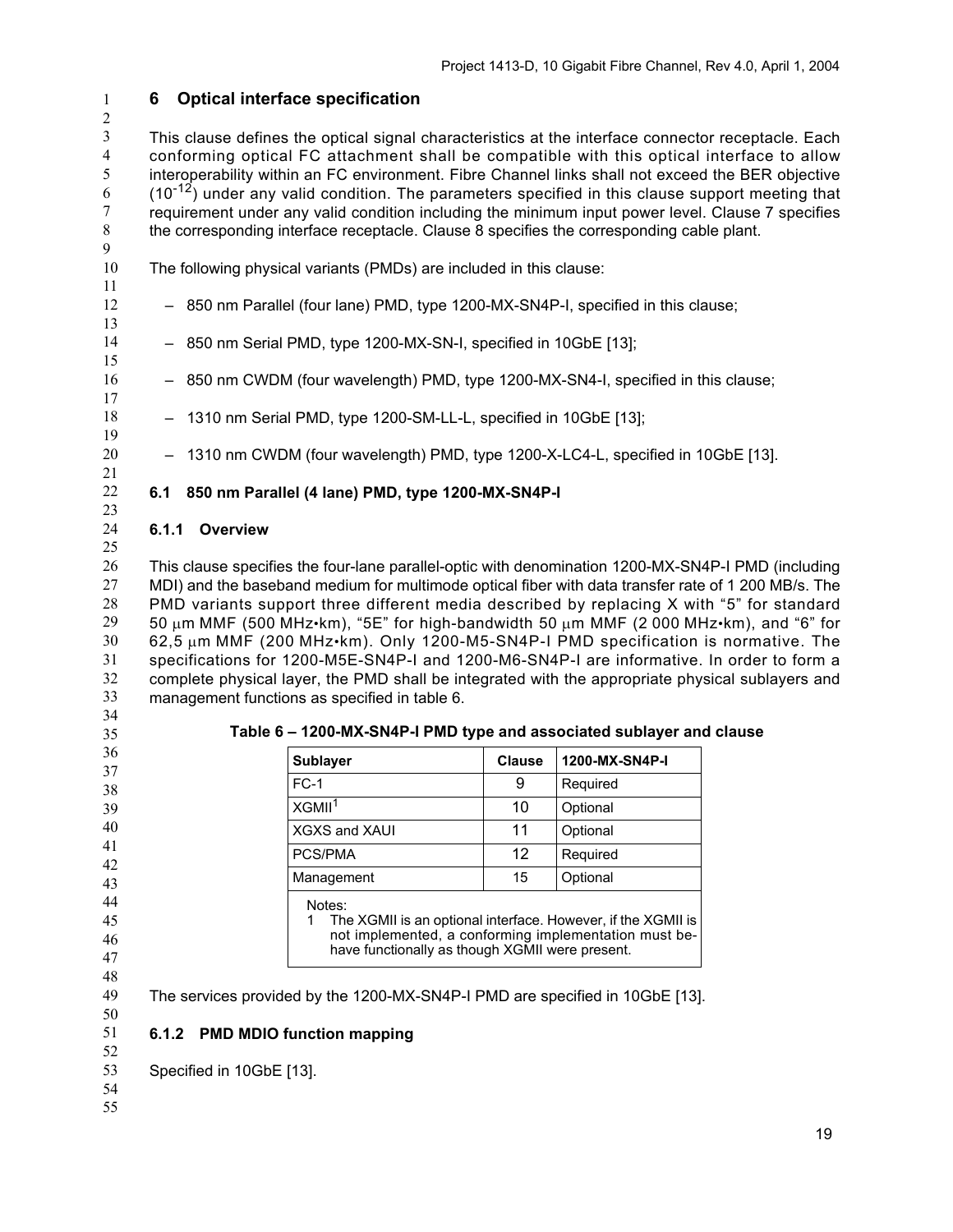## **6.1.3 PMD functional specifications**

The 1200-MX-SN4P-I PMDs perform the Transmit and Receive functions which convey data between the PMD service interface and the MDI plus various management functions if the optional MDIO is implemented.

#### **6.1.3.1 PMD block diagram**

The PMD block diagram is shown in [figure 5.](#page-39-0) For purposes of system conformance, the PMD sublayer is standardized at the points described in this subclause. The optical transmit signal is defined at the output end of a reference patch cord (gammaT=TP2), between 0,5 and 5 meters in length, of a type consistent with the link type connected to the transmitter receptacle defined in [7.2](#page-54-0). Unless specified otherwise, all transmitter measurements and tests defined in [6.1.6](#page-44-0) are made at gammaT. The optical receive signal is defined at the output of the fiber optic cabling (gammaR=TP3) at the MDI (see [7.2](#page-54-0)). Unless specified otherwise, all receiver measurements and tests defined in [6.1.6](#page-44-0) are made at gammaR.



Notes:

**6.1.3.2 PMD transmit function**

1. Specification of the retimer function is beyond the scope of this standard, however a retimer may be required to ensure compliance at test points gammaT and gammaR.

### <span id="page-39-1"></span><span id="page-39-0"></span> **Figure 5 – Block diagram for one direction of the 1200-MX-SN4P-I PMD signal paths**

44 45 46

47

48 49

55

50 51 52 53 54 The PMD Transmit function shall convert the four electronic bit streams requested by the PMD service interface message PMD\_UNITDATA.request (tx\_bit<0:3>) into four separate optical signal streams for transmission over tx\_lane<0:3>. The four optical signal streams shall then be delivered to the MDI, all according to the transmit optical specifications in this clause. The higher optical power level in each signal stream shall correspond to a tx\_bit = ONE.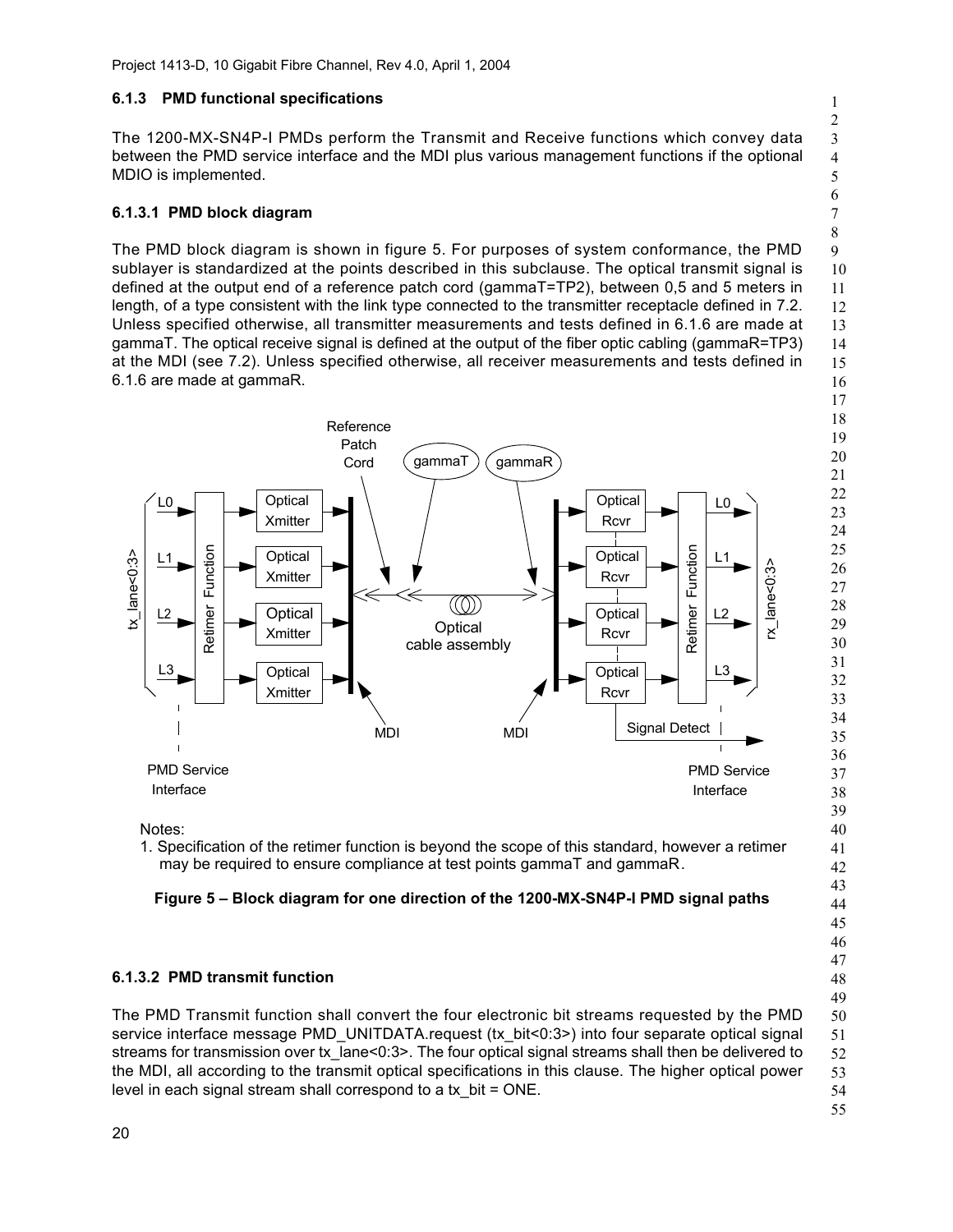# **6.1.3.3 PMD receive function**

**6.1.3.4 Global PMD signal detect function**

3 4 5 6 7 8 When the PMD loopback function is not enabled, the PMD Receive function shall convert the four optical signal streams into four electronic bit streams for delivery to the PMD service interface using the message PMD\_UNITDATA.indicate (rx\_bit<0:3>) received over rx\_lane<0:3>, all according to the receive optical specifications in this clause. The higher optical power level in each signal stream shall correspond to a  $rx$  bit = ONE.

10 11 When the MDIO PMD loopback function is enabled, the PMD shall convey the bits received from the PMD UNITDATA.request(tx bit<0:3>) service primitive to the PMD service interface using the message PMD\_UNITDATA.indicate(rx\_bit<0:3>), where rx\_bit <0:3> = tx\_bit <0:3>.

12 13

9

1 2

14

15 16 17 18 19 The Global PMD Signal detect function shall report the state of SIGNAL\_DETECT via the PMD service interface. The SIGNAL\_DETECT parameter is signaled continuously, while the PMD\_SIGNAL.indicate message is generated when a change in the value of SIGNAL\_DETECT occurs.

20 21 22 23 SIGNAL\_DETECT shall be global indicator of the presence of optical signals on all four lanes generated according to the conditions defined in [table 7.](#page-40-0) The PMD receiver is not required to verify whether a compliant 1200-MX-SN4P-I signal is being received. This standard imposes no response time requirements on the generation of the SIGNAL\_DETECT parameter.

- 24
- <span id="page-40-0"></span>25

| <b>Receive Conditions</b>                                                                                                | <b>SIGNAL DETECT</b><br><b>OK Value</b> |
|--------------------------------------------------------------------------------------------------------------------------|-----------------------------------------|
| For any lane; Input optical power $\leq$ -30 dBm average power                                                           | FAIL                                    |
| For all lanes:<br>[(Input optical modulation amplitude $\ge$ -13 dBm)<br>AND<br>(compliant 1200-MX-SN4P-I signal input)] | OK                                      |
| All other conditions                                                                                                     | Unspecified                             |

35 36

37 38 39 40 As an unavoidable consequence of the requirements for the setting of the SIGNAL\_DETECT parameter, implementations must provide adequate margin between the input optical power level at which the SIGNAL\_DETECT parameter is set to OK, and the inherent noise level of the PMD due to crosstalk, power supply noise, etc.

41

42 43 44 45 Various implementations of the SIGNAL\_DETECT function are permitted by this standard, including implementations which generate the SIGNAL\_DETECT parameter values in response to the amplitude of the modulation of the optical signal and implementations which respond to the average optical power of the modulated optical signal.

- 46
- 47 48

49 50 51 The PMD lane by lane SIGNAL\_DETECT function is optional. When the MDIO is implemented, each PMD\_signal\_detect\_x value shall be set continuously in response to its associated lane, according to the requirements of [table 7.](#page-40-0)

**6.1.3.5 PMD lane by lane SIGNAL\_DETECT function (optional)**

- 52
- 53
- 54
- 55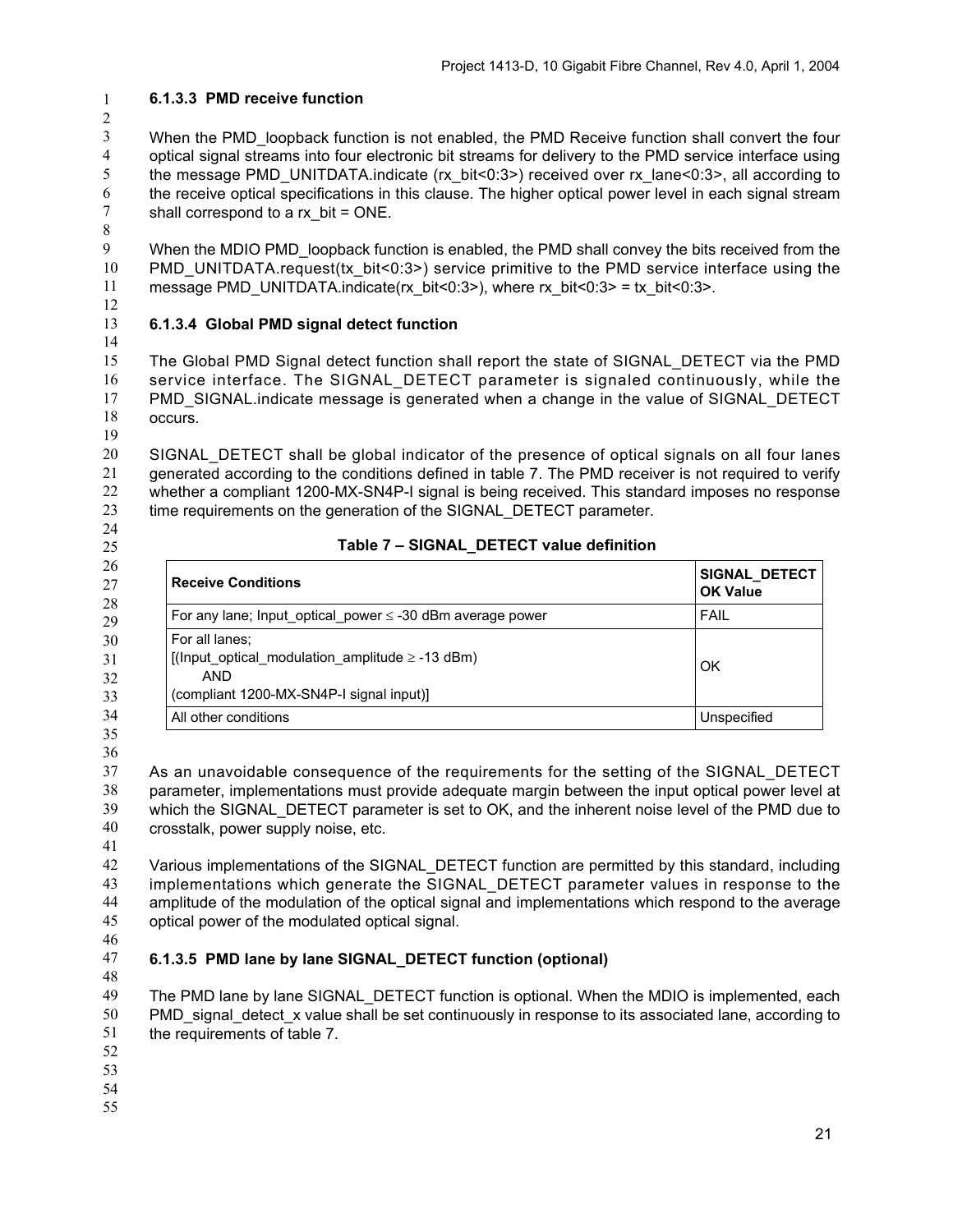### **6.1.3.6 PMD reset function**

If the MDIO interface is implemented, and if PMD reset is asserted, the PMD shall be reset as defined in [clause 15.](#page-88-0)

#### **6.1.3.7 Global PMD transmit disable function (optional)**

The Global\_PMD\_transmit\_disable function is optional and allows all of the optical transmitters to be disabled. When a Global PMD transmit disable variable is set to ONE, this function shall turn off all of the optical transmitters so that each transmitter meets the requirements of the Average Launch Power of the OFF Transmitter in [table 9](#page-42-0).

#### **6.1.3.8 PMD lane by lane transmit disable function (optional)**

The PMD transmit disable function is optional and allows the optical transmitters in each lane to be selectively disabled. When a PMD transmit disable x variable is set to ONE, this function shall turn off the optical transmitter associated with that variable so that the transmitter meets the requirements of the Average Launch Power of the OFF Transmitter in [table 9.](#page-42-0)

#### **6.1.3.9 PMD local fault function**

If the MDIO is implemented, and the PMD has detected a local fault on any of the transmit or receive paths, the PMD shall set PMD\_local\_fault to ONE.

If a PMD detects a fault on a transmit path, then the PMD shall turn off the optical transmitter in each lane and may set the Global\_PMD\_transmit\_disable and each PMD\_transmit\_disable\_x to ONE.

#### **6.1.3.10 PMD transmit local fault function (optional)**

The PMD\_transmit\_local\_fault function is optional. The faults detected by this function are implementation specific.

If the MDIO is implemented, and the PMD has detected a local fault on a transmit path x, the PMD shall set the associated PMD\_transmit\_local\_fault\_x variable to ONE.

#### **6.1.3.11 PMD receive local fault function (optional)**

The PMD receive local fault function is optional. The faults detected by this function are implementation specific.

If the MDIO is implemented, and the PMD has detected a local fault on a receive path x, the PMD shall set the associated PMD receive local fault x variable to ONE.

### **6.1.4 Operating ranges**

 The operating ranges for 1200-MX-SN4P-I PMDs are defined in [table 8](#page-42-1). Only 1200-M5-SN4P-I PMD specification is normative. The specifications for 1200-M5E-SN4P-I and 1200-M6-SN4P-I are informative. The specification for an 1200-MX-SN4P-I compliant transceiver supports all media types listed in [table 8](#page-42-1). A transceiver which exceeds the operational range requirement while meeting all other optical specifications is considered compliant.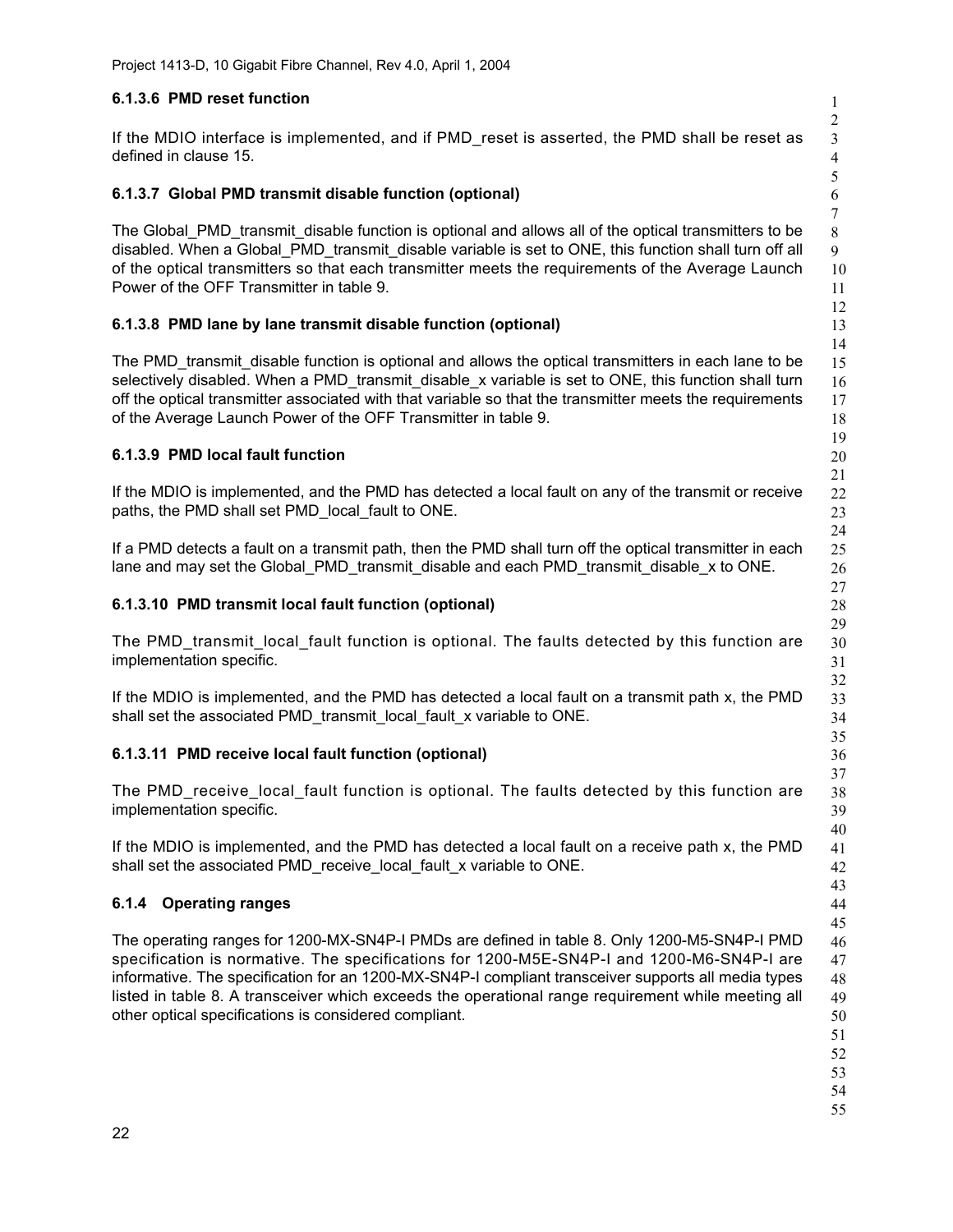|                                                                                                                                                                                                                                                                                                                                                                                       | Fiber type and bandwidth <sup>1</sup> | Minimum range |
|---------------------------------------------------------------------------------------------------------------------------------------------------------------------------------------------------------------------------------------------------------------------------------------------------------------------------------------------------------------------------------------|---------------------------------------|---------------|
| $62,5 \mu m$ MMF                                                                                                                                                                                                                                                                                                                                                                      | 200 MHz•km                            | 0.5 to 75 m   |
| $50 \mu m$ MMF                                                                                                                                                                                                                                                                                                                                                                        | 500 MHz•km                            | 0.5 to 150 m  |
| 50 µm MMF                                                                                                                                                                                                                                                                                                                                                                             | 2 000 MHz $\cdot$ km <sup>2</sup>     | 0.5 to 300 m  |
| Notes:<br>Over-filled launch bandwidth per TIA/EIA-455-204.<br>2<br>Effective modal bandwidth per TIA/EIA-492AAAC, detail<br>specification for 850 nm laser optimized 50 µm MMF. Mini-<br>mum fiber bandwidth under OFL conditions is<br>1 500 MHz•km. The 1200-M5E-SN4P-I PMD does not re-<br>quire compliance with restricted launch per IEC PAS 60793-<br>1-49 or TIA/EIA-455-220. |                                       |               |

#### <span id="page-42-1"></span> **Table 8 – Operating range for 1200-MX-SN4P-I over each optical fiber type**

 

# 

# **6.1.5 PMD to MDI optical specifications for 1200-MX-SN4P-I**

#### **6.1.5.1 Transmitter optical specifications**

 The 1200-MX-SN4P-I transmitters shall meet the specifications defined in [table 9](#page-42-0) per measurement techniques defined in [6.1.6.](#page-44-0) Transmit jitter and eye mask specifications shall be met with all four lanes of the transmitter and all four lanes of the receiver carrying compliant 10GFC data.

<span id="page-42-0"></span>

| Taple 9 – Transmit characteristics for the 1200-MA-SN4P-FPMD |                                                     |              |
|--------------------------------------------------------------|-----------------------------------------------------|--------------|
| <b>Description</b>                                           | 1200-M5-SN4P-I<br>1200-M5E-SN4P-I<br>1200-M6-SN4P-I | <b>Units</b> |
| <b>Transmitter Type</b>                                      | Short-wave Laser                                    |              |
| Signaling speed per lane                                     | 3,187 $5 \pm 100$ ppm                               | GBd          |
| Center wavelength (range)                                    | $830 - 860$                                         | nm           |
| RMS spectral width (max)                                     | 0,85                                                | nm           |
| Rise/Fall times <sup>1</sup> (max)                           | 115                                                 | ps           |
| Average Launch power $(max)^2$                               | $-2$                                                | dBm          |
| Optical Modulation Amplitude (min)                           | $-7$                                                | dBm          |
| Average launch power of OFF<br>transmitter (max)             | -30                                                 | dBm          |
| $RIN_{12}$ (OMA)                                             | $-118$                                              | dB/Hz        |
| Notes:<br>Unfiltered 20% to 80% rise/fall times.             |                                                     |              |

# **Table 9 – Transmit characteristics for the 1200-MX-SN4P-I PMD**

2 Lesser of receiver maximum input average power and Acceptable Exposure Limit allowed by applicable laser safety classification as defined in [6.1.7.2.](#page-45-0)

- 
- 
- 
-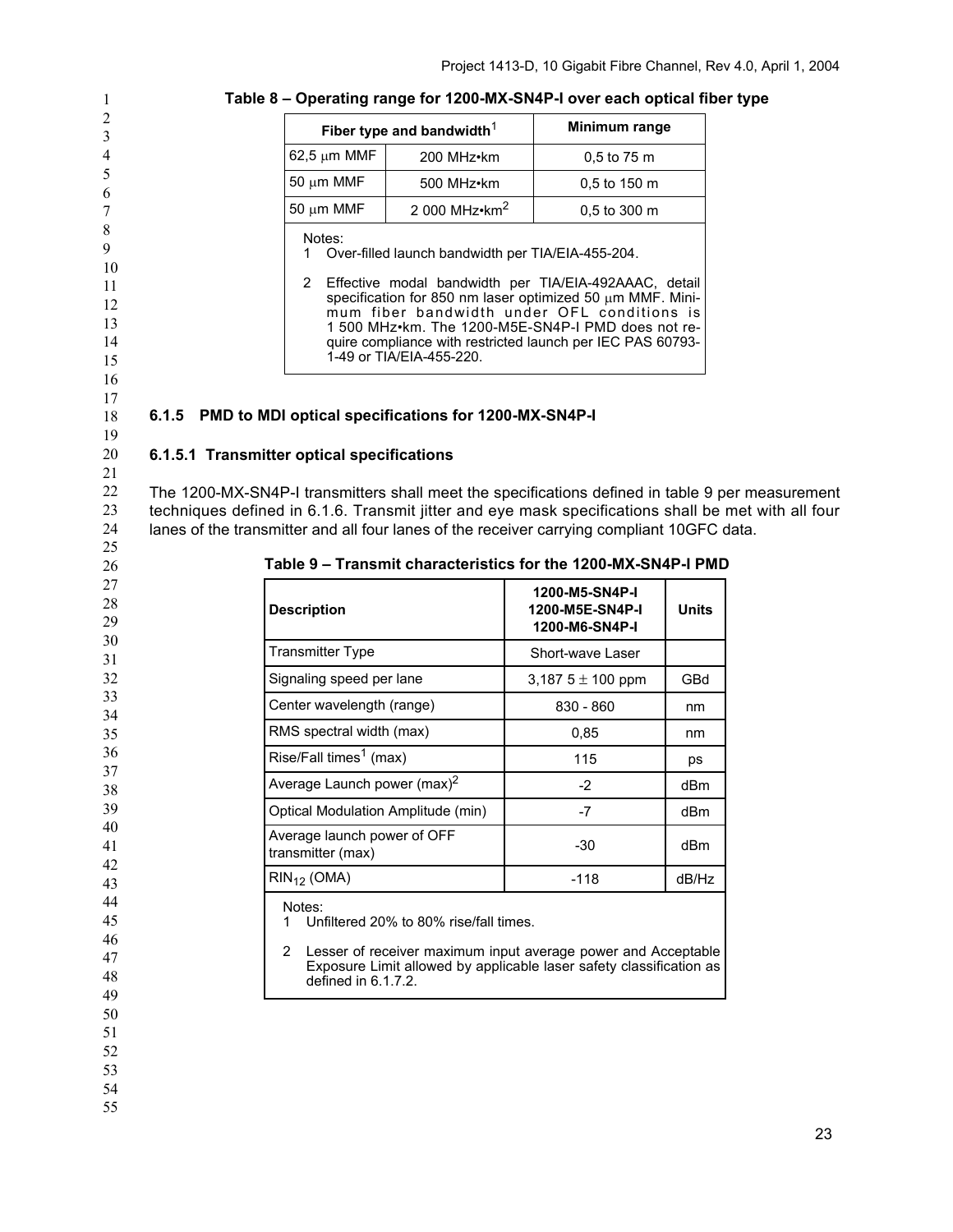### **6.1.5.2 Receive optical specifications**

The 1200-MX-SN4P-I receiver shall meet the specifications defined in [table 10](#page-43-0) per measurement techniques defined in [6.1.6.](#page-44-0) Receiver sensitivity specifications are to be met with all four lanes of the transmitter and all four lanes of the receiver carrying compliant 10GFC data.

<span id="page-43-0"></span>

| <b>Description</b>                                       | 1200-M5-SN4P-I        | 1200-M5E-SN4P-I | 1200-M6-SN4P-I | <b>Unit</b> |
|----------------------------------------------------------|-----------------------|-----------------|----------------|-------------|
| Nominal signaling speed per lane                         | 3,187 5 $\pm$ 100 ppm |                 |                | GBd         |
| Center wavelength range                                  | $830 - 860$           |                 | nm             |             |
| Average receive power (max)                              | $-2$                  |                 |                | dBm         |
| Return loss (min)                                        | 12                    |                 | dB             |             |
| Receive OMA (max)                                        | $-13$                 |                 | dBm            |             |
| Stressed receive OMA <sup>1</sup>                        | $-10.8$               | $-11,1$         | $-10.4$        | dBm         |
| Vertical eye closure penalty <sup>2</sup>                | 2,2                   | 1,9             | 2,6            | dB          |
| Horizontal eye closure <sup>3</sup>                      | 14                    |                 |                | ps          |
| Receive -3 dB electrical upper<br>cutoff frequency (max) | 3 7 5 0               |                 | <b>MHz</b>     |             |

 **Table 10 – Receive characteristics for the 1200-MX-SN4P-I PMD**

Notes:

- 1 Measured with test signal at gammaR for BER =  $10^{-12}$  at the eye center.
- 2 Vertical eye closure penalty is a test condition for measuring stressed receive sensitivity. The sampling instant is defined to occur at the eye center. It is not a required characteristic of the receiver.
- 3 Horizontal eye closure (reduction of pulse width caused by the duty-cycle distortion component of deterministic jitter) is a test condition for measuring stressed receiver sensitivity. It is not a characteristic of the receiver.

### **6.1.5.3 Transmit jitter specification**

Transmit jitter specifications are as defined for 10GBASE-LX4 PMD in [10GbE \[13\]](#page-21-0) with the following exceptions:

- a) The BER mask is defined for  $10^{-12}$  <BER <  $10^{-5}$ ;
- b) The BERT mask specifications are defined in [table 11](#page-43-1);
- c) Channel compliance specified in [6.1.5.3.1](#page-43-2);
- <span id="page-43-1"></span>d) Test Patterns specified in [6.1.5.3.2](#page-44-1).

#### **Table 11 – BERT mask specifications**

| <b>PMD</b>     | W (UI pk to pk) | $\sigma$ (UI rms) |
|----------------|-----------------|-------------------|
| 1200-MX-SN4P-I | 0.3             | 0.015             |

### <span id="page-43-2"></span>**6.1.5.3.1 Channel requirements for transmit jitter testing**

The optical channel for 1200-MX-SN4P-I shall meet the requirements in [table 9](#page-42-0) for the case of a 0,5 to 5 meter reference patch cord.

 

 

 

####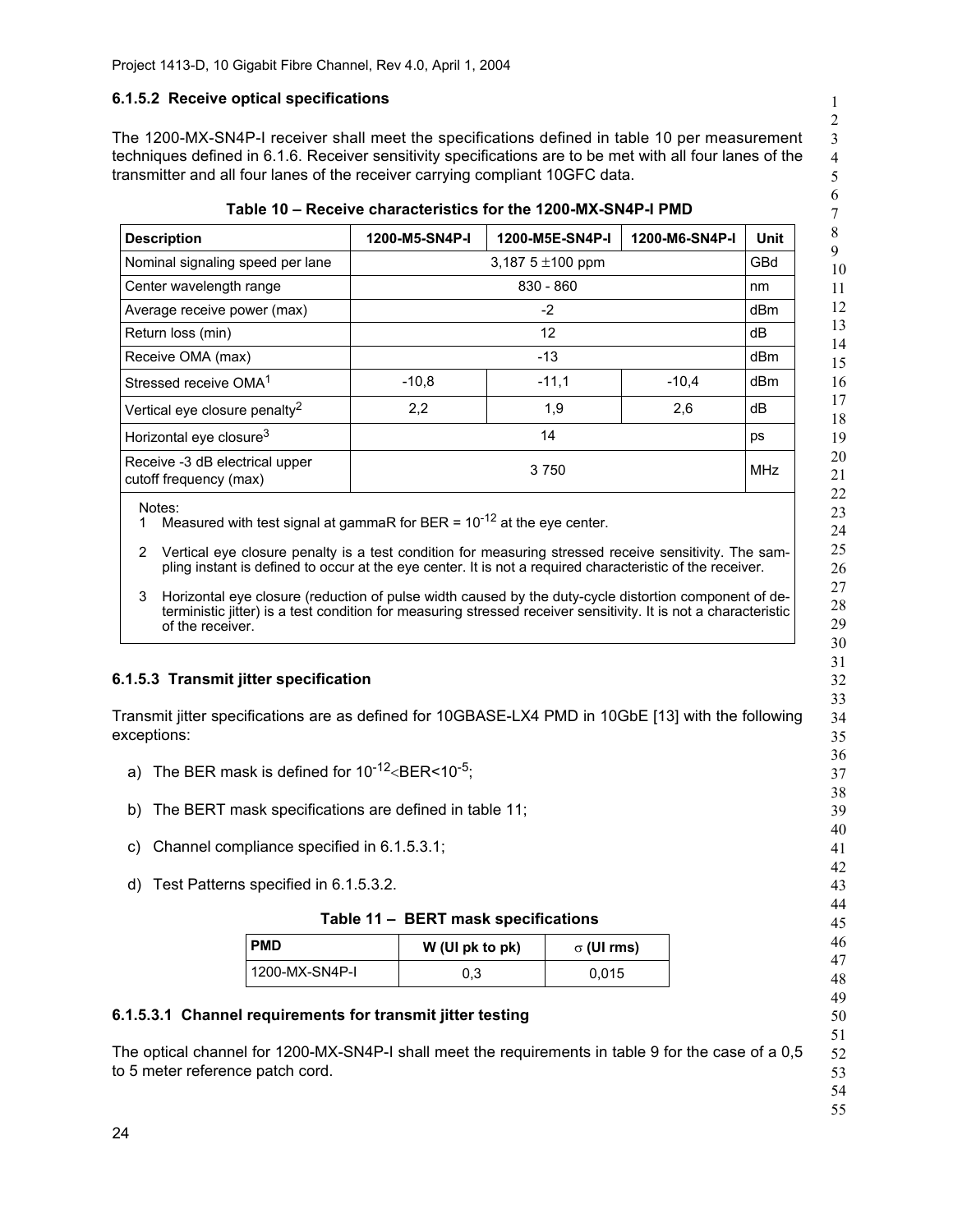# <span id="page-44-1"></span>**6.1.5.3.2 GammaR Test pattern requirements for transmit jitter testing**

Test patterns for 1200-MX-SN4P-I are specified in [annex E](#page-106-0).

# **6.1.5.4 Receive jitter tolerance specification**

The jitter compliance methodology for the receiver is defined as for 10GBASE-LX4 in [10GbE \[13\]](#page-21-0) with the following exceptions:

 a) The BER mask is defined for  $10^{-12}$  <BER <  $10^{-5}$ ;

 b) The random jitter (RJ) component of the input signal shall have uniform spectral content over the measurement frequency range of 19 kHz to 1,5 GHz;

 c) Receiver input jitter mask parameters are given in [table 11](#page-43-1);

 d) Sinusoidal jitter specification is given in [6.1.5.4.1](#page-44-2).

 The test method for verification of the input jitter is defined by 10GBASE-SR "Stressed receiver conformance test" defined in [10GbE \[13\]](#page-21-0).

#### <span id="page-44-2"></span> **6.1.5.4.1 Added sinusoidal jitter for receiver jitter test**

 The sinusoidal jitter used to test receiver jitter tolerance shall meet the requirements of [table 12.](#page-45-1) Sinusoidal jitter shall be added to the test signal..





 **Figure 6 – Mask of the sinusoidal component of jitter tolerance (informative)**

#### <span id="page-44-0"></span> **6.1.6 Optical measurement requirements**

 Optical measurement test procedures, filter requirements and equipment are defined as for 10GBASE-SR in [10GbE \[13\]](#page-21-0). All testing is to be performed with a 10GFC compliant stimulus at

- 
- 
- 
-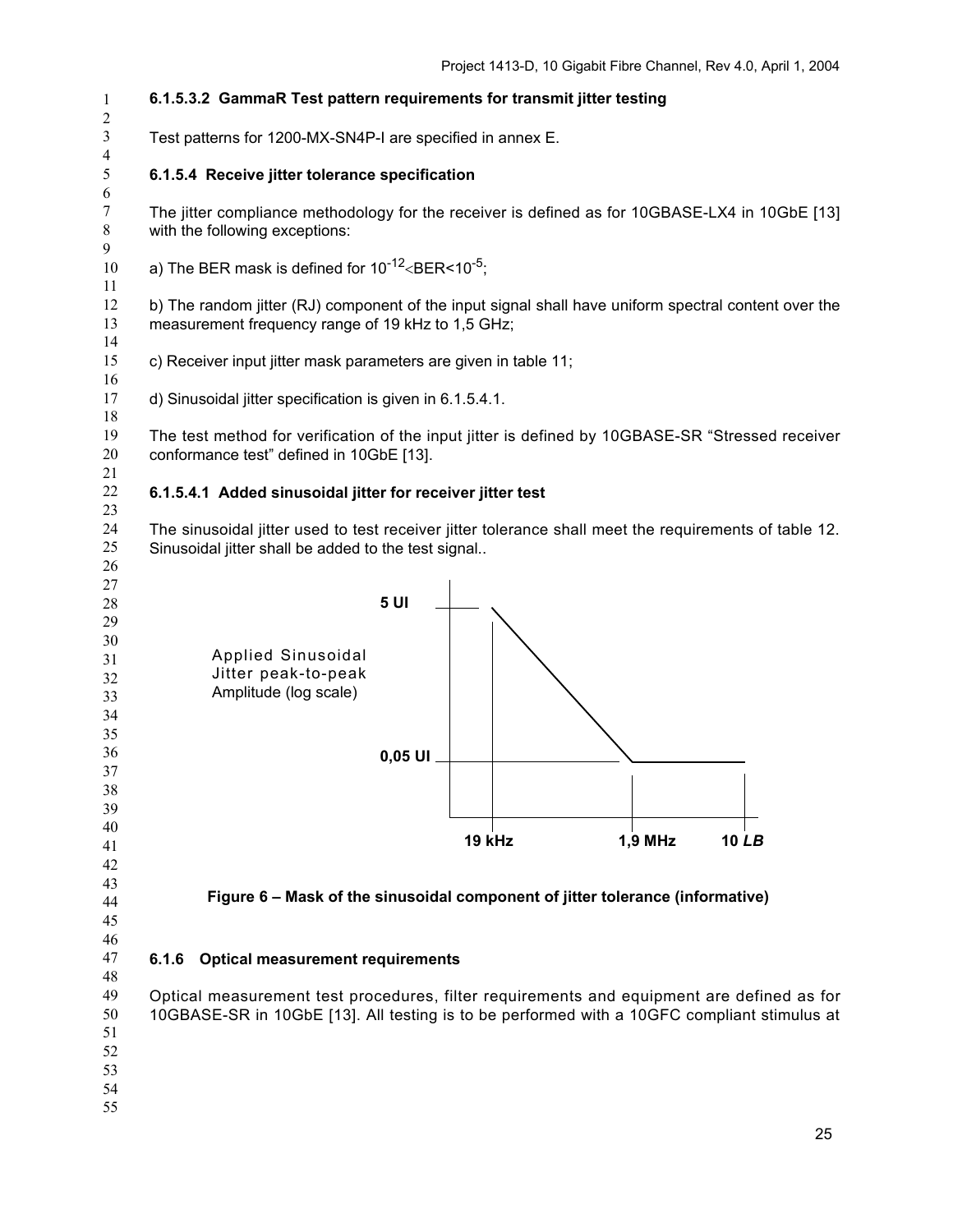|  |  |  | Table 12 - Applied Sinusoidal Jitter |  |
|--|--|--|--------------------------------------|--|
|--|--|--|--------------------------------------|--|

<span id="page-45-1"></span><span id="page-45-0"></span>

|    |                                                                                                  | Table 12 – Applied Sinusoidal Jitter                                                                                                                                                                                                                                                                                                                                                                                                                                                                         |
|----|--------------------------------------------------------------------------------------------------|--------------------------------------------------------------------------------------------------------------------------------------------------------------------------------------------------------------------------------------------------------------------------------------------------------------------------------------------------------------------------------------------------------------------------------------------------------------------------------------------------------------|
|    | <b>Frequency Range</b>                                                                           | Sinusoidal Amplitude Jitter (UI pk-to-pk)                                                                                                                                                                                                                                                                                                                                                                                                                                                                    |
|    | $f$ <19 kHz                                                                                      | <b>NA</b>                                                                                                                                                                                                                                                                                                                                                                                                                                                                                                    |
|    | 19 kHz <f<1,9 mhz<="" td=""><td>95000<br/>f</td></f<1,9>                                         | 95000<br>f                                                                                                                                                                                                                                                                                                                                                                                                                                                                                                   |
|    | 1,9 MHz (3 187,5Mbs/1 667) < $f$ < 10 LB <sup>1</sup>                                            | 0,05                                                                                                                                                                                                                                                                                                                                                                                                                                                                                                         |
|    | Notes:<br>10 times loop bandwidth of the receiver being tested.                                  | 1 LB = Loop Bandwidth. Upper frequency bound for 0,05 UI added sinusoidal jitter shall be at least                                                                                                                                                                                                                                                                                                                                                                                                           |
|    | Specifically, the following exceptions apply:                                                    | 3,187 5 GBd per lane with all test and measurement timing requirements scaled accordingly.                                                                                                                                                                                                                                                                                                                                                                                                                   |
|    | and 5 meters in length;                                                                          | a) All optical measurements shall be made through a short reference patch cable, between 0,5                                                                                                                                                                                                                                                                                                                                                                                                                 |
|    | may be used as a square wave;                                                                    | b) All references to "test patterns" are referred to test patterns specified in 6.1.5.3.2. A pattern<br>consisting of four to eleven consecutive ones followed by an equal run of consecutive zeros                                                                                                                                                                                                                                                                                                          |
| C) | 10GBASE-LX4 in 10GbE [13];                                                                       | The transfer function of the fourth-order Bessel-Thomson filter shall be as defined for                                                                                                                                                                                                                                                                                                                                                                                                                      |
| d) | Golden PLL shall have low-frequency corner of 1,9 MHz;                                           |                                                                                                                                                                                                                                                                                                                                                                                                                                                                                                              |
| e) | amplitude paths with a differential delay of 100 ps;                                             | The transmitter jitter conformance test shall be performed with transversal filter with two equal                                                                                                                                                                                                                                                                                                                                                                                                            |
| f) | are 2,2 dB and 14 ps, respectively. These parameters also given in table 10;                     | The vertical eye closure and the duty-cycle distortion specification for the stressed receiver test                                                                                                                                                                                                                                                                                                                                                                                                          |
| g) | mately equal 3,125 GHz;                                                                          | The upper -3 dB limit of the relative intensity noise measurement apparatus shall be approxi-                                                                                                                                                                                                                                                                                                                                                                                                                |
|    | h) The BER mask for transmit jitter test procedure is defined between $10^{-12}$ and $10^{-5}$ . |                                                                                                                                                                                                                                                                                                                                                                                                                                                                                                              |
|    | 6.1.7 Environmental specifications                                                               |                                                                                                                                                                                                                                                                                                                                                                                                                                                                                                              |
|    | 6.1.7.1 General safety                                                                           |                                                                                                                                                                                                                                                                                                                                                                                                                                                                                                              |
|    |                                                                                                  |                                                                                                                                                                                                                                                                                                                                                                                                                                                                                                              |
|    | All equipment meeting this standard shall conform to IEC-60950-1.                                |                                                                                                                                                                                                                                                                                                                                                                                                                                                                                                              |
|    | 6.1.7.2 Laser safety                                                                             |                                                                                                                                                                                                                                                                                                                                                                                                                                                                                                              |
|    |                                                                                                  | The 1200-MX-SN4P-I optical transceivers shall be certified to be in conformance to the International<br>Electrotechnical Commission (IEC) Standard Publication EN 60825-1, "Safety of Laser Products—<br>Part 1: Equipment Classification, Requirements and User's Guide", 1st edition (11/1993) and the<br>Amendment 2 (2001-01). IEC/EN 60825-1 Class 1 laser safe operation is allowed for this PMD. The<br>laser emission level from 1200-MX-SN4P-I optical transceivers shall not exceed the Acceptable |
|    | Exposure Limit of IEC/EN 60825-1 Class 1M laser under any condition of operation.                |                                                                                                                                                                                                                                                                                                                                                                                                                                                                                                              |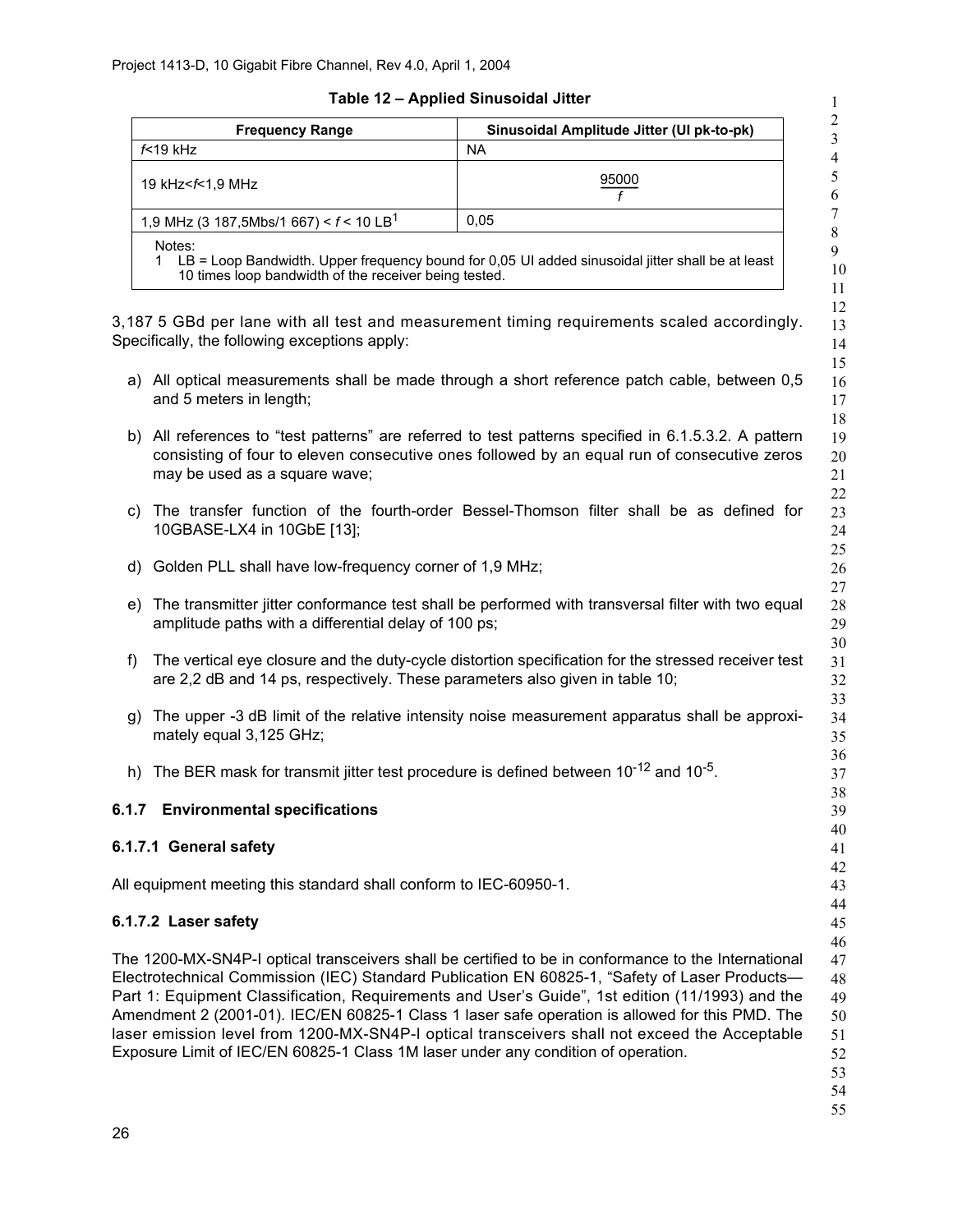1 2 Conformance to additional laser safety standards may be required for operation within specific geographic regions.

3

9 10

4 5 6 7 8 Laser safety standards and regulations require that the manufacturer of a laser product provide information about the product's laser, safety features, labeling, use, maintenance and service. This documentation shall explicitly define requirements and usage restrictions on the host system necessary to meet these safety certifications.<sup>2</sup>

# **6.1.7.3 Installation**

11 12 13 14 15 It is recommended that proper installation practices, as defined by applicable local codes and regulation including TIA standard TIA 568B (Fiber Optic Installation Compliant with Commercial Building Wiring Standards Proposed), be followed in every instance in which such practices are applicable.

## **6.1.8 Environment**

18 19 20 Normative specifications in this clause shall be met by a system integrating a 1200-MX-SN4P-I PMD over the life of the product while the product operates within the manufacturer's range of environmental, power, and other specifications.

21

16 17

22 23 24 It is recommended that manufacturers indicate in the literature associated with the PHY the operating environmental conditions to facilitate selection, installation, and maintenance.

25 26 27 It is recommended that manufacturers indicate, in the literature associated with the components of the optical link, the operating environmental conditions over which the specifications of this clause will be met.

#### 29 **6.1.8.1 Electromagnetic emission**

30 31

> 32 33

28

A system integrating a 1200-MX-SN4P-I PMD shall comply with applicable local, national and international codes for the limitation of electromagnetic interference.

#### 34 **6.1.8.2 Temperature, humidity, and handling**

35 36 37 38 39 The optical link is expected to operate over a reasonable range of environmental conditions related to temperature, humidity, and physical handling (such as shock and vibration). Specific requirements and values for these parameters are considered to be beyond the scope of this International Standard.

#### 40 41 **6.1.9 PMD labeling requirements**

42 43 It is recommended that each PHY (and supporting documentation) be labeled in a manner visible to the user with at least the following parameters, according to the PMD MDI type:

44 45 46

47 48

- a) PMD MDI type 1200-MX-SN4P-I;
- b) Applicable safety warnings.

49 50 Labeling requirements for Class 1M lasers are given in the laser safety standards referenced in [6.1.7.2.](#page-45-0)

51 52

 $2.$  A host system that fails to meet the manufacturers requirements and/or usage restrictions may emit laser radiation in excess of the safety limits of one or more safety standards. In such a case, the host manufacturer is required to obtain its own laser safety certification.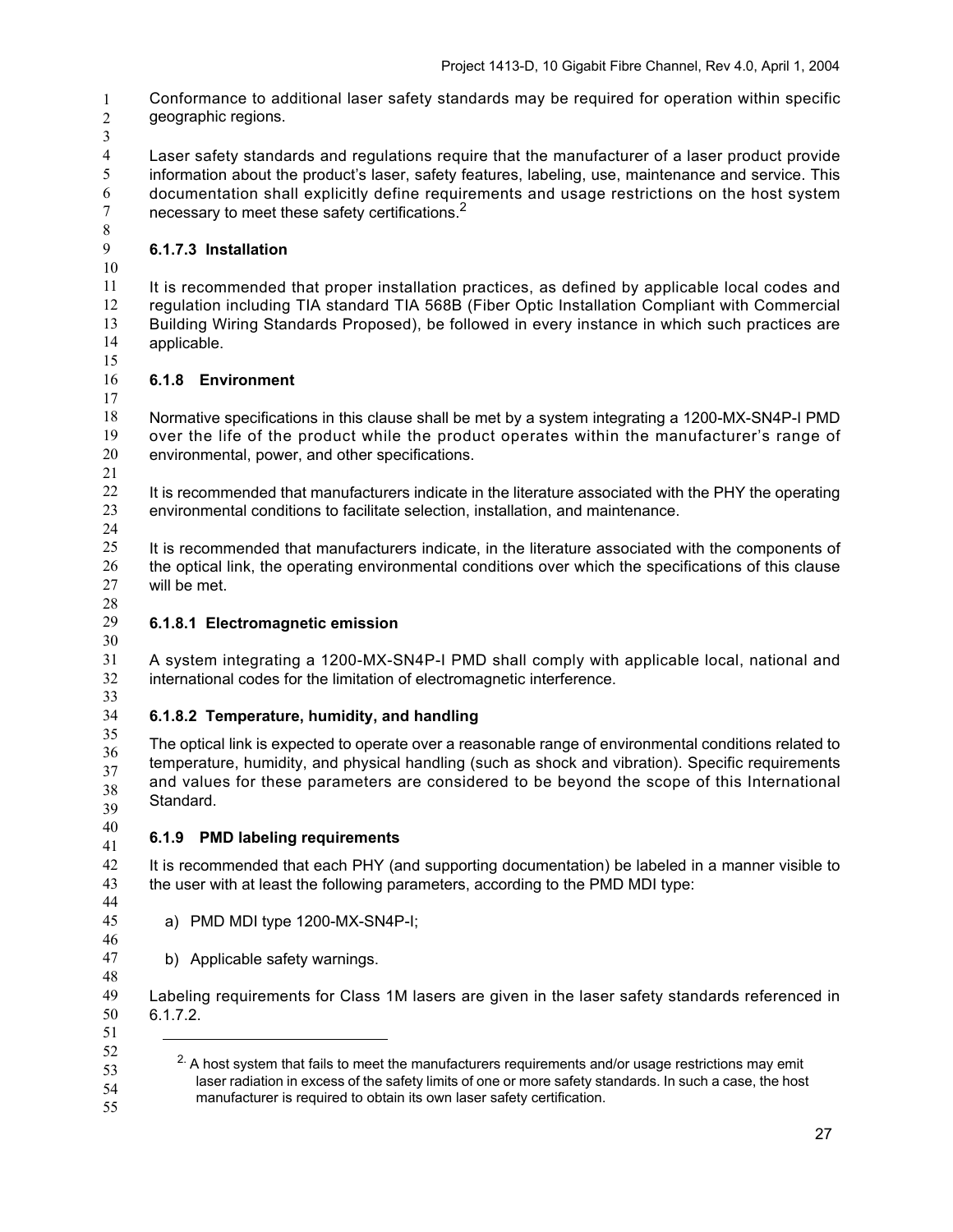### <span id="page-47-0"></span>**6.2 850 nm Serial PMD, type 1200-MX-SN-I**

This clause specifies the 850 nm serial optical physical variant with denomination 1200-MX-SN-I and the baseband medium for multimode optical fiber with data transfer rate of 1 200 MB/s. The 850 nm Serial specification for 10GFC is based on the [10GbE \[13\]](#page-21-0) for 10GBASE-SR links.

#### **6.2.1 Optical specifications**

The optical specifications and link parameters for 850 nm Serial links are defined for 10GBASE-SR in [10GbE \[13\]](#page-21-0). 10GFC shall use the same transmit and receive optical interface and budget specifications and measurements, with the following notes and exceptions:

- a) The nominal signaling speed shall be set to 10,518 75 GBaud  $\pm$  100 ppm;
- b) The jitter and eye mask coordinates, expressed in unit intervals (UI) shall remain the same as in [10GbE \[13\]](#page-21-0). In terms of absolute time, this imposes slightly more stringent requirements for both transmitters and receivers;
- c) Due to the slightly faster signaling rate, optical power penalties are slightly greater for 10GFC than for [10GbE \[13\]](#page-21-0). However, [10GbE \[13\]](#page-21-0) specifications include sufficient optical (unallocated) power margin to absorb the penalties such that the distance specifications in [10GbE \[13\]](#page-21-0) can still be met for 10GFC;
- d) Additional insertion losses allowed for cable plant variations supported by this interface may show slightly different values than for [10GbE \[13\]](#page-21-0) (see [clause 8\)](#page-56-0);
- e) Although the analysis tool used to develop many of the specifications suggests different vertical eye closure penalty and stressed receiver sensitivity OMA values for 10GFC, the differences in combination are minor, and the values documented in [10GbE \[13\]](#page-21-0) shall apply;
- f) The test cable for optical transmitter tests shall meet the requirements of [clause 8](#page-56-0) including minimum length of 0,5 meters (the minimum length for [10GbE \[13\]](#page-21-0) is 2 meters).

### **6.2.2 Jitter, measurement and safety specifications**

The specifications for 10GFC jitter, optical measurement techniques and safety are defined in [10GbE](#page-21-0) [\[13\].](#page-21-0) 10GFC shall use the test pattern defined for use with 10GBASE-SR links.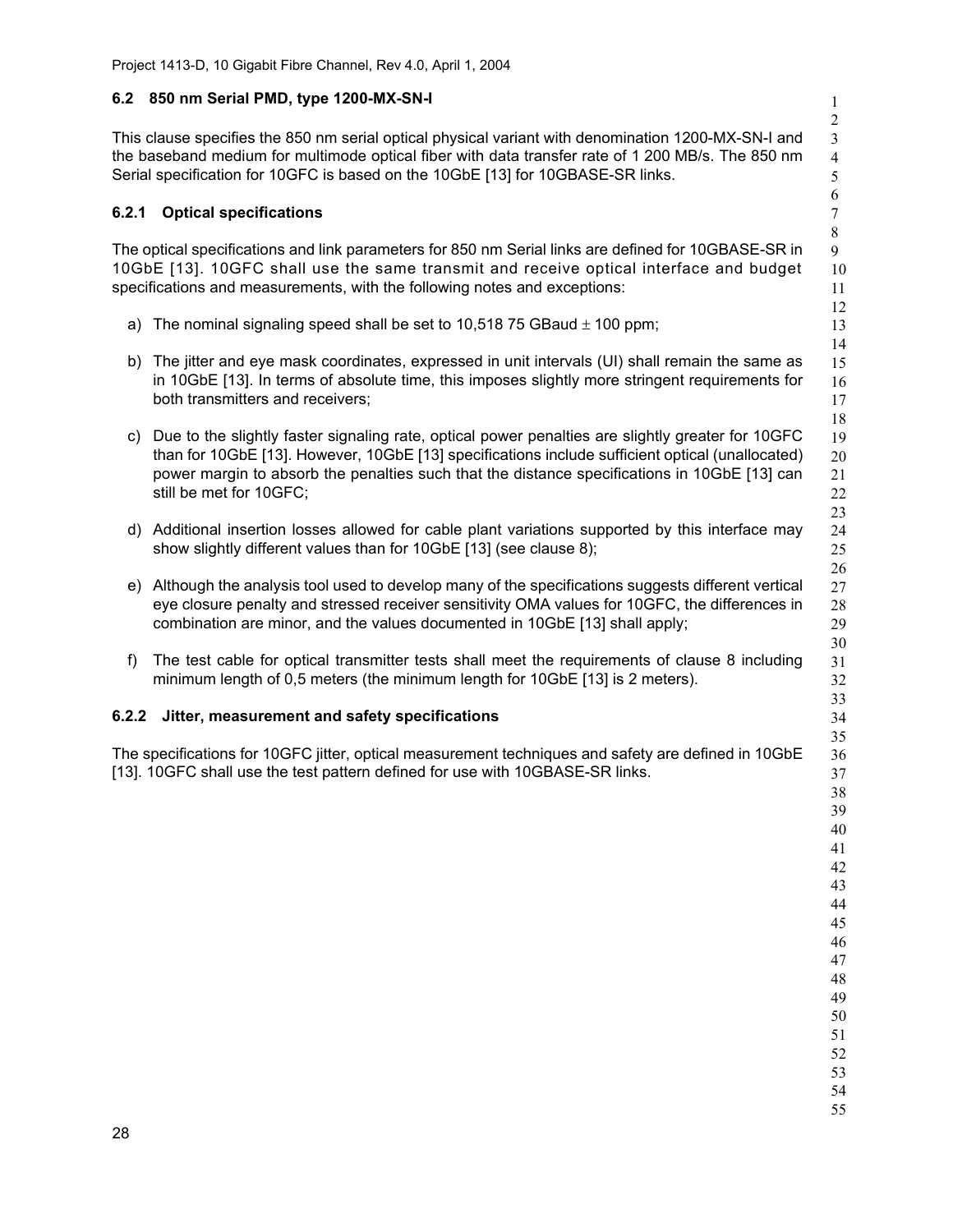# <span id="page-48-2"></span>**6.3 850 nm CWDM (four wavelength) PMD, type 1200-MX-SN4-I**

# **6.3.1 Overview**

 This clause specifies the Coarse Wavelength Division Multiplexed (four wavelength) PMD with denomination 1200-MX-SN4-I PMD (including MDI) and the baseband medium for multimode optical fiber with data transfer rate of 1 200 MB/s. The PMD variants support three different media described by replacing X with "5" for standard 50  $\mu$ m MMF (500 MHz•km), "5E" for high-bandwidth 50  $\mu$ m MMF (2 000 MHz•km), and "6" for 62,5  $\mu$ m MMF (200 MHz•km). In order to form a complete physical layer, the PMD shall be integrated with the appropriate physical sublayers and management functions as specified in [table 13](#page-48-0).

 The 1200-MX-SN4-I PMD is functionally similar to the 1200-X-LC4-X PMD described in [6.5](#page-52-0), which in turn is specified in [10GbE \[13\]](#page-21-0). Functional similarity with 10GbE includes all PMD monitor and control functions, jitter specifications, test and measurements methods, etc. This clause will specify only deviations from [10GbE \[13\]](#page-21-0).

| <b>Sublayer</b>      | <b>Clause</b>     | 1200-MX-SN4-I |
|----------------------|-------------------|---------------|
| $FC-1$               | 9                 | Required      |
| <b>XGMII</b>         | 10                | Optional      |
| <b>XGXS and XAUI</b> | 11                | Optional      |
| PCS/PMA              | $12 \overline{ }$ | Required      |
| Management           | 15                | Optional      |

#### <span id="page-48-0"></span> **Table 13 – 1200-MX-SN4-I PMD type and associated sublayer and clause**

#### 

# **6.3.2 Wavelength-division multiplexed-lane assignments**

<span id="page-48-1"></span>The wavelength ranges for each multiplexed lane of the 1200-M5-SN4-I PMD are defined in [table 14](#page-48-1).

 

 **Table 14 – Wavelength-division-multiplexed lane assignments**

| Lane           | <b>Wavelength Range</b> | <b>PMD Service Interface</b><br><b>Transmit Bit Stream</b> |                  |  |
|----------------|-------------------------|------------------------------------------------------------|------------------|--|
| L <sub>0</sub> | 772,5 - 783,6 nm        | tx $lane < 0$                                              | $rx$ lane $<0>$  |  |
| L <sub>1</sub> | 795,2 - 806,5 nm        | tx $lane<1>$                                               | $rx$ lane $<1>$  |  |
| L2             | 819,4 - 830,8 nm        | tx $lane<2>$                                               | $rx$ lane $<$ 2> |  |
| L3             | 845,0 - 856,6 nm        | tx $lane<3>$                                               | rx_lane<3>       |  |

 

 

# **6.3.3 Operating ranges**

 The operating ranges for 1200-MX-SN4-I are specified in [clause 8.](#page-56-0)

#### **6.3.4 Transmitter optical specifications**

 The 1200-MX-SN4-I transmitter shall meet the specifications of [table 15](#page-49-0) per measurement techniques defined in [10GbE \[13\].](#page-21-0)

- 
- 
- 
-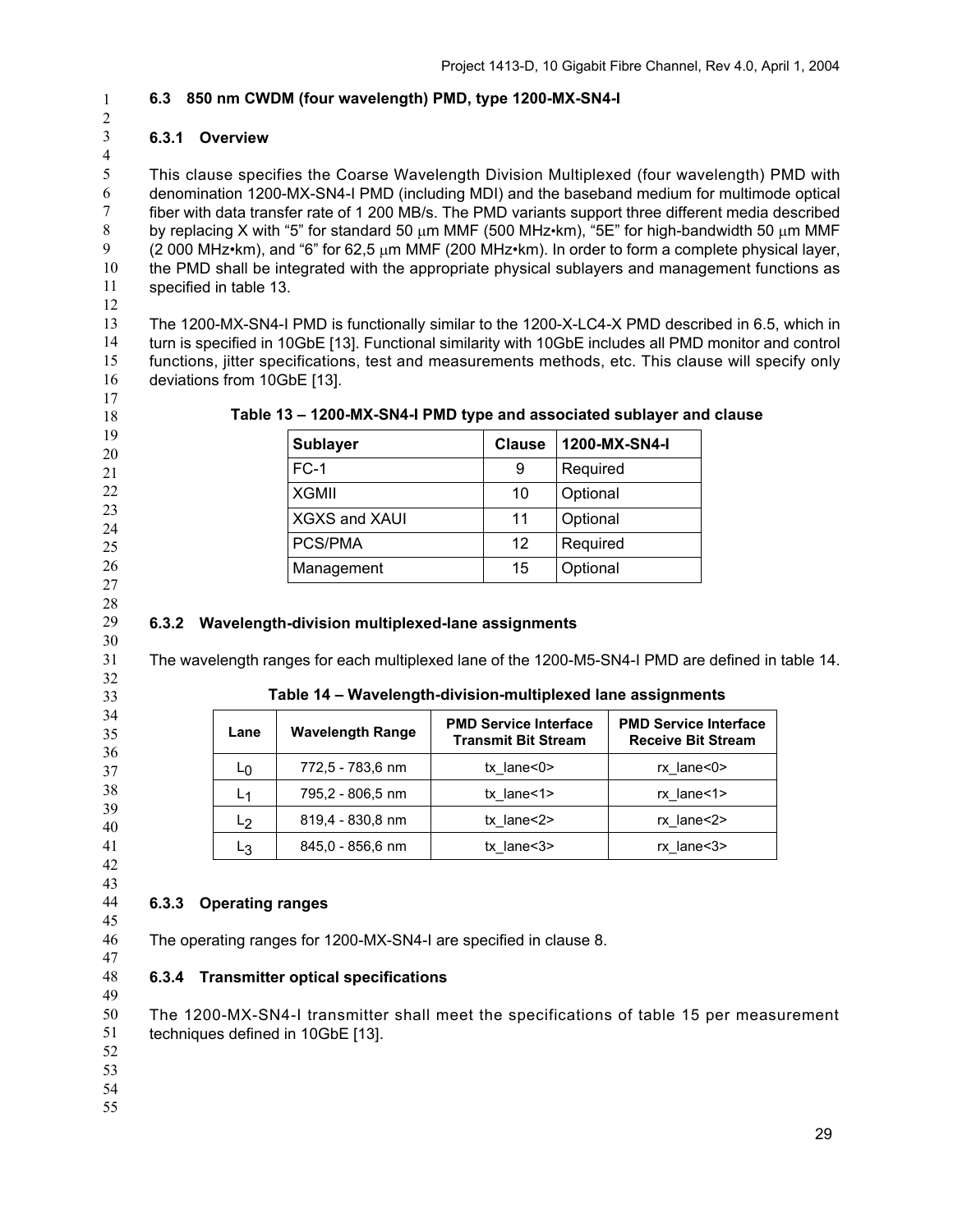<span id="page-49-0"></span>

| <b>Description</b>                                      | 62,5 $\mu$ m MMF, 50 $\mu$ m MMF                                 | <b>Units</b>  |
|---------------------------------------------------------|------------------------------------------------------------------|---------------|
| <b>Transmitter Type</b>                                 | Short-wave Laser                                                 |               |
| Signaling speed per lane (nominal)                      | $3,187$ 5 +/- 100 ppm                                            | GBd           |
| Lane wavelengths (range)                                | 772,5 - 783,6<br>795.2 - 806.5<br>819,4 - 830,8<br>845.0 - 856.6 | nm            |
| Trise/Tfall (max. 20-80% response time)                 | 110                                                              | ps            |
| RMS spectral width (max)                                | 0,5                                                              | nm            |
| Average launch power, four lanes (max)                  | 5,5                                                              | dBm           |
| Average launch power, per lane (max)                    | $-0,50$                                                          | dBm           |
| Optical Modulation Amplitude (OMA), per lane (max)      | 750 (-1,25)                                                      | $\mu$ W (dBm) |
| Optical Modulation Amplitude (OMA), per lane (min)      | 237 (-6,25)                                                      | $\mu$ W (dBm) |
| Average launch power of OFF transmitter, per lane (max) | $-30$                                                            | dBm           |
| $RIN_{12}$ (OMA)                                        | $-120$                                                           | dB/Hz         |

 **Table 15 – Transmit characteristics**

### **6.3.5 Receive optical specifications**

The 1200-M5-SN4-I receiver shall meet the specifications defined in [table 16](#page-49-1) per measurement techniques defined in [10GbE \[13\].](#page-21-0) The sampling instant is defined to occur at the eye center.

<span id="page-49-1"></span>

| <b>Description</b>                                                | $62,5 \mu m$ MMF<br>(200 MHz•km) | $50 \mu m$ MMF<br>(500 MHz•km) | $50 \mu m$ MMF<br>(2000 MHz•km) | Unit          |  |  |
|-------------------------------------------------------------------|----------------------------------|--------------------------------|---------------------------------|---------------|--|--|
| Signaling speed per lane (nominal)                                |                                  | $3,187$ 5 +/- 100 ppm          |                                 |               |  |  |
| Lane wavelengths (range)                                          |                                  | nm                             |                                 |               |  |  |
| Average receive power, four lanes (max)                           |                                  | 5,5                            |                                 | dBm           |  |  |
| Average receive power, per lane (max)                             |                                  | dBm                            |                                 |               |  |  |
| Return loss (min)                                                 | $12 \overline{ }$                |                                |                                 | dВ            |  |  |
| Receive sensitivity, per lane (OMA)                               | $37,6(-14,25)$                   | 37,6 (-14,25)                  | $37,6(-14,25)$                  | $\mu$ W (dBm) |  |  |
| Stressed receive sensitivity <sup>1</sup> , per lane<br>(OMA)     | $87,8(-10,6)$                    | $88,1(-10,5)$                  | 64,0 (-11,9)                    | $\mu$ W (dBm) |  |  |
| Vertical eye closure penalty <sup>2</sup> , per lane              | 3,6<br>2,3<br>3,7                |                                |                                 | dВ            |  |  |
| Receive electrical 3 dB upper cutoff<br>frequency, per lane (max) |                                  | 3 7 5 0                        |                                 | <b>MHz</b>    |  |  |

#### **Table 16 – 1200-MX-SN4-I receive characteristics**

Notes:

1 Measured with conformance test signal at gammaR for BER =  $10^{-12}$  at the eye center.

2 Vertical eye closure penalty is a test condition for measuring stressed receive sensitivity. It is not a required characteristic of the receiver.

<sup>51</sup> 52 53 54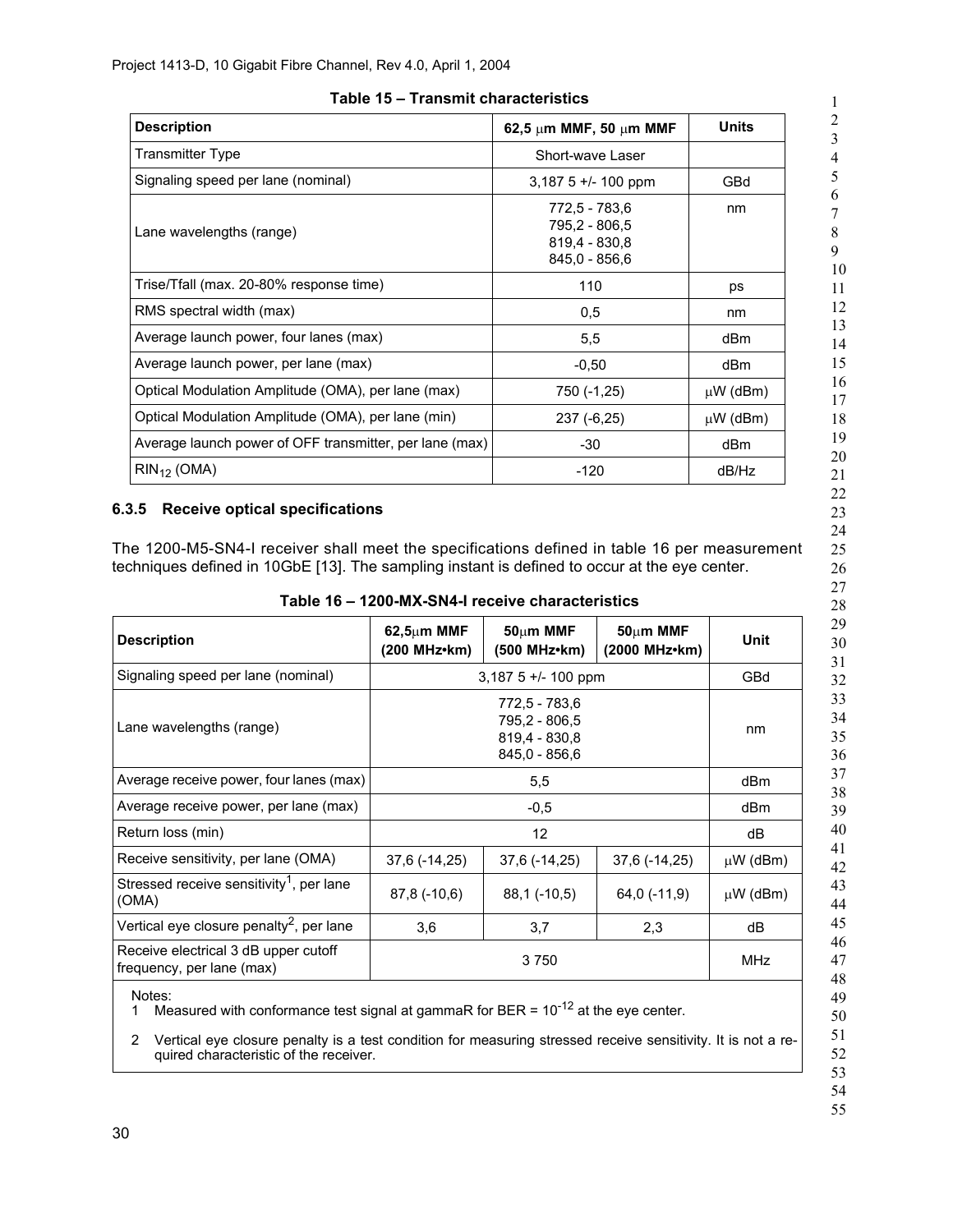## **6.3.6 Eye Safety**

 The 1200-M5-SN4-I optical transceivers shall be certified to be in conformance to the International Electrotechnical Commission (IEC) Standard Publication EN 60825-1, "Safety of Laser Products— Part 1: Equipment Classification, Requirements and User's Guide", 1st edition (11/1993) and the Amendment 2 (2001-01). IEC/EN 60825-1 Class 1 laser safe operation is allowed for this PMD. The laser emission level from 1200-M5-SN4-I optical transceivers shall not exceed the Acceptable Exposure Limit of IEC/EN 60825-1 Class 1M laser under any condition of operation.

 Conformance to additional laser safety standards may be required for operation within specific geographic regions.

 

 Laser safety standards and regulations require that the manufacturer of a laser product provide information about the product's laser, safety features, labeling, use, maintenance and service. This documentation shall explicitly define requirements and usage restrictions on the host system necessary to meet these safety certifications.<sup>3</sup>

 

- 
- 
- 
- 
- 
- 
- 
- 
- 
- 
- 
- 
- 
- 
- 
- 
- 
- 
- 
- 
- 
- 
- 
- 



 $3.$  A host system that fails to meet the manufacturers requirements and/or usage restrictions may emit laser radiation in excess of the safety limits of one or more safety standards. In such a case, the host manufacturer is required to obtain its own laser safety certification.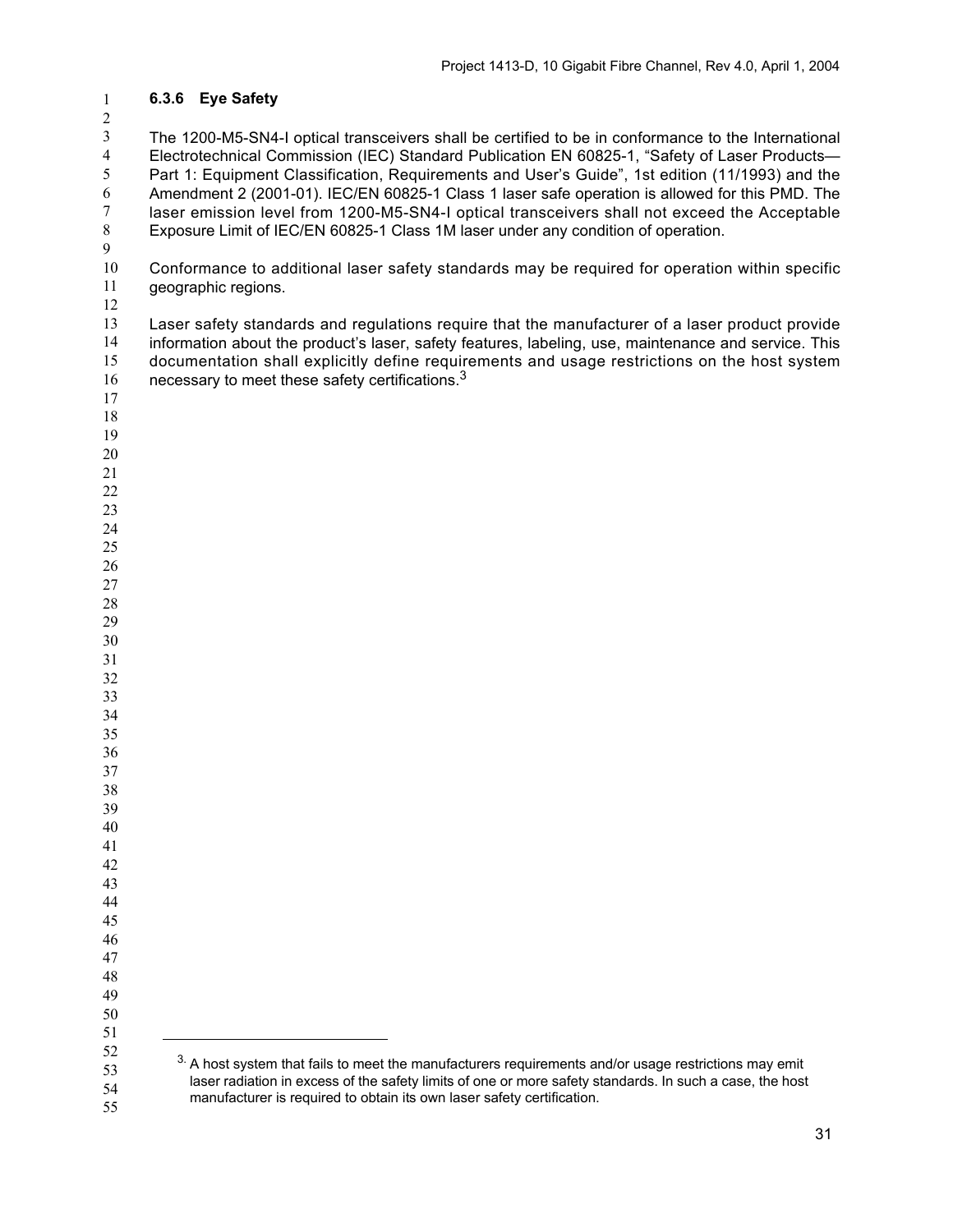### <span id="page-51-0"></span>**6.4 1310 nm Serial PMD, type 1200-SM-LL-L**

This clause specifies the 1310 nm serial optical physical variant with denomination 1200-SM-LL-L and the baseband medium for single mode optical fiber with data transfer rate of 1 200 MB/s.The longwave specification for 10GFC is based on [10GbE \[13\]](#page-21-0) optical specification for 10GBASE-LR links.

### **6.4.1 Optical specifications**

The optical specifications and link parameters for 10GFC longwave links are defined for 10GBASE-LR in [10GbE \[13\]](#page-21-0). 10GFC shall use the same transmit and receive optical interface and budget specifications and measurements, with the following notes and exceptions:

- a) The nominal signaling speed shall be set to 10,518 75 GBaud  $\pm$  100 ppm;
- b) The jitter and eye mask coordinates, expressed in unit intervals (UI) shall remain the same as in [10GbE \[13\]](#page-21-0). In terms of absolute time, this imposes slightly more stringent requirements for both transmitters and receivers;
- c) Due to the slightly faster signaling rate, optical power penalties are slightly greater for 10GFC than for [10GbE \[13\]](#page-21-0). However, [10GbE \[13\]](#page-21-0) specifications include sufficient optical (unallocated) power margin to absorb the penalties such that the distance specifications in [10GbE \[13\]](#page-21-0) can still be met for 10GFC;
- d) Although the analysis tool used to develop many of the specifications suggests different vertical eye closure penalty and stressed receiver sensitivity OMA values for 10GFC, the differences in combination are minor, and the values documented in [10GbE \[13\]](#page-21-0) shall apply.

#### **6.4.2 Jitter, measurement and safety specifications**

The specifications for 10GFC jitter, optical measurement techniques and safety are defined in [10GbE](#page-21-0) [\[13\].](#page-21-0) 10GFC will use the test pattern defined for use with 10GBASE-R links.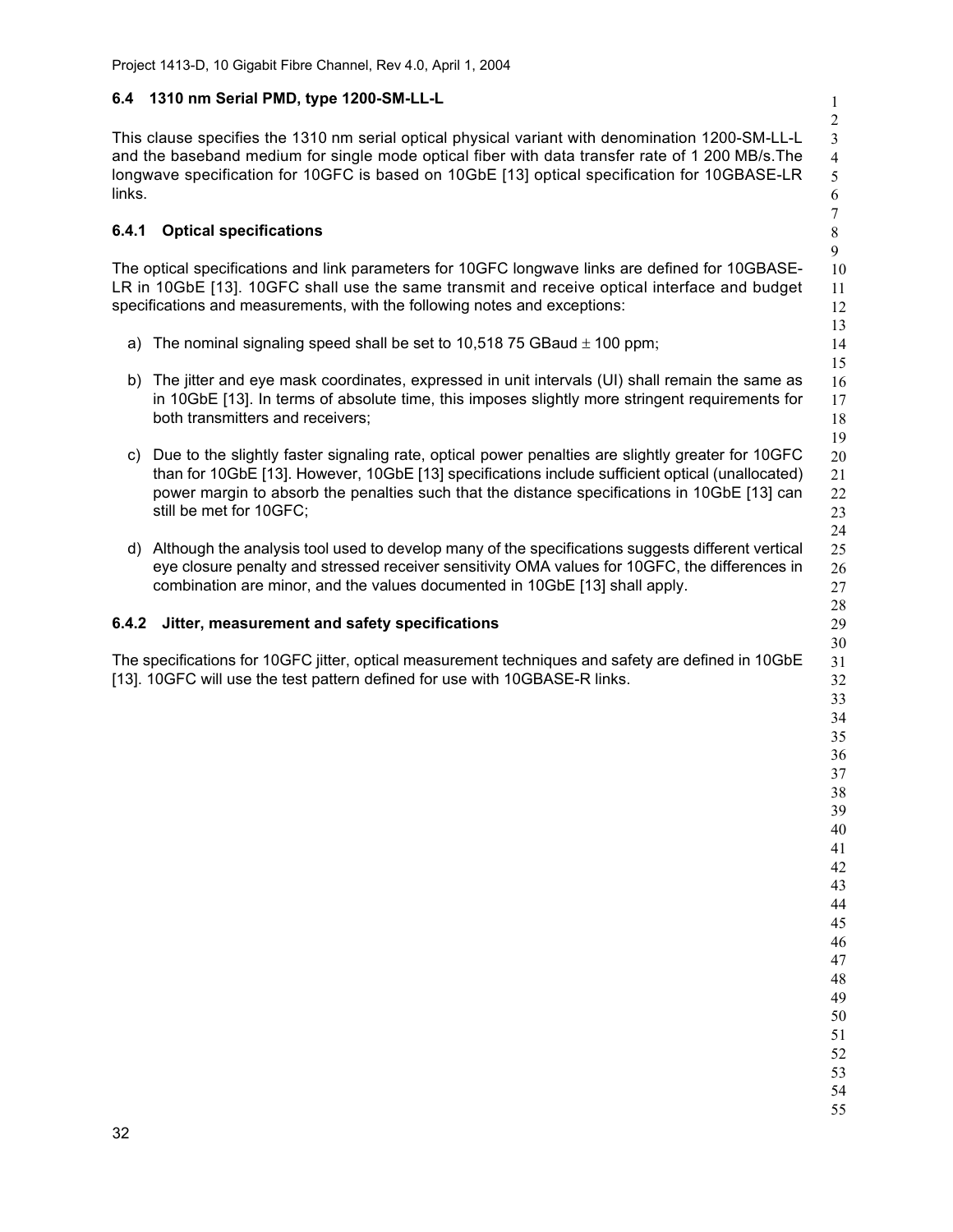# <span id="page-52-1"></span><span id="page-52-0"></span>**6.5 1310 nm CWDM (four wavelength) PMD, type 1200-X-LC4-L**

This clause specifies the 1310 nm serial optical physical variant with denomination 1200-X-LC4-L and the baseband medium for single mode or multimode optical fiber with data transfer rate of 1 200 MB/s. The longwave specification for 10GFC is based on [10GbE \[13\]](#page-21-0) optical specification for 10GBASE-LX4 links.

## **6.5.1 Optical specifications**

 The optical specifications and link parameters for 10GFC longwave links are defined for 10GBASE-LX4 in [10GbE \[13\]](#page-21-0). 10GFC shall use the same transmit and receive optical interface and budget specifications and measurements, with the following notes and exceptions:

- a) The nominal signaling speed shall be set to 3,187 5 GBaud  $\pm$  100 ppm;
- b) The jitter and eye mask coordinates, expressed in unit intervals (UI) shall remain the same as in [10GbE \[13\]](#page-21-0). In terms of absolute time, this approach imposes slightly more stringent requirements for both transmitters and receivers;
- c) Due to the slightly faster signaling rate, optical power penalties are slightly greater for 10GFC than for [10GbE \[13\]](#page-21-0). In the case of single-mode specifications, [10GbE \[13\]](#page-21-0) specifications include sufficient optical (unallocated) power margin to absorb the penalties such that the distance specifications in [10GbE \[13\]](#page-21-0) can still be met for 10GFC. However, for multi-mode specifications, the maximum specified distances for 10GFC are less than those for [10GbE \[13\]](#page-21-0) by 10 meters;
	- d) Additional insertion losses allowed for cable plant variations supported by this interface may show slightly different values than for [10GbE \[13\]](#page-21-0) (see [clause 8\)](#page-56-0);
	- e) Although the analysis tool used to develop many of the specifications suggests different vertical eye closure penalty and stressed receiver sensitivity OMA values for 10GFC, the differences in combination are minor, and the values documented in [10GbE \[13\]](#page-21-0) shall apply;
	- f) The test pattern for system level jitter compliance measurements shall be as documented in [annex E](#page-106-0);

# **6.5.2 Jitter, measurement and safety specifications**

 The specifications for 10GFC jitter, optical measurement techniques and safety are defined in [10GbE](#page-21-0) [\[13\]](#page-21-0). For 10GFC system testing that requires a long or mixed pattern, the test pattern defined in Annex E should be used; for component testing, test pattern(s) defined for 10GBASE-LX4 in [10GbE](#page-21-0) [\[13\]](#page-21-0) or in Annex E may be used as appropriate.

- 
- 

- 
- 
- 
- 
- 
- 
- 
- 
-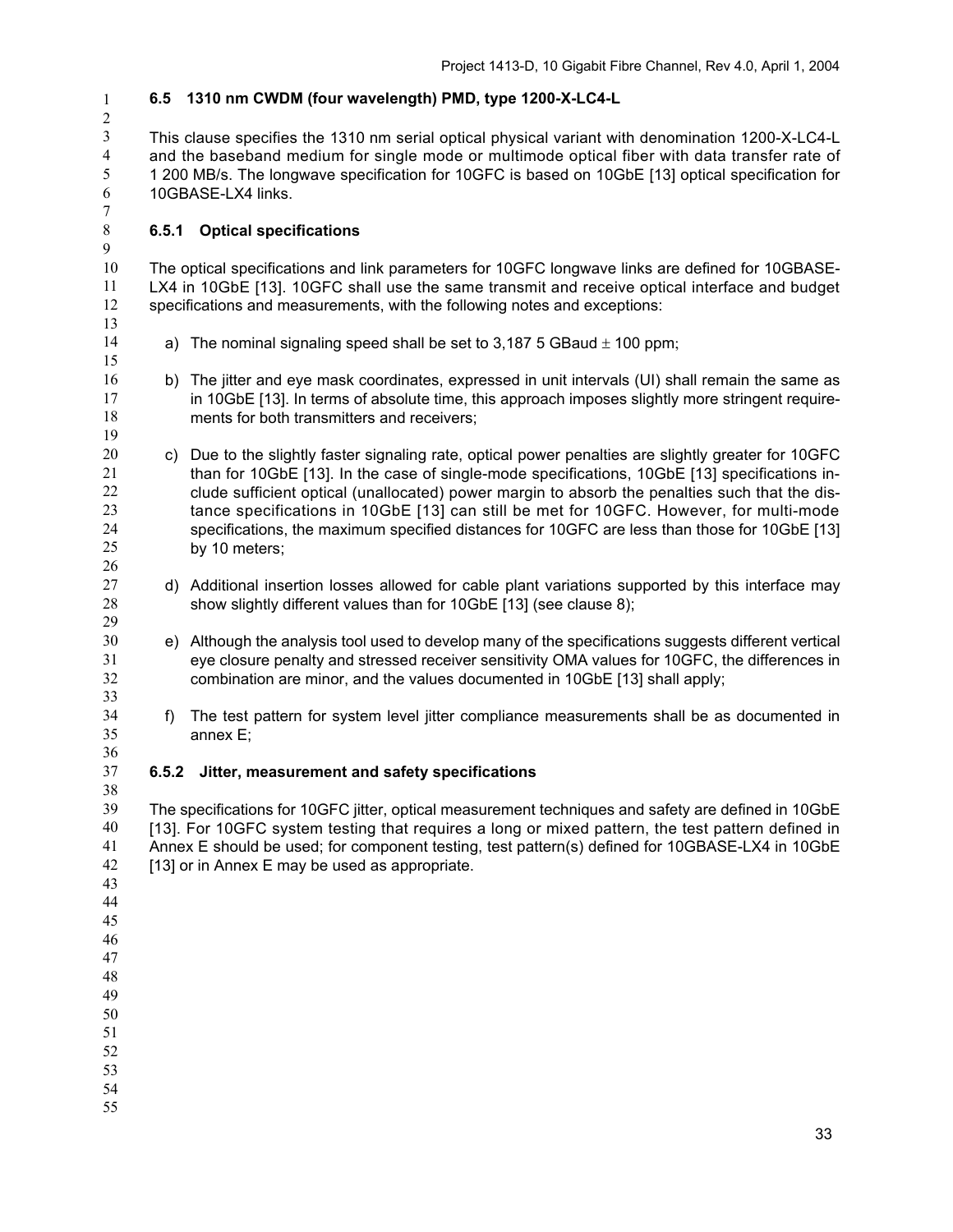| $\overline{\mathbf{c}}$ |
|-------------------------|
| $\frac{3}{4}$           |
|                         |
| 5                       |
| 6                       |
| 7                       |
| 8                       |
| 9                       |
| 10<br>11                |
| 12                      |
| 13                      |
| $\frac{14}{5}$          |
| 15                      |
| 16                      |
| 17                      |
| 18                      |
| 19                      |
| 20                      |
| $\overline{21}$         |
| 22                      |
| 23                      |
| 24                      |
| 25                      |
| 26                      |
| 27<br>28                |
| 29                      |
| 30                      |
| 31                      |
| 32                      |
| 33                      |
| 34                      |
| 35                      |
| 36                      |
| 37                      |
| 38                      |
| 39                      |
| 40                      |
| 41<br>42                |
| 43                      |
| 44                      |
| 45                      |
| 46                      |
| 47                      |
| 48                      |
| 49                      |
| 50                      |
| 51                      |
| 52                      |
| 53                      |
| 54                      |
| 55                      |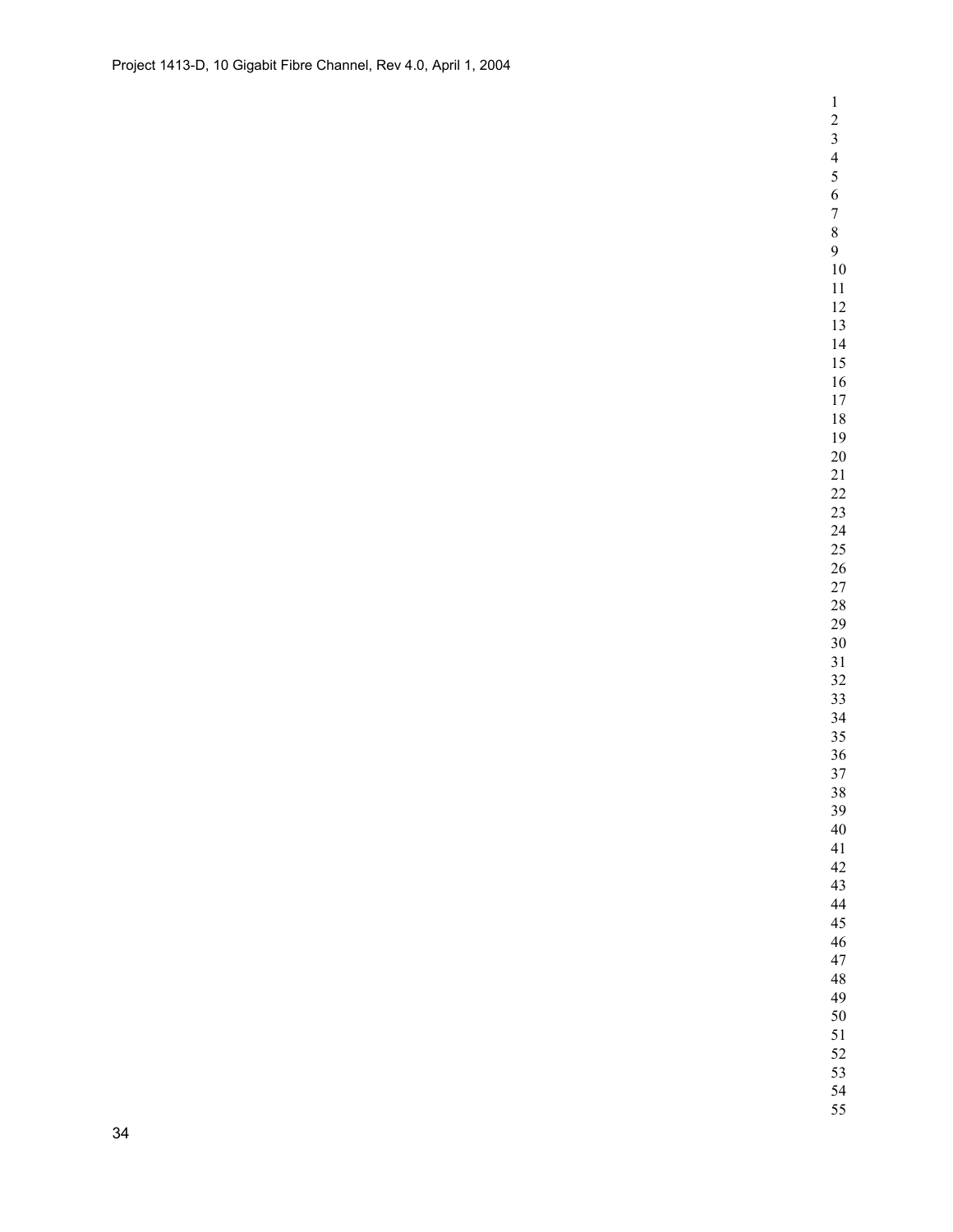#### **7 Optical interface receptacle specification**

 This clause defines the optical interface receptacle which constitutes the Port side of the optical interface connector assembly. The primary function of the optical interface connector is to align the optical transmission fiber mechanically to an optical port on a component such as a receiver or a transmitter. Clause [6](#page-38-1) specifies the corresponding optical interface. Clause [8](#page-56-0) specifies the corresponding cable plant.

 Two receptacle types are included in this clause, one for single fiber per data direction optical interfaces, the other for four fiber per data direction optical interfaces. The following optical interfaces utilize a single fiber per data direction:

 

- 1310 nm Serial. The optical interface receptacle is fully specified in FC-PI and FC-PI-2;
- 1310 nm CWDM (four wavelength). The optical interface receptacle is fully specified in FC-PI and FC-PI-2;
- 850 nm Serial. The optical interface receptacle is fully specified in FC-PI and FC-PI-2;
- – 850 nm CWDM (four wavelength). The optical interface receptacle is fully specified in FC-PI and FC-PI-2.
- The following optical interfaces utilize four fibers per data direction:
	- 850 nm Parallel (four lane TX and four lane Rx) Optics. The optical interface connector and receptacle are fully specified in this clause.
	- **7.1 Optical interface connector**
- 

 

 The parallel optical connector for the 850 nm four channel transmit and four channel receive transceiver is the MPO. This connector is fully specified in IEC 1754-7. The MPO is a multi-fiber connector based on proven MT ferrule technology. The optical alignment is provided by two high precision guide pins that are approximately 0,7 mm in diameter. The connector, as shown in [figure 7](#page-55-0), includes a push-pull coupling mechanism and the MT ferrule spring loaded in the direction of the optical axis. Connector interfaces are configured using a female plug without pin, a male plug which consists of two pins, and an adapter. The female plug mates with the male plug. Fiber and lane assignments are shown in [figure 8.](#page-55-1)

- <span id="page-54-0"></span> **7.2 Optical receptacle**
- The optical receptacle shall consist of a male plug conforming to IEC 1754-7-5, MPO Male Plug Connector Flat Interface-Push/Pull, and an adapter conforming to IEC 1754-7-3, MPO Adapter Interface-Push/Pull.

#### **7.3 Optical plug**

 The optical plug shall consist of a female MPO plug conforming to IEC 1754-7-4, MPO Female Plug Connector Interface-Push/Pull.

 

- 
- 
- 
- 
-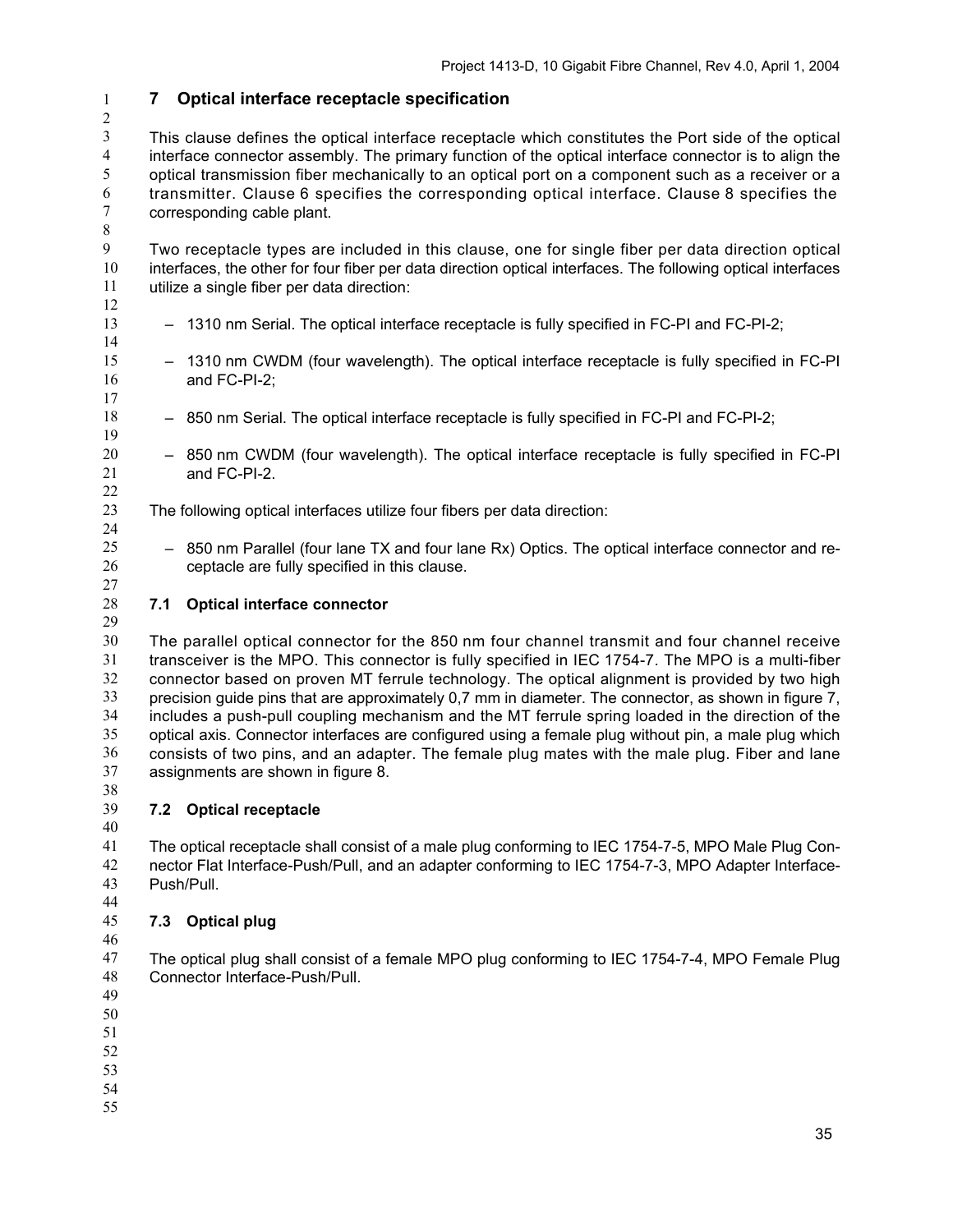<span id="page-55-0"></span>

<span id="page-55-1"></span> **Figure 8 – MPO fiber lane numbering**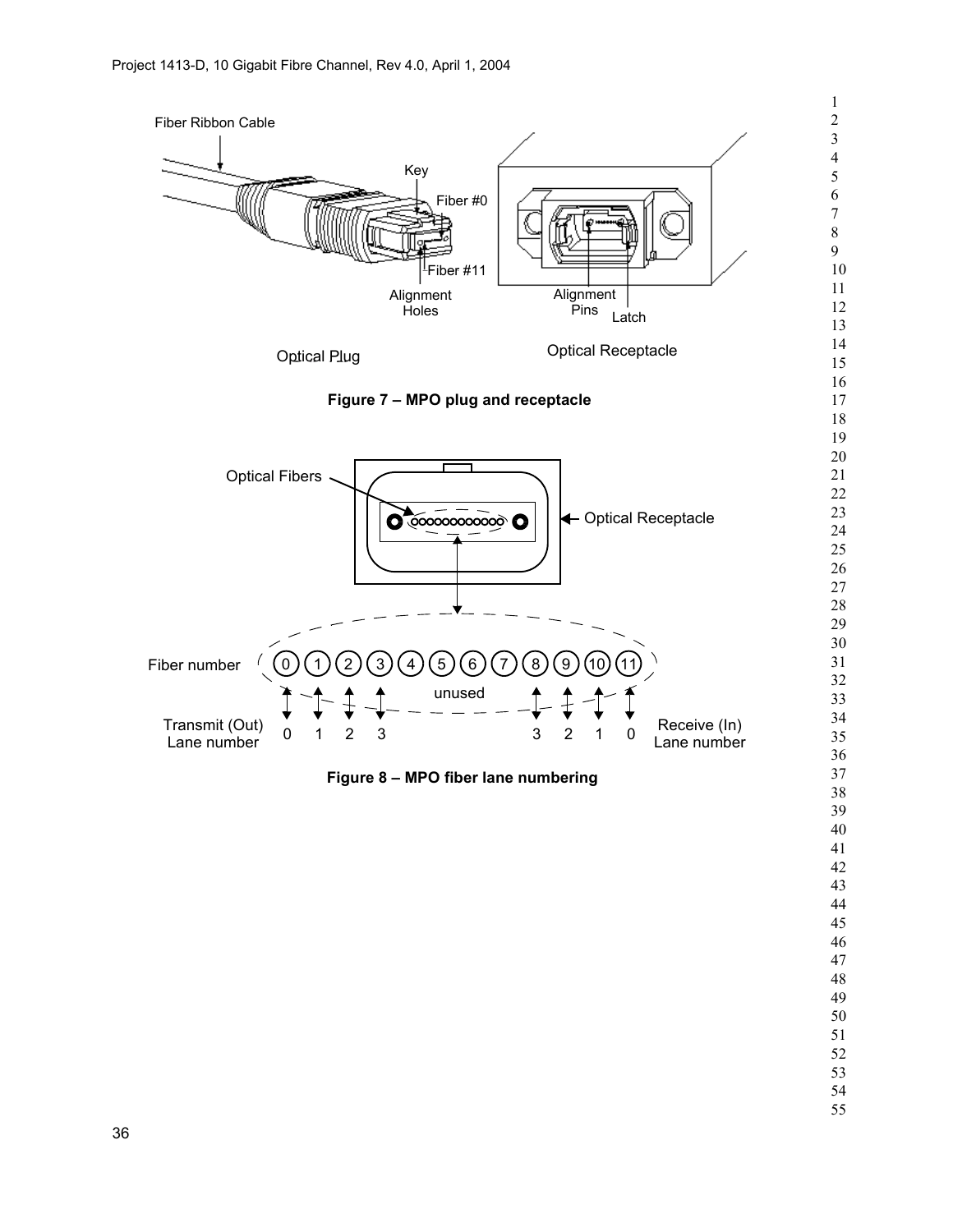# <span id="page-56-0"></span>**8 Optical interface cable plant specifications**

# **8.1 Overview**

This clause specifies the physical variants and baseband media including both single mode and multimode optical fiber for the 10GFC physical interfaces shown in [table 17](#page-56-1) below.

<span id="page-56-1"></span>

| <b>PMD</b>                  | <b>Description</b>                           |
|-----------------------------|----------------------------------------------|
| <b>Single Mode Variants</b> |                                              |
| 1200-SM-LL-L                | 1310 nm Serial                               |
| 1200-SM-LC4-L               | 1310 nm CWDM (four wavelength)               |
| <b>Multimode Variants</b>   |                                              |
| 1200-M5-SN-I                | 850 nm Serial, 50 µm                         |
| 1200-M6-SN-I                | 850 nm Serial, 62,5 µm                       |
| 1200-M5E-SN-I               | 850 nm Serial, High BW 50 µm                 |
| 1200-M5-SN4P-I              | 850 nm Parallel (four lane), 50 µm           |
| 1200-M6-SN4P-I              | 850 nm Parallel (four lane), 62,5 µm         |
| 1200-M5E-SN4P-I             | 850 nm Parallel (four lane), High BW 50 um   |
| 1200-M5-SN4-I               | 850 nm CWDM (four wavelength), 50 µm         |
| 1200-M6-SN4-I               | 850 nm CWDM (four wavelength), 62,5 µm       |
| 1200-M5E-SN4-I              | 850 nm CWDM (four wavelength), High BW 50 µm |
| 1200-M6-LC4-L               | 1310 nm CWDM (four wavelength) 62,5 µm       |
| 1200-M5-LC4-L               | 1310 nm CWDM (four wavelength) 50 µm         |

### **Table 17 – 10 GFC Cable Plant Variants**

#### 24 25 26

27

# **8.2 Fiber optic cable plant model**

28 29 30 31 32 33 34 The fiber optic cable plant model is shown in [figure 9](#page-56-2). A channel may contain additional connectors or other optical elements as long as the characteristics of the channel, such as attenuation, dispersion, reflections, polarization mode dispersion and modal bandwidth meet specifications. Insertion loss measurements of installed fiber cables are made in accordance with ANSI/TIA/EIA-526-14A/Method B, ANSI/TIA/EIA-526-7/Method A-1, IEC1280, IEC1280-4 and IEC1280-4-1. The term channel is used here for consistency with generic cabling standards. See [8.3](#page-57-0) for connectors and reference designs and distance. See annex A for alternate cable plant with greater than two connections.





# <span id="page-56-2"></span>**8.2.1 Optical fiber connection**

49 50 An optical fiber connection as shown in [figure 9](#page-56-2) consists of a pair of mated optical connectors. The PMD is coupled to the fiber optic cabling through a connector plug into the MDI optical receptacle.

51 52

# **8.2.2 Medium dependent interface (MDI)**

54 The MDI is the interface between the PMD and the fiber optic cabling. Examples of an MDI include:

55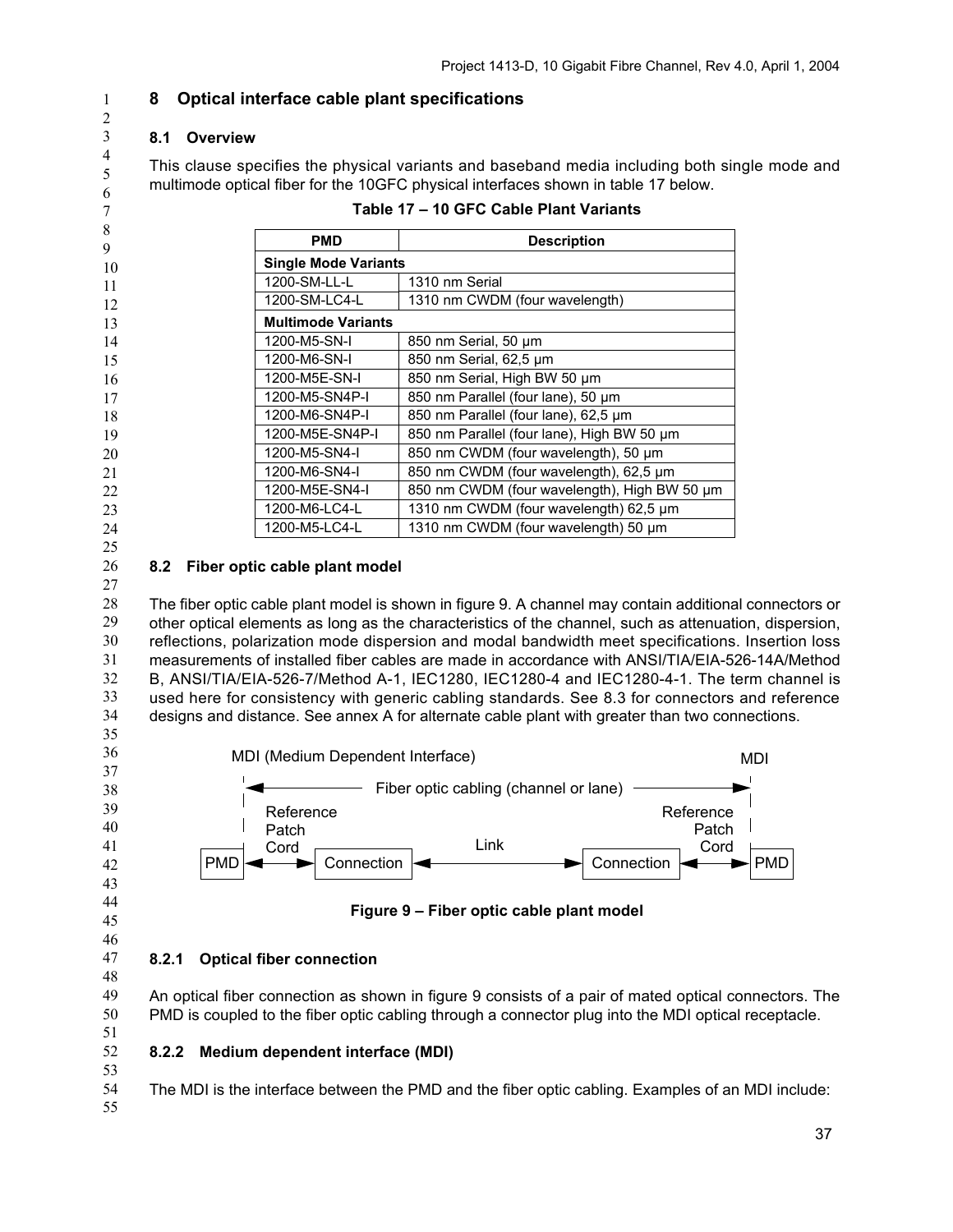<span id="page-57-0"></span>

| connectorized fiber pigtail;                                                                                                                                                                                                                                                                                                                                                                                                                                                                                                                                                                                                                                             | 1                                                  |
|--------------------------------------------------------------------------------------------------------------------------------------------------------------------------------------------------------------------------------------------------------------------------------------------------------------------------------------------------------------------------------------------------------------------------------------------------------------------------------------------------------------------------------------------------------------------------------------------------------------------------------------------------------------------------|----------------------------------------------------|
| transceiver receptacle.                                                                                                                                                                                                                                                                                                                                                                                                                                                                                                                                                                                                                                                  | $\overline{c}$<br>3                                |
| When the MDI is a remateable connection it shall meet the interface performance specifications of<br>TIA-568-B.3: Optical Fiber Cabling component standard or the interface performance specifications<br>of:                                                                                                                                                                                                                                                                                                                                                                                                                                                            | 4<br>5<br>6<br>7<br>8                              |
| a) IEC 61753-1-1: Fibre optic interconnecting devices and passive component performance stan-<br>dard - Part 1-1: General and guidance -Interconnecting devices (connectors);                                                                                                                                                                                                                                                                                                                                                                                                                                                                                            | 9<br>10<br>11                                      |
| b) IEC 61753-021-2: Fibre optic passive components performance standard - Part 021-2: Fibre<br>optic connectors terminated on single mode fibre for Category C - Controlled environment;                                                                                                                                                                                                                                                                                                                                                                                                                                                                                 | 12<br>13<br>14                                     |
| IEC 61753-022-2: Fibre optic passive components performance standard -Part 022-2: Fibre op-<br>C)<br>tic connectors terminated on multimode fibre for Category C -Controlled environment.                                                                                                                                                                                                                                                                                                                                                                                                                                                                                | 15<br>16<br>17                                     |
| NOTE – Compliance testing is performed at gammaT and gammaR, not at the MDI (see Figure 5).                                                                                                                                                                                                                                                                                                                                                                                                                                                                                                                                                                              | 18<br>19                                           |
| Characteristics of the fiber optic cabling<br>8.3                                                                                                                                                                                                                                                                                                                                                                                                                                                                                                                                                                                                                        | $20\,$<br>21                                       |
| This subclause defines the optical interface cable plant for the signaling rates of 3,187 5 GBaud<br>which corresponds to the four lane parallel or CWDM interfaces and 10,518 75 GBaud which<br>corresponds to one lane serial optical interfaces. Clause 6 specifies the corresponding optical<br>interface. Clause 7 specifies the corresponding interface receptacle. The operating ranges for serial<br>and 4 lane parallel physical optical variants are specified in table 18. The operating ranges for the<br>CWDM variants are specified in table 19.                                                                                                           | 22<br>23<br>24<br>25<br>26<br>$27\,$<br>28         |
| The insertion loss is specified for a connection, which consists of a mated pair of optical connectors.                                                                                                                                                                                                                                                                                                                                                                                                                                                                                                                                                                  | 29                                                 |
| The maximum link distances for multimode fiber are calculated based on an allocation of 1,5 dB total<br>connection and splice loss.                                                                                                                                                                                                                                                                                                                                                                                                                                                                                                                                      | 30<br>31<br>32                                     |
| The maximum link distances for single mode fiber are calculated based on an allocation of 2,0 dB<br>total connection and splice loss.                                                                                                                                                                                                                                                                                                                                                                                                                                                                                                                                    | 33<br>34<br>35                                     |
| <b>Optical fiber and cable</b><br>8.3.1                                                                                                                                                                                                                                                                                                                                                                                                                                                                                                                                                                                                                                  | 36<br>37                                           |
| The optical fiber shall meet the requirements of IEC 60793-2; including Type A1a.1 (500 MHz•km),<br>A1a.2 (2000 MHz•km), and A1b (200 MHz•km) for multimode fibers and Type B1.1 (dispersion un-<br>shifted single mode) fibers B1.3 (low water peak) fibers and Type B4 (non-zero dispersion shifted)<br>fibers.                                                                                                                                                                                                                                                                                                                                                        | 38<br>39<br>40<br>41<br>42                         |
| The loss budget for optical fiber cable shall be no greater than that specified in table 18. The limits<br>include the losses of the fiber and other components in the link such as splices and connectors. The<br>connectors at the ends of the links are included in the transmitter and receiver specifications and not<br>in the cable plant limit. Due to the 2% faster data rates for 10GFC, the link power penalties and other<br>specifications may be slightly different than those specified in 10GbE [13] for the Physical Media<br>Dependent (PMD) interfaces. The values were derived using the methodologies employed in the 10<br>Gigabit Ethernet Model. | 43<br>44<br>45<br>46<br>47<br>48<br>49<br>50<br>51 |

- 
- 52 53
- 54
- $\overline{55}$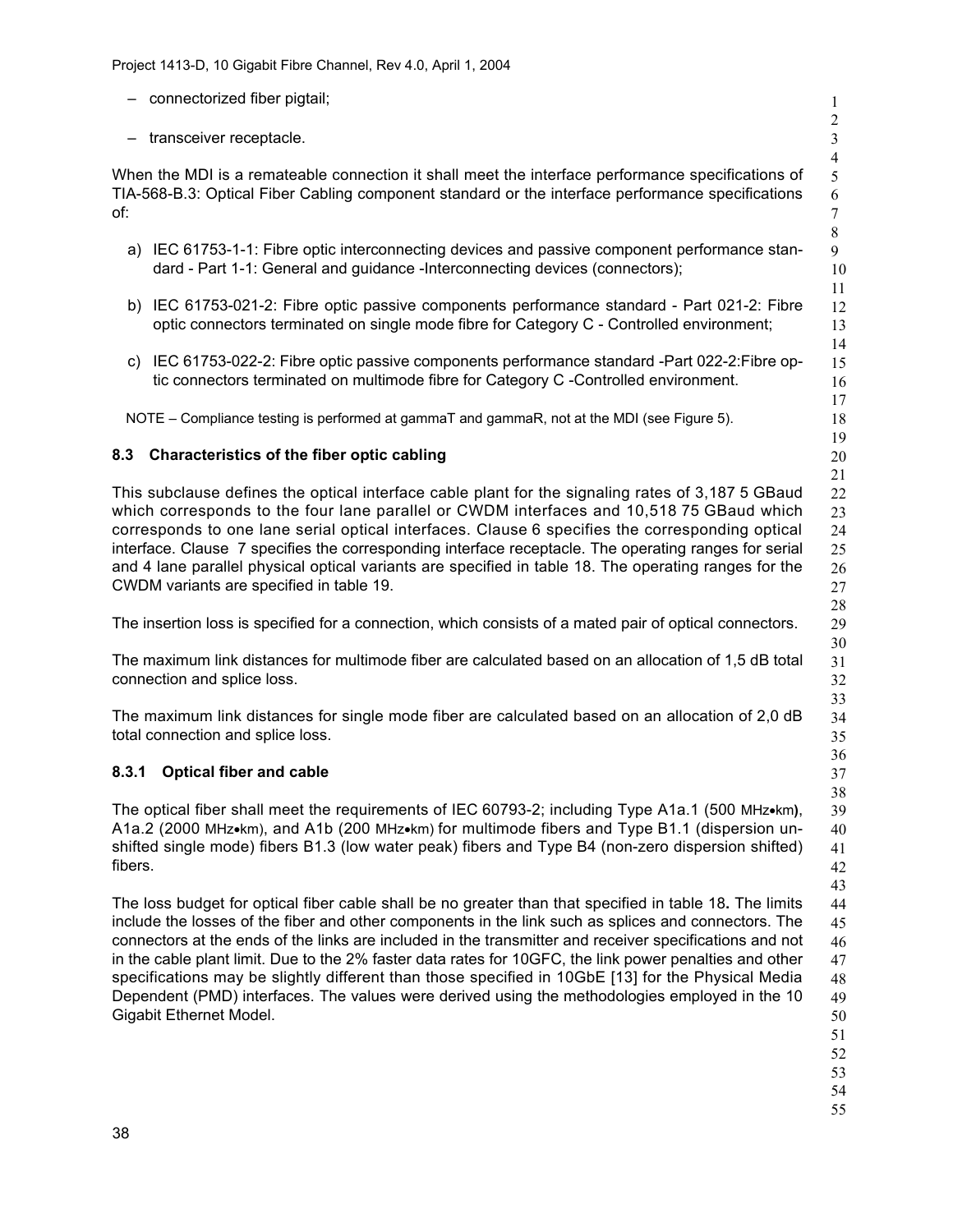# <span id="page-58-0"></span> **Table 18 – Optical interface, cable plant and link budget (serial and parallel variants)**

|                                                    | <b>Description</b>                                                                                                                                                                                                                                                                                                                                                                                                                                                                                                                                                                                                                                                                          | 1200-<br>M5-SN-I | 1200-<br>M5E-SN-I | 1200-<br>M6-SN-I | 1200-M5-<br>SN <sub>4P-I</sub> | 1200-M5E-<br>SN4P-I | 1200-M6-<br>SN <sub>4P-I</sub> | 1200-SM-<br>LL-L |
|----------------------------------------------------|---------------------------------------------------------------------------------------------------------------------------------------------------------------------------------------------------------------------------------------------------------------------------------------------------------------------------------------------------------------------------------------------------------------------------------------------------------------------------------------------------------------------------------------------------------------------------------------------------------------------------------------------------------------------------------------------|------------------|-------------------|------------------|--------------------------------|---------------------|--------------------------------|------------------|
|                                                    | <b>Subclause</b>                                                                                                                                                                                                                                                                                                                                                                                                                                                                                                                                                                                                                                                                            |                  | 6.2               |                  |                                | 6.1                 |                                | 6.4              |
|                                                    | <b>Nominal operating</b><br>wavelength (nm)                                                                                                                                                                                                                                                                                                                                                                                                                                                                                                                                                                                                                                                 |                  | 850               |                  |                                |                     |                                |                  |
| (Gbd)                                              | <b>Signalling rate</b>                                                                                                                                                                                                                                                                                                                                                                                                                                                                                                                                                                                                                                                                      |                  | 10,518 75         |                  |                                | 3,1875              |                                | 10,518 75        |
|                                                    | <b>Modal bandwidth</b><br>$(MHz*km)^{1}$                                                                                                                                                                                                                                                                                                                                                                                                                                                                                                                                                                                                                                                    | 500 <sup>2</sup> | 20003,4           | $200^2$          | 500 <sup>2</sup>               | $2000^{3,4}$        | $200^2$                        | N/A              |
| (m)                                                | <b>Operating range</b>                                                                                                                                                                                                                                                                                                                                                                                                                                                                                                                                                                                                                                                                      | $0,5 - 82$       | $0,5 - 300$       | $0,5-33$         | $0,5 - 150$                    | $0,5 - 300$         | $0,5 - 75$                     | $2 - 10000$      |
| loss $(dB)^7$                                      | <b>Channel insertion</b>                                                                                                                                                                                                                                                                                                                                                                                                                                                                                                                                                                                                                                                                    | 1,8              | 2,6               | 1,6              | 2,0                            | 2,6                 | 1,8                            | 6,0              |
|                                                    | <b>Allocation for</b><br>penalties <sup>5</sup>                                                                                                                                                                                                                                                                                                                                                                                                                                                                                                                                                                                                                                             | 5,1              | 4,7               | 4,9              | 3,6                            | 3,4                 | 4,1                            | 3,4              |
|                                                    | <b>Additional</b><br>insertion loss                                                                                                                                                                                                                                                                                                                                                                                                                                                                                                                                                                                                                                                         | 0,4              | 0,0               | 0,8              | 0,4                            | 0,0                 | 0,1                            | 0,0              |
| allowed <sup>6</sup><br>1.<br>$\mathbf{2}^{\circ}$ | Notes:<br>Some users may want to install higher modal bandwidth fiber to facilitate future use of the cable plant<br>for higher bit rate applications. For shorter distances, a lower bandwidth may be substituted provided<br>the performance requirements are met.<br>Minimum modal bandwidth at 850 nm using an overfilled launch (OFL) per IEC 60793-1-41 or TIA/EIA-                                                                                                                                                                                                                                                                                                                   |                  |                   |                  |                                |                     |                                |                  |
| 3                                                  | 455-204.<br>Minimum effective modal bandwidth at 850 nm per IEC PAS 60793-1-49 or TIA/EIA 455-220. Fibers                                                                                                                                                                                                                                                                                                                                                                                                                                                                                                                                                                                   |                  |                   |                  |                                |                     |                                |                  |
| 4                                                  | shall comply with TIA-492AAAC.                                                                                                                                                                                                                                                                                                                                                                                                                                                                                                                                                                                                                                                              |                  |                   |                  |                                |                     |                                |                  |
| 5                                                  | See transmitter specifications in clause 6 for encircled flux requirements.<br>Link penalties are used for link budget calculations. They are not requirements and are not meant to be<br>tested. A wavelength of 840 nm is used to calculate link penalties and additional insertion loss for serial<br>PMDs with a nominal operating wavelength of 850 nm. A wavelength of 830 nm is used to calculate link<br>penalties and additional insertion loss for parallel PMDs with a nominal operating wavelength of<br>850 nm. A wavelength of 1260 nm is used to calculate link penalties and additional insertion loss for se-<br>rial PMDs with a nominal operating wavelength of 1310 nm. |                  |                   |                  |                                |                     |                                |                  |
| 6                                                  | This parameter is informational only and not required for 10GFC systems. The additional allowable in-<br>sertion loss may be combined with the channel insertion loss to meet measured channel insertion loss<br>but not to increase operating distance. Additional allowable insertion loss may be used to overcome in-<br>sertion loss higher than the Channel insertion loss value and in some cases may be less than the value<br>shown.                                                                                                                                                                                                                                                |                  |                   |                  |                                |                     |                                |                  |

- 52
- 
- 53
- 54
- 55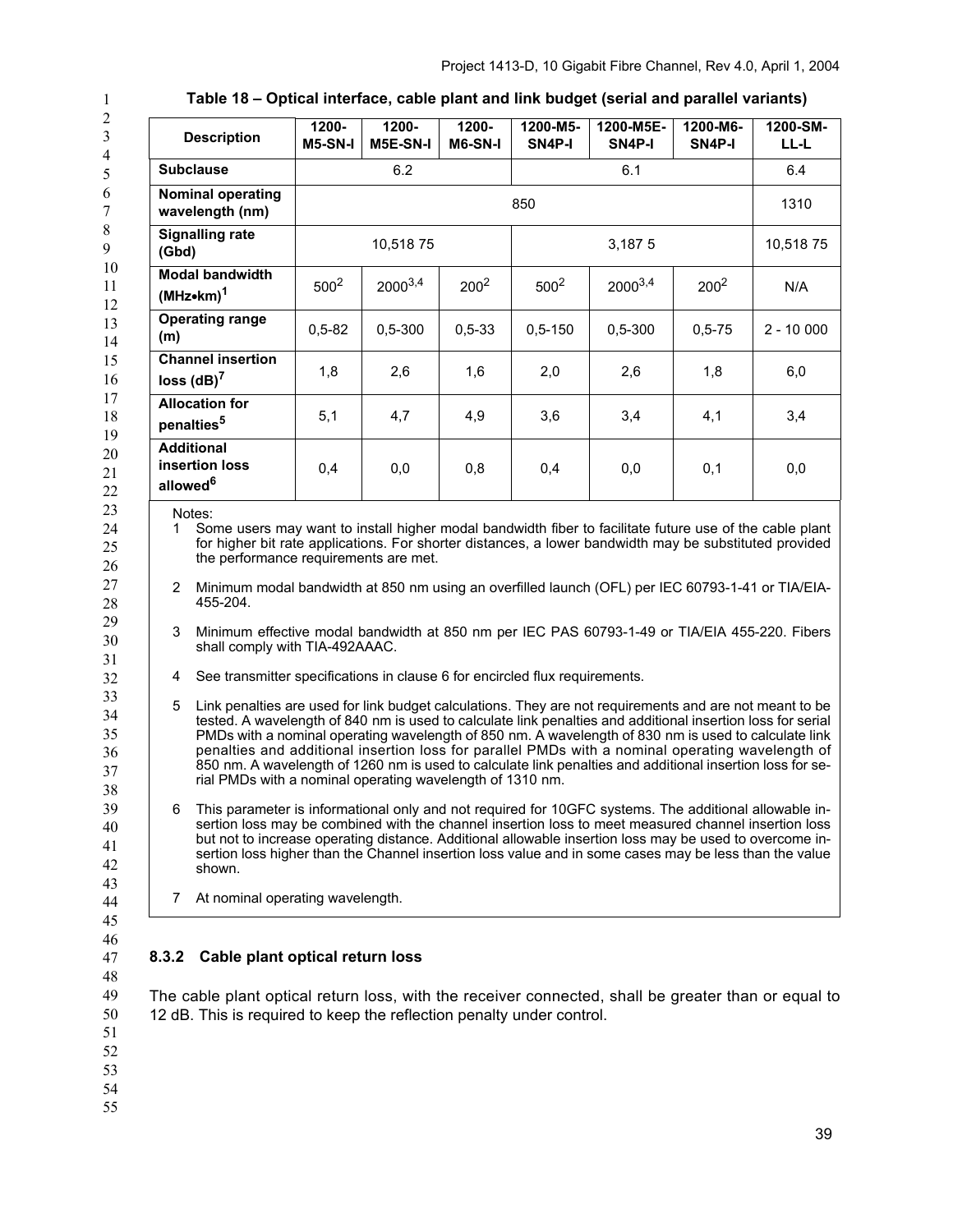### **8.3.3 Connectors and splices**

Multimode connectors and splices shall each have a return loss greater than 20 dB as measured by FOTP-107, FOTP-8 or their equivalents

Single mode connectors and splices shall each have a return loss greater than 26 dB as measured by FOTP-107, FOTP-8 or their equivalents.

Connectors and splices are allowed inside the cable plant as long as the resulting loss conforms to the optical budget of this standard. The number and quality of the connections represent a design trade-off outside the scope of this document.

<span id="page-59-0"></span>

| <b>PMD</b>                                               | 1200-M5-<br>SN <sub>4</sub> -I | 1200-M5E-<br>SN <sub>4</sub> -I | 1200-M6-<br>SN <sub>4</sub> -I | 1200-M5-<br>$LCA-L$ | 1200-M6-<br>$LCA-L$ | 1200-SM-<br>$LCA-L$ |
|----------------------------------------------------------|--------------------------------|---------------------------------|--------------------------------|---------------------|---------------------|---------------------|
| <b>Subclause</b>                                         |                                | 6.3                             |                                |                     | 6.5                 |                     |
| <b>Nominal operating</b><br>wavelength (nm)              | 850                            |                                 | 1300                           |                     | 1310                |                     |
| <b>Signalling rate (Gbd)</b>                             |                                |                                 |                                | 3,187 5             |                     |                     |
| <b>Modal bandwidth</b><br>$(MHz \cdot km)^{1}$           | $500^2$                        | $1500^{3,4}$                    | $200^2$                        | $500^2$             | $500^2$             | N/A                 |
| Operating range (m)                                      | $0,5-290$                      | $0,5 - 550$                     | $0,5-118$                      | $0,5-290$           | $0,5-290$           | $2 - 10000$         |
| <b>Channel insertion</b><br>loss $(dB)^7$                | 2,5                            | 3,4                             | 1,9                            | 1,9                 | 1,9                 | 6,0                 |
| <b>Allocation for</b><br>penalties <sup>5</sup>          | 5,2                            | 3,7                             | 5,1                            | 5,6                 | 5,1                 | 2,0                 |
| <b>Additional insertion</b><br>loss allowed <sup>b</sup> | 0,0                            | 0,3                             | 0,8                            | 0,0                 | 0,5                 | 0,0                 |

 **Table 19 – Optical interface, cable plant and link budget (CWDM variants)**

Notes:

1 Some users may want to install higher modal bandwidth fiber to facilitate future use of the cable plant for higher bit rate applications. For shorter distances, a lower bandwidth may be substituted provided the performance requirements are met.

2 Minimum modal bandwidth at 850 nm using an overfilled launch (OFL) per IEC 60793-1-41 or TIA/EIA-455-204.

3 Minimum effective modal bandwidth at 850 nm per IEC PAS 60793-1-49 or TIA/EIA 455-220. Fibers shall comply with TIA-492AAAC.

4 See transmitter specifications in clause 6 for encircled flux requirements.

5 Link penalties are used for link budget calculations. They are not requirements and are not meant to be tested. A wavelength of 772,5 nm is used to calculate link penalties and additional insertion loss for CWDM PMDs with a nominal operating wavelength of 850 nm. A wavelength of 1269 nm is used to calculate link penalties and additional insertion loss for CWDM PMDs with a nominal operating wavelength of 1310 nm.

6 This parameter is informational only and not required for 10GFC systems. The additional allowable insertion loss may be combined with the channel insertion loss to meet measured channel insertion loss but not to increase operating distance. Additional allowable insertion loss may be used to overcome insertion loss higher than the Channel insertion loss value and in some cases may be less than the value shown.

7 At nominal operating wavelength.

54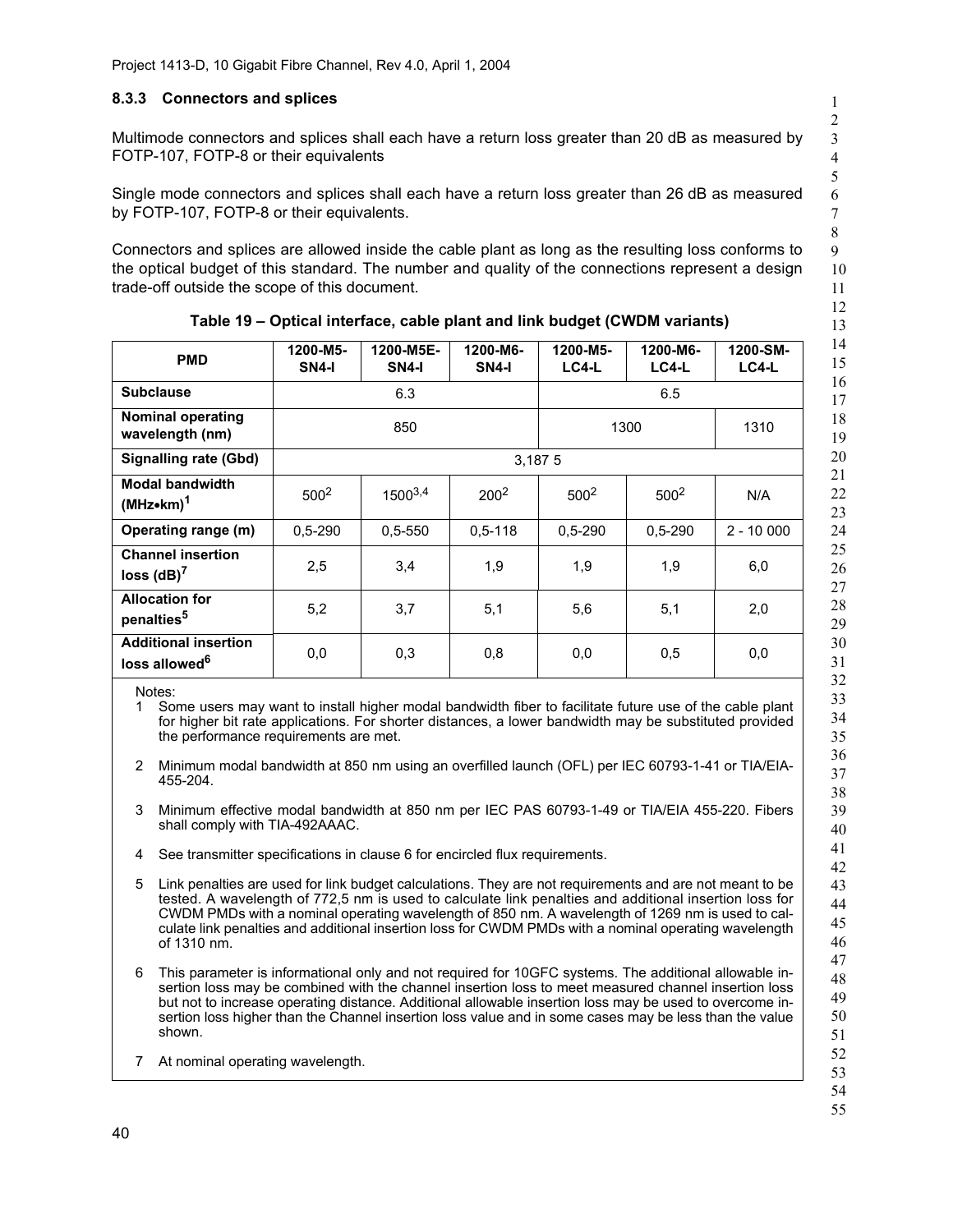# <span id="page-60-0"></span>**9 FC-1 and 10GFC Levels**

# **9.1 Definitions and nomenclature**

Control and data on the 10GFC interface are described in terms of characters and Ordered Sets (a group of four characters). Characters may be encoded or unencoded. Characters are encoded as described in FC-FS.

9 10 11 12 13 14 Unencoded 8B/10B characters consist of 8 data bits of data and one control bit. The character is represented using the algorithm described in FC-FS. The letter K is assigned when the control bit is "one" and the letter D is assigned when the control bit is "zero". Lower case k and d are used to indicate hexadecimal unencoded characters such as the illegal special character used as XGMII Idle (k07).

15 16 Encoded 8B/10B characters consist of 10 bits of information. Encoded characters are designated by a leading and trailing slash, such as /S/ or /K27.7/ as specified in [3.2.4.](#page-26-0)

18 19 Unencoded Ordered Sets are represented as a string of characters, such as K27.7 - D21.5 - D23.0 - D23.0.

20

17

21 22 Encoded Ordered Sets are designated with multiple slashes, such as /K27.7/D21.5/D23.0/D23.0/ or /SOFc1/.

23

24 25 26 Four control characters in a word (a column or Ordered Set) is represented by preceding and following double bar symbols as specified in [3.2.4](#page-26-0). For example (||A||).

#### 27 **9.2 Overview**

28

29 30 31 32 33 34 35 This clause defines the logical characteristics of the 10GFC level and minor changes to the FC-1 level defined in FC-FS. The 10GFC level adapts the Fibre Channel FC-1 functions to the XGMII interface as defined in [10GbE \[13\],](#page-21-0) and expanded in [clause 10.](#page-74-0) The 10GFC level translation, mapping and qualification is similar to portions of the Reconciliation Sublayer (RS) defined in [10GbE](#page-21-0) [\[13\].](#page-21-0) The XGMII Extender Sublayer (XGXS) and 10 Gigabit Attachment Unit Interface (XAUI) is defined in [clause 11](#page-78-0). [Figure 10](#page-61-0) shows the relationship of the ISO (IEEE) OSI reference model to the 10GbE Layers and 10GFC Levels.

36 37

38

# **9.3 Byte lane ordering**

39 40 41 Characters are ordered in terms of lanes. The 10GFC interface consists of four lanes numbered from 0 to 3. Lane 0 is the first lane used when all lanes are used as a group. Lane 0 is the first lane transmitted on a single wire.

42

43 44 45 46 47 48 Fibre Channel bytes are grouped into 32-bit words in big endian order. In order to maintain the same order on the wire as FC-FS, the 10GFC layer between the Fibre Channel FC-1 level and XGMII maps FC-1 Byte 0 or bits <31:24> to 10GbE Lane 0 bits <7:0>, FC-1 Byte 1 or bits <23:16> to 10GbE Lane 1 bits <15:8>, FC-1 Byte 3 or bits <15:8> to 10GbE Lane 2 bits <23:16>, and FC-1 Byte 3 or bits <7:0> to 10GbE Lane 3 bits <31:24> as in [figure 11](#page-61-1) and [table 30](#page-75-0). The lowest numbered bit of each Fibre Channel byte maps to the lowest numbered bit of the respective XGMII byte.

49

50 51 52 The first byte of a frame is assembled on Lane 0, the second on Lane 1, and so on, with the byte stream wrapping from Lane 3 to Lane 0 again. This order is continued until all bytes in the frame are sent.

- 53
- 54
- 55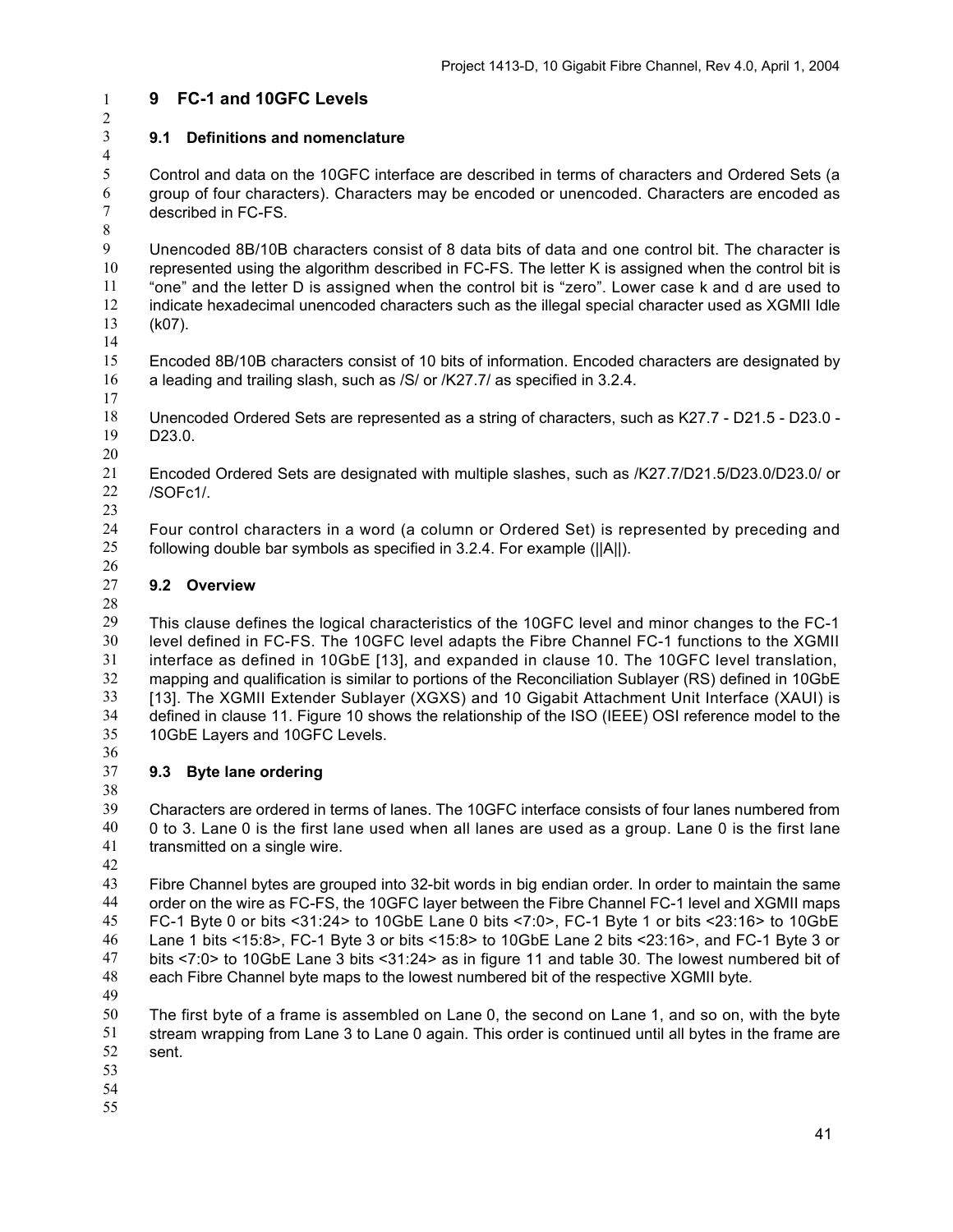

<span id="page-61-1"></span><span id="page-61-0"></span>Primitive Signals except for EOF and Primitive Sequences are aligned with the control character on Lane 0 and the remaining data characters (Bytes 1, 2, and 3) on Lane 1, 2, and 3 in that order. EOF has the control character on lane 3.

47 48 49

- 50
- 51
- 52 53
- 54
- 55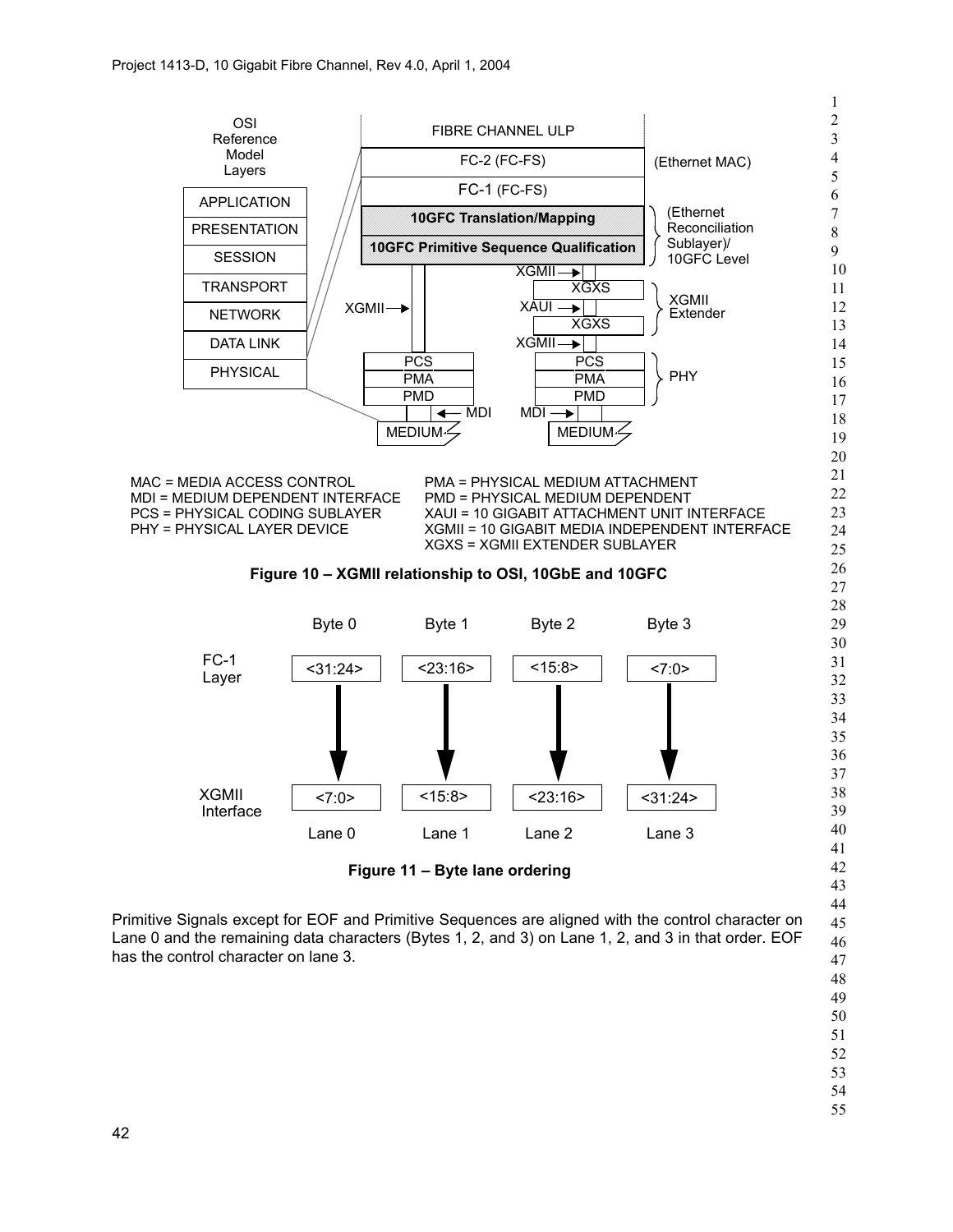# <span id="page-62-2"></span>**9.4 XGMII control characters and ordered set translation**

<span id="page-62-0"></span>10GFC defines control characters in addition to K28.5 which are used to further define Ordered Sets such as Fibre Channel Frame Delimiters, Primitive Signals, and Primitive Sequences. The 10GFC XGMII control characters are listed in [table 20.](#page-62-0)

| <b>Delimiter Function</b><br>Abbr. |                           | <b>Character</b> |
|------------------------------------|---------------------------|------------------|
| S                                  | Start - Start of Frame    | K27.7            |
| т                                  | Terminate - End of Frame  | K29.7            |
| P                                  | <b>Primitive Signal</b>   | K28.2            |
| Q                                  | <b>Primitive Sequence</b> | K28.4            |
| F                                  | Error                     | K30.7            |
|                                    | Idle                      | k07              |

#### **Table 20 – XGMII control characters**

16 17

22

24

18 19 20 21 The Error character shall be substituted for an illegal character or when a disparity error is detected within the 8B/10B PCS. The Idle character is transmitted on all lanes of XGMII when no other type of information is available. The use of S, T, P, and Q is further defined in tables [21](#page-62-1) through [24](#page-64-0) using the rules defined in [9.8](#page-68-0).

#### 23 **9.4.1 FC-1 to XGMII translation tables**

25 26 27 28 29 30 31 Tables [21](#page-62-1) through [24](#page-64-0) specify the Ordered Sets (composed of control and data characters) which are defined for use by XGMII and the translated value used by the FC-1 level. The FC-1 translated value is listed as the FC-FS value. The values labeled 10GFC are the values used on the XGMII interface. The names of the 10GFC Ordered Sets are appended with a "\_X" suffix to differentiate the coding from FC-FS. All ordered sets other than those listed in this section are reserved and shall be passed through the 10GFC level without modification. FC-AL-2 codes are reserved and are described in [annex C](#page-94-0) for possible future use.

- 32
- <span id="page-62-1"></span>33 34 35 36 37 38 39 40 41 42 43 44 45 46 47 48 49 50 51 52  **Table 21 – Frame delimiters Abbr.** Delimiter Function **Interface (disparity) Ordered Set Lane 0-1-2-3** SOFc1<br>SOFc1 X SOFc1 SOF Connect Class 1 FC-FS K28.5 - D21.5 - D23.0 - D23.0<br>SOFc1\_X SOF Connect Class 1 10GFC K27.7 - D21.5 - D23.0 - D23.0 SOFi1 SOFi1 SOF Initiate Class 1 FC-FS K28.5 - D21.5 - D23.2 - D23.2<br>SOFi1\_X SOF Initiate Class 1 10GFC K27.7 - D21.5 - D23.2 - D23.2 SOFn1<br>SOFn1 X SOFn1 SOF Normal Class 1 FC-FS K28.5 - D21.5 - D23.1 - D23.1<br>SOFn1\_X SOF Normal Class 1 10GFC K27.7 - D21.5 - D23.1 - D23.1 SOFi2 SOFi2<br>SOFi2\_X SOF Initiate Class 2 FC-FS K28.5 - D21.5 - D21.2 - D21.2 K27.7 - D21.5 - D21.2 - D21.2 SOFn2<br>SOFn2 X SOFn2 SOF Normal Class 2 FC-FS K28.5 - D21.5 - D21.1 - D21.1<br>SOFn2\_X SOF Normal Class 2 10GFC K27.7 - D21.5 - D21.1 - D21.1 SOFi3 SOFi3 SOF Initiate Class 3 FC-FS K28.5 - D21.5 - D22.2 - D22.2<br>SOFi3\_X SOF Initiate Class 3 10GFC K27.7 - D21.5 - D22.2 - D22.2 SOFn3 SOFn3<br>SOFn3\_X SOF Normal Class 3 The Software Contract SOFn3\_X SOFn3\_X SOFn3\_X 10GFC K27.7 - D21.5 - D22.1 - D22.1

53 54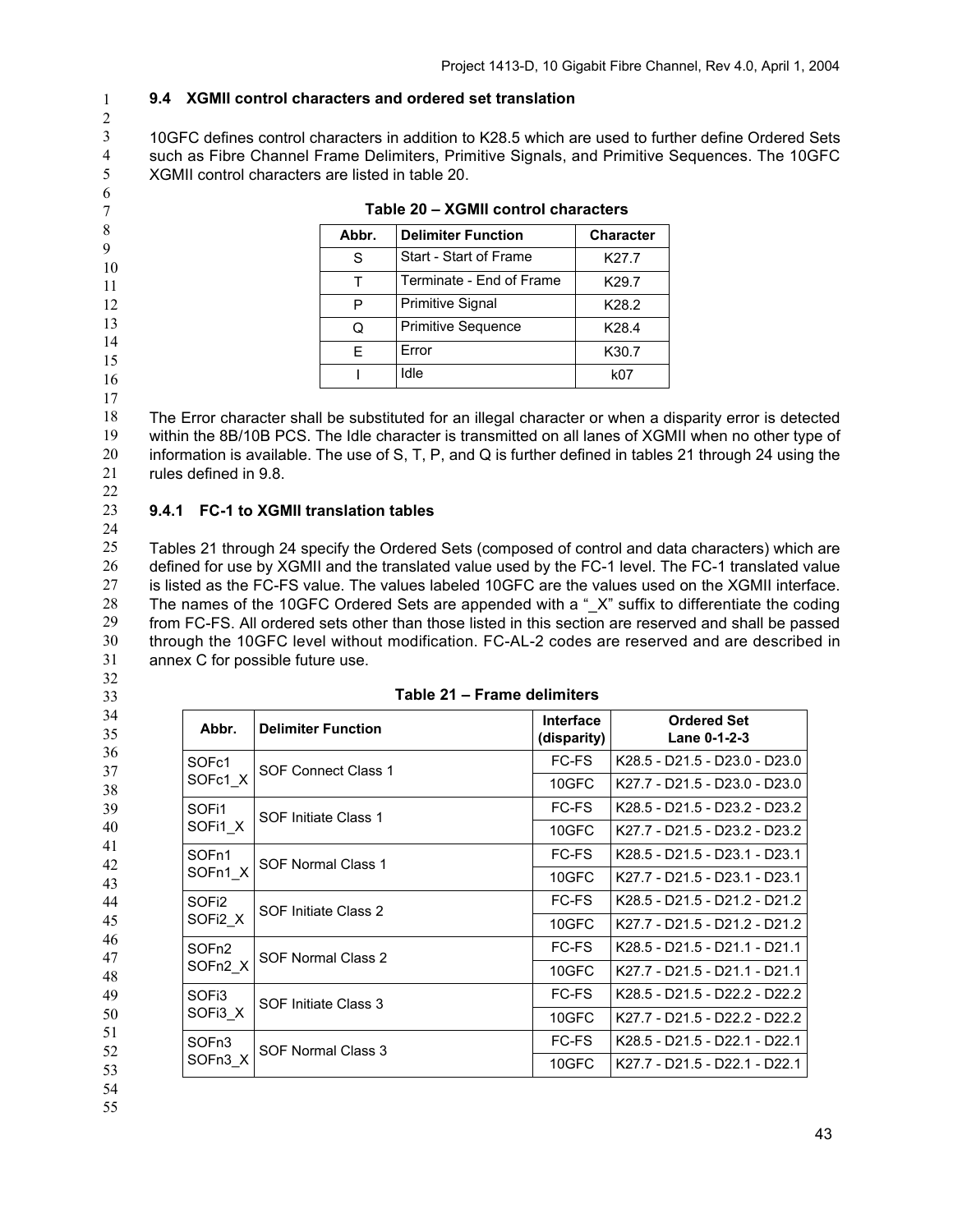| Table 21 - Frame delimiters         |                                                                      |                          |                                                                |  |  |  |
|-------------------------------------|----------------------------------------------------------------------|--------------------------|----------------------------------------------------------------|--|--|--|
| Abbr.                               | <b>Delimiter Function</b>                                            | Interface<br>(disparity) | <b>Ordered Set</b><br>Lane 0-1-2-3                             |  |  |  |
| SOF <sub>c4</sub>                   | SOF Activate Class 4                                                 | FC-FS                    | K28.5 - D21.5 - D25.0 - D25.0                                  |  |  |  |
| SOFc4 X                             |                                                                      | 10GFC                    | K27.7 - D21.5 - D25.0 - D25.0                                  |  |  |  |
| SOFi4                               | SOF Initiate Class 4                                                 | FC-FS                    | K28.5 - D21.5 - D25.2 - D25.2                                  |  |  |  |
| SOFi4_X                             |                                                                      | 10GFC                    | K27.7 - D21.5 - D25.2 - D25.2                                  |  |  |  |
| SOFn4                               | SOF Normal Class 4                                                   | FC-FS                    | K28.5 - D21.5 - D25.1 - D25.1                                  |  |  |  |
| SOFn4 X                             |                                                                      | 10GFC                    | K27.7 - D21.5 - D25.1 - D25.1                                  |  |  |  |
| SOFf                                | <b>SOF Fabric</b>                                                    | FC-FS                    | K28.5 - D21.5 - D24.2 - D24.2                                  |  |  |  |
| SOFf X                              |                                                                      | 10GFC                    | K27.7 - D21.5 - D24.2 - D24.2                                  |  |  |  |
|                                     |                                                                      | $FC-FS(-)$               | K28.5 - D21.4 - D21.3 - D21.3                                  |  |  |  |
| <b>EOFt</b><br>EOFt X               | <b>EOF Terminate</b>                                                 | $FC-FS(+)$               | K28.5 - D21.5 - D21.3 - D21.3                                  |  |  |  |
|                                     |                                                                      | 10GFC                    | D21.4 - D21.3 - D21.3 - K29.7                                  |  |  |  |
|                                     |                                                                      | $FC-FS(-)$               | K28.5 - D21.4 - D21.4 - D21.4                                  |  |  |  |
| <b>EOFdt</b><br>EOFdt X             | EOF Disconnect-Terminate-Class 1<br>EOF Deactivate-Terminate-Class 4 | $FC-FS(+)$               | K28.5 - D21.5 - D21.4 - D21.4                                  |  |  |  |
|                                     |                                                                      | 10GFC                    | D21.4 - D21.4 - D21.4 - K29.7                                  |  |  |  |
|                                     |                                                                      | $FC-FS(-)$               | K28.5 - D21.4 - D21.7 - D21.7                                  |  |  |  |
| EOFa<br>EOFa_X                      | <b>EOF Abort</b>                                                     | $FC-FS(+)$               | K28.5 - D21.5 - D21.7 - D21.7                                  |  |  |  |
|                                     |                                                                      | 10GFC                    | D21.4 - D21.7 - D21.7 - K29.7                                  |  |  |  |
| <b>EOFn</b>                         | <b>EOF Normal</b>                                                    | $FC-FS(-)$               | K28.5 - D21.4 - D21.6 - D21.6                                  |  |  |  |
| EOFn_X                              |                                                                      | $FC-FS(+)$               | K28.5 - D21.5 - D21.6 - D21.6                                  |  |  |  |
|                                     |                                                                      | 10GFC                    | D21.4 - D21.6 - D21.6 - K29.7                                  |  |  |  |
| <b>EOFni</b>                        | <b>EOF Normal-Invalid</b>                                            | $FC-FS(-)$<br>$FC-FS(+)$ | K28.5 - D10.4 - D21.6 - D21.6<br>K28.5 - D10.5 - D21.6 - D21.6 |  |  |  |
| EOFni X                             |                                                                      | 10GFC                    | D10.4 - D21.6 - D21.6 - K29.7                                  |  |  |  |
| EOFdti                              | EOF Disconnect-Terminate-Invalid Class 1                             | $FC-FS(-)$<br>$FC-FS(+)$ | K28.5 - D10.4 - D21.4 - D21.4<br>K28.5 - D10.5 - D21.4 - D21.4 |  |  |  |
| EOFdti X                            | EOF Disconnect-Deactivate-Invalid Class 4                            | 10GFC                    | D10.4 - D21.4 - D21.4 - K29.7                                  |  |  |  |
|                                     |                                                                      | $FC-FS(-)$               | K28.5 - D21.4 - D25.4 - D25.4                                  |  |  |  |
| <b>EOFrt</b><br>EOF <sub>rt</sub> X | EOF Remove-Terminate Class 4                                         | $FC-FS(+)$               | K28.5 - D21.5 - D25.4 - D25.4                                  |  |  |  |
|                                     |                                                                      | 10GFC                    | D21.4 - D25.4 - D25.4 - K29.7                                  |  |  |  |
| EOFrti                              | EOF Remove-Terminate Invalid                                         | $FC-FS(-)$               | K28.5 - D10.4 - D25.4 - D25.4                                  |  |  |  |
| EOFrti X                            | Class 4                                                              | $FC-FS(+)$               | K28.5 - D10.5 - D25.4 - D25.4                                  |  |  |  |
|                                     |                                                                      | 10GFC                    | D10.4 - D25.4 - D25.4 - K29.7                                  |  |  |  |

 **Table 21 – Frame delimiters**

#### **9.4.2 Unsupported FC-1 ordered sets**

10GFC does not support NOS. NOS does not appear on XGMII or XAUI and is mapped by the 10GFC translation block to Remote Fault (RF).

47 48 49

50

51 52

53

54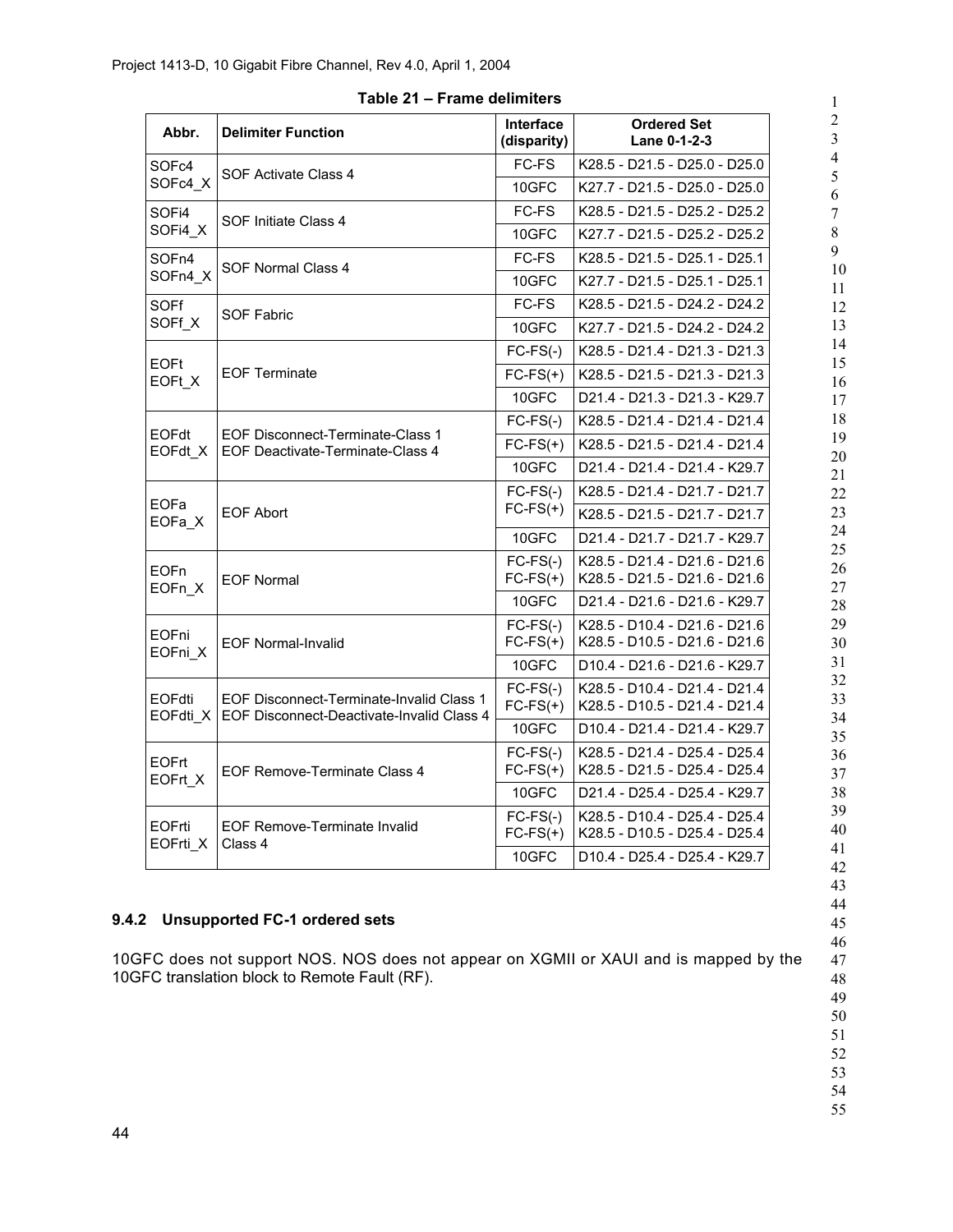|                        | Table 22 – Primitive signals (standard) |           |                                    |
|------------------------|-----------------------------------------|-----------|------------------------------------|
| Abbr.                  | <b>Delimiter Function</b>               | Interface | <b>Ordered Set</b><br>Lane 0-1-2-3 |
| <b>IDLE</b>            | Idle                                    | FC-FS     | K28.5 - D21.4 - D21.5 - D21.5      |
|                        |                                         | 10GFC     | k07 - k07 - k07 - k07              |
| R RDY                  | Receiver Ready                          | FC-FS     | K28.5 - D21.4 - D10.2 - D10.2      |
| R RDY X                |                                         | 10GFC     | K28.2 - D21.4 - D10.2 - D10.2      |
| VC RDY                 | <b>Virtual Circuit Ready</b>            | FC-FS     | K28.5 - D21.7 - VC ID - VC ID      |
| VC RDY X               |                                         | 10GFC     | K28.2 - D21.7 - VC ID - VC ID      |
| BB SCs                 | Buffer-to-buffer State Change (SOF)     | FC-FS     | K28.5 - D21.4 - D22.4 - D22.4      |
| BB_SCs_X               |                                         | 10GFC     | K28.2 - D21.4 - D22.4 - D22.4      |
| <b>BB SCr</b>          | Buffer-to-buffer State Change (R RDY)   | FC-FS     | K28.5 - D21.4 - D22.6 - D22.6      |
| BB_SCr_X               |                                         | 10GFC     | K28.2 - D21.4 - D22.6 - D22.6      |
| <b>SYN<sub>x</sub></b> | Clock Synchronization Word X            | FC-FS     | K28.5 - D31.3 - CS_X - CS_X        |
| SYNx_X                 |                                         | 10GFC     | K28.2 - D31.3 - CS_X - CS_X        |
| <b>SYNy</b>            | Clock Synchronization Word Y            | FC-FS     | K28.5 - D31.3 - CS Y - CS Y        |
| SYNy_X                 |                                         | 10GFC     | K28.2 - D31.3 - CS_Y - CS_Y        |
| <b>SYNz</b>            | Clock Synchronization Word Z            |           | K28.5 - D31.3 - CS Z - CS Z        |
| SYNz_X                 |                                         | 10GFC     | K28.2 - D31.3 - CS Z - CS Z        |

 **Table 22 – Primitive signals (standard)**

 **Table 23 – Primitive sequences (standard)**

<span id="page-64-1"></span>

| Abbr.      | <b>Delimiter Function</b>         | Interface | <b>Ordered Set</b><br>Lane 0-1-2-3 |
|------------|-----------------------------------|-----------|------------------------------------|
| <b>OLS</b> | Offline                           | FC-FS     | K28.5 - D21.1 - D10.4 - D21.2      |
| OLS X      |                                   | 10GFC     | K28.4 - D21.1 - D10.4 - D21.2      |
| <b>NOS</b> | Not Operational                   | FC-FS     | K28.5 - D21.2 - D31.5 - D5.2       |
|            |                                   | 10GFC     | <b>RF</b>                          |
| IR.        | Link Reset<br>Link Reset Response | FC-FS     | K28.5 - D9.2 - D31.5 - D9.2        |
| LR X       |                                   | 10GFC     | K28.4 - D9.2 - D31.5 - D9.2        |
| <b>LRR</b> |                                   | FC-FS     | K28.5 - D21.1 - D31.5 - D9.2       |
| LRR X      |                                   | 10GFC     | K28.4 - D21.1 - D31.5 - D9.2       |

<span id="page-64-0"></span>

| Abbr.     | <b>Delimiter Function</b> | <b>Interface</b> | <b>Ordered Set</b><br>Lane 0-1-2-3 |
|-----------|---------------------------|------------------|------------------------------------|
|           | Local Fault               | FC-FS            | loss of sync                       |
| ΙF        |                           | 10GFC            | K28.4 - D00.0 - D00.0 - D01.0      |
|           | <b>Remote Fault</b>       | FC-FS            | <b>NOS</b>                         |
| <b>RF</b> |                           | 10GFC            | K28.4 - D00.0 - D00.0 - D02.0      |

49 50 51

- 52
- 53
- 54 55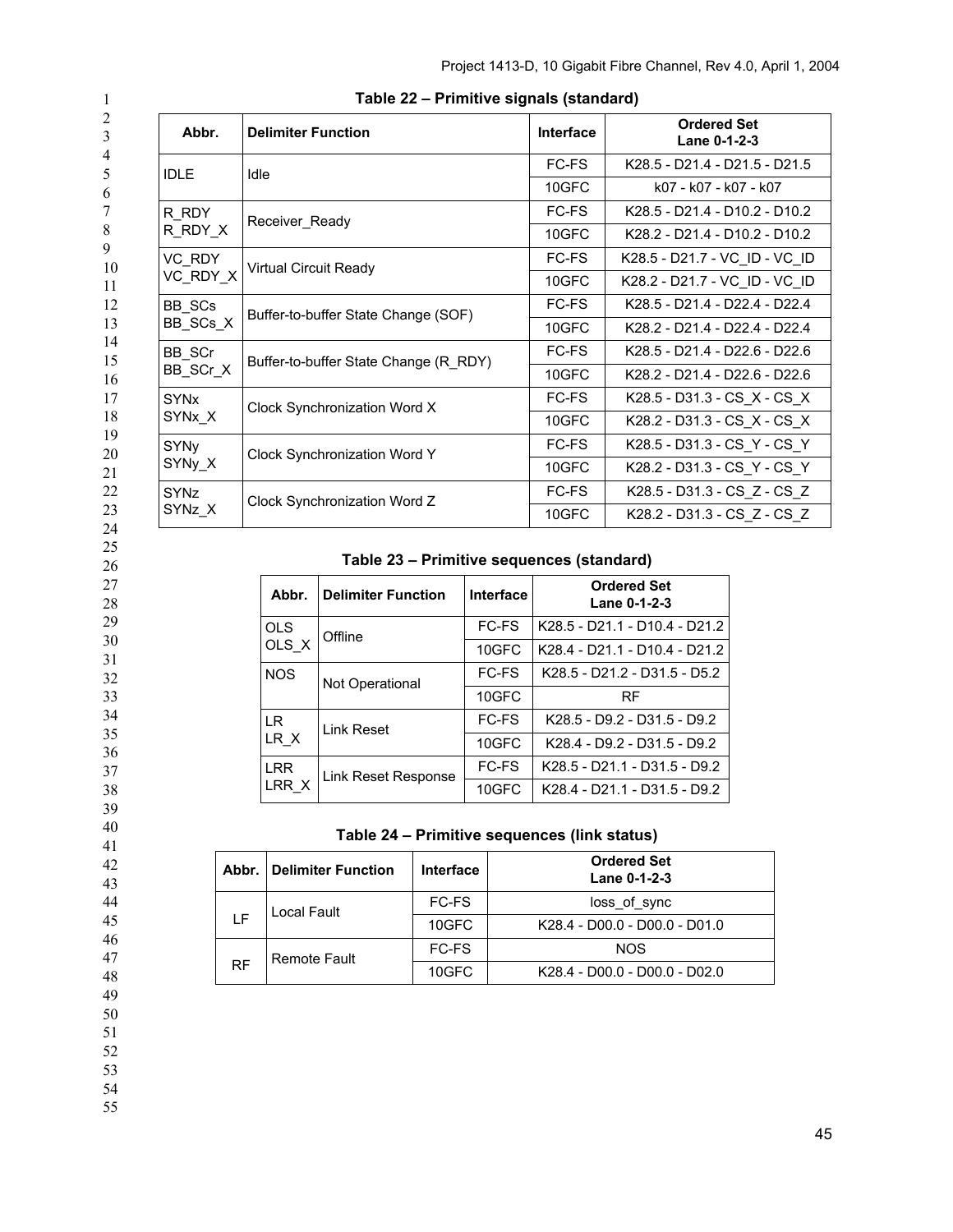#### **9.4.3 Reserved codes**

The following codes are reserved for future use and shall be passed through all devices: K28.1, K28.6 and K23.7. All ordered sets beginning with K28.2 and K28.4 are considered primitive signals and sequences and those not listed in this document are reserved. All reserved Primitive Signals or Sequences are passed though devices at the 10GFC level and below.

NOTE – K28.7 is not supported by 64B/66B devices and generates an unaligned 8B/10B comma-character when two are adjacent. 64B/66B devices pass through the reserved codes if they are part of a stream of control characters but not if they are mixed with data characters.

#### <span id="page-65-2"></span>**9.4.4 10GFC error character**

Errors may result in the error code /E/ or other valid or invalid characters appearing in any lane of the XGMII receive data bus (also see [9.8.8\)](#page-73-0). These errors are passed unaltered to FC-1.

#### **9.5 XAUI idle characters**

<span id="page-65-0"></span>XAUI characters are encoded using the 8B/10B encoding scheme described in FC-FS. 10GFC uses both positive and negative disparity control characters while FC-FS specifies some control characters using only negative disparity. Additional special characters specified in [table 25](#page-65-0) are defined for Idle generation and clock frequency mismatch management.

| Table 25 - XAUI idle characters |  |
|---------------------------------|--|
| <b>Description</b>              |  |

| Abbr | <b>Description</b>                               | <b>Code Value</b> |
|------|--------------------------------------------------|-------------------|
|      | Align - Lane deskew via code group alignment     | K <sub>28.3</sub> |
|      | Sync - Synchronization and End of Packet padding | K <sub>28.5</sub> |
|      | Skip - Clock tolerance compensation              | K28.0             |

### **9.6 Ordered set mapping from XGMII to XAUI interface**

<span id="page-65-1"></span>Using the control characters defined in the previous subclauses, a general frame layout may be illustrated with an inter frame Idle sequence as depicted in [table 26.](#page-65-1)

| Lane 0            | IAI | /R/ | /K/                                                                                                                 | /S/                          | $/dh$ /                                                        | $\cdots$  | /d/ | $\cdots$      | /d/ | $/d_c$ | /dt/ | IAI | /R  | /K/ |
|-------------------|-----|-----|---------------------------------------------------------------------------------------------------------------------|------------------------------|----------------------------------------------------------------|-----------|-----|---------------|-----|--------|------|-----|-----|-----|
| Lane 1            | IAI | /R/ | /K/                                                                                                                 | /ds/                         | $/dh$ /                                                        | $\ddotsc$ | /d/ | $\cdots$      | /d/ | $/d_c$ | /dt/ | IAI | /R/ | /K/ |
| Lane <sub>2</sub> | /A/ | /R/ | /K/                                                                                                                 | /ds/                         | $/dh$ /                                                        | $\cdots$  | /d/ | $\cdot \cdot$ | /d/ | $/d_c$ | /dt/ | IAI | /R/ | /K/ |
| Lane 3            | IAI | /R/ | /K/                                                                                                                 | /ds/                         | $/dh$ /                                                        |           | /d/ | $\cdots$      | /d/ | $/d_c$ | ITI  | /A/ | /R/ | /K/ |
| Table Key:        |     |     | $/db$ - Frame header data<br>/d/ - Frame payload data<br>$/d_c/d_c/d_c/$ - Frame CRC<br>/dt/dt/dt/T/- EOF delimiter | /S/ds/ds/ds/ - SOF delimiter | ARK sequence is representative of randomized inter-frame idles |           |     |               |     |        |      |     |     |     |
|                   |     |     |                                                                                                                     |                              |                                                                |           |     |               |     |        |      |     |     |     |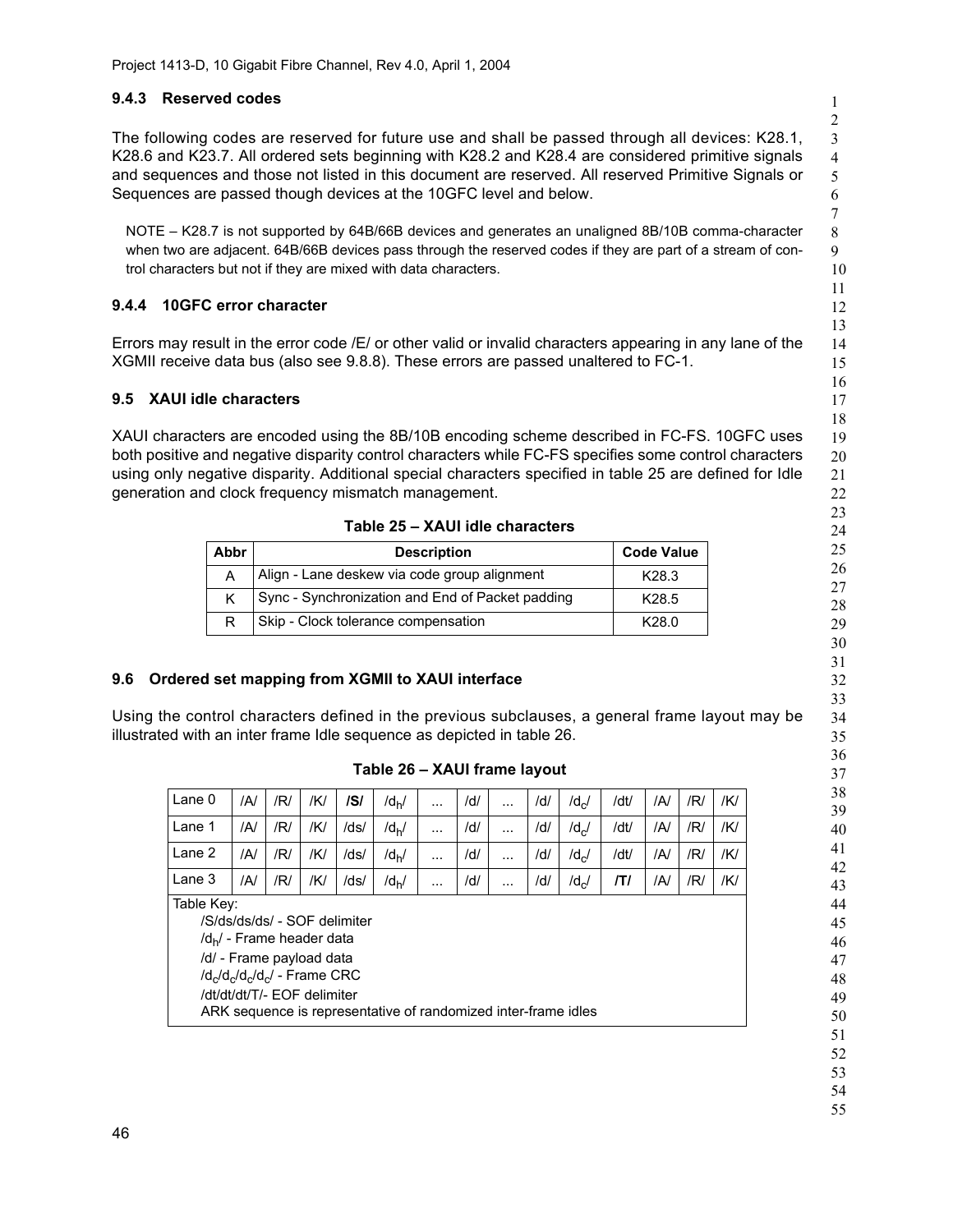1 2 3 In addition to frames, Primitive Signals and Primitive Sequences may be sent across XAUI in the Idle sequence. Primitive Signals are encoded and transmitted as is. Examples are outlined in [clause 12](#page-80-0). Upon reception they will be decoded and passed to XGMII as is.

4

5 6 7 Primitive Sequences follow a set of rules for transmission which are outlined in [clause 12.](#page-80-0) When received, they are passed to the XGMII as is. 10GFC level performs Primitive translation and Primitive Sequence qualification.

8

9 10 11 Upon detection of a link fault, a Local Fault Primitive Sequence will be forwarded to the 10GFC on the XGMII receive bus. Upon recognition of a Local Fault Primitive Sequence, the 10GFC will send the Remote Fault Primitive Sequence on the XGMII transmit bus until Local Fault ends (see [9.7.2](#page-67-0)).

12

13 14 15 16 The Idle Sequence on XAUI translates the k07 characters on XGMII to /A/, /K/, or /R/ special characters and transmits these according to the rules outlined in the [10GbE \[13\]](#page-21-0) spec (see [clause 12](#page-80-0) and [annex D\)](#page-98-0).

17 **9.7 10GFC Level functions**

19 20 21 The 10GFC level qualifies Primitive Sequences, establishes a valid connection and translates and decodes ordered sets to FC-1 level values. An FC-1 implementation can optionally handle the 10GFC primitives and link fault signaling directly without any translation.

22

18

23 24 25 26 This 10GFC level is intended to present the same information to the FC-1 independent of the media device used. For instance, a direct connection between XGMII and a 64B/66B PCS device to another 64B/66B PCS device to XGMII will provide identical Primitive Sequence streams on both sides. FC-1 to 10GFC to XGMII interaction is depicted in [figure 12](#page-66-0).

27

28 29 30 31 32 33 34 The XGMII RXI data, Primitive Signals and Sequences are translated and qualified by the 10GFC level then provided on the RFC-1 interface to the FC-1 level. Primitive Sequences are qualified by a method similar to those described in FC-FS but over a larger number of characters. 10GFC qualified Primitive Sequences operate with standard FC-1 functions. Fibre Channel data and primitives are passed from the FC-1 level on the TFC-1 interface through the 10GFC translation block to the TXI interface of XGMII.

<span id="page-66-0"></span>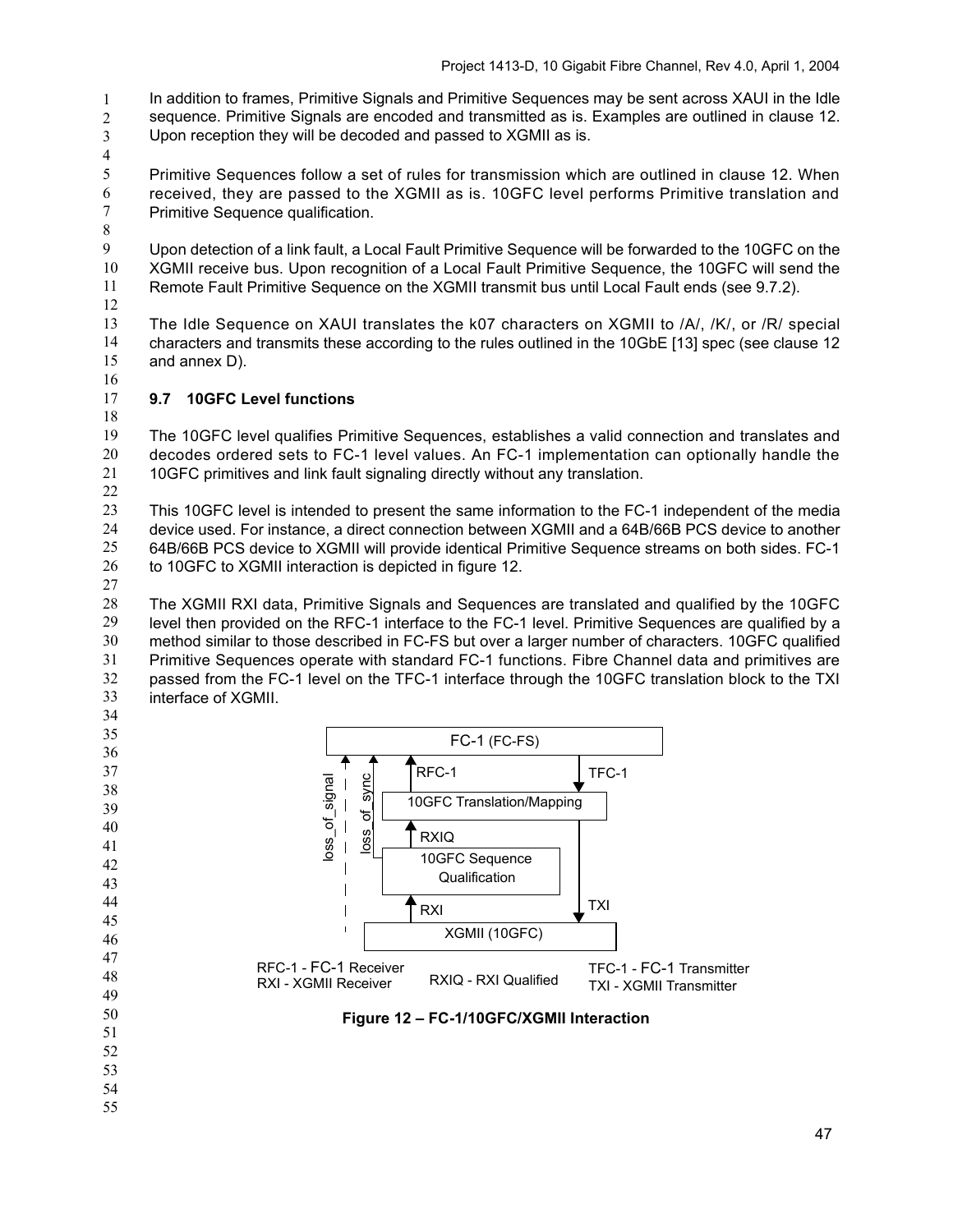#### **9.7.1 Ordered set translation**

10GFC ordered sets are translated from those defined in FC-FS to those used by XGMII as detailed in [9.4](#page-62-2).

#### <span id="page-67-0"></span>**9.7.2 Link fault signaling**

The link fault signaling required by [10GbE \[13\]](#page-21-0) must be satisfied before those of FC-FS. The 10GFC level translates XGMII ||LF|| and ||RF|| primitives defined in [10GbE \[13\]](#page-21-0), such that no changes are required in the Fibre Channel Port State Machine (PSM) as specified in FC-FS.

When a local fault is detected, Remote Fault (RF) is transmitted until either RF or OLS is received and qualified. When RF is received and qualified, OLS is transmitted.

In the XGMII receive path, loss of sync (an out of band signal) is asserted whenever a qualified ||LF|| primitive is received. In the XGMII transmit path, each NOS (Not Operational) primitive sequence generated by the PSM is translated into a  $||RF||$  (remote fault) primitive sequence before driving the XGMII transmit interface.

NOTE – A simplification is to translate an XGMII qualified  $||LF||$  to loss of sync on reception and NOS to an XGMII ||RF|| on transmission.

#### <span id="page-67-1"></span>**9.7.3 10GFC primitive sequence qualification state diagram**

The 10GFC primitive sequence qualification state diagram is similar to the Link Fault State Diagram in [10GbE \[13\]](#page-21-0), replaces the FC-1 primitive sequence qualification and connects directly to the FC-1 Port State Machine. The 10GFC primitive sequence qualification state diagram shall be used as specified in [figure 13.](#page-69-0)

#### **9.7.3.1 Variables and counters**

The 10GFC primitive sequence state diagram shall use the following variables and counters:

| col cnt - A count of the number of columns received not containing a Primitive Sequence. This |  |
|-----------------------------------------------------------------------------------------------|--|
| counter increments at RX CLK rate (on both the rising and falling clock transitions) unless   |  |
| reset.                                                                                        |  |

last seq type - The seq type of the previous Primitive Sequence received. Values: NULL seq\_type

link fault - An indicator of the fault status. (Used by 10GbE, unused by 10GFC.) Values: OK; qual\_seq\_type = !(Local Fault OR Remote Fault) FAIL; fault detected by the PHY OR qual seq type=(Local Fault OR Remote Fault)

46 47 48 49 50 loss\_of\_signal - An optional indicator of no XAUI signal which may be used by the PSM. It may be provided as an out of band signal by the XGXS device. It is one of the conditions for Local Fault  $||LF||.$ Values: OK; good signal detected by the PHY FAIL; loss of signal detected by the PHY

<sup>51</sup> 52 53 54 55 loss\_of\_sync - An indicator of a local fault used by the PSM. It may be provided as an out of band signal by the XGXS device. It is asserted when a qualified Local Fault ||LF|| is present. Values: OK; qual\_seq\_type = !Local Fault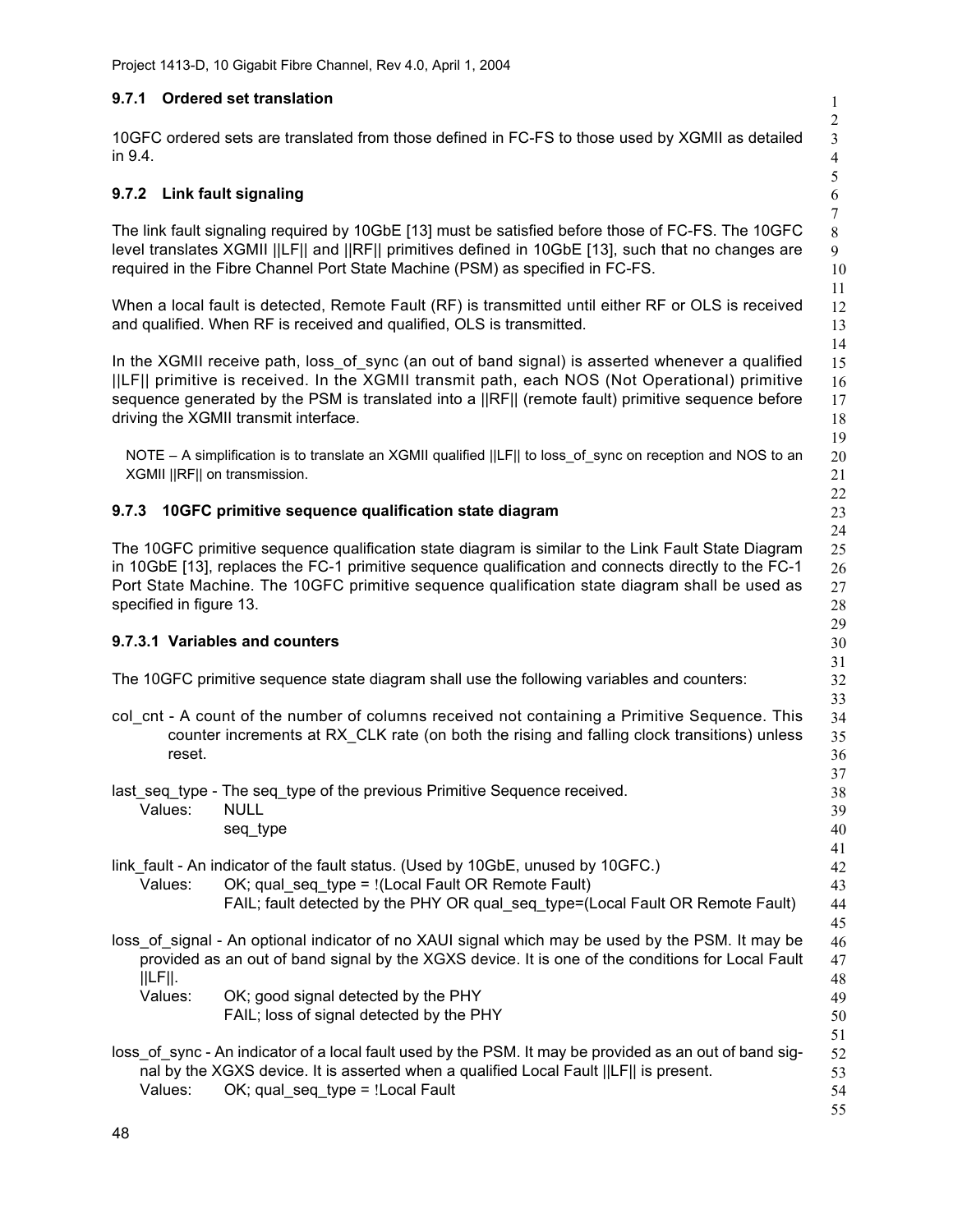<span id="page-68-0"></span>

| $\mathbf{1}$<br>$\overline{2}$   |          | FAIL; qual_seq_type = Local Fault                                                                                                                                                                                                                                                                                                                                             |
|----------------------------------|----------|-------------------------------------------------------------------------------------------------------------------------------------------------------------------------------------------------------------------------------------------------------------------------------------------------------------------------------------------------------------------------------|
| 3<br>4                           | quences. | qual_seq_type - seq_type that has been qualified by receiving the proper number of Primitive Se-                                                                                                                                                                                                                                                                              |
| 5<br>6<br>$\tau$                 | Values:  | NULL when reset is true or no sequence for 128 columns or more<br>seq_type                                                                                                                                                                                                                                                                                                    |
| $8\,$<br>9<br>10<br>11           | Values:  | reset - Condition that is true until such time as the power supply for the device that contains the<br>10GFC logic has reached the operating region.<br>FALSE: The device is completely powered and has not been reset (default).<br>TRUE: The device has not been completely powered or has been reset.                                                                      |
| 12<br>13                         |          | RXI - XGMII receive data or control characters                                                                                                                                                                                                                                                                                                                                |
| 14<br>15<br>16<br>17<br>18       | Values:  | RXIQ - RXI qualified data or control characters<br>if (qual_seq_type!=NULL) RXIQ <= qual_seq_type<br>$RXIQ \leq RXI$ (default).<br>else                                                                                                                                                                                                                                       |
| 19<br>20                         |          | seq_cnt - A count of the number of received Primitive Sequences of the same type.                                                                                                                                                                                                                                                                                             |
| 21<br>22<br>23<br>24<br>25       | Values:  | seq_type - The value of the current Primitive Sequence.<br><b>Local Fault</b><br><b>Remote Fault</b><br>10GFC defined or reserved Primitive Sequence                                                                                                                                                                                                                          |
| 26<br>27<br>$28\,$               |          | sequence - A new column received on RXI comprising a Primitive Sequence of four bytes and con-<br>sisting of a Sequence control character in Lane 0 and a seq_type in Lanes 1, 2, and 3.                                                                                                                                                                                      |
| 29<br>30                         |          | The 10GFC Receive qualification of $  Q  $ is summarized as follows:                                                                                                                                                                                                                                                                                                          |
| 31<br>32<br>33<br>34<br>35       |          | a) The variable qual_seq_type is set to the value of a received Sequence ordered set when four<br>Primitive Sequences   Q   containing the same value have been received where each pair of<br>Primitive Sequences is separated by less than 128 columns and with no intervening Primitive<br>Sequences of a different value;                                                 |
| 36<br>37<br>38                   |          | b) Resetting the variable qual seq type to no sequence type (null) occurs when no $  Q  $ has been<br>received for 128 columns or more.                                                                                                                                                                                                                                       |
| 39<br>40                         |          | NOTE - 10GFC Receive qualification addresses both 8B/10B and 64B/66B PCS operation.                                                                                                                                                                                                                                                                                           |
| 41<br>42                         |          | 9.7.4 XGMII and FC-1 primitive sequence interaction                                                                                                                                                                                                                                                                                                                           |
| 43<br>44<br>45<br>46<br>47       |          | Tables 27 through 29 provide examples of the XGMII and FC-1 operations for Primitive Sequences.<br>See 9.4 for definitions of ordered sets and 12.3 for translation between XGMII, 8B/10B PCS and back<br>to XGMII. The examples use Primitive Sequences OLS (K28.4 - D21.1 - D10.4 - D21.2), LR (K28.4 -<br>D09.2 - D31.5 - D09.2), and LRR (K28.4 - D21.1 - D31.5 - D09.2). |
| 48<br>49                         |          | 9.8 FC-1 level rules, requirements and functions                                                                                                                                                                                                                                                                                                                              |
| 50<br>51<br>52<br>53<br>54<br>55 |          | This clause lists the differences between what is specified within FC-FS for FC-1 level functions and<br>required for 10GFC operation below the XGMII interface.                                                                                                                                                                                                              |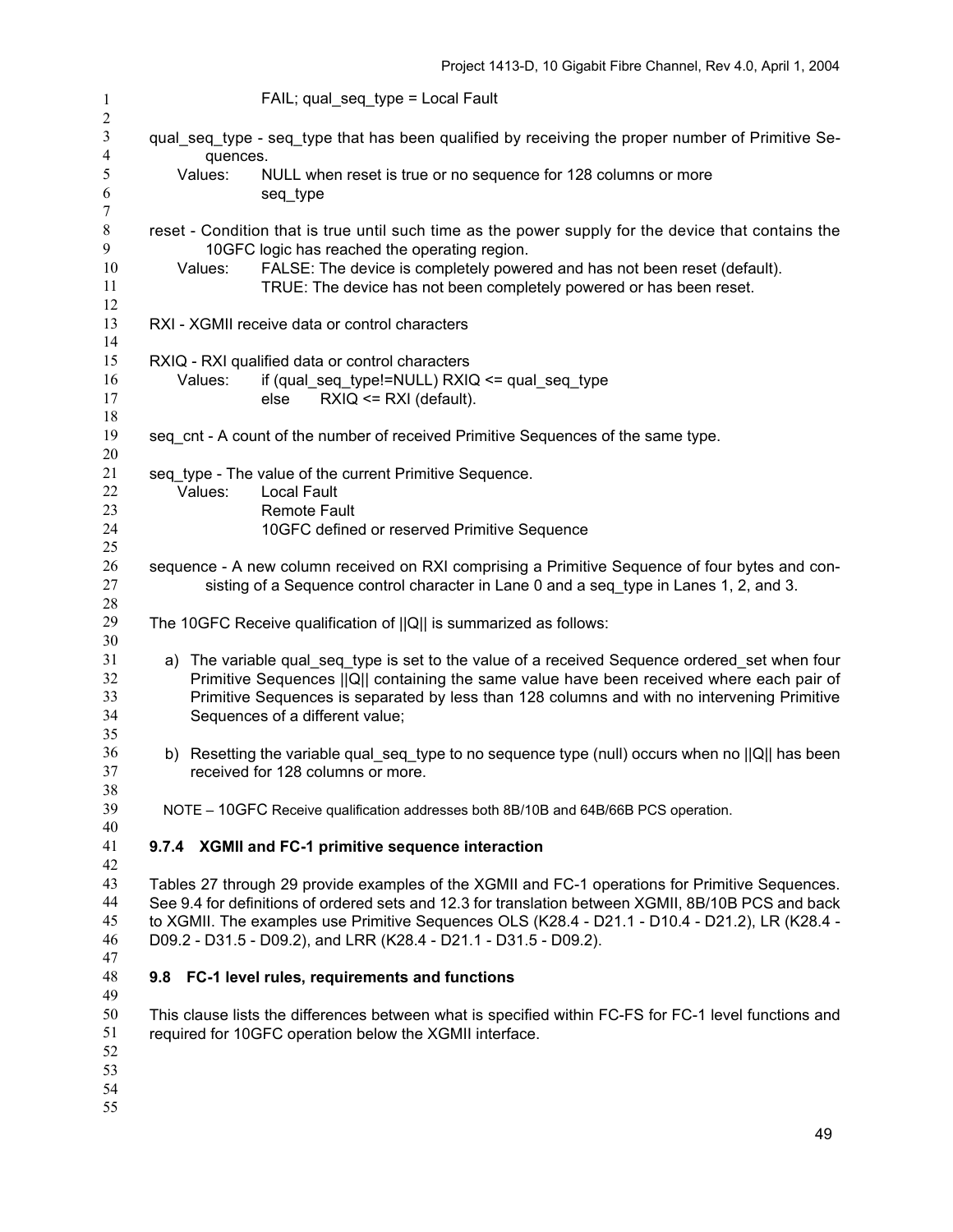

### <span id="page-69-0"></span>**9.8.1 FC-1 link fault and error indications**

The loss-of-sync signal is provided by the 10GFC primitive sequence state diagram as defined in [9.7.3](#page-67-1). The optional loss-of-signal may be provided by an out of band means. The detection of loss-ofsignal within the PCS will cause the XGMII Local Fault ||LF|| primitive which should result in loss-ofsync to be asserted. NOS meaning is modified by the 10GFC mapping. NOS is generated when a XGMII Remote Fault ||RF|| primitive is received and qualified from the distant node.

FC-1 provides for detection of an invalid character within a frame as an error (see also [9.4.4](#page-65-2)).

# **9.8.2 FC\_Port state machine**

The 10GFC level provides the translations necessary for the standard FC-1 functions to operate and interfaces directly to the FC\_Port State Machine (PSM) as described in FC-FS. FC-FS primitive sequence qualification is replaced by the state diagram in [figure 13](#page-69-0). FC-FS primitive sequences are translated to XGMII primitive sequences for both transmission and reception (see tables [23](#page-64-1) and [24](#page-64-0)).

51 52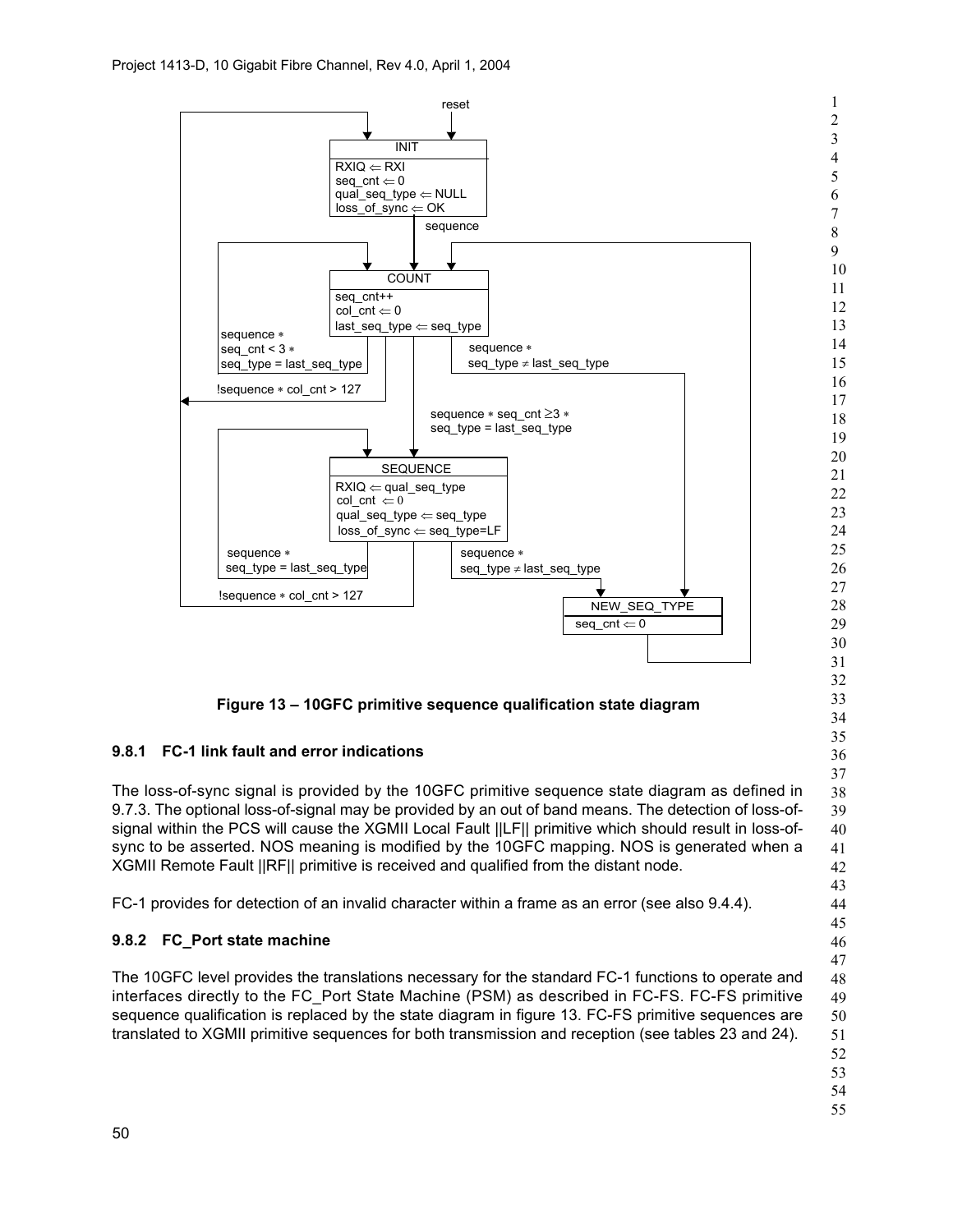<span id="page-70-0"></span>

|          |                      |   |              |                             |              |                 |                 |              |              |              |                      | Table 27 - Primitive sequence start      |              |                      |              |              |                      |              |              |                      |              |              |              |                |              |              |              |
|----------|----------------------|---|--------------|-----------------------------|--------------|-----------------|-----------------|--------------|--------------|--------------|----------------------|------------------------------------------|--------------|----------------------|--------------|--------------|----------------------|--------------|--------------|----------------------|--------------|--------------|--------------|----------------|--------------|--------------|--------------|
|          |                      |   |              |                             |              |                 |                 |              |              |              |                      | TXI / XGMII (transmit)                   |              |                      |              |              |                      |              |              |                      |              |              |              |                |              |              |              |
| Lane 0   | $\ddot{\phantom{a}}$ |   | $\mathbf{L}$ | $\ddotsc$                   | $\mathbf{I}$ | $\mathbf{o}$    | O               | O            | $\mathbf{o}$ | $\mathbf{o}$ |                      | $\mathbf{o}$                             | O            | ä.                   | $\mathbf{o}$ | $\mathbf{o}$ | ä.                   | O            | O            | à.                   | О            | $\mathbf{o}$ | $\mathbf{o}$ | $\mathbf{o}$   | $\mathbf{o}$ | Ο            | O            |
| Lane 1   | $\ddot{\phantom{a}}$ |   |              | $\ddot{\phantom{a}}$        | T            | L               |                 | L            | L            | L            | ä.                   | L                                        | г            | ä.                   | L            | L            | ä.                   | L            | L            |                      | L            | L            | L            | L              | L            |              | L            |
| Lane 2   |                      |   |              | $\ddot{\phantom{a}}$        | $\mathbf{I}$ | S               | S               | $\mathbf{s}$ | $\mathbf{s}$ | $\mathbf{s}$ |                      | S                                        | S            | $\ddot{\phantom{a}}$ | S            | $\mathbf{s}$ |                      | $\mathbf{s}$ | $\mathbf{s}$ |                      | S            | S            | $\mathbf{s}$ | S              | S            | S            | S            |
| Lane 3   | $\ddot{\phantom{a}}$ |   |              | $\ddot{\phantom{a}}$        |              |                 |                 |              |              |              |                      |                                          |              | 44                   |              |              |                      |              |              |                      |              |              |              |                |              |              |              |
|          |                      |   |              |                             |              |                 |                 |              |              |              |                      | 8B/10B PCS                               |              |                      |              |              |                      |              |              |                      |              |              |              |                |              |              |              |
| Lane 0   | $\ddot{\phantom{a}}$ | A | R            | $\ddot{\phantom{a}}$        | Κ            | $\mathsf{R}$    | $\mathsf{R}$    | A            | O            | $\mathsf{R}$ | $\ddot{\phantom{a}}$ | A                                        | O            | $\ddot{\phantom{a}}$ | A            | $\mathbf{o}$ | $\ddot{\phantom{a}}$ | A            | Ο            | $\ddot{\phantom{a}}$ | A            | O            | $\mathsf{R}$ | Κ              | Κ            | R.           | Κ            |
| Lane 1   |                      | A | R            | $\ddot{\phantom{a}}$        | K            | R               | $R_{\parallel}$ | A            | L            | ${\sf R}$    |                      | A                                        | L            | $\ddot{\phantom{a}}$ | $\mathsf{A}$ |              |                      | A            | L            |                      | A            | L            | $\mathsf{R}$ | K.             | K            | R            | Κ            |
| Lane 2   | $\ddot{\phantom{a}}$ | A | R.           | $\mathcal{L}_{\mathcal{A}}$ | K            | $\mathsf{R}$    | $\mathsf{R}$    | A            | $\mathbf{s}$ | $\mathsf{R}$ | $\ddotsc$            | $\mathsf{A}$                             | <b>S</b>     | $\mathcal{L}$        | $\mathsf{A}$ | S            | $\ddot{\phantom{a}}$ | A            | S            |                      | A            | $\mathbf{s}$ | $\mathsf{R}$ | K              | K            | $\mathsf{R}$ | K            |
| Lane 3   |                      | A | R            | $\ddot{\phantom{a}}$        | K            | $R_{\parallel}$ | R.              | A            |              | $\mathsf{R}$ |                      | A                                        |              | $\ddot{\phantom{a}}$ | A            |              | $\ddot{\phantom{a}}$ | A            |              | $\ddot{\phantom{a}}$ | A            |              | $\mathsf R$  | K.             | K            | R            | K            |
|          |                      |   |              |                             |              |                 |                 |              |              |              |                      | RXI / XGMII (receive)                    |              |                      |              |              |                      |              |              |                      |              |              |              |                |              |              |              |
| Lane 0   | $\ddot{\phantom{a}}$ |   | $\mathbf{I}$ | $\ddot{\phantom{a}}$        | I.           |                 | $\mathbf{I}$    | <sup>1</sup> | O            | $\mathbf{I}$ |                      |                                          | $\mathbf{o}$ | $\ddot{\phantom{a}}$ |              | $\mathbf{o}$ | $\ddot{\phantom{a}}$ | Ι.           | $\mathbf{o}$ | $\ddot{\phantom{a}}$ | $\mathbf{I}$ | $\mathbf{o}$ | -1           | T              | I.           |              |              |
| Lane 1   | $\ddot{\phantom{a}}$ |   |              | $\ddot{\phantom{a}}$        |              |                 | $\mathbf{I}$    |              | L            |              |                      |                                          | г            | $\ddot{\phantom{a}}$ |              |              | $\ddot{\phantom{a}}$ |              | L            | $\ddotsc$            | $\mathbf{I}$ | L            |              | $\overline{1}$ |              |              |              |
| Lane 2   |                      |   |              | $\ddot{\phantom{a}}$        |              |                 | L               |              | S            |              |                      |                                          | S            | $\ddot{\phantom{a}}$ |              | $\mathbf{s}$ |                      |              | $\mathbf{s}$ |                      | $\mathbf{I}$ | S            |              | T              |              |              |              |
| Lane 3   |                      |   |              | $\ddot{\phantom{a}}$        |              |                 |                 | T            |              |              |                      | $\mathbf{I}$                             |              | $\ddot{\phantom{a}}$ |              |              |                      |              |              |                      | $\mathbf{I}$ |              | $\mathbf{I}$ | $\mathsf{I}$   |              |              |              |
| columns: |                      |   |              |                             |              |                 |                 | $\mathsf{x}$ | $\mathbf 0$  | $\mathbf{1}$ |                      | 30                                       | 31           |                      |              |              |                      |              |              |                      |              | 379          | 380          | 381            | 382          | 383          | 384          |
|          |                      |   |              |                             |              |                 |                 |              |              |              |                      | RFC-1 / FC-1 Receive Qualified Data Path |              |                      |              |              |                      |              |              |                      |              |              |              |                |              |              |              |
| Lane 0   | $\ddot{\phantom{a}}$ |   | $\mathbf{L}$ | $\ddot{\phantom{a}}$        | $\mathbf{I}$ |                 |                 |              | <b>I</b>     |              |                      |                                          |              |                      |              | L            |                      |              | $\mathbf{o}$ | х.                   | O            | $\mathbf{o}$ | $\mathbf{o}$ | $\mathbf{o}$   | $\mathbf{o}$ | $\mathbf{o}$ | $\mathbf{o}$ |
| Lane 1   | $\ddot{\phantom{a}}$ |   |              | $\ddot{\phantom{a}}$        |              |                 |                 |              | $\mathbf{I}$ |              | $\ddot{\phantom{a}}$ |                                          | $\mathsf{I}$ | $\ddot{\phantom{a}}$ |              | L            | $\ddot{\phantom{a}}$ |              | L            |                      | L            | L            | L            | L              | L            |              |              |
| Lane 2   | $\ddot{\phantom{a}}$ |   |              | $\ddot{\phantom{a}}$        | $\mathbf{I}$ |                 |                 |              | $\mathbf{I}$ |              | $\ddot{\phantom{a}}$ | $\mathsf{L}$                             | $\mathsf{I}$ | $\ddot{\phantom{a}}$ |              | L            |                      |              | $\mathbf{s}$ |                      | S            | S            | $\mathbf{s}$ | S              | S            | S            | $\mathbf{s}$ |
| Lane 3   |                      |   | L            |                             |              |                 | L               |              | $\mathbf{I}$ |              |                      |                                          | $\mathbf{I}$ |                      |              | L            |                      |              |              |                      |              |              |              |                |              |              |              |

 **Table 27 – Primitive sequence start**

- 
- 

# **9.8.3 Arbitrated loop functions**

 Arbitrated loop functions defined in FC-AL-2 are not supported and outside the scope of this specification. All FC-AL-2 ordered set are reserved and shall be passed through the 10GFC level without modification.

 FC-AL-2 ordered set mapping, translations and related topics are provided i[n annex C](#page-94-0) for future reference.

#### **9.8.4 Inter-frame gap (IFG) rules**

 The minimum IFG shall be six columns when originated by the FC-2 layer of any device other than a buffered switch. The minimum IFG shall be two columns when originated by the FC-2 layer of a buffered switch.

 The minimum IFG may be a minimum of one column when received by an upper layer if Idle (||I|| or ||IDLE||) columns were removed for clock frequency mismatch.

NOTE – One column is a change from the FC-FS and FC-AL-2 minimum of two Idles.

| -            |
|--------------|
| I<br>۰.<br>۰ |
|              |

- 
- 
-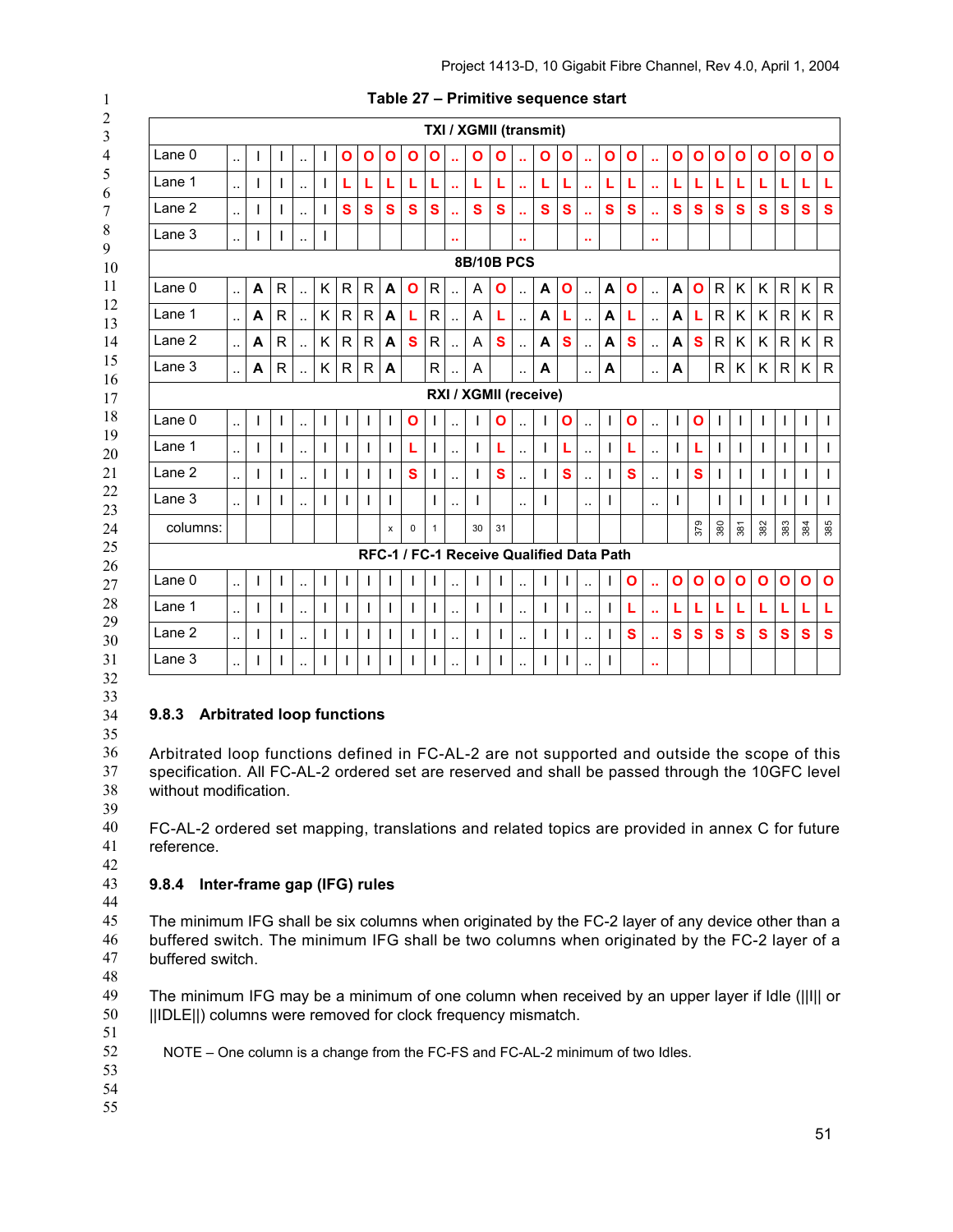|                   |                      |              |   |                      |    |              |              |             |              |              |                      | TXI / XGMII (transmit)                   |   |                      |              |    |                      |                         |             |                      |              |     |              |             |     |              |     |              |
|-------------------|----------------------|--------------|---|----------------------|----|--------------|--------------|-------------|--------------|--------------|----------------------|------------------------------------------|---|----------------------|--------------|----|----------------------|-------------------------|-------------|----------------------|--------------|-----|--------------|-------------|-----|--------------|-----|--------------|
| Lane 0            | Ω.                   | $\mathbf{o}$ | O |                      | Ο  |              | L            |             |              |              |                      |                                          |   |                      |              |    |                      |                         | L           |                      |              |     | L            |             | L   |              |     |              |
| Lane 1            | ٠.                   | L            | L |                      | L  | R            | R            | R           | R            | R            | $\ddot{\phantom{a}}$ | R                                        | R | ä.                   | R            | R. |                      | R                       | R           |                      | R            | R   | R            | R           | R   | R            | R   | R            |
| Lane 2            |                      | S            | S |                      | S  | $\mathbf R$  | $\mathsf{R}$ | $\mathbf R$ | R            | R            |                      | $\mathbf R$                              | R | $\ddot{\phantom{a}}$ | $\mathbf R$  | R. |                      | $\overline{\mathsf{R}}$ | $\mathbf R$ |                      | $\mathbf R$  | R   | R            | $\mathbf R$ | R.  | $\mathbf R$  | R   | $\mathbf R$  |
| Lane 3            | 44                   |              |   |                      |    |              |              |             |              |              | ٠.                   |                                          |   | $\mathbf{r}$         |              |    |                      |                         |             |                      |              |     |              |             |     |              |     |              |
|                   |                      |              |   |                      |    |              |              |             |              |              |                      | <b>8B/10B PCS</b>                        |   |                      |              |    |                      |                         |             |                      |              |     |              |             |     |              |     |              |
| Lane 0            | μ.                   | A            | Ο | $\ddot{\phantom{a}}$ | Κ  | R            | $\mathsf{R}$ | A           | L            | R            |                      | A                                        |   | $\ddot{\phantom{a}}$ | A            |    |                      | A                       | L           | $\ddot{\phantom{a}}$ | A            | L   | ${\sf R}$    | Κ           | Κ   | $\mathsf{R}$ | Κ   | $\mathsf{R}$ |
| Lane 1            |                      | A            | L |                      | Κ  | $\mathsf{R}$ | $\mathsf{R}$ | A           | $\mathbf R$  | R.           | $\ddotsc$            | A                                        | R | $\ddot{\phantom{a}}$ | A            | R. |                      | A                       | $\mathbf R$ | $\ddotsc$            | A            | R.  | $\mathsf{R}$ | K           | Κ   | $\mathsf{R}$ | Κ   | R            |
| Lane 2            |                      | A            | S |                      | K. | $\mathsf{R}$ | $\mathsf{R}$ | A           | R            | R            | $\ddotsc$            | A                                        | R | $\ddotsc$            | A            | R. |                      | A                       | R           |                      | A            | R   | R            | K           | K   | $\mathsf{R}$ | K   | $\mathsf{R}$ |
| Lane 3            |                      | A            |   | $\ddotsc$            | Κ  | $\mathsf{R}$ | $\mathsf{R}$ | A           |              | R.           |                      | A                                        |   | $\ddot{\phantom{a}}$ | A            |    | $\cdot$ .            | A                       |             |                      | A            |     | $\mathsf{R}$ | K           | Κ   | $\mathsf{R}$ | Κ   | $\mathsf{R}$ |
|                   |                      |              |   |                      |    |              |              |             |              |              |                      | RXI / XGMII (receive)                    |   |                      |              |    |                      |                         |             |                      |              |     |              |             |     |              |     |              |
| Lane 0            | $\ddot{\phantom{a}}$ |              | O | $\ddotsc$            |    | T            |              | I.          | L            |              |                      |                                          |   |                      |              |    | $\ddot{\phantom{a}}$ | I                       | L           | $\ddot{\phantom{a}}$ | $\mathbf{I}$ | L   | J.           |             | L   | I.           | ı   | L            |
| Lane 1            |                      | L            | L | $\ddot{\phantom{a}}$ |    | I            | $\mathbf{I}$ |             | R            | T            | $\ddotsc$            |                                          | R | $\ddotsc$            | $\mathbf{I}$ | R. | $\ddot{\phantom{a}}$ | I.                      | $\mathbf R$ | $\ddotsc$            | $\mathbf{I}$ | R   |              |             |     | T            | ı   |              |
| Lane <sub>2</sub> | $\ddot{\phantom{a}}$ |              | S |                      |    | I            |              |             | $\mathbf R$  |              | $\ddot{\phantom{a}}$ |                                          | R | $\ddot{\phantom{a}}$ |              | R. |                      | ı                       | $\mathbf R$ | $\ddotsc$            | I.           | R   |              |             |     |              |     |              |
| Lane 3            |                      |              |   | $\cdot$ .            |    | L            |              |             |              | T            |                      |                                          |   | $\ddot{\phantom{a}}$ |              |    |                      | I                       |             | $\ddotsc$            | L            |     |              |             |     | $\mathsf{I}$ |     |              |
| columns:          |                      |              |   |                      |    |              |              | X           | $\Omega$     | $\mathbf{1}$ |                      |                                          |   |                      |              |    |                      |                         |             |                      |              | 379 | 380          | 381         | 382 | 383          | 384 | 385          |
|                   |                      |              |   |                      |    |              |              |             |              |              |                      | RFC-1 / FC-1 Receive Qualified Data Path |   |                      |              |    |                      |                         |             |                      |              |     |              |             |     |              |     |              |
| Lane 0            | ä.                   | $\mathbf{o}$ | O | х.                   | Ο  | $\mathbf{o}$ | $\mathbf{o}$ | O           | $\mathbf{o}$ | $\mathbf{o}$ | $\ddot{\phantom{a}}$ | O                                        | Ο | $\mathbf{r}$         | $\mathbf{o}$ | O  | 44                   | Ο                       | L           | a.                   |              | L   | L            |             | L   | L            | L   | L            |
| Lane 1            |                      | L            | L |                      | L  | L            | L            |             | L            | L            |                      |                                          | L | ä.                   | L            |    |                      | L                       | R           | ш.                   | R            | R   | R            | R           | R.  | R            | R   | R            |
| Lane <sub>2</sub> | ä.                   | S            | S |                      | S  | S            | S            | S           | S            | S            |                      | S                                        | S | $\mathbf{r}$ .       | S            | S  |                      | S                       | $\mathbf R$ |                      | $\mathbf R$  | R.  | R            | $\mathbf R$ | R   | $\mathsf{R}$ | R   | R            |
| Lane 3            |                      |              |   |                      |    |              |              |             |              |              |                      |                                          |   | 44                   |              |    |                      |                         |             |                      |              |     |              |             |     |              |     |              |

### **Table 28 – Changing primitive sequence**

||EOF|| shall always be followed by an ||IDLE|| to function with 8B/10B or 64B/66B PCS. Unbuffered switches, retimers and other retransmission devices may directly connect the XGMII receive signals to the XGMII transmit signals.

### **9.8.5 XGMII primitive sequence ||Q|| rules**

Frames shall not be transmitted during Primitive Sequence transmission on the XGMII. A Primitive Sequence ||Q|| value shall be repeated:

- a) for a minimum of 512 columns (128 \* 4) when transmitted on the XGMII interface, if the Primitive Sequence protocol does not have a Primitive Sequence response;
- b) until an expected Primitive Sequence is received in response or the Primitive Sequence protocol timeout expires, if the Primitive Sequence protocol has a Primitive Sequnce response.

Errors of any character of a Primitive Sequence column ||Q|| may result in the Primitive Sequence not being recognized.

Primitive Signals or frames shall not be transmitted by FC-1 for a minimum of 256 columns after the end of a Primitive Sequence to ensure they will be properly received.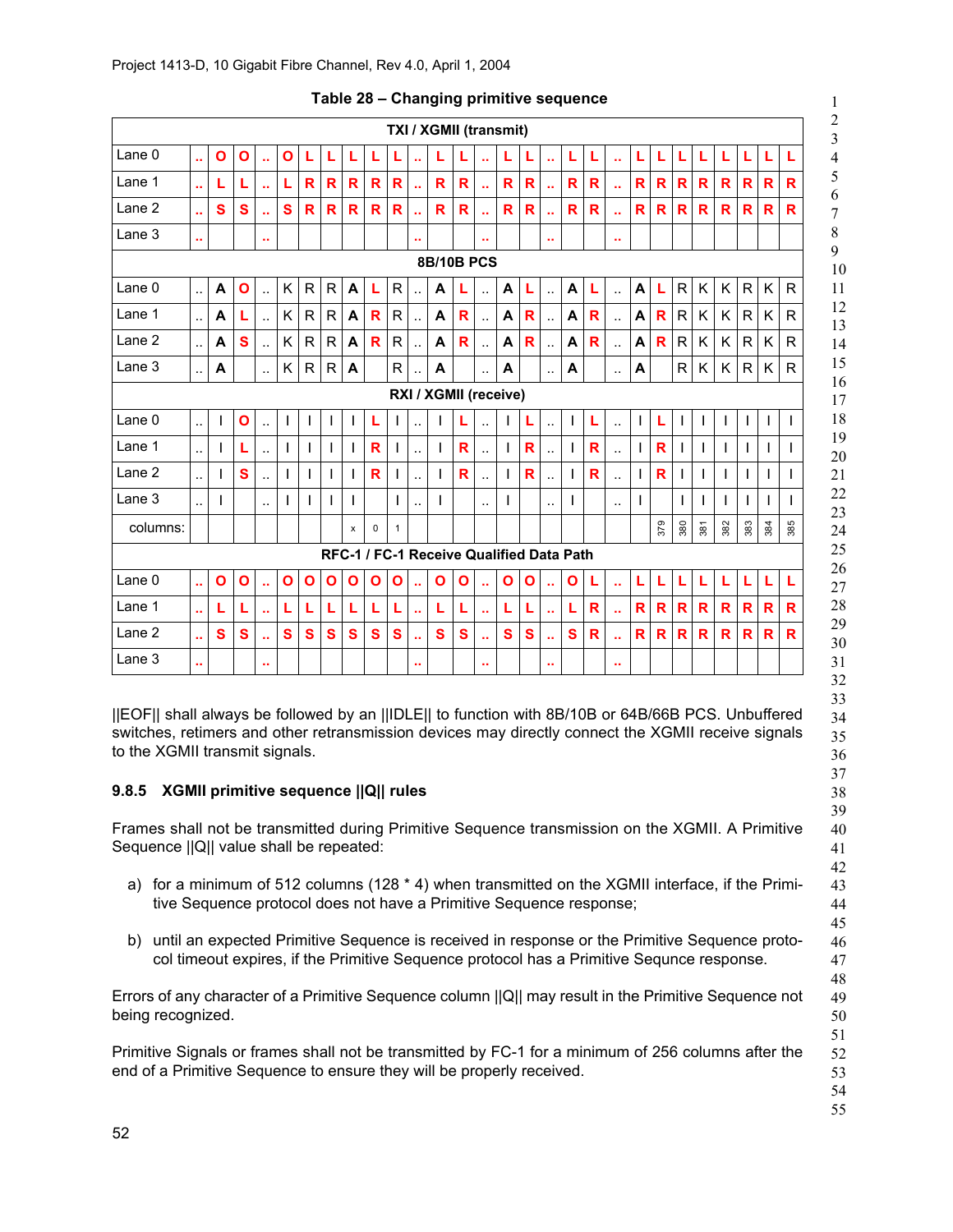# <span id="page-72-0"></span>**9.8.6 XGMII primitive signal ||P|| rules**

The transmission of Primitive Signals ||P|| shall be prohibited during Primitive Sequence ||Q|| transmission on XGMII. Receipt of a Primitive Signal during Primitive Sequence reception shall not cause an error.

 Each Primitive Signal ||P|| other than Idle shall have a minimum of two Idles preceding and following them when originated by the FC-1. Primitive Signals may be received by an FC-1 with a minimum of zero Idles preceding or following them if Idle columns (||I|| or ||IDLE||) were removed for clock frequency mismatch.

 The exception to this rule is for Consecutive Clock Sync primitives, which require three primitives in a row, preceded and followed by two Idles.

|          |                      |   |                         |                      |                         |    |              |                |                         |              | <b>TXI / XGMII (transmit)</b>            |                          |                             |              |   |                      |                          |              |                      |                |              |              |     |     |              |              |              |
|----------|----------------------|---|-------------------------|----------------------|-------------------------|----|--------------|----------------|-------------------------|--------------|------------------------------------------|--------------------------|-----------------------------|--------------|---|----------------------|--------------------------|--------------|----------------------|----------------|--------------|--------------|-----|-----|--------------|--------------|--------------|
| Lane 0   | ä.                   |   | L                       | ä.                   | L                       |    | $\mathbf{I}$ | L              |                         |              |                                          |                          | $\ddot{\phantom{a}}$        |              | L | $\ddot{\phantom{a}}$ | $\mathbf{I}$             |              | $\ddot{\phantom{a}}$ | T              | $\mathbf{I}$ |              |     |     | $\mathbf{I}$ | ı            |              |
| Lane 1   | ä.                   | R | R                       | ä.                   | $\mathbf R$             |    |              | L              |                         |              | ı                                        | $\overline{\phantom{a}}$ | $\ddot{\phantom{a}}$        |              | L | $\ddot{\phantom{a}}$ | $\overline{\phantom{a}}$ |              | $\ddot{\phantom{a}}$ | I              |              |              |     |     | $\mathbf{I}$ | I            |              |
| Lane 2   | $\ddot{\phantom{a}}$ | R | $\mathbf R$             | ä.                   | $\overline{\mathsf{R}}$ |    |              |                |                         |              | ı                                        |                          |                             |              | L | $\ddot{\phantom{a}}$ | $\overline{\phantom{a}}$ |              | $\ddot{\phantom{a}}$ | I              | J.           |              |     |     | $\mathsf{I}$ | I            |              |
| Lane 3   | $\mathbf{r}$         |   |                         | ä.                   |                         |    |              | L              |                         |              |                                          |                          |                             |              | L |                      | ı                        |              | $\ddot{\phantom{a}}$ | I              |              |              |     |     | $\mathsf{I}$ | $\mathsf{l}$ |              |
|          |                      |   |                         |                      |                         |    |              |                |                         |              | <b>8B/10B PCS</b>                        |                          |                             |              |   |                      |                          |              |                      |                |              |              |     |     |              |              |              |
| Lane 0   | $\ddotsc$            | A | L                       | $\ddotsc$            | K                       | R. | R            | A              | L                       | $\mathsf{R}$ | A                                        | $\mathsf{R}$             | $\ddotsc$                   | A            | Κ | $\ddot{\phantom{a}}$ | $\blacktriangle$         | $\mathsf{R}$ | $\ddotsc$            | A              | $\mathsf{R}$ | $\mathsf{R}$ | K.  | Κ   | $\mathsf{R}$ | Κ            | $\mathsf{R}$ |
| Lane 1   | $\ddot{\phantom{a}}$ | A | $\mathbf R$             | $\ddot{\phantom{a}}$ | K                       | R  | R            | A              | $\mathbf R$             | $\mathsf{R}$ | A                                        | $\mathsf{R}$             | $\mathcal{L}_{\mathcal{A}}$ | A            | Κ | $\ddot{\phantom{a}}$ | $\mathbf{A}$             | $\mathbf R$  | $\ddot{\phantom{a}}$ | A              | $\mathsf{R}$ | $\mathsf{R}$ | K   | Κ   | $\mathsf{R}$ | Κ            | $\mathsf{R}$ |
| Lane 2   | $\ddot{\phantom{a}}$ | A | $\overline{\mathsf{R}}$ | $\ddot{\phantom{a}}$ | K                       | R. | $\mathsf{R}$ | A              | $\overline{\mathsf{R}}$ | $\mathsf{R}$ | A                                        | $\mathsf{R}$             | $\ddotsc$                   | A            | K | $\ddot{\phantom{a}}$ | $\mathbf{A}$             | $\mathbf R$  | $\ddot{\phantom{a}}$ | A              | $\mathbf R$  | $\mathsf{R}$ | K   | K   | $\mathsf{R}$ | K            | $\mathsf{R}$ |
| Lane 3   | $\ddot{\phantom{a}}$ | A |                         | $\ddot{\phantom{a}}$ | K                       | R. | R            | $\overline{A}$ |                         | $\mathsf{R}$ | A                                        | $\mathsf{R}$             |                             | $\mathsf{A}$ | K |                      | A                        | $\mathsf{R}$ |                      | A              | $\mathsf{R}$ | $\mathsf{R}$ | K   | Κ   | $\mathsf{R}$ | K            | $\mathsf{R}$ |
|          |                      |   |                         |                      |                         |    |              |                |                         |              | RXI / XGMII (receive)                    |                          |                             |              |   |                      |                          |              |                      |                |              |              |     |     |              |              |              |
| Lane 0   | $\ddot{\phantom{a}}$ | I | L                       | $\ddotsc$            | I.                      |    |              | L              | L                       |              |                                          |                          |                             |              | L | $\ddot{\phantom{a}}$ | I.                       |              | $\ddot{\phantom{a}}$ | I              | J.           | I            |     |     | $\mathsf{I}$ | ı            |              |
| Lane 1   | $\ddot{\phantom{a}}$ | I | $\mathbf R$             | $\ddot{\phantom{a}}$ | ı                       | I  | $\mathbf{I}$ | $\mathbf{I}$   | $\mathsf{R}$            |              | $\mathbf{I}$                             |                          | $\ddot{\phantom{a}}$        |              | L |                      | $\mathbf{I}$             |              | $\ddot{\phantom{a}}$ | I              | J.           |              |     |     | $\mathsf{I}$ | $\mathbf{I}$ |              |
| Lane 2   | $\ddot{\phantom{a}}$ |   | R                       | $\ddotsc$            | T                       | ı  | $\mathbf{I}$ | $\mathbf{I}$   | $\overline{\mathsf{R}}$ |              | $\mathsf{I}$                             | $\mathbf{I}$             | $\ddot{\phantom{a}}$        |              | L | $\ddot{\phantom{a}}$ | $\mathbf{I}$             |              | $\ddot{\phantom{a}}$ | $\mathbf{I}$   | T            | ı            |     |     | $\mathbf{I}$ | ı            | I.           |
| Lane 3   | $\ddot{\phantom{a}}$ |   |                         | $\ddot{\phantom{a}}$ | I.                      |    | $\mathbf{I}$ | T              |                         | T            | $\mathbf{I}$                             |                          | $\ddot{\phantom{a}}$        |              | L |                      | $\mathbf{I}$             |              | $\ddot{\phantom{a}}$ | $\overline{1}$ | $\mathbf{I}$ |              |     |     | $\mathbf{I}$ | $\mathsf{l}$ | T            |
| columns: |                      |   |                         |                      |                         |    |              | $\mathsf{x}$   | $\mathbf 0$             | $\mathbf{1}$ | 30                                       | 31                       |                             |              |   |                      |                          |              |                      |                | 126          | 127          | 128 | 129 | 130          | 131          | 132          |
|          |                      |   |                         |                      |                         |    |              |                |                         |              | RFC-1 / FC-1 Receive Qualified Data Path |                          |                             |              |   |                      |                          |              |                      |                |              |              |     |     |              |              |              |
| Lane 0   | $\mathbf{r}$         |   | L                       | ä.                   | L                       |    | L            | L              | L                       |              | L                                        | L                        | 44                          |              | L | ä.                   | L                        | L            | ä.                   | L              | L            | L            |     |     | $\mathbf{I}$ | I            |              |
| Lane 1   | $\ddot{\phantom{a}}$ | R | $\mathbf R$             | ä.                   | $\overline{\mathbf{R}}$ | R. | R            | $\mathbf R$    | $\mathbf R$             | $\mathbf R$  | R                                        | $\mathbf R$              | $\ddot{\phantom{a}}$        | R            | R | $\ddot{\phantom{0}}$ | $\mathbf R$              | $\mathbf R$  | аń.                  | R              | $\mathbf R$  | $\mathbf R$  |     |     | $\mathbf{I}$ | ı            |              |
| Lane 2   | ä.                   | R | $\mathbf R$             | ä.                   | $\mathbf R$             | R. | R            | $\mathbf R$    | $\mathbf R$             | $\mathbf R$  | R                                        | R                        |                             | R            | R | ä.                   | $\mathbf R$              | $\mathbf R$  | ä.                   | R              | $\mathbf R$  | $\mathbf R$  |     |     | $\mathbf{I}$ | I            |              |
| Lane 3   | χý,                  |   |                         | à.                   |                         |    |              |                |                         |              |                                          |                          | à,                          |              |   | ä,                   |                          |              | 44                   |                |              |              |     |     |              |              |              |

 **Table 29 – Ending primitive sequence**

 

 

# **9.8.7 EOF handling**

#### **9.8.7.1 EOF disparity**

 10GFC transmits encoded data only on the XAUI interface. Since this interface has four parallel physical lanes, disparity is not calculated across the serial bit stream of the frame as it is in 1 or 2 GFC. Disparity is calculated independently across each lane, and as a consequence every fourth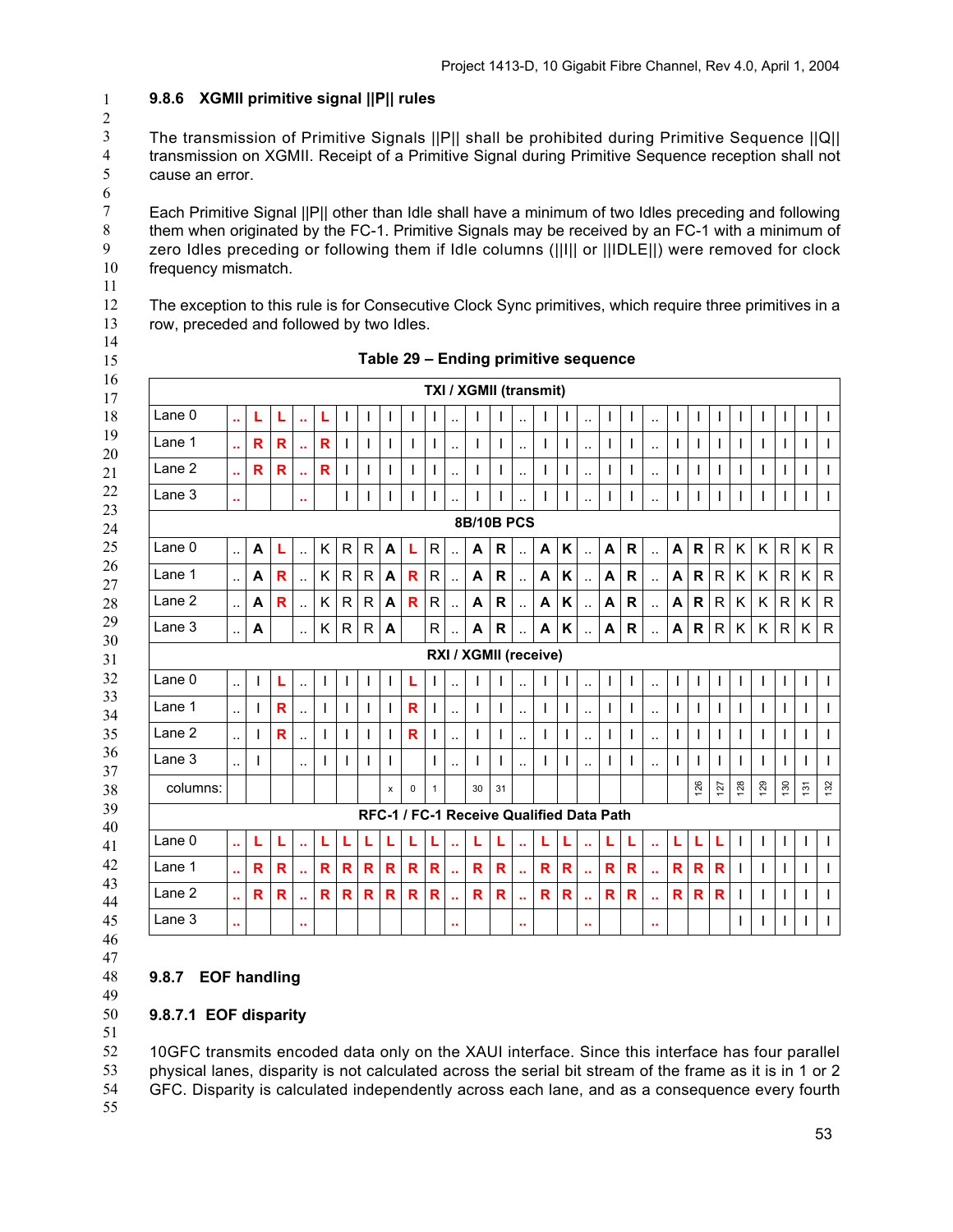character of a frame. Because of this characteristic, there is no need to supply two versions of EOF, and a single ordered set, EOFy\_X, is defined where y is any of the EOF variations. EOFy\_X is equivalent to the EOFy(-). This leads to a number of consequences for both Fibre Channel devices and fabric elements outlined in the following subclauses.

### **9.8.7.2 EOF transmission**

The 10GFC level shall translate both EOFy(+) (if used) and EOFy(-) to EOFy\_X for transmission on XGMII.

Fabric elements shall translate the EOFy\_X received to EOFy(-) at the FC-FS layer.

### **9.8.7.3 EOF Reception**

The 10GFC level may translate EOFy\_X to either EOFy(+) or EOFy(-) although EOFy(-) is the natural choice. Disparity is verified within the PCS.

The correct disparity of the EOFy will be generated if the frame is retransmitted on either 1, or 2 GFC links. Typically one bit of the data character is inverted depending on the disparity required on a single lane EOF transmission.

### **9.8.8 10GFC Errors (/E/)**

A 10GFC frame with an /E/ or other control character between the SOF and EOF shall ensure the FC-1 layer or above detects the error. The preferred method is to replace an EOF which is not EOFa, with an EOF per FC-FS rules. The /E/ may be replaced by a D30.7 in some devices. See [9.4.4](#page-65-0).

NOTE – EOFn should be replaced with EOFni, EOFdt with EOFdti or EOFrt with EOFrti.

Errors during the IFG may replace a character in error or the character where the error was detected with an /E/. This may result in /A/, /K/, /R/, k07 or any valid or invalid control character appearing on any column.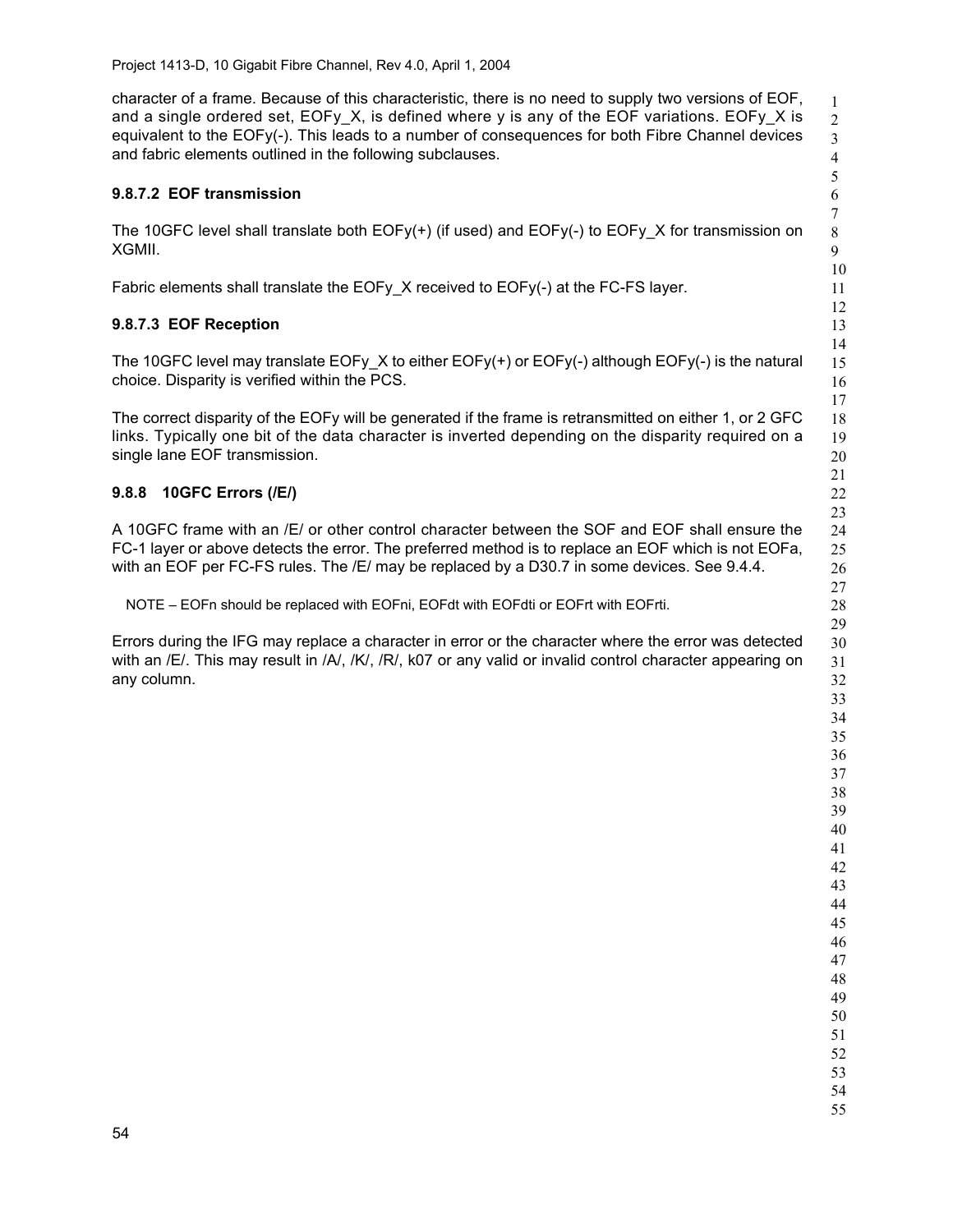# **10 10 gigabit media independent interface (XGMII)**

Much of this clause is a summary of the mapping of 10GFC to the details provided within [10GbE \[13\]](#page-21-0). The intent of this standard is to provide additional information about 10GFC usage so that 10GbE and 10GFC can share the same devices.

# **10.1 Overview**

 This clause defines the logical and electrical characteristics for the 10 Gigabit Media Independent Interface (XGMII) as specified in [10GbE \[13\]](#page-21-0). The XGMII provides an optional FC-1 electrical interconnection. The XGMII interface may be used to physically connect to external or internal devices which are common to both 10GbE and 10GFC. The XGMII Extender Sublayer (XGXS) and 10 Gigabit Attachment Unit Interface (XAUI) is defined in [clause 11.](#page-78-0)

 

# **10.1.1 XGMII characteristics**

 The XGMII has the following characteristics:

- a) It is capable of supporting 10,2 Gb/s operation;
- b) It provides independent 32-bit-wide transmit and receive data paths;
	- c) It provides one control signal per byte for transmit and receive data paths;
		- d) It provides one clock signal using both positive and negative going edges, for each data direction;
	- e) Data and control signals are synchronous to clock references;
	- f) It uses signal levels, compatible with common CMOS digital ASIC processes and some bipolar processes.

 The XGMII is a very short chip-to-chip (integrated circuit to integrated circuit) interface for devices which choose not to integrate XGXS to XAUI interface. The XAUI interface is used to provide media independence for use with any of PMDs specified in this standard.

#### **10.1.2 Rate of operation**

 The XGMII operates at a signaling rate of exactly 2% higher than the XGMII specified in [10GbE \[13\].](#page-21-0)

 The Transmit Clock (TX\_CLK) and the Receive Clock (RX\_CLK) frequency is 159,375 MHz +/- 100 ppm (0.01%), one-sixty-forth of the FC-2 data rate.

#### **10.1.3 Byte lane connections**

 Byte lane ordering is detailed in [9.3](#page-60-0). The TXD/TXC and RXD/RXC to lane associations are the same as defined in [10GbE \[13\]](#page-21-0) with the exception that 10GFC bytes are arranged in big endian order. Byte to lane connections are specified in [table 30](#page-75-0).

#### **10.2 XGMII data stream**

 Using the control characters defined in [9.4](#page-62-0), a general frame layout for both 10GFC and 10GbE is illustrated in [table 31](#page-75-1) below with an inter frame Idle sequence.

- 
-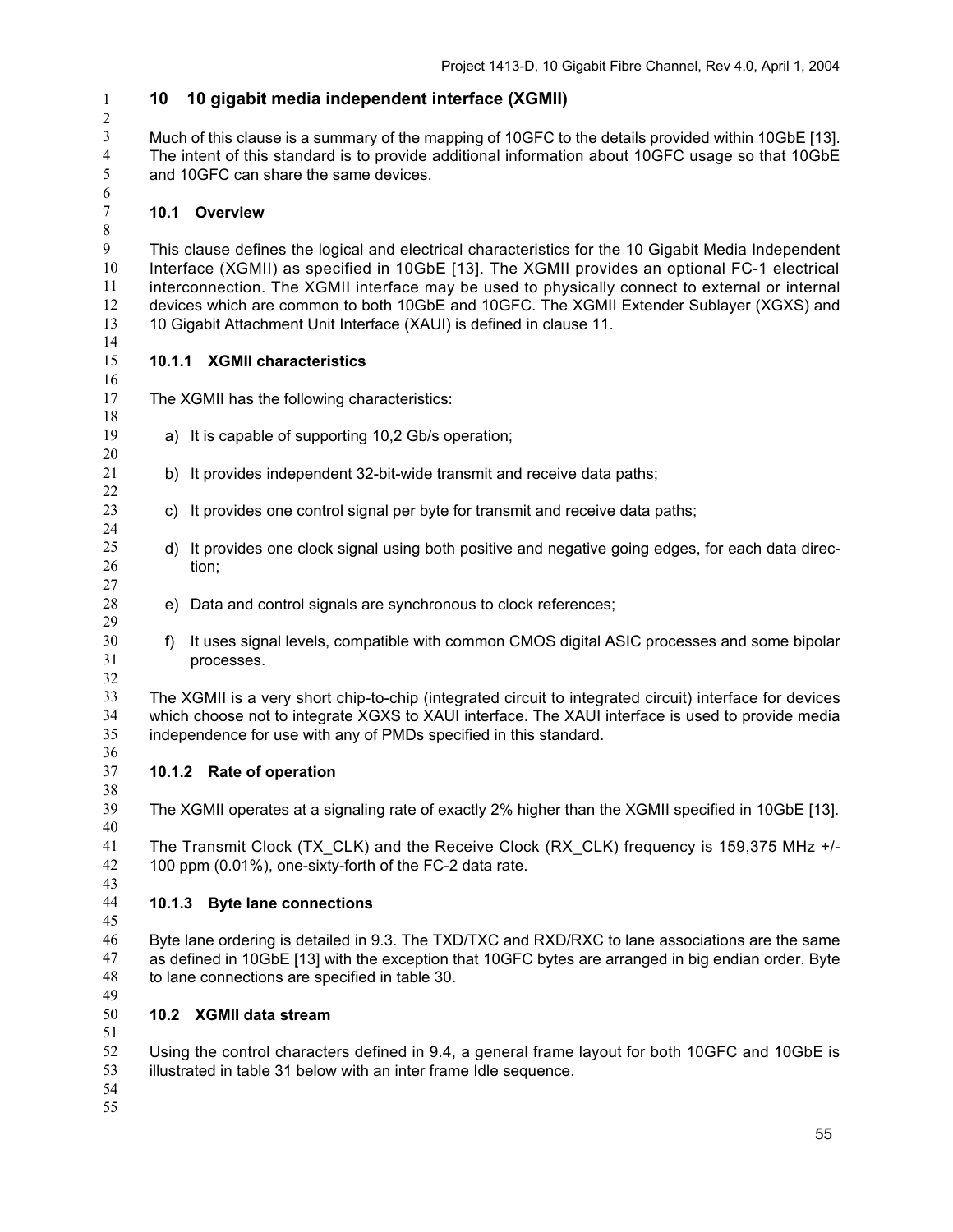<span id="page-75-0"></span>

| 10GFC<br><b>TXD</b><br><b>RXD</b>                                                                                                                                            | 10GbE<br><b>TXD</b><br><b>RXD</b> | 10GbE<br><b>TXC</b><br><b>RXC</b> | Lane |  |  |  |  |
|------------------------------------------------------------------------------------------------------------------------------------------------------------------------------|-----------------------------------|-----------------------------------|------|--|--|--|--|
| <31:24>                                                                                                                                                                      | 27:0>                             | <೧>                               |      |  |  |  |  |
| 23:16                                                                                                                                                                        | <15:8>                            | 1>                                |      |  |  |  |  |
| <15:8>                                                                                                                                                                       | 23:16                             | $2$                               | 2    |  |  |  |  |
| 27:0>                                                                                                                                                                        | <31:24>                           | <3>                               | 3    |  |  |  |  |
| NOTE $-$ Although the CRC generation is the<br>same for 10GFC and 10GbE, this byte rever-<br>sal will normally result in a CRC error if re-<br>ceived by the other standard. |                                   |                                   |      |  |  |  |  |

### **Table 30 – Byte lane connections**

#### **Table 31 – 10GFC and 10GbE XAUI frame layout**

<span id="page-75-1"></span>

|                                                                                                                                                                                                                                                                                                                                                                                        |     |            |     |            | 10GFC Data Frame Format |         |           |               |          |     |            |            |            |                      |     |
|----------------------------------------------------------------------------------------------------------------------------------------------------------------------------------------------------------------------------------------------------------------------------------------------------------------------------------------------------------------------------------------|-----|------------|-----|------------|-------------------------|---------|-----------|---------------|----------|-----|------------|------------|------------|----------------------|-----|
| Lane 0 (D<31:24>)                                                                                                                                                                                                                                                                                                                                                                      | /   | /          | /   | ISI        | $/dh$ /                 | $/dh$ / | $\ddotsc$ | /d/           | $\cdots$ | /d/ | $/d_c$     | $/d_t$     | /          | /                    | /   |
| Lane 1 (D<23:16>)                                                                                                                                                                                                                                                                                                                                                                      | /   | /          | /   | /ds/       | $/dh$ /                 | $/dh$ / | $\ddotsc$ | /d/           | $\cdots$ | /d/ | $/d_c$     | $/d_t$     | /          | /                    | /   |
| Lane 2 (D<15:8>)                                                                                                                                                                                                                                                                                                                                                                       | /1/ | /1/        | /1/ | /ds/       | $/dh$ /                 | $/dh$ / | $\ddotsc$ | /d/           | $\cdots$ | /d/ | $/d_c$     | $/d_t$     | /          | $\frac{1}{2}$        | /1/ |
| Lane $3(D < 7:0)$                                                                                                                                                                                                                                                                                                                                                                      | /   | /          | /   | /ds/       | $/dh$ /                 | $/dh$ / | $\ddotsc$ | /d/           | $\cdots$ | /d/ | $/d_c$     | /T/        | /          | /                    | /   |
|                                                                                                                                                                                                                                                                                                                                                                                        |     | <b>IFG</b> |     | <b>SOF</b> |                         |         |           | calculate CRC |          |     | <b>CRC</b> | <b>EOF</b> |            | IFG                  |     |
| <b>10GbE Data Frame Format</b>                                                                                                                                                                                                                                                                                                                                                         |     |            |     |            |                         |         |           |               |          |     |            |            |            |                      |     |
| Lane 0 (D<7:0>)                                                                                                                                                                                                                                                                                                                                                                        | /   | /          | /   | ISI        | $/d_{\rm p}/$           | $/dh$ / | $\ddotsc$ | /d/           | $\cdots$ | /d/ | $/d_c$     | /T/        | /          | /                    | /   |
| Lane 1 (D<15:8>)                                                                                                                                                                                                                                                                                                                                                                       | /   | /          | /   | $/d_p$     | $/d_p$                  | $/dh$ / | $\ddotsc$ | /d/           | $\cdots$ | /d/ | $/d_c$     | /          | /          | $\prime\prime\prime$ | /   |
| Lane 2 (D<23:16>)                                                                                                                                                                                                                                                                                                                                                                      | /   | /          | /   | $/d_p$     | $/d_p$                  | $/dh$ / | $\cdots$  | /d/           | $\cdots$ | /d/ | $/d_c$     | /          | /          | /                    | /   |
| Lane 3 $(D < 31:24)$                                                                                                                                                                                                                                                                                                                                                                   | /   | /          | /   | $/d_p$     | $/d_p$                  | $/d_h/$ | $\ddotsc$ | /d/           | $\cdots$ | /d/ | $/d_c$     | /          | /          | /                    | /   |
|                                                                                                                                                                                                                                                                                                                                                                                        |     | <b>IFG</b> |     | <b>SOF</b> |                         |         |           | calculate CRC |          |     | <b>CRC</b> |            | <b>IFG</b> |                      |     |
| Table Key:<br>$/S/d_s/d_s/d_s$ - 10GFC SOF delimiter; $/S/d_p/d_p/d_p/d_p/d_p/d_p/d_s$ - 10GbE SOF delimiter and preamble<br>/d <sub>h</sub> / - Frame header data<br>/d/ - Frame payload data<br>/d <sub>c</sub> /d <sub>c</sub> /d <sub>c</sub> /d <sub>c</sub> / - Frame CRC<br>/d <sub>t</sub> /d <sub>t</sub> /d <sub>t</sub> /T/- 10GFC EOF delimiter; /T/ - 10GbE EOF delimiter |     |            |     |            |                         |         |           |               |          |     |            |            |            |                      |     |

### **10.2.1 Inter-frame gap (IFG)**

The Inter-Frame Gap (IFG) is defined as the character after the /T/ code to the character before the /S/ code.

NOTE – The 10GbE inter-packet gap includes the /T/ character and the minimum size is five bytes whereas the 10GFC IFG does not include the /T/ character resulting in a minimum of four bytes (one column).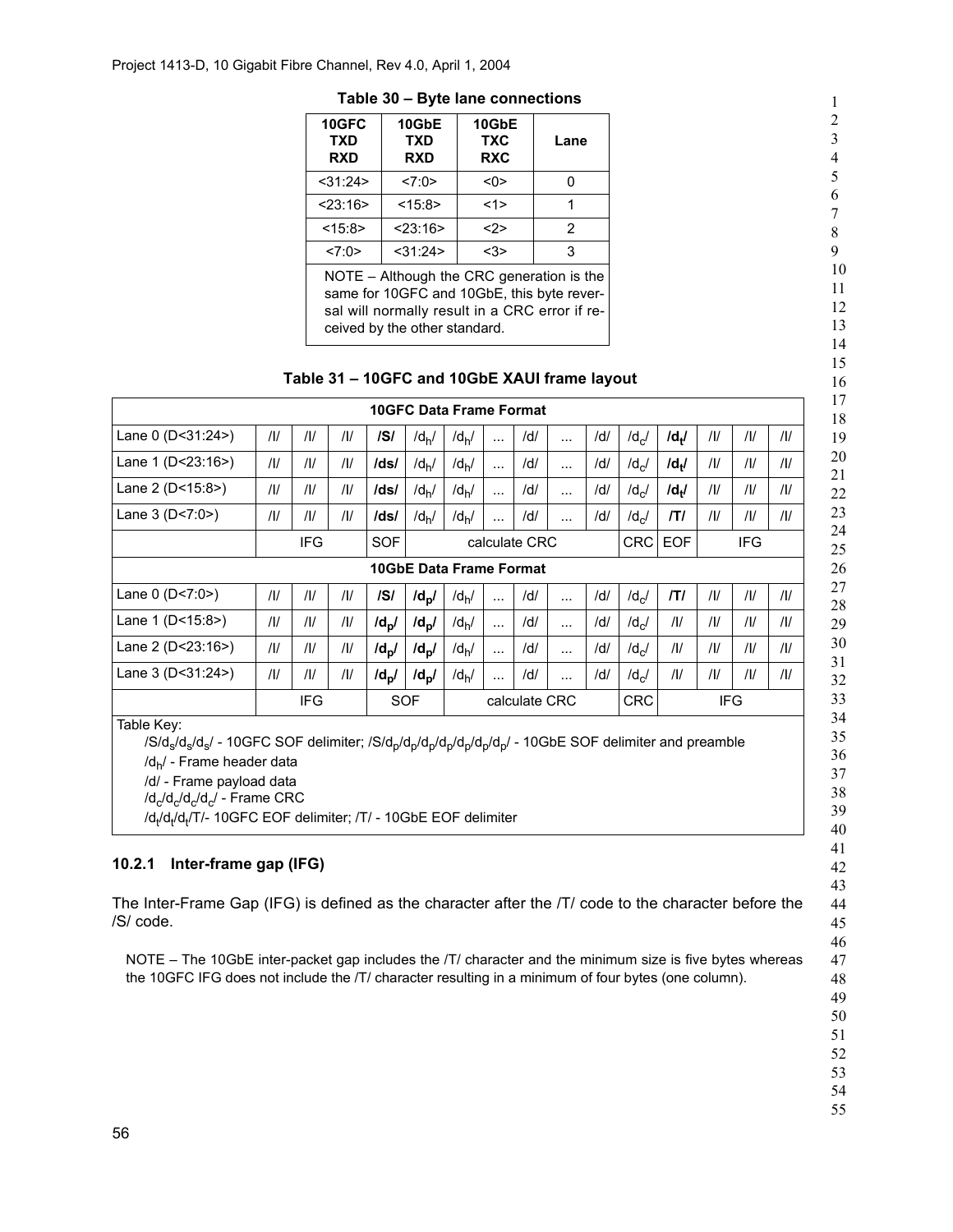# **10.2.2 Preamble and start of frame (SOF)**

The Start of Frame ||SOF|| has /S/ on Lane 0 with three data characters on Lanes 1, 2 and 3. The preamble specified in [10GbE \[13\]](#page-21-0) is not applicable to 10GFC. The first eight bytes of a Fibre Channel frame include the ||SOF|| and the first four bytes of the FC Header.

# **10.2.3 Data frame size**

The frame size is defined from and including the /S/ code to and including the /T/ code. For 10GFC the minimum frame size is 36 bytes and the maximum frame size is 2 148 bytes.

# **10.2.4 Data ||CRC||**

 CRC is calculated from the column after ||SOF|| to the two columns before ||EOF||. CRC is placed in the column immediately preceding ||EOF||. FC data is always 32-bit aligned so the CRC will always be column aligned for ||CRC||.

NOTE – Even equal data streams of all zero will result in a CRC error if generated for 10GbE and received by 10GbE plus an SOF type error if generated for 10GFC and received by 10GbE.

#### **10.2.5 End of frame ||EOF||**

 The End of Frame ||EOF|| only uses /T/ on Lane 3 with three data characters on Lanes 0, 1 and 2.

#### **10.3 XGMII fault Indications**

 XGMII receive interface fault conditions are indicated by receiving ||LF||. Regaining good signal level, bit and byte sync is indicated by either ||IDLE||, ||RF|| or ||OLS|| as provided by the remote node.

 

- 
- 
- 
- 
- 
- 
- 
- 
- 
- 
- 
- 
- 
- 
- 
- 
- 
- 
-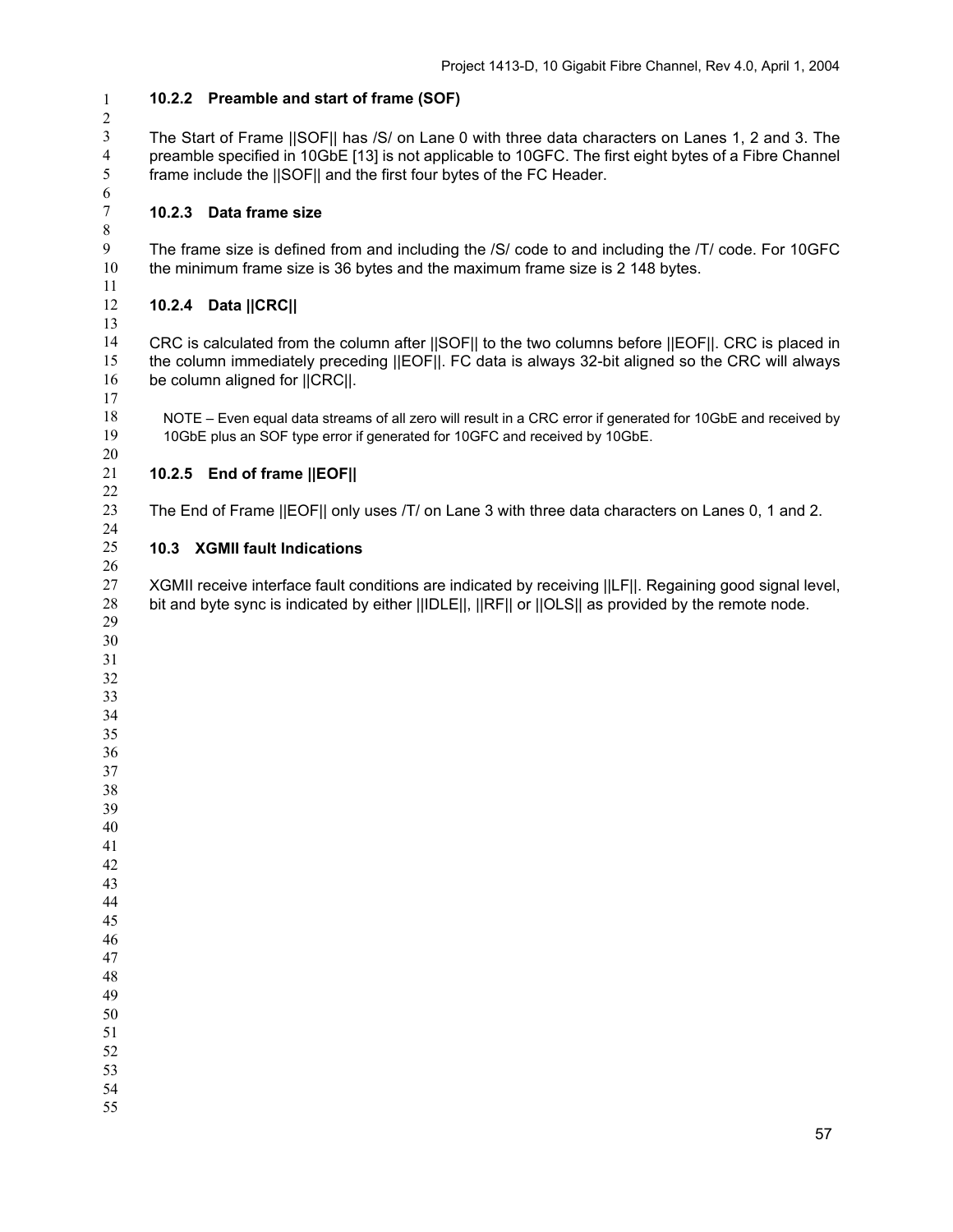| $\overline{\mathbf{c}}$ |
|-------------------------|
| $\frac{3}{4}$           |
|                         |
| 5                       |
| 6                       |
| $\overline{7}$          |
| 8                       |
| 9                       |
| 10                      |
| 11<br>12                |
| 13                      |
| 14                      |
| 15                      |
| 16                      |
| 17                      |
| 18                      |
| 19                      |
| 20                      |
| $\overline{21}$         |
| 22                      |
| 23                      |
| 24                      |
| 25                      |
| 26                      |
| 27                      |
| 28                      |
| 29                      |
| 30<br>31                |
| 32                      |
| 33                      |
| 34                      |
| 35                      |
| 36                      |
| 37                      |
| 38                      |
| 39                      |
| 40                      |
| 41                      |
| 42                      |
| 43                      |
| 44                      |
| 45<br>46                |
| 47                      |
| 48                      |
| 49                      |
| 50                      |
| 51                      |
| 52                      |
| 53                      |
| 54                      |
| 55                      |
|                         |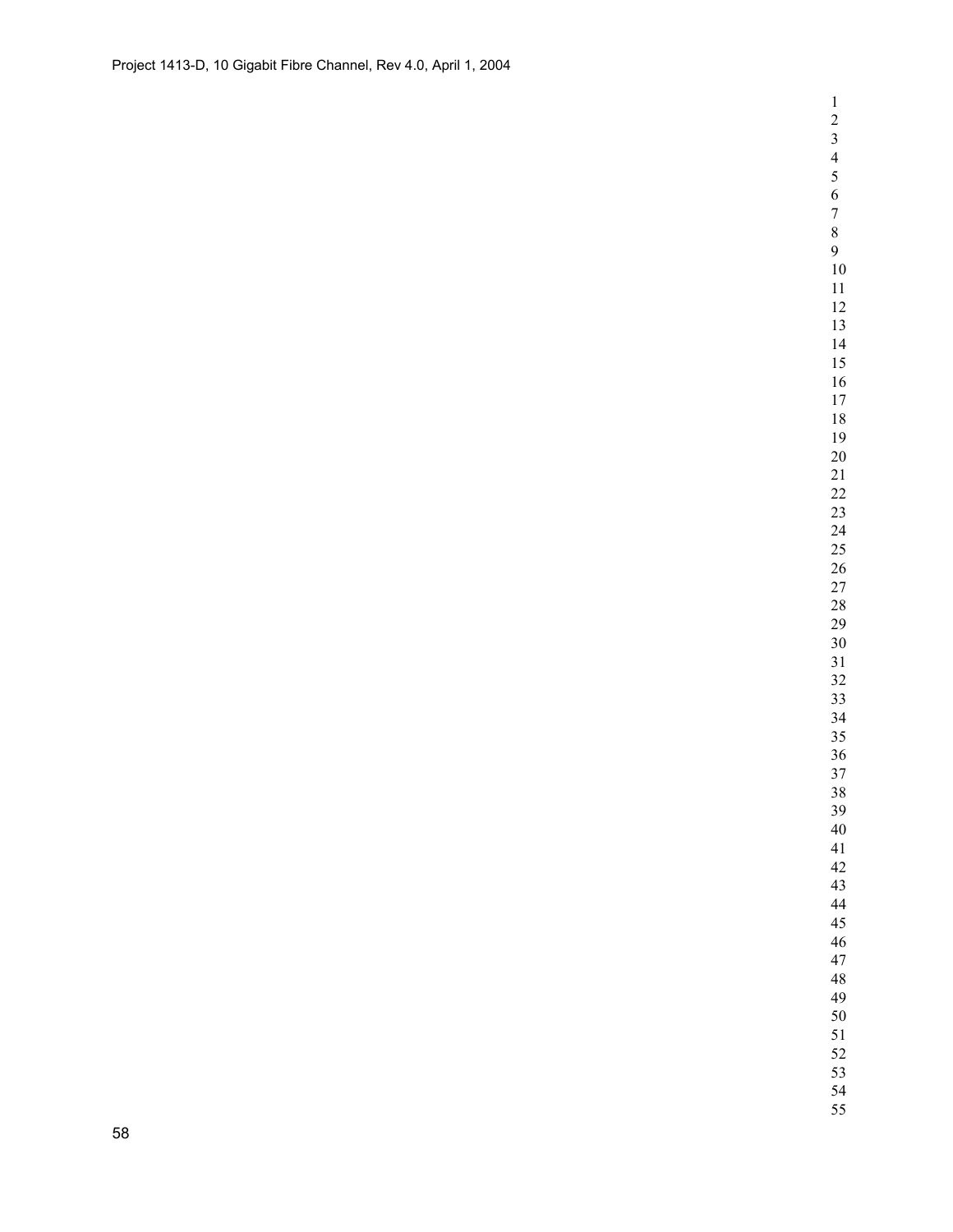# <span id="page-78-0"></span>**11 XGMII extender sublayer (XGXS) and 10 gigabit attachment unit interface (XAUI)**

 The purpose of this interface is to provide an optional electrical interconnection. The XGMII Extender Sublayer (XGXS) and Ten Gigabit Attachment Unit Interface (XAUI) may be used to physically partition FC-1 and FC-0 elements. This clause defines the logical and electrical characteristics of the XGXS and XAUI.

 The XGXS and XAUI is fully specified in [10GbE \[13\]](#page-21-0). The XGXS and XAUI operates at a signaling rate of 3,187 5 GBaud +/-100 ppm, exactly 2% higher than the XAUI specified in [10GbE \[13\].](#page-21-0)

 XAUI utilizes the 8B/10B transmission code on each of its four serial lanes in support of a cumulative data rate of 10,2 Gb/s. The 8B/10B transmission code is specified in [clause 12.](#page-80-0)

- The XGXS and XAUI has the following characteristics:
- a) It is capable of supporting 10,2 Gb/s FC-2 payload operation;
	- b) It provides a data link consisting of four independent serial transmit and receive data lanes;
- c) It employs 8B/10B transmission code over serial transmit and receive data lanes;
	- d) All 8B/10B functions such as running disparity calculation and code violation detection are performed on a per lane basis;
	- e) It provides mapping of FC-1 data and control signals to quad serial transmit and receive data lanes;
	- f) It provides synchronization of the data stream over each data lane at the receiver;
	- g) It provides deskew of the data streams across all lanes at the receiver;
	- h) It provides an low EMI Idle protocol used to initialize the link and support clock tolerance compensation;
	- i) It uses signal levels, compatible with common CMOS digital ASIC processes and some bipolar processes.

 The implementation of the interface is an extended chip-to-chip (integrated circuit to integrated circuit) interface implemented with traces on a printed circuit board. XAUI may be used as the electrical interface to optical PCS devices.

 

#### **11.1 XGXS and XAUI rate of operation**

- The signaling rate of each of four XGXS and XAUI lanes is 3,187 5 GBaud +/- 100 ppm (0.01%).
- 
- 
- 
- 
- 
- 
- 
-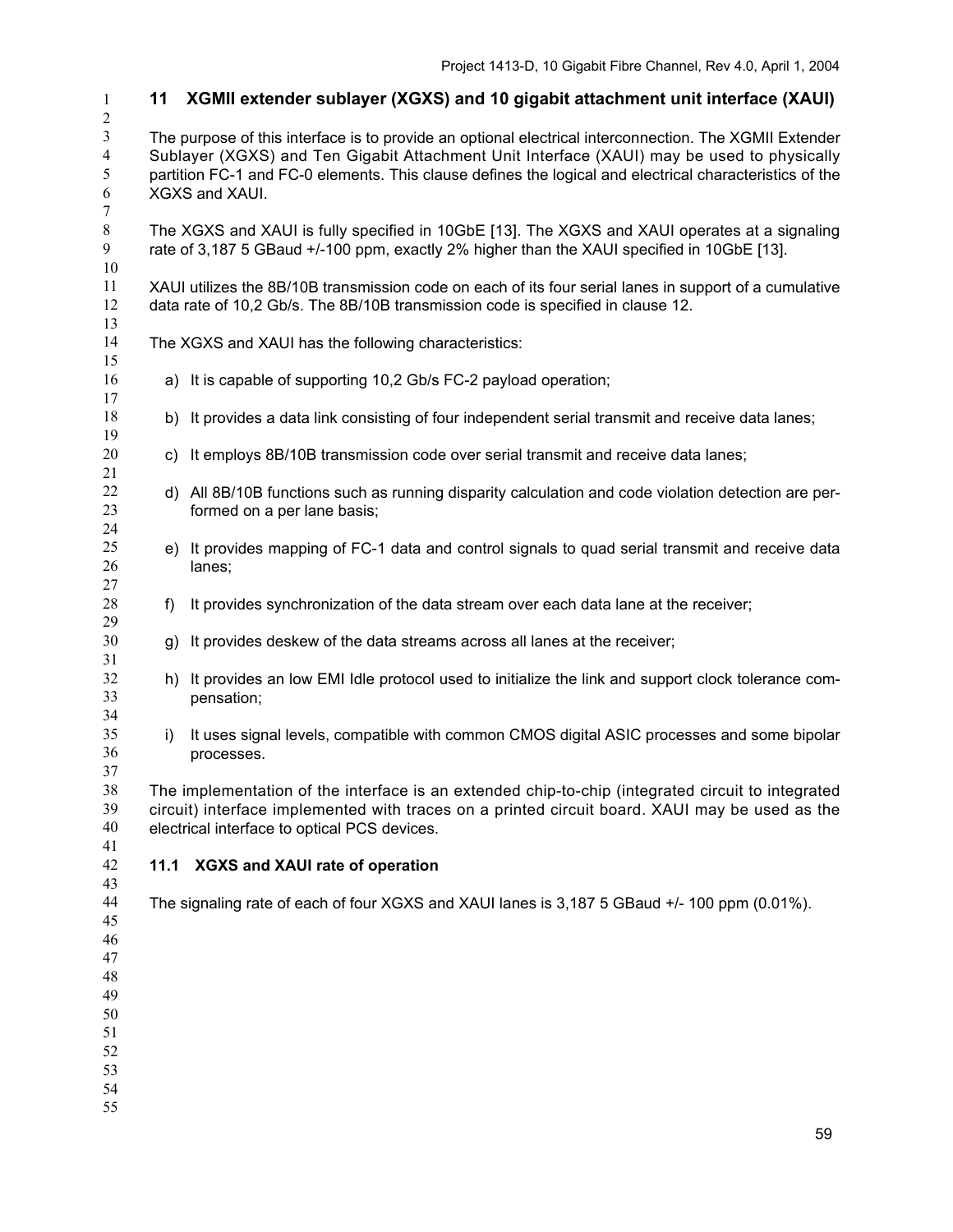| $\overline{\mathbf{c}}$ |
|-------------------------|
| $\frac{3}{4}$           |
|                         |
| 5                       |
| 6                       |
| 7                       |
| 8                       |
| 9                       |
| 10                      |
| 11                      |
| 12                      |
| 13                      |
| 14<br>15                |
| 16                      |
| 17                      |
| 18                      |
| 19                      |
| 20                      |
| $\overline{21}$         |
| 22                      |
| 23                      |
| 24                      |
| 25                      |
| 26                      |
| 27                      |
| 28                      |
| 29                      |
| 30<br>31<br>32          |
|                         |
|                         |
| 33                      |
| 34                      |
| 35                      |
| 36                      |
| 37<br>38                |
| 39                      |
| 40                      |
| 41                      |
| 42                      |
| 43                      |
| 44                      |
| 45                      |
| 46                      |
| 47                      |
| 48                      |
| 49                      |
| 50                      |
| 51                      |
| 52                      |
| 53                      |
| 54                      |
| 55                      |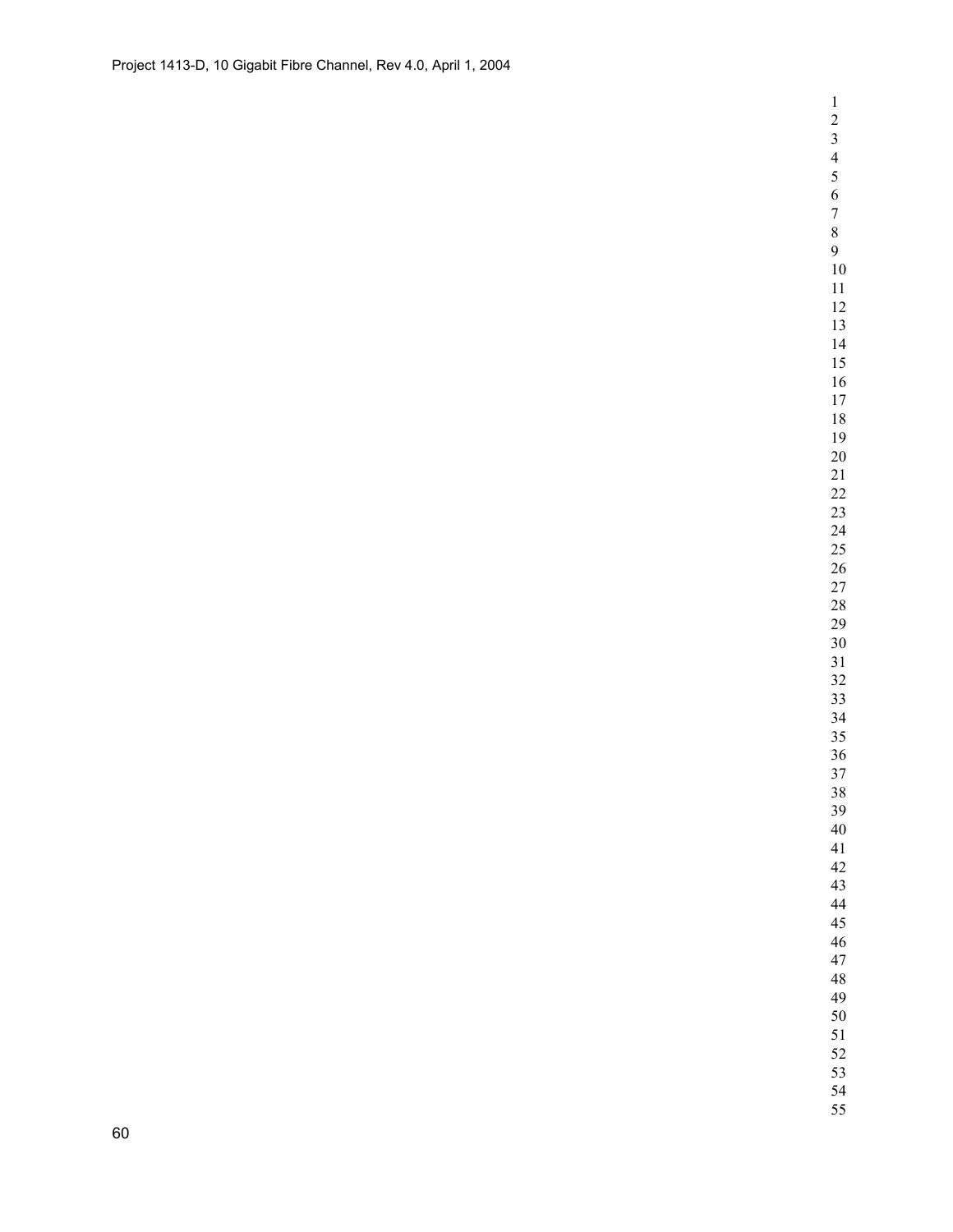#### <span id="page-80-0"></span> **12 8B/10B physical coding sublayer (PCS) and physical medium attachment (PMA) sublayers**

Much of this clause is a summary of the mapping of 10GFC to the details provided within [10GbE \[13\]](#page-21-0). The intent of this standard is to provide additional information about 10GFC usage so that 10GbE and 10GFC can share the same devices.

# **12.1 Overview**

 The 8B/10B Physical Coding Sublayer (PCS) and Physical Medium Attachment (PMA) sublayers are intended for data transport across the four lane physical variants specified in [clause 6](#page-38-0). The transmission code used by PCS, referred to as 8B/10B, is identical to that specified in FC-FS and [10GbE \[13\].](#page-21-0)

 The 10GFC PCS and PMA sublayers are generally specified in [10GbE \[13\]](#page-21-0). The PCS and PMA operate at a signaling rate of 3,187 5 GBaud +/- 100 ppm, exactly 2% higher than the PCS and PMA specified in [10GbE \[13\]](#page-21-0). 10GFC extensions to [10GbE \[13\]](#page-21-0) are specified in this clause.

 The Physical Medium Dependant (PMD) sublayer allows for different physical mediums to be used having an Medium Dependant Interface (MDI) and is specified in [10GbE \[13\].](#page-21-0) Note that XAUI is functionally equivalent to a physical medium.

#### **12.2 Rate of operation**

 The signaling rate of each of the four PMA lanes is 3,187 5 GBaud +/- 100 ppm.

#### **12.3 Ordered set mapping between XGMII and 8B/10B PCS**

 Tables [32](#page-81-0) and [33](#page-82-0) define the mapping of XGMII to 8B/10B PCS and 8B/10B PCS to XGMII. They are based on similar tables in [10GbE \[13\]](#page-21-0). [Table 34](#page-83-0) defines Ordered Sets and special characters used by the PCS.

#### **12.3.1 8B/10B encoding**

 Characters are encoded and decoded using the 8B/10B scheme described in FC-FS. Additional special characters are defined for Idle generation and clock frequency mismatch management.

 

  NOTE – ||IDLE|| normally refers to (k07-k07-k07-k07) on XGMII; /I/ or ||I|| to /K/, ||A||, ||K|| or ||R|| on 8B/10B PCS.

#### **12.3.2 Data skew and multiple clock domain operation**

 Data is simultaneously transmitted across four lanes, and may become skewed at the receiving end due to different path delays between lanes. A column of ||A|| is used to align skewed data. ||A|| is inserted randomly between 17 and 32 columns apart during an Idle sequence.

 PCS and PMA implementations which utilize multiple clock domains may result is significant skew or clock frequency mismatch between the multiple domains. A column of ||R|| may be inserted or deleted in the Idle sequence or the second consecutive ||Q|| may be deleted to adjust for multiple clock domain frequency mismatch.

- 
- 
- 
- 
-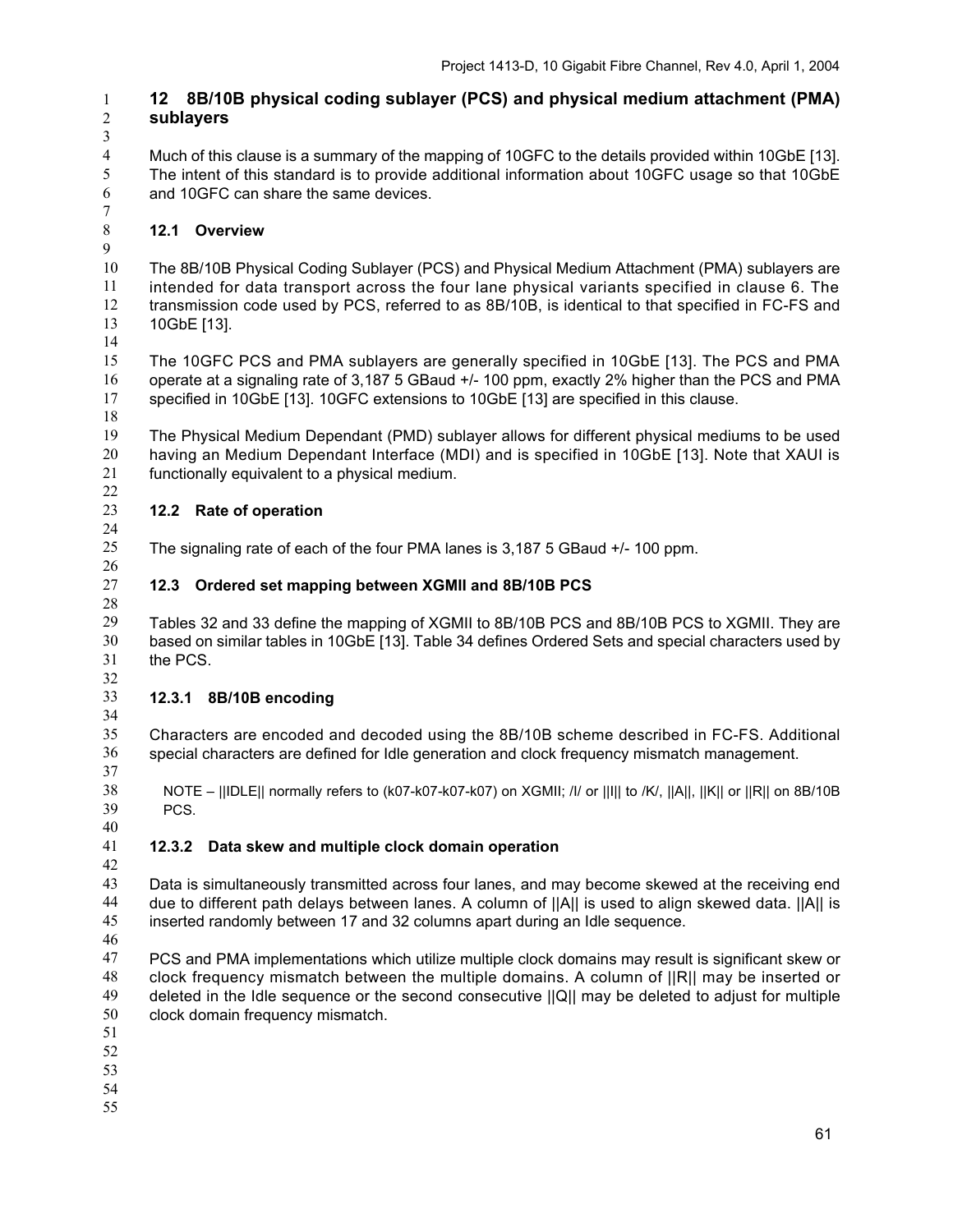<span id="page-81-0"></span>

| <b>XGMII</b><br><b>TXC</b> | <b>XGMII</b><br><b>TXD</b>                | <b>XAUI Character</b>                                                                                         | <b>Description</b>                                                                                 |
|----------------------------|-------------------------------------------|---------------------------------------------------------------------------------------------------------------|----------------------------------------------------------------------------------------------------|
| 0                          | 00 through 0xFF                           | Dx.y                                                                                                          | Normal data transmission                                                                           |
| 1                          | 0x07                                      | K28.0 or K28.3 or<br>K28.5                                                                                    | Idle in   I   column                                                                               |
| $\mathbf{1}$               | 0x07                                      | K28.5                                                                                                         | Idle in   T   (unused by 10GFC)                                                                    |
| 1                          | 0x07                                      | K30.7                                                                                                         | Idle not in   I   or   T   column. This is an<br>invalid special character if encoded.             |
| 1                          | 0x1C                                      | K28.0                                                                                                         | Reserved XGMII character (/R/, Skip)                                                               |
| 1                          | 0x3C                                      | K28.1                                                                                                         | Reserved XGMII character                                                                           |
| 1                          | 0x5C                                      | K28.2                                                                                                         | Primitive XGMII character (/P/)                                                                    |
| $\mathbf{1}$               | 0x7C                                      | K28.3                                                                                                         | Reserved XGMII character (/A/, Align)                                                              |
| 1                          | 0x9C                                      | K28.4                                                                                                         | Sequence XGMII character (/Q/)                                                                     |
| 1                          | 0xBC                                      | K28.5                                                                                                         | Reserved XGMII character (/K/, Sync)                                                               |
| $\mathbf{1}$               | 0xDC                                      | K28.6                                                                                                         | Reserved XGMII character                                                                           |
| $\mathbf{1}$               | 0xF7                                      | K23.7                                                                                                         | Reserved XGMII character                                                                           |
| $\mathbf{1}$               | 0xFB                                      | K27.7                                                                                                         | Start XGMII character (/S/)                                                                        |
| $\mathbf{1}$               | 0xFC                                      | K28.7                                                                                                         | Reserved XGMII character                                                                           |
| 1                          | 0xFD                                      | K29.7                                                                                                         | Terminate XGMII character (/T/)                                                                    |
| 1                          | 0xFE                                      | K30.7                                                                                                         | Error XGMII character (/E/)                                                                        |
| 1                          | Any other value                           | K30.7                                                                                                         | Invalid XGMII character (/E/)                                                                      |
|                            | Note - Dx.y indicates any data character. | Note - Values in TXD column are in hexadecimal.<br>Note - Errors may allow /A/, /R/ or /K/ to appear on XGMII | Note -   Q   occurs after   A   otherwise   A  ,   K   or   R   occurs on XAUI during XGMII idles. |

### **Table 32 – XGMII to 8B/10B PCS mapping**

# **12.4 8B/10B PCS to XGMII mapping**

### **12.4.1 Reserved codes**

The following codes are reserved for future use and shall be passed through all devices: K28.1, K28.6 and K23.7.

NOTE – K28.7 is not supported by 64B/66B devices and generates an unaligned comma-character when two are adjacent. 64B/66B devices pass through the reserved codes if they are part of a stream of control characters but not if they are mixed with data characters.

Errors may allow /A/, /R/ or /K/ to appear on XGMII.

### **12.4.2 Invalid characters**

Invalid characters include both code violations and disparity errors. There are 12 legal special characters: K23.7, K27.7, K28.0 through K28.7, K29.7 and K30.7.

<sup>50</sup> 51 52 53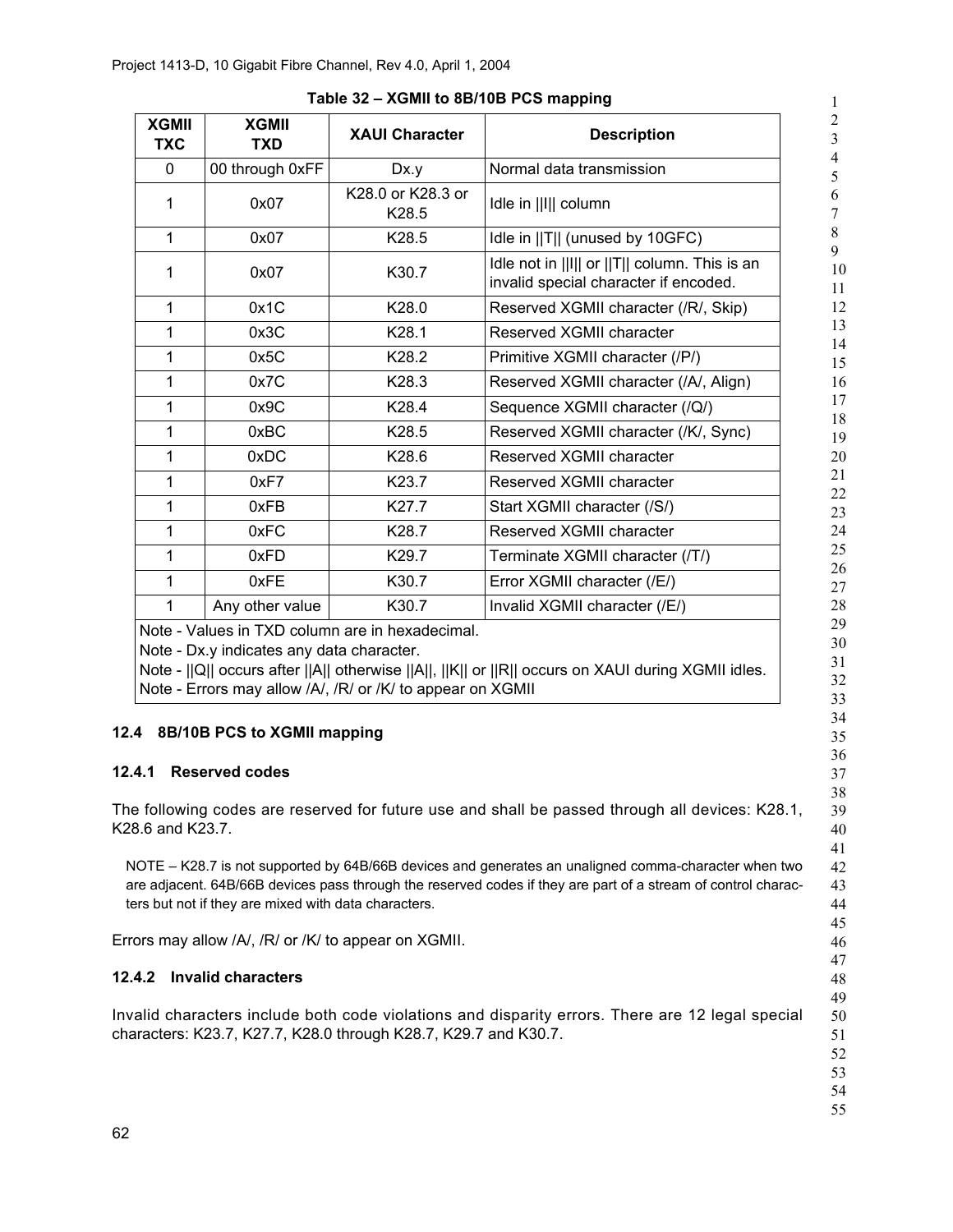| <b>XGMII</b><br><b>RXC</b> | <b>XGMII</b><br><b>RXD</b>                | <b>XAUI Character</b>                                                                                         | <b>Description</b>                                                                       |
|----------------------------|-------------------------------------------|---------------------------------------------------------------------------------------------------------------|------------------------------------------------------------------------------------------|
| $\mathbf{0}$               | 00 through 0xFF                           | Dx.y                                                                                                          | Normal data reception                                                                    |
| 1                          | 0x07                                      | K28.0 or K28.3 or<br>K28.5                                                                                    | Idle in   I   column. This is an Illegal<br>special character used to<br>represent Idle. |
| 1                          | 0x07                                      | K28.5                                                                                                         | Idle in   T   (unused by 10GFC)                                                          |
| 1                          | 0x1C                                      | K28.0                                                                                                         | XGMII /R/ not in   I                                                                     |
| 1                          | 0x3C                                      | K28.1                                                                                                         | Reserved XGMII character                                                                 |
| 1                          | 0x5C                                      | K28.2                                                                                                         | Primitive XGMII character (/P/)                                                          |
| 1                          | 0x7C                                      | K28.3                                                                                                         | XGMII /A/ not in   I                                                                     |
| 1                          | 0x9C                                      | K28.4                                                                                                         | Sequence XGMII character (/Q/)                                                           |
| 1                          | 0xBC                                      | K28.5                                                                                                         | XGMII /K/ not in   I   or   T                                                            |
| 1                          | 0xDC                                      | K28.6                                                                                                         | Reserved XGMII character                                                                 |
| 1                          | 0xF7                                      | K23.7                                                                                                         | Reserved XGMII character                                                                 |
| 1                          | 0xFB                                      | K27.7                                                                                                         | Start XGMII character (/S/)                                                              |
| 1                          | 0xFC                                      | K28.7                                                                                                         | Reserved XGMII character                                                                 |
| 1                          | 0xFD                                      | K29.7                                                                                                         | Terminate XGMII character (/T/)                                                          |
| 1                          | 0xFE                                      | K30.7                                                                                                         | Error XGMII character (/E/)                                                              |
| 1                          | 0xFE                                      | Invalid character                                                                                             | Received character                                                                       |
|                            | Note - Dx.y indicates any data character. | Note - Values in RXD column are in hexadecimal.<br>Note - Errors may allow /A/, /R/ or /K/ to appear on XGMII |                                                                                          |

### **Table 33 – 8B/10B PCS to XGMII mapping**

# **12.4.3 Terminate ||T||**

35 36 The column following the ||T|| will always be an ||IDLE|| on the XGMII transmit data path and a ||A|| or  $||K||$  on the 8B/10B PCS receiver. 10GFC only uses [10GbE \[13\]](#page-21-0)  $||T_3||$ .

# **12.4.4 Error /E/**

40 41 42 A column which contains an /E/ character on the XGMII transmit path is transmitted unaffected. /E/ is generated on a per lane basis for 8B/10B code violations or disparity errors. An /E/ is forwarded once generated. Errors may result in /R/, /K/ or /A/ characters on XGMII. See [annex D](#page-98-0) for details.

43 44

32 33 34

37 38 39

<span id="page-82-0"></span>1

# **12.5 Transmit and Receive state diagrams**

45

46 47 The 8B/10B PCS Transmit Source State Diagram and the PCS Receive State Diagram from [10GbE](#page-21-0) [\[13\]](#page-21-0) are summarized in [annex D.](#page-98-0)

- 48
- 49 50
- 51
- 52
- 53
- 54
- 55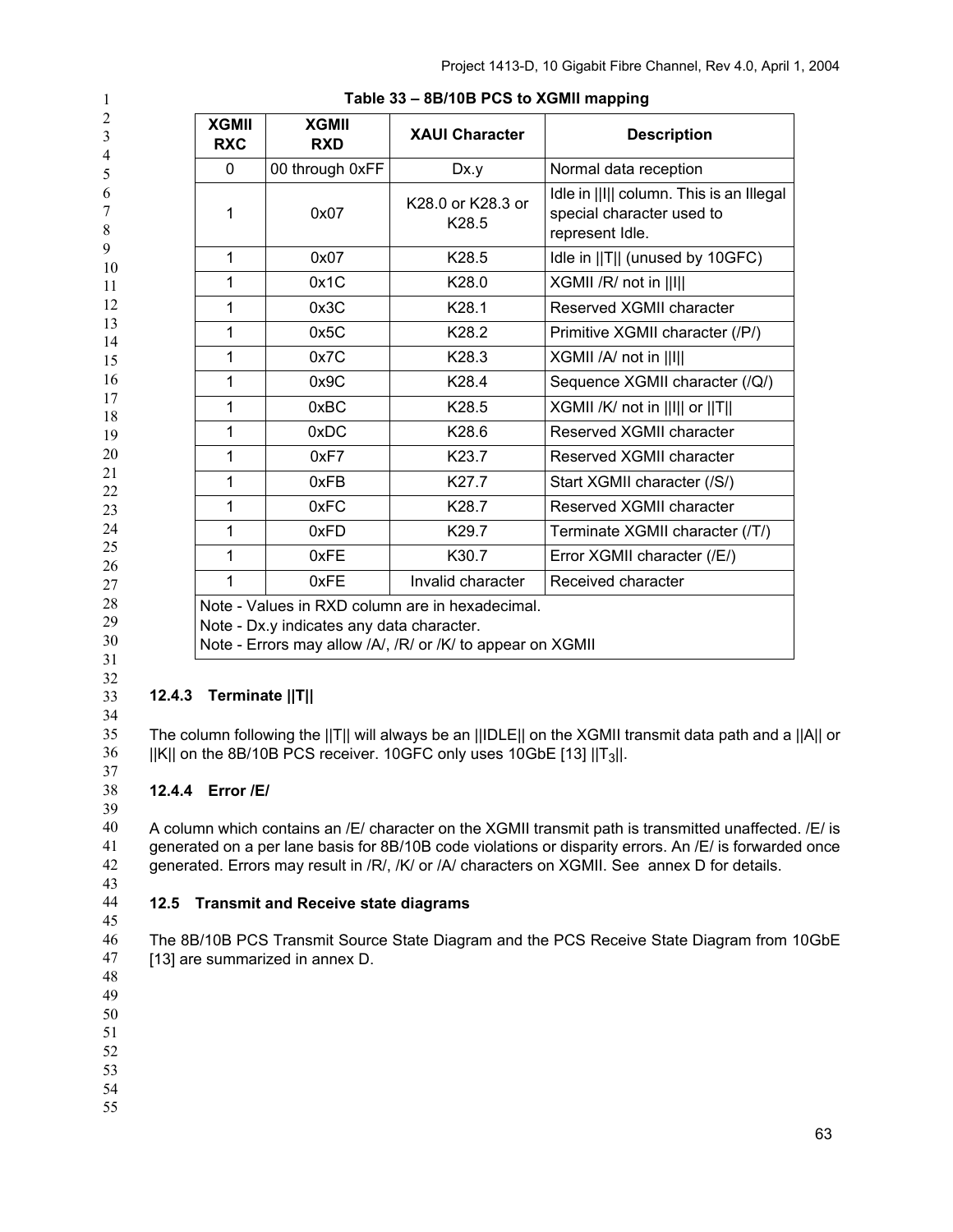<span id="page-83-0"></span>

| Abbr.                | <b>Ordered Set</b>                        | <b>Number of</b><br><b>Characters</b> | 8B/10B Encoding                                                  |
|----------------------|-------------------------------------------|---------------------------------------|------------------------------------------------------------------|
| $         $          | <b>IDLE</b>                               |                                       | Substitute for XGMII   Idle                                      |
| K                    | Sync column                               | 4                                     | K28.5 - K28.5 - K28.5 - K28.5                                    |
| $\ R\ $              | Skip column                               | 4                                     | K28.0 - K28.0 - K28.0 - K28.0                                    |
| A                    | Align column                              | 4                                     | K28.3 - K28.3 - K28.3 - K28.3                                    |
|                      | <b>Encapsulation</b>                      |                                       |                                                                  |
| SOFx  <br>or $\ S\ $ | <b>Start of Frame</b>                     | $\overline{4}$                        | K27.7 - Dx.y - Dx.y - Dx.y                                       |
| EOF  <br>or   T      | End of Frame                              | 4                                     | Dx.y - Dx.y - Dx.y - K29.7                                       |
|                      | <b>Control</b>                            |                                       |                                                                  |
| /E/                  | Error character                           | 1                                     | /K30.7/                                                          |
|                      |                                           |                                       |                                                                  |
|                      | <b>Primitive Sequence</b>                 |                                       |                                                                  |
| Q                    | <b>XGMII Sequence</b><br>column           | $\overline{4}$                        | K28.4 - Dx.y - Dx.y - Dx.y                                       |
| $  A  $ ,<br>  Q     | <b>PCS Sequence</b><br>column on transmit | 8                                     | K28.4 - Dx.y - Dx.y - Dx.y                                       |
| Q                    | <b>Primitive Sequence</b>                 | 4                                     | K28.3 - K28.3 - K28.3 - K28.3 then<br>K28.4 - Dx.y - Dx.y - Dx.y |
| LF                   | Local Fault                               | 4                                     | K28.4 - D0.0 - D0.0 - D1.0                                       |
| $\ RF\ $             | Remote_Fault                              | 4                                     | K28.4 - D0.0 - D0.0 - D2.0                                       |
| $\blacksquare$       | others                                    | 4                                     | See clause 9                                                     |
|                      | <b>Primitive Signal</b>                   |                                       |                                                                  |
| P                    | <b>Primitive Signal</b>                   | 4                                     | K28.2 - Dx.y - Dx.y - Dx.y                                       |

# **Table 34 – Ordered sets and special characters**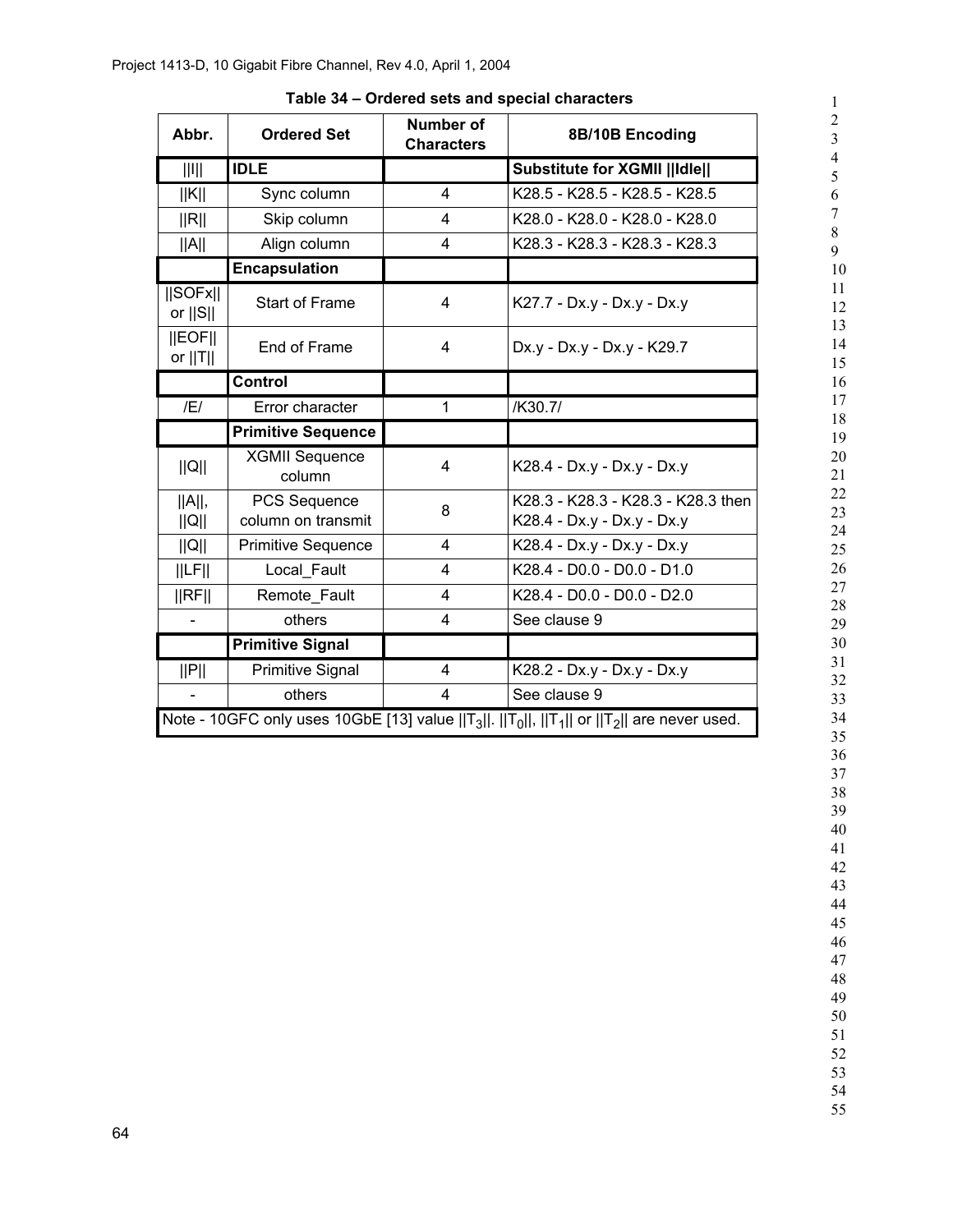# **13 Physical coding sublayer (PCS) for 64B/66B**

 64B/66B transmission code is intended for 10,2 Gb/s data transport across a single fiber optic cable. The primary reason for the development of this code is to provide minimal overhead above the 10,2 Gb/s serial data rate to allow the use of optoelectronic components developed for other high volume 10 Gb/s communications applications such as SONET OC-192.

 The 64B/66B transmission code is specified in [10GbE \[13\]](#page-21-0). The 10GFC 64B/66B transmission code operates at a signaling rate of exactly 2% higher than the 64B/66B transmission code specified in [10GbE \[13\].](#page-21-0) 10GFC extensions to [10GbE \[13\]](#page-21-0) are specified in this clause.

# **13.1 Single lane 64B/66B bit encoding**

 Data may be assembled from the XGMII interface into 64-bit words. Data is assembled from 32-bit words into 64-bit word quantities. Fibre Channel Data and Control words may appear in combinations which are a subset of all possible combinations specified in [10GbE \[13\]](#page-21-0).

 

 

 

 64-bit blocks are divided into two classes; containing only Data, or containing an Ordered Set. Those blocks containing an Ordered Set prepend an eight bit code to identify the specific format of the block and map the remaining characters to four, seven or eight-bit codes, depending on block type, to identify the type and order of the Ordered Sets. In some cases a character is also encoded implicit in the block type identifier (Start and Terminate characters for instance). All 64-bits of the all Data or Ordered Set block are then scrambled using the equation specified in [10GbE \[13\]](#page-21-0). A two bit sync header is then added to each 64-bit block; an all Data block will receive a 01b sync header and an Ordered Set block will receive a 10b sync header. The 66-bit block is then ready for transmission.

- 
- 
- 
- 
- 
- 
- 
- 
- 
- 
- 
- 
- 
- 
- 
- 
- 
- 
- 
- 
- 
- 
- 
- 
-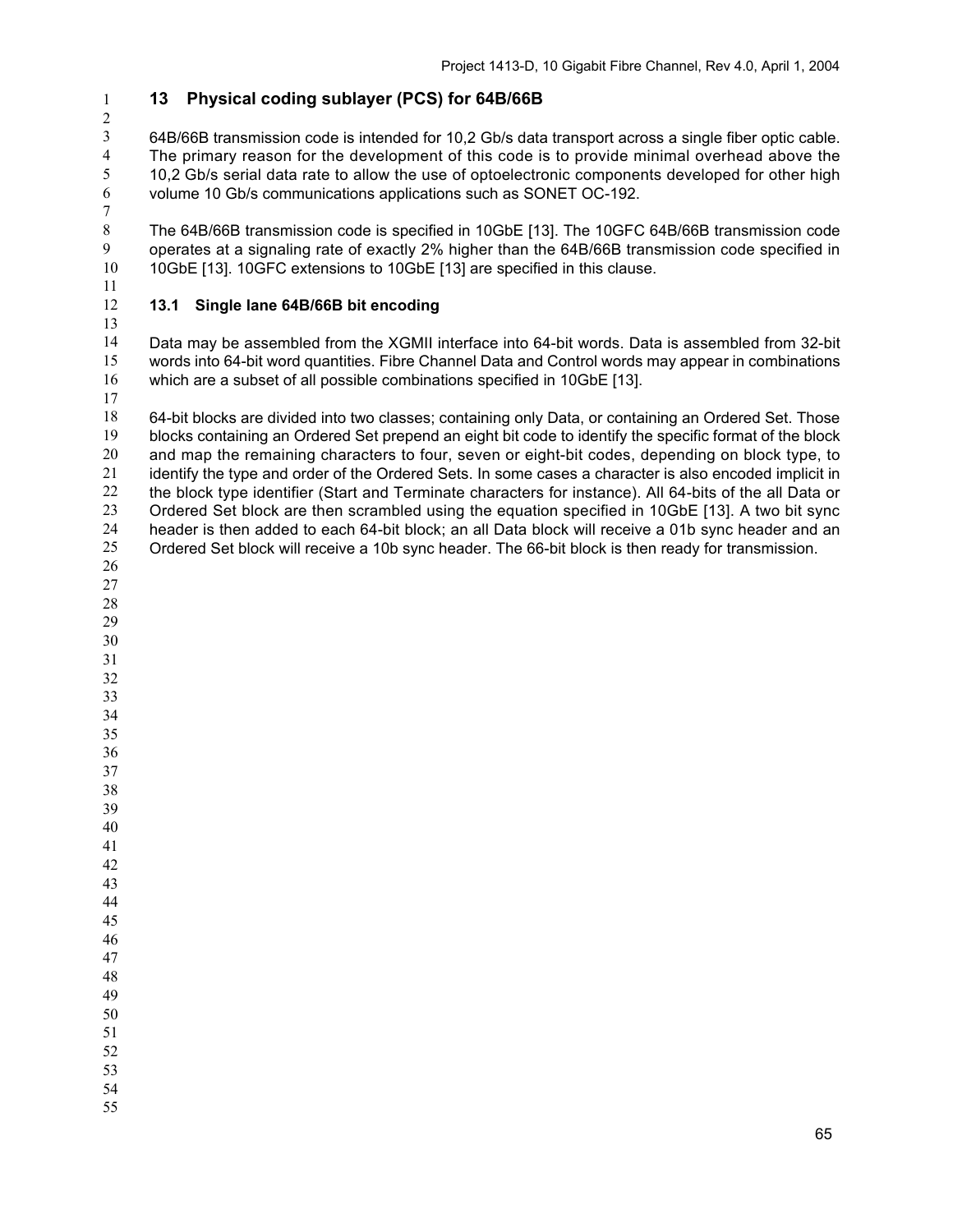| $\overline{\mathbf{c}}$ |
|-------------------------|
| $\frac{3}{4}$           |
|                         |
| 5                       |
| 6                       |
| 7                       |
| 8                       |
| 9                       |
| 10                      |
| 11<br>12                |
| 13                      |
| 14                      |
| 15                      |
| 16                      |
| 17                      |
| 18                      |
| 19                      |
| 20                      |
| $\overline{21}$         |
| 22                      |
| 23                      |
| 24                      |
| 25                      |
| 26                      |
| 27                      |
| 28                      |
| 29                      |
| 30<br>31<br>32          |
|                         |
| 33                      |
| 34                      |
| 35                      |
| 36                      |
| 37<br>38                |
|                         |
| 39                      |
| 40                      |
| 41                      |
| 42<br>43                |
| 44                      |
| 45                      |
| 46                      |
| 47                      |
| 48                      |
| 49                      |
| 50                      |
| 51                      |
| 52                      |
| 53                      |
| 54                      |
| 55                      |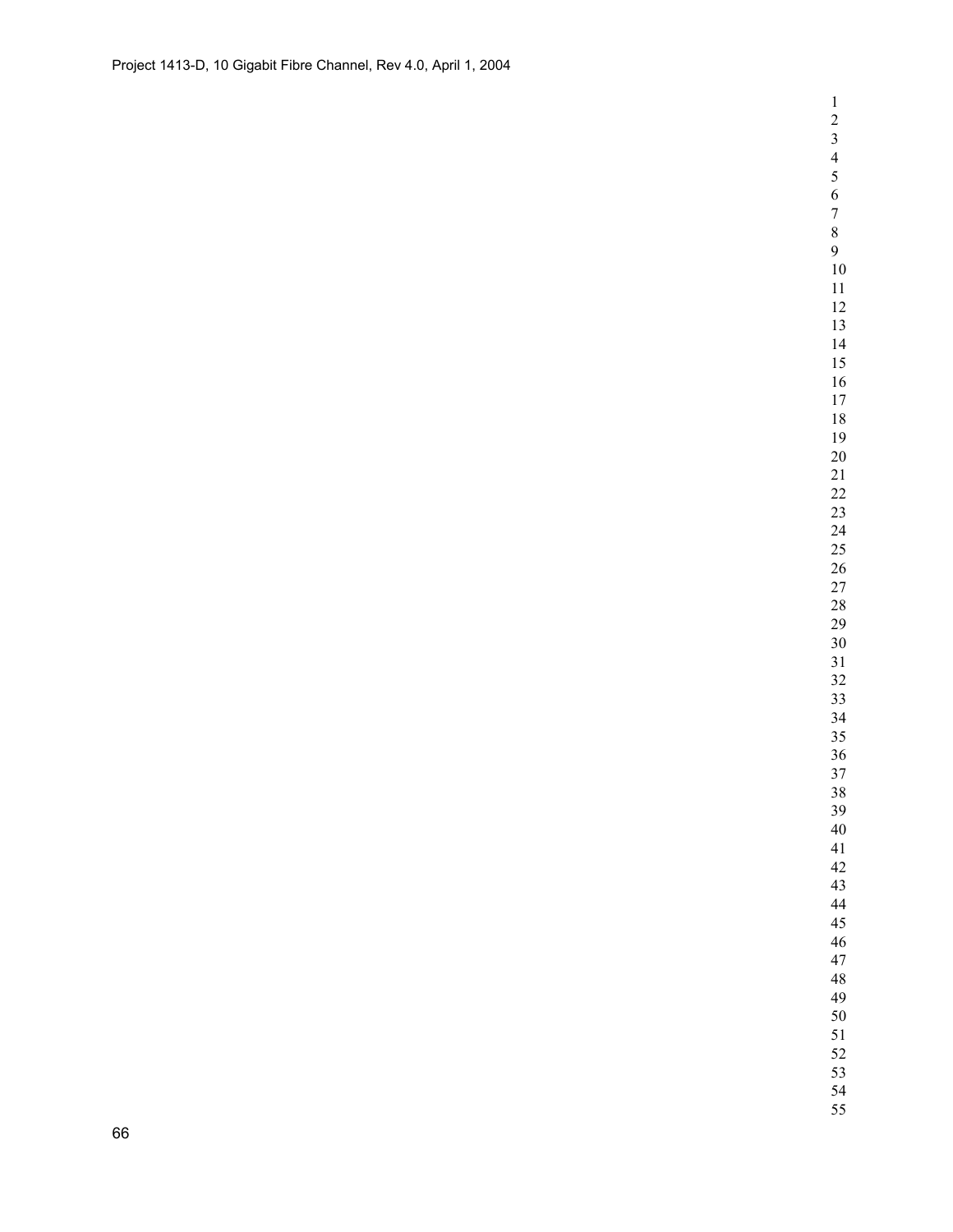# **14 10 gigabit sixteen bit interface (XSBI)**

The purpose of this interface is to provide an optional FC-1 electrical interconnection. The XSBI is a 16:1 Mux/Demux Interface (XSBI) applicable to serial fiber optic physical variants.

The XSBI is specified in [10GbE \[13\].](#page-21-0) The 10GFC XSBI transmission code operates at a signaling rate of exactly 2% higher than the XSBI specified in [10GbE \[13\].](#page-21-0)

- 
- 
- 

 

- 
- 
-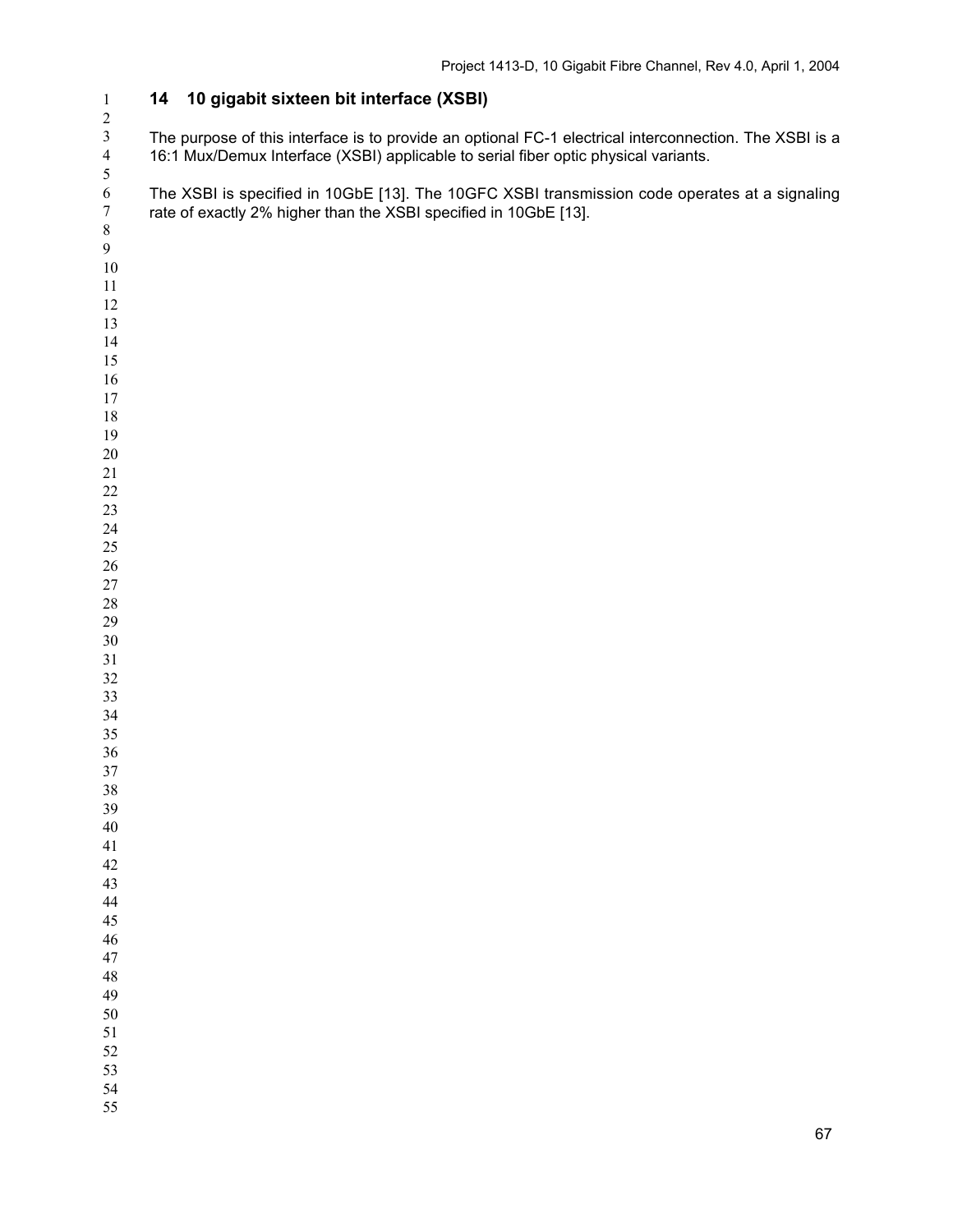| $\overline{\mathbf{c}}$ |
|-------------------------|
| $\frac{3}{4}$           |
|                         |
| 5                       |
| 6                       |
| 7                       |
| 8                       |
| 9                       |
| 10<br>11                |
| 12                      |
| 13                      |
| 14                      |
| 15                      |
| 16                      |
| 17                      |
| 18                      |
| 19                      |
| 20                      |
| $\overline{21}$         |
| 22                      |
| 23                      |
| 24                      |
| 25                      |
| 26                      |
| 27                      |
| 28<br>29                |
| 30                      |
|                         |
| 31<br>32                |
| 33                      |
| 34                      |
| 35                      |
| 36                      |
| 37                      |
| 38                      |
| 39                      |
| 40                      |
| 41                      |
| 42<br>43                |
| 44                      |
| 45                      |
| 46                      |
| 47                      |
| 48                      |
| 49                      |
| 50                      |
| 51                      |
| 52                      |
| 53                      |
| 54                      |
| 55                      |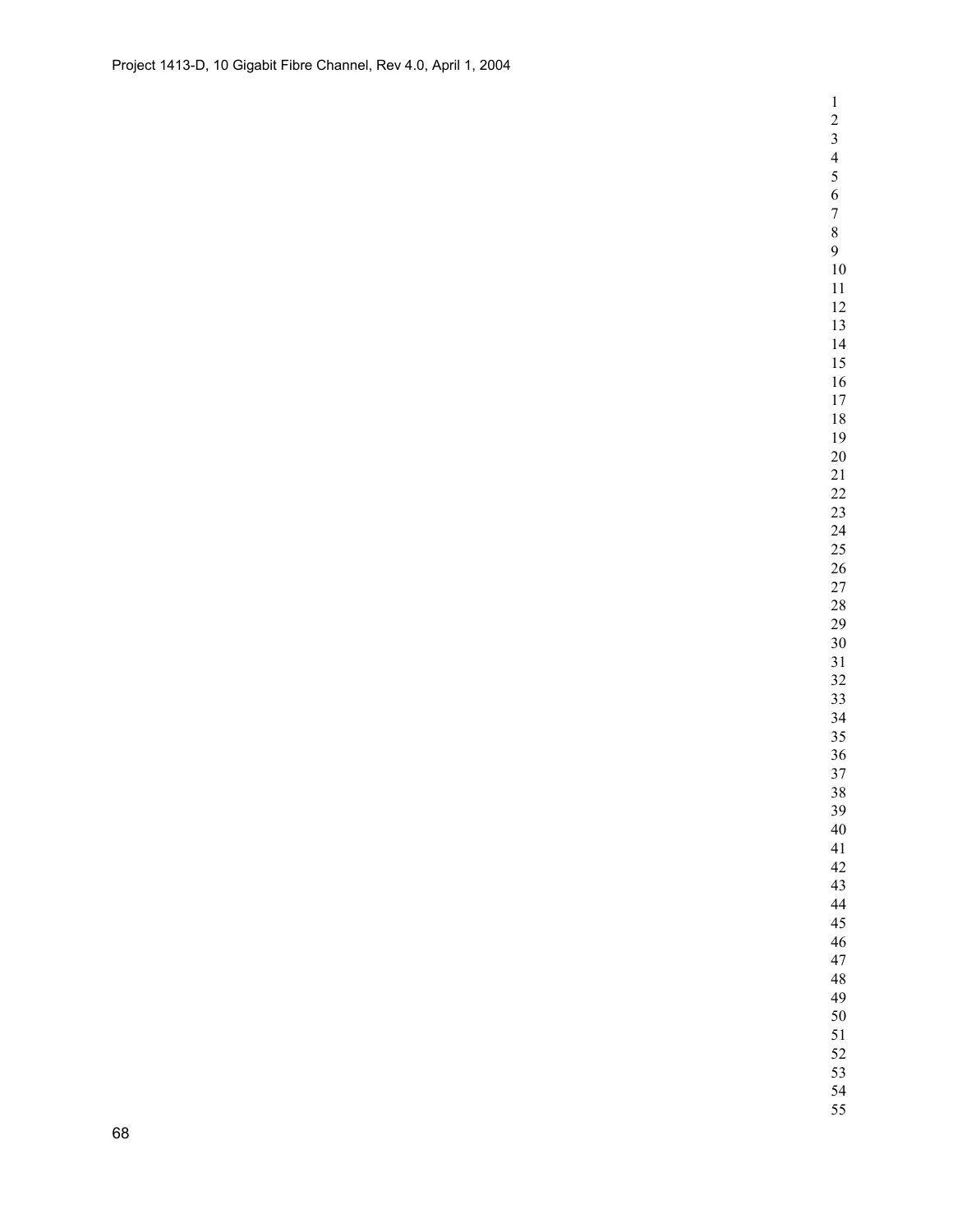| 1                                                                                                                                                                                                        | 15 | <b>Port management</b>                                                                                                                                                                                                                                  |
|----------------------------------------------------------------------------------------------------------------------------------------------------------------------------------------------------------|----|---------------------------------------------------------------------------------------------------------------------------------------------------------------------------------------------------------------------------------------------------------|
| 2<br>3<br>4<br>5                                                                                                                                                                                         |    | The purpose of this clause is to provide an optional two-signal management interface that provide<br>access to management parameters and services and register set.                                                                                     |
| 6<br>7                                                                                                                                                                                                   |    | The management interface has the following characteristics:                                                                                                                                                                                             |
| 8<br>9                                                                                                                                                                                                   |    | a) It includes a bi-directional data signal;                                                                                                                                                                                                            |
| 10<br>11                                                                                                                                                                                                 |    | b) It includes a clock signal;                                                                                                                                                                                                                          |
| 12<br>13<br>14                                                                                                                                                                                           |    | c) It includes a basic and extended management register set accessible via the management sig-<br>nals;                                                                                                                                                 |
| 15<br>16<br>17                                                                                                                                                                                           |    | d) It provides physical and logical addressing to distinguish between multiple instantiations of the<br>interface to multiple physical layer elements of the same link or links within the same Node.                                                   |
| 18<br>19<br>$20\,$<br>21<br>22<br>23<br>24<br>25<br>26<br>$27\,$<br>$28\,$<br>29<br>30<br>31<br>32<br>33<br>34<br>35<br>36<br>37<br>38<br>39<br>40<br>41<br>42<br>43<br>44<br>45<br>46<br>47<br>48<br>49 |    | When the optional port management is supported, it shall meet the requirements specified for the<br>Management Data Input/Output (MDIO) Interface specified in 10GbE [13] plus any extensions in this<br>clause. Currently no extensions are specified. |
| 50<br>51<br>52                                                                                                                                                                                           |    |                                                                                                                                                                                                                                                         |
| 53<br>54<br>55                                                                                                                                                                                           |    |                                                                                                                                                                                                                                                         |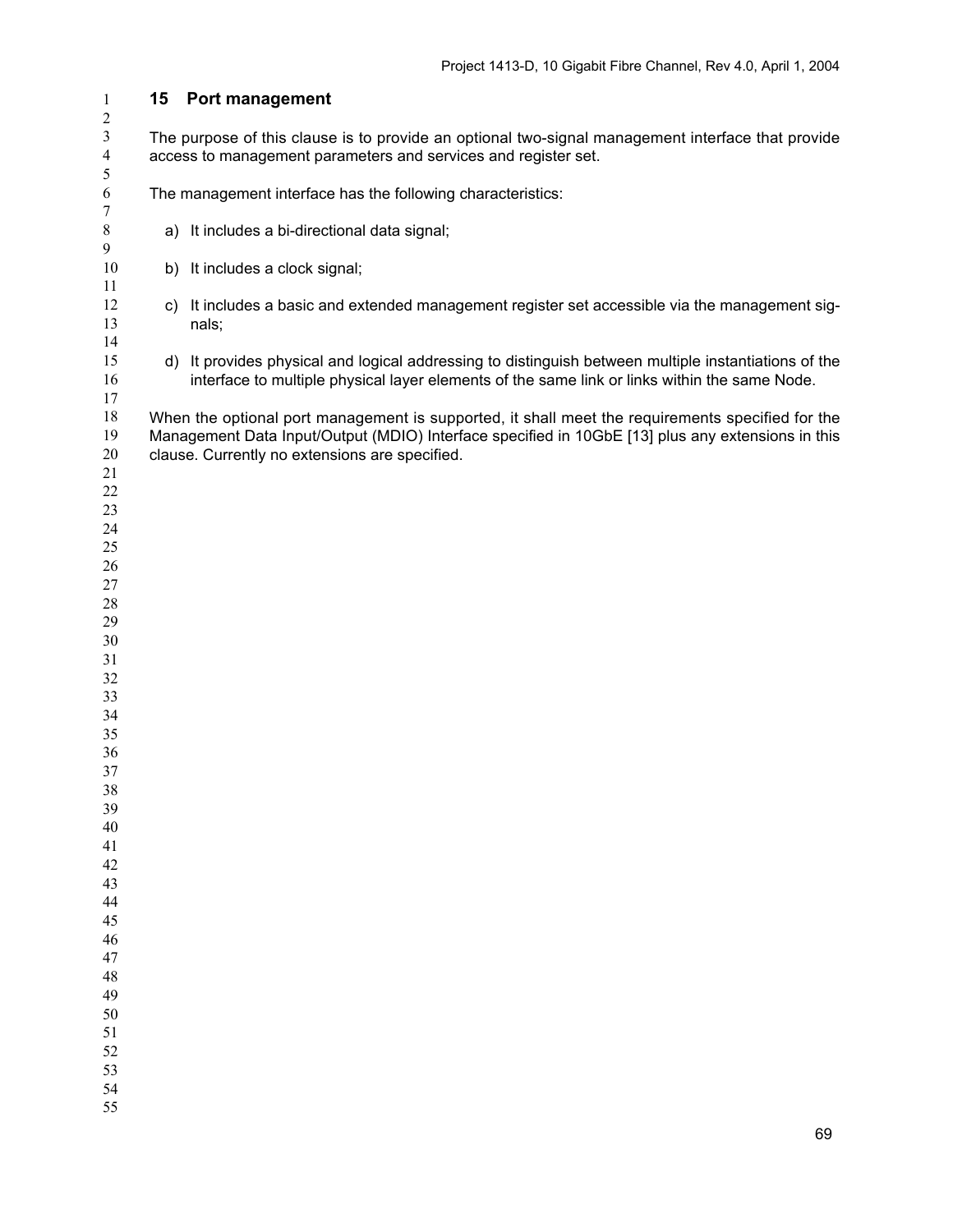| $\overline{\mathbf{c}}$ |
|-------------------------|
| $\frac{3}{4}$           |
|                         |
| 5                       |
| 6                       |
| 7                       |
| 8                       |
| 9                       |
| 10                      |
| 11<br>12                |
| 13                      |
| 14                      |
| 15                      |
| 16                      |
| 17                      |
| 18                      |
| 19                      |
| 20                      |
| $\overline{21}$         |
| 22                      |
| 23                      |
| 24                      |
| 25                      |
| 26                      |
| 27                      |
| 28                      |
| 29<br>30                |
| 31                      |
| 32                      |
| 33                      |
| 34                      |
| 35                      |
| 36                      |
| 37                      |
| 38                      |
| 39                      |
| 40                      |
| 41                      |
| 42<br>43                |
| 44                      |
| 45                      |
| 46                      |
| 47                      |
| 48                      |
| 49                      |
| 50                      |
| 51                      |
| 52                      |
| 53                      |
| 54                      |
| 55                      |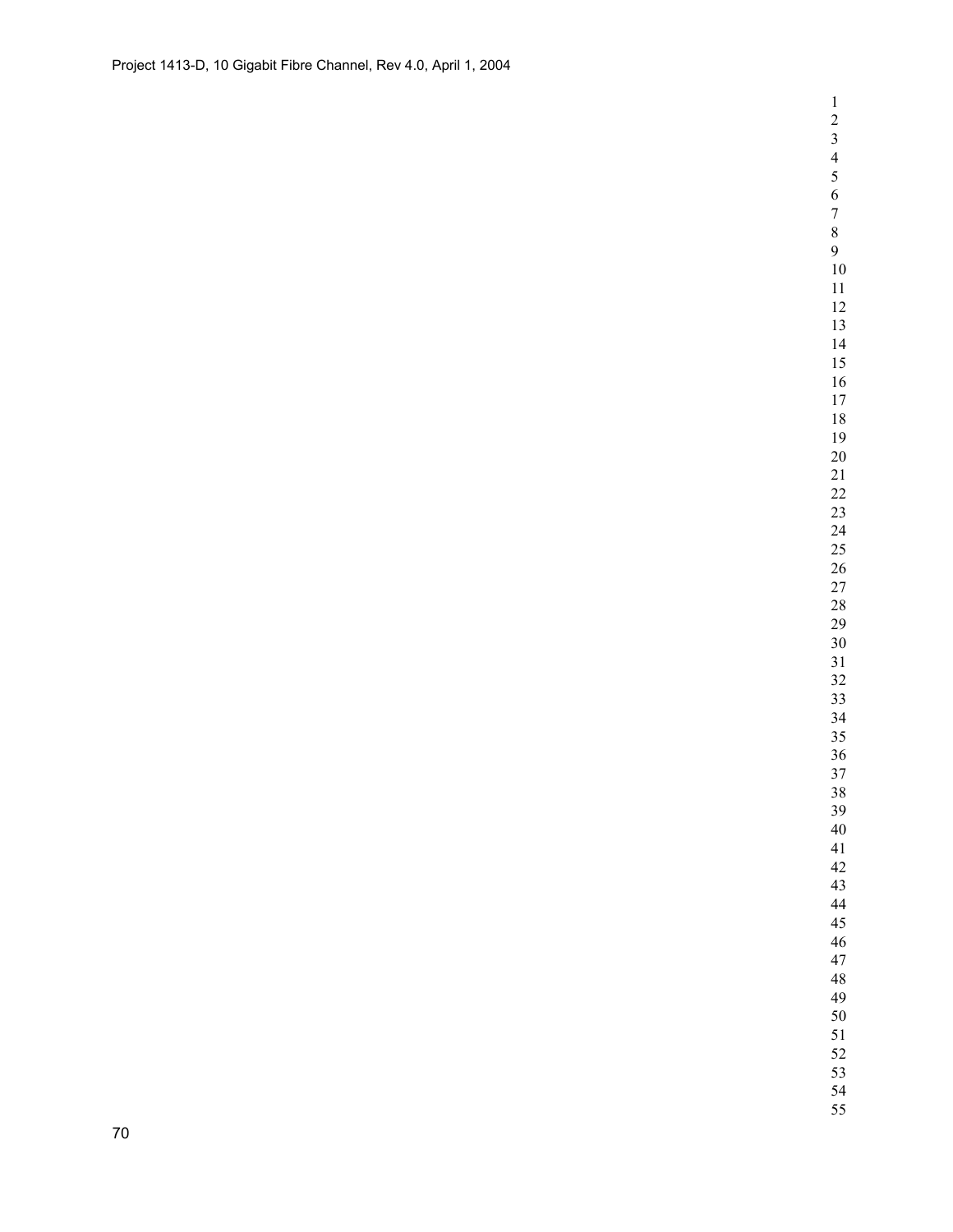# **Annex A: Cable plant employing cross-connects (Informative)**

#### **A.1 Characteristics of fiber optic cabling**

The primary difference between the Tables contained in this Annex and those given in Clause 8 is a difference in the allocation for connection and splice loss. The maximum link distances for multimode and single mode fibre are calculated based on an allocation of 2,4 dB (based on statistical sampling) total connection and splice loss. The connection insertion loss allowance is designed to support usage of two cross-connects in the channel link budget. The insertion loss is specified for a connection that consists of a mated pair of optical connectors. Different loss characteristics may be used provided the loss requirements of [table A.1](#page-90-0) or [table A.2](#page-91-0) are met.

| <b>Description</b>                                       | 1200-M5-<br>SN-I | 1200-M5E-<br>SN-I       | 1200-M6-<br>SN-I | 1200-M5-<br>SN <sub>4P-I</sub> | 1200-M5E-<br>SN4P-I | 1200-M6-<br>SN <sub>4</sub> P-I | 1200-SM-<br>LL-L |  |  |
|----------------------------------------------------------|------------------|-------------------------|------------------|--------------------------------|---------------------|---------------------------------|------------------|--|--|
| <b>Subclause</b>                                         |                  | 6.2                     |                  |                                | 6.1                 |                                 | 6.4              |  |  |
| <b>Nominal operating</b><br>wavelength (nm)              |                  |                         |                  | 850                            |                     |                                 | 1310             |  |  |
| <b>Signalling rate (Gbd)</b>                             |                  | 10,51875                |                  |                                | 10,518 75           |                                 |                  |  |  |
| <b>Modal bandwidth</b><br>$(MHz \cdot km)^{1}$           | $500^2$          | $2000^{3,4}$            | $200^2$          | 500 <sup>2</sup>               | $2000^{3,4}$        | $200^2$                         | N/A              |  |  |
| Operating range (m)                                      | $0,5 - 80$       | $0,5-33$<br>$0,5 - 280$ |                  | $0,5-120$                      | $0,5 - 200$         | $0,5 - 57$                      | $2 - 9,200$      |  |  |
| <b>Channel insertion</b><br>loss $(dB)^7$                | 2,7              | 3,4                     | 2,5              | 2,8                            | 3,1                 | 2,6                             | 6,1              |  |  |
| <b>Allocation for</b><br>penalties <sup>5</sup>          | 4,5              | 3,9                     | 4,5              | 3,1                            | 2,9                 | 3,3                             | 3,3              |  |  |
| <b>Additional insertion</b><br>loss allowed <sup>6</sup> | 0,1              | 0,0                     | 0,3              | 0,0                            | 0,0                 | 0,0                             | 0,0              |  |  |

#### <span id="page-90-0"></span>**Table A.1 – Optical interface, cable plant and link budget (serial and parallel variants)**

1 Some users may want to install higher modal bandwidth fiber to facilitate future use of the cable plant for higher bit rate applications. For shorter distances, a lower bandwidth may be substituted provided the performance requirements are met.

2 Minimum modal bandwidth at 850 nm using an overfilled launch (OFL) per IEC 60793-1-41 or TIA/EIA-455-204.

3 Minimum effective modal bandwidth at 850 nm per IEC PAS 60793-1-49 or TIA/EIA 455-220. Fibers shall comply with TIA-492AAAC.

4 See transmitter specifications in clause 6 for encircled flux requirements.

5 Link penalties are used for link budget calculations. They are not requirements and are not meant to be tested. A wavelength of 840 nm is used to calculate link penalties and additional insertion loss for serial PMDs with a nominal operating wavelength of 850 nm. A wavelength of 830 nm is used to calculate link penalties and additional insertion loss for parallel PMDs with a nominal operating wavelength of 850 nm. A wavelength of 1260 nm is used to calculate link penalties and additional insertion loss for serial PMDs with a nominal operating wavelength of 1310 nm.

- 6 This parameter is informational only and not required for 10GFC systems. The additional allowable insertion loss may be combined with the channel insertion loss to meet measured channel insertion loss but not to increase operating distance. Additional allowable insertion loss may be used to overcome insertion loss higher than the Channel insertion loss value and in some cases may be less than the value shown.
- 7 At nominal operating wavelength.
- 51 52 53

- 54
- 55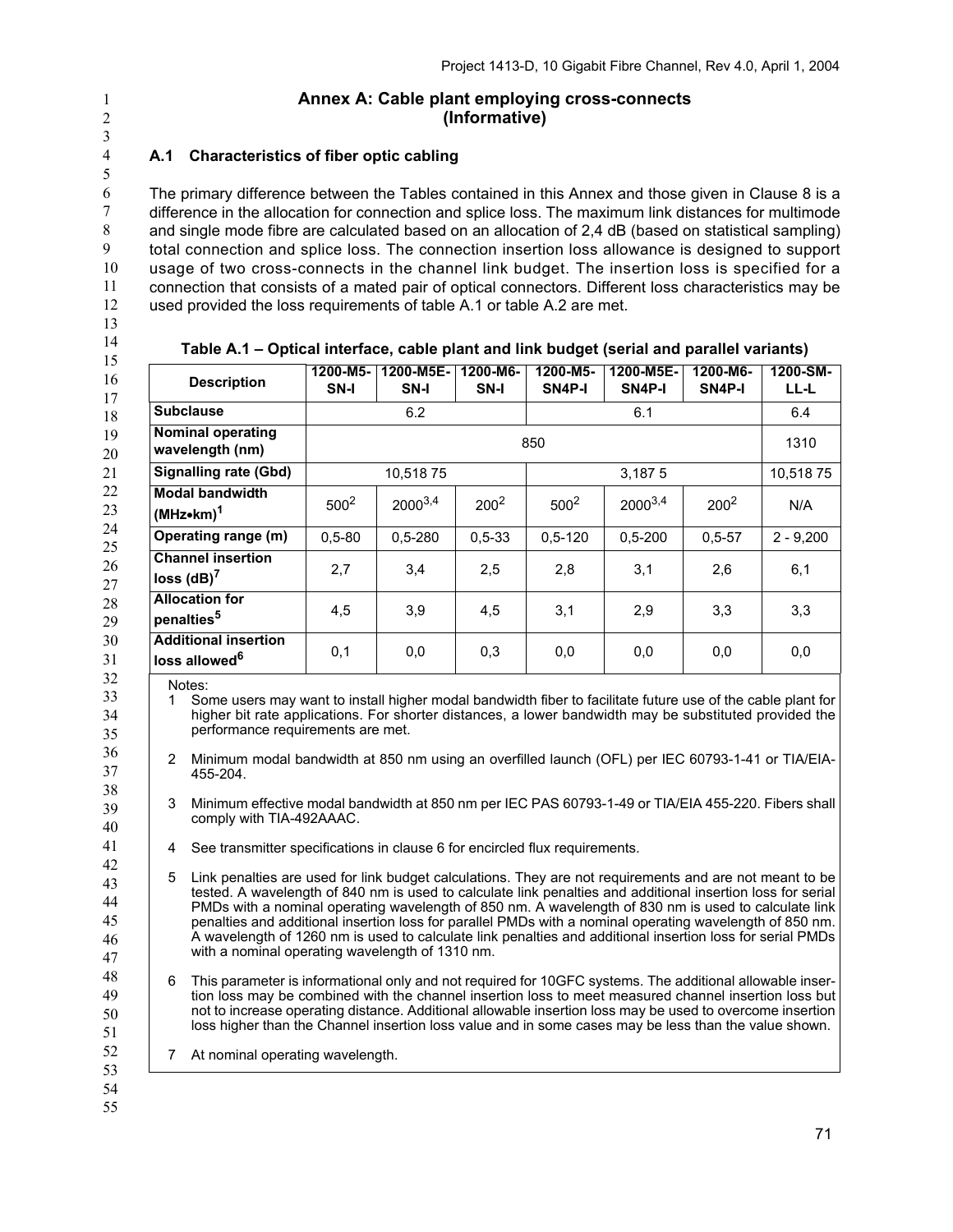<span id="page-91-0"></span>

| <b>PMD</b>                                                 | 1200-M5-<br><b>SN4-I</b> | 1200-M5E-<br><b>SN4-I</b> | 1200-M6-<br>SN <sub>4</sub> -I | 1200-M5-<br>$LCA-L$ | 1200-M6-<br>$LCA-L$ | 1200-SM-<br>$LCA-L$ |  |  |  |  |  |  |
|------------------------------------------------------------|--------------------------|---------------------------|--------------------------------|---------------------|---------------------|---------------------|--|--|--|--|--|--|
| <b>Subclause</b>                                           |                          | 6.3                       |                                |                     | 6.5                 |                     |  |  |  |  |  |  |
| <b>Nominal operating</b><br>wavelength (nm)                |                          | 850                       |                                | 1300                | 1310                |                     |  |  |  |  |  |  |
| <b>Signalling rate (Gbd)</b>                               |                          |                           |                                | 3,1875              |                     |                     |  |  |  |  |  |  |
| <b>Modal bandwidth</b><br>$(MHz \cdot km)^{1}$             | $500^2$                  | $1500^{3,4}$              | $200^2$                        | $500^2$             | $500^2$             | N/A                 |  |  |  |  |  |  |
| Operating range (m)                                        | $0.5 - 270$              | $0.5 - 520$               | $0,5-118$                      | $0,5 - 250$         | $0,5 - 270$         | $2 - 9200$          |  |  |  |  |  |  |
| <b>Channel insertion</b><br>loss $(dB)^7$                  | 3,3                      | 4,2                       | 2,8                            | 2,8                 | 2,8                 | 6,1                 |  |  |  |  |  |  |
| <b>Allocation for</b><br>penalties <sup>5</sup>            | 4,3                      | 3,2                       | 4,8                            | 4,5                 | 4,6                 | 2,0                 |  |  |  |  |  |  |
| <b>Additional allowable</b><br>insertion loss <sup>6</sup> | 0,0                      | 0,0                       | 0,2                            | 0,2                 | 0,1                 | 0,0                 |  |  |  |  |  |  |

### **Table A.2 – Optical interface, cable plant and link budget (CWDM variants)**

Notes:

1 Some users may want to install higher modal bandwidth fiber to facilitate future use of the cable plant for higher bit rate applications. For shorter distances, a lower bandwidth may be substituted provided the performance requirements are met.

2 Minimum modal bandwidth at 850 nm using an overfilled launch (OFL) per IEC 60793-1-41 or TIA/EIA-455-204.

3 Minimum effective modal bandwidth at 850 nm per IEC PAS 60793-1-49 or TIA/EIA 455-220. Fibers shall comply with TIA-492AAAC.

4 See transmitter specifications in clause 6 for encircled flux requirements.

5 Link penalties are used for link budget calculations. They are not requirements and are not meant to be tested. A wavelength of 772,5 nm is used to calculate link penalties and additional insertion loss for PMDs with a nominal operating wavelength of 850 nm. A wavelength of 1269 nm is used to calculate link penalties and additional insertion loss for PMDs with a nominal operating wavelength of 1310 nm.

6 This parameter is informational only and not required for 10GFC systems. The additional allowable insertion loss may be combined with the channel insertion loss to meet measured channel insertion loss but not to increase operating distance. Additional allowable insertion loss may be used to overcome insertion loss higher than the Channel insertion loss value and in some cases may be less than the value shown.

7 At nominal operating wavelength.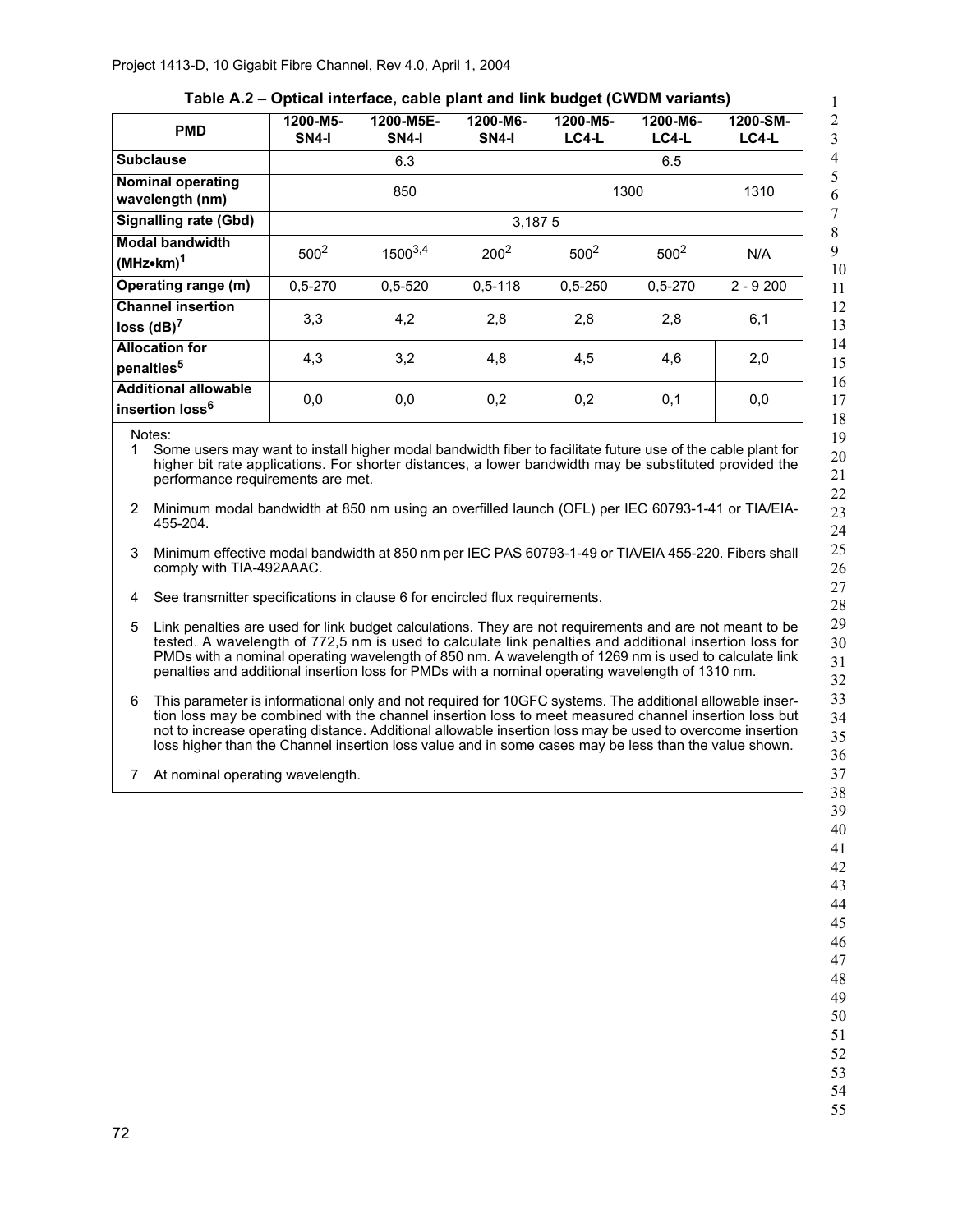### 

# **Annex B: 10GFC to SONET mapping (Normative)**

At the time of the 10GFC writing, there was no clear application for the direct mapping of 10GFC payload to SONET, SDH [[16\]](#page-22-0) or OTN [[17\]](#page-22-1). It is the intention of the Fibre Channel community that at such a time as the market demands it, a 10GFC interface mapping will be defined to attach to a physical layer that is data-rate and format compatible with the SONET STS-192c transmission format defined by ANSI, as well as the Synchronous Digital Hierarchy (SDH) VC-4-64c container specified by ITU-T. If and when such a mapping is defined, it shall use the value hex '1C' for the Signal Label (C2 Byte) to denote 10GFC. This value has been registered with the ITU-T to identify 10GFC traffic.

- 
- 

- 
- 
-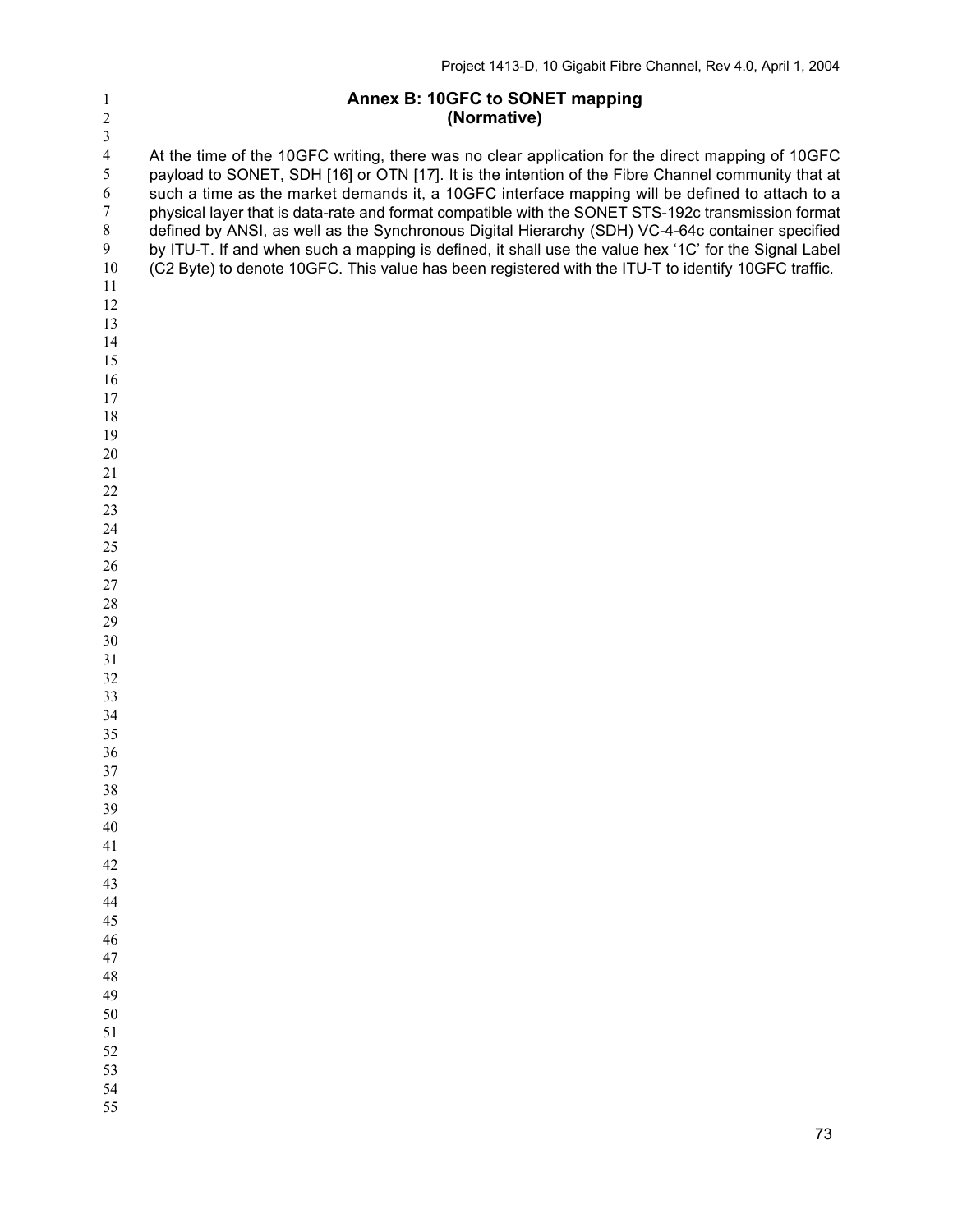| $\overline{\mathbf{c}}$ |
|-------------------------|
| $\frac{3}{4}$           |
|                         |
| 5                       |
| 6                       |
| 7                       |
| 8                       |
| 9                       |
| 10                      |
| 11                      |
| 12<br>13                |
| 14                      |
| 15                      |
| 16                      |
| 17                      |
| 18                      |
| 19                      |
| 20                      |
| $\overline{21}$         |
| 22                      |
| 23                      |
| 24                      |
| 25                      |
| 26                      |
| 27                      |
| 28                      |
| 29                      |
| 30                      |
| 31                      |
| 32                      |
| 33<br>34                |
| 35                      |
| 36                      |
| 37                      |
| 38                      |
| 39                      |
| 40                      |
| 41                      |
| 42                      |
| 43                      |
| 44                      |
| 45                      |
| 46                      |
| 47                      |
| 48                      |
| 49                      |
| 50                      |
| 51                      |
| 52                      |
| 53                      |
| 54                      |
| 55                      |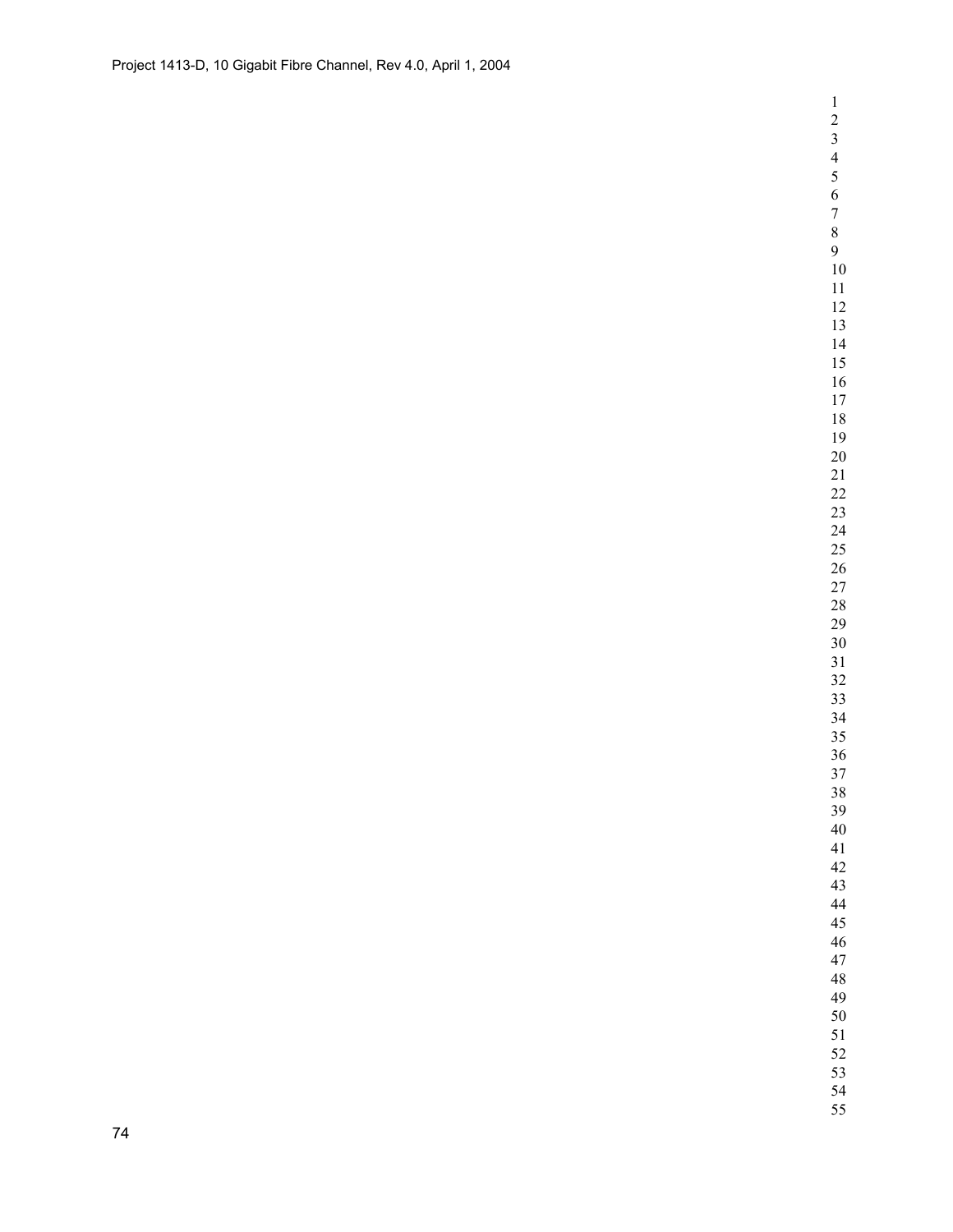# **Annex C: FC-AL-2 to 10GFC mapping (Informative)**

4 5 6 7 8 10GFC does not support Arbitrated Loop operation. This annex is provided as a summary of how to modify 10GFC for Fibre Channel Arbitrated Loop operation. It also describes how a 10GFC implementation with a legacy FC-AL-2 Loop Port State Machine can be forced to operate in point-topoint mode.

# **C.1 Overview**

1 2 3

9 10

11 12 13 14 15 16 17 18 19 20 Most of the arbitrated loop primitive signals can be sent continuously for a long time. This is incompatible with the needs of the PHY. [10GbE \[13\]](#page-21-0) defined Fsig (ordered set beginning with K28.2) was created for the needs of ordered sets which are not deletable and not sent continuously. [10GbE](#page-21-0) [\[13\]](#page-21-0) defined Fseq (ordered set beginning with K28.4) was created for the ordered sets that are sent continuously and are deletable. An arbitrated loop could send signals such as ARB for thousands of byte times. There are two problems with sending a continuous stream. It can cause EMI problems because any periodic signal will cause spectral peaks which can be about 20 dB above the spectrum of the randomized idle. It does not present opportunities for the XGXS or PCS to do clock compensation. XGXS and the PCS are defined to do clock compensation by deleting Idles or Fseq.

21 22 23 24 25 26 27 28 29 Continuous streams of Fsig will require a more complex behavior where the PHY sublayer devices will need to know that some Fsig ordered sets are deletable while others are not. This means that they will behave differently than the 10 Gig Ethernet PHYs and it defeats the purpose of creating separate Fsig and Fseq ordered sets. This can be fixed by changing the Arbitrated loop primitive signals to use the Fseq ordered set or remove support for arbitrated loop. This will resolve both problems though it does result in increasing the per node delay because Fseq signals are sent only after /A/ in the 8B/10B coding. This could be mitigated somewhat by allowing the 10 GFC RS to recognize the arbitrated loop primitive signals after receiving 2 matching Fseq signals rather than 4.

#### 30 **C.2 FC-AL-2 mapping**

31 32 33 If 10GFC supports FC-AL-2 operation in the future, proposed translations for FC-AL-2 primitive signals are defined in [table C.1](#page-95-0) and primitive sequences in [table C.2](#page-95-1).

#### 35 36 **C.2.1 Unsupported FC-1 ordered sets**

37 38 39 40 10GFC does not support the continuous transmission of the FC-AL-2 ARB primitive signal, as it would violate the following 10GFC rule: Each primitive signal ||P|| other than Idle shall have a minimum of two Idles preceding and following them when originated by the FC-1. New rules are needed to support loop arbitration and provide periodic Idles which may be deleted.

41 42 43

34

# **C.3 Concerns about FC-AL-2 operation**

44 45 FC-AL-2 Loop Port State Machine (LPSM) would require modification within the 8B/10B PCS to provide for arbitrated loop operation at the XAUI interface.

46

47 48 49 50 51 52 53 54 Operation in arbitrated loop for 10GFC might be extremely inefficient if it were handled above the XGMII interface. Per node physical layer delay is about 10 word or 40 byte times for the receive path, plus about four word or 32 byte times from XGMII receive to XGMII transmit, then about 10 words or 40 byte times for the transmit path. That means that it would take 1120 or more byte times to arbitrate a 10 node loop. There is a similar delay for the open and for R\_RDY propagation. Throughput on a 10 Gb/s arbitrated loop may be poor unless the devices using it are implemented such that they exchange a number of frames per arbitration and their buffer-to-buffer flow control allows enough credit to minimize the need to wait for R\_RDY.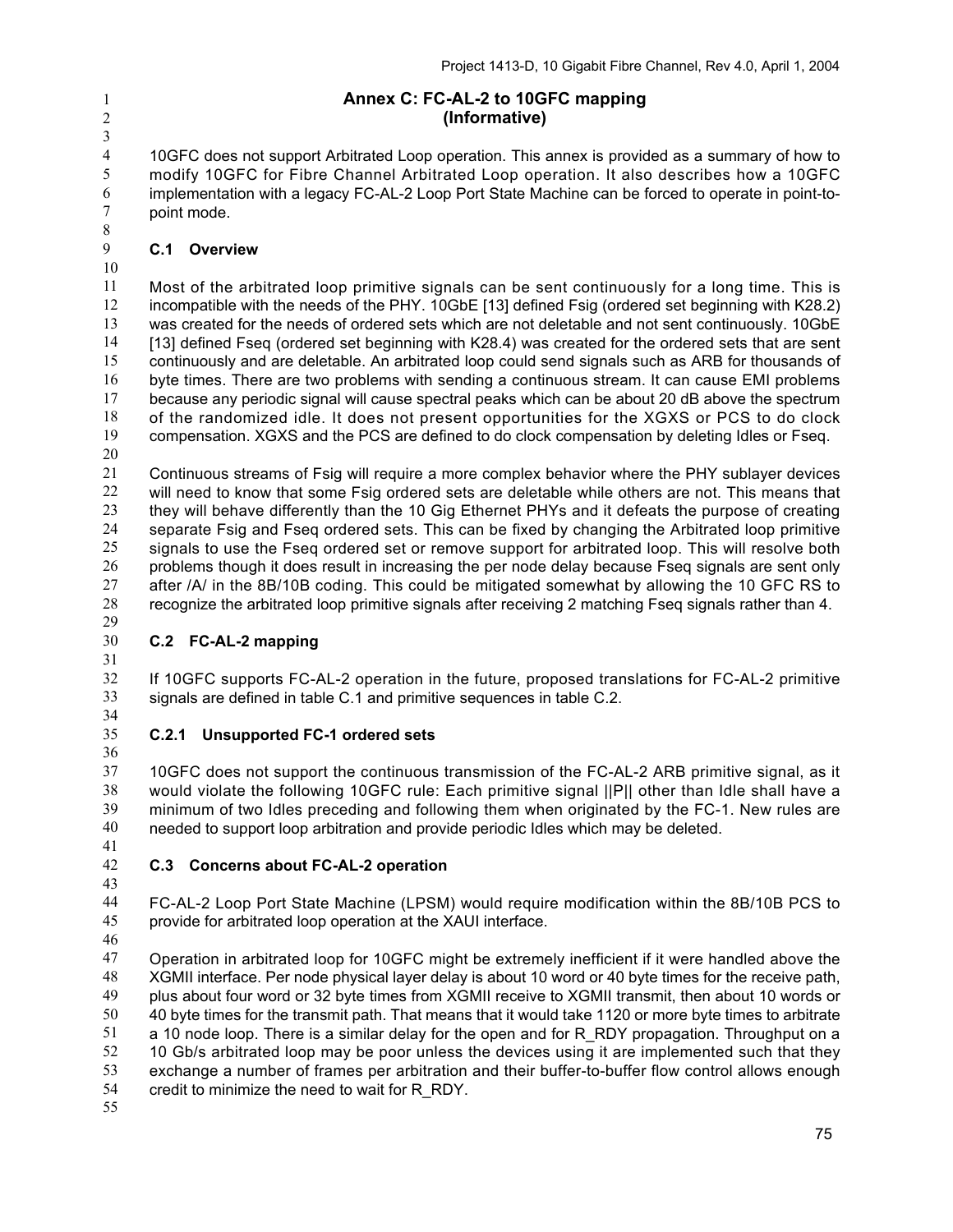<span id="page-95-0"></span>

| Abbr.                   | <b>Delimiter Function</b> | Interface | <b>Ordered Set</b><br>Lane 0-1-2-3 |
|-------------------------|---------------------------|-----------|------------------------------------|
| <b>CLS</b>              | Close                     | FC-AL-2   | K28.5 - D5.4 - D21.5 - D21.5       |
| CLS_X                   |                           | 10GFC     | K28.2 - D5.4 - D21.5 - D21.5       |
| DHD                     | Dynamic Half-Duplex       | FC-AL-2   | K28.5 - D10.4 - D21.5 - D21.5      |
| DHD X                   |                           | 10GFC     | K28.2 - D10.4 - D21.5 - D21.5      |
| <b>MRKtx</b>            | Mark                      | FC-AL-2   | K28.5 - D31.2 - MK TP - AL PS      |
| MRKtx X                 |                           | 10GFC     | K28.2 - D31.2 - MK TP - AL PS      |
| <b>OPNyx</b>            | Open full-duplex          | FC-AL-2   | K28.5 - D17.4 - AL PD - AL PS      |
| OPNyx X                 |                           | 10GFC     | K28.2 - D17.4 - AL PD - AL PS      |
| <b>OPN<sub>vv</sub></b> | Open half-duplex          | FC-AL-2   | K28.5 - D17.4 - AL_PD - AL_PD      |
| OPNyy_X                 |                           | 10GFC     | K28.2 - D17.4 - AL_PD - AL_PD      |
| OPNyr                   | Open selective replicate  | FC-AL-2   | K28.5 - D17.4 - AL PD - D31.7      |
| OPNyr_X                 |                           | 10GFC     | K28.2 - D17.4 - AL PD - D31.7      |
| OPNfr                   | Open broadcast replicate  | FC-AL-2   | K28.5 - D17.4 - D31.7 - D31.7      |
| OPNfr_X                 |                           | 10GFC     | K28.2 - D17.4 - D31.7 - D31.7      |
| ARB(val)                | Arbitrate                 | FC-AL-2   | K28.5 - D20.4 - val - val          |
| ARB_X(val)              |                           | 10GFC     | K28.2 - D20.4 - val - val          |

**Table C.1 – Primitive signals (arbitrated loop)**

**Table C.2 – Primitive sequences (arbitrated loop)**

<span id="page-95-1"></span>

| Abbr.          | <b>Delimiter Function</b>      | Interface | <b>Ordered Set</b><br>Lane 0-1-2-3 |
|----------------|--------------------------------|-----------|------------------------------------|
| LIP(F7, F7)    | Loop Initialization--F7,F7     | FC-AL-2   | K28.5 - D21.0 - D23.7 - D23.7      |
| $LIP_X(F7,F7)$ |                                | 10GFC     | K28.4 - D21.0 - D23.7 - D23.7      |
| LIP(F8, F7)    | Loop Initialization--F8,F7     | FC-AL-2   | K28.5 - D21.0 - D24.7 - D23.7      |
| LIP X(F8,F7)   |                                | 10GFC     | K28.4 - D21.0 - D24.7 - D23.7      |
| LIP(F7,x)      | Loop Initialization--F7,x      | FC-AL-2   | K28.5 - D21.0 - D23.7 - AL_PS      |
| $LIP_X(F7,x)$  |                                | 10GFC     | K28.4 - D21.0 - D23.7 - AL PS      |
| LIP(F8,x)      | Loop Initialization--F8,x      | FC-AL-2   | K28.5 - D21.0 - D24.7 - AL PS      |
| $LIP_X(F8,x)$  |                                | 10GFC     | K28.4 - D21.0 - D24.7 - AL PS      |
| LIPyx          | Loop Initialization--reset     | FC-AL-2   | K28.5 - D21.0 - AL PD - AL PS      |
| LIP_Xyx        |                                | 10GFC     | K28.4 - D21.0 - AL PD - AL PS      |
| <b>LIPfx</b>   | Loop Initialization--reset all | FC-AL-2   | K28.5 - D21.0 - D31.7 - AL PS      |
| LIP_Xfx        |                                | 10GFC     | K28.4 - D21.0 - D31.7 - AL PS      |
| LPByx          | Loop Port Bypass               | FC-AL-2   | K28.5 - D9.0 - AL_PD - AL_PS       |
| LPB_Xyx        |                                | 10GFC     | K28.4 - D9.0 - AL PD - AL PS       |
| I PRfx         | Loop Port Bypass all           | FC-AL-2   | K28.5 - D9.0 - D31.7 - AL PS       |
| LPB_Xfx        |                                | 10GFC     | K28.4 - D9.0 - D31.7 - AL PS       |
| <b>LPEyx</b>   | Loop Port Enable               | FC-AL-2   | K28.5 - D5.0 - AL PD - AL PS       |
| LPE_Xyx        |                                | 10GFC     | K28.4 - D5.0 - AL_PD - AL_PS       |
| I PFfx         | Loop Port Enable all           | FC-AL-2   | K28.5 - D5.0 - D31.7 - AL_PS       |
| LPE_Xfx        |                                | 10GFC     | K28.4 - D5.0 - D31.7 - AL PS       |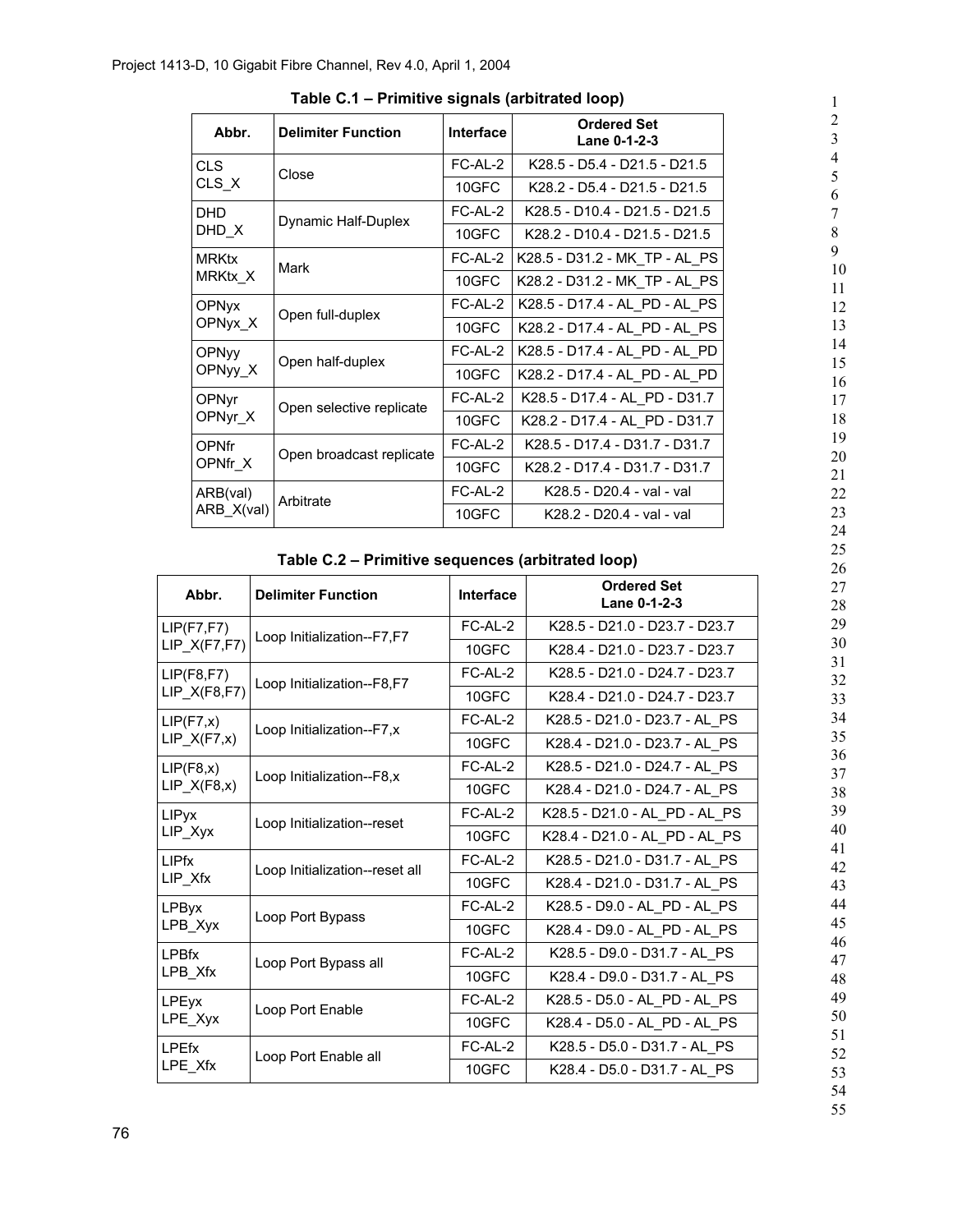### **C.4 Forcing LPSM to Point-to-Point Mode**

If a 10GFC implementation uses a legacy FC-AL-2 Loop Port State Machine (LPSM), the LPSM can be forced to point-to-point mode by asserting the REQ(old-port) input to the LPSM. Other mechanisms may be defined.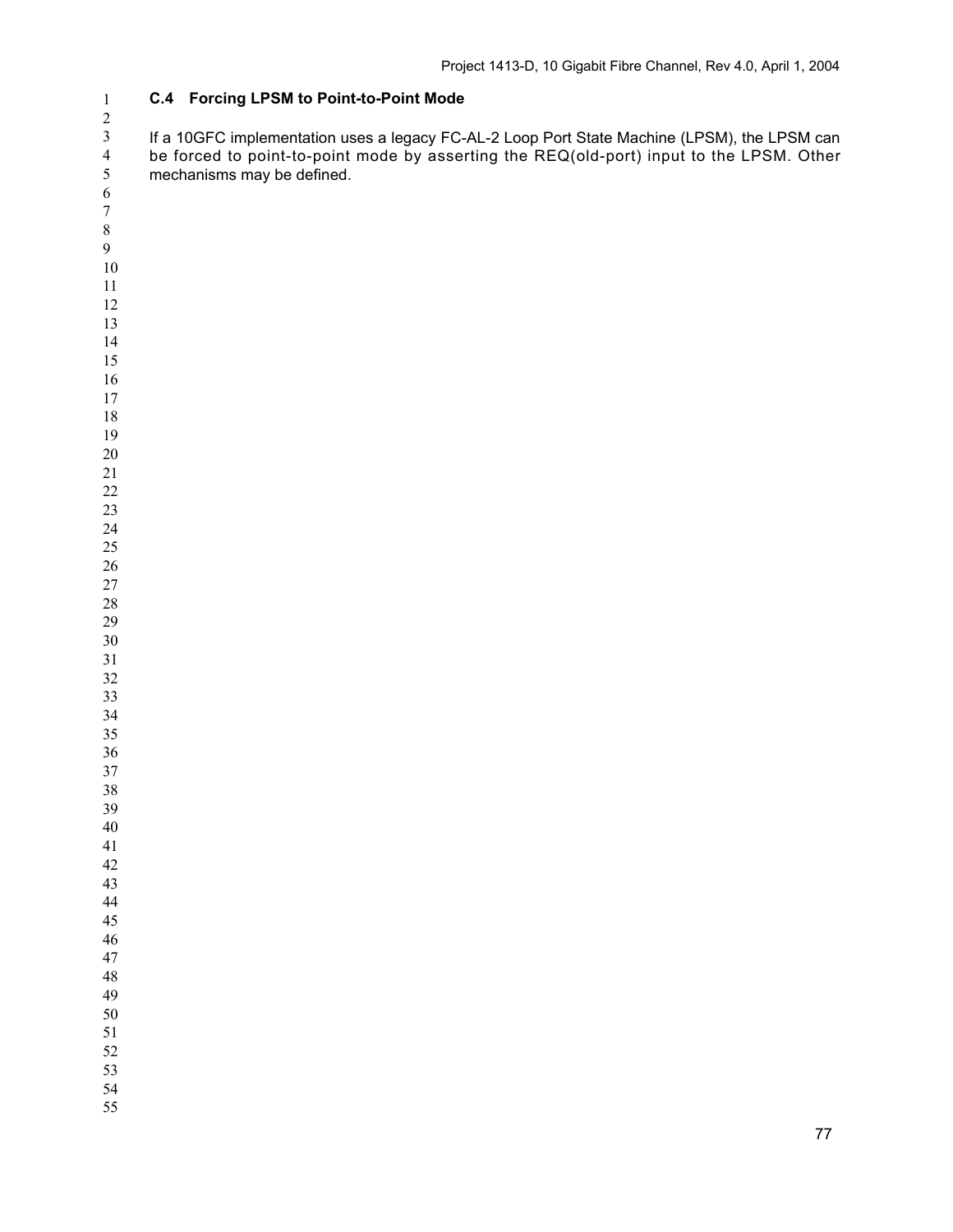| $\overline{\mathbf{c}}$ |
|-------------------------|
| $\frac{3}{4}$           |
|                         |
| 5                       |
| 6                       |
| 7                       |
| 8                       |
| 9                       |
| 10                      |
| 11                      |
| 12                      |
| 13                      |
| $\frac{14}{5}$          |
| 15<br>16                |
| 17                      |
| 18                      |
| 19                      |
| 20                      |
| $\overline{21}$         |
| 22                      |
| 23                      |
| 24                      |
| 25                      |
| 26                      |
| 27                      |
| 28                      |
| 29                      |
|                         |
| 30<br>31<br>32          |
|                         |
| 33                      |
| 34                      |
| 35                      |
| 36                      |
| 37<br>38                |
|                         |
| 39<br>40                |
| 41                      |
| 42                      |
| 43                      |
| 44                      |
| 45                      |
| 46                      |
| 47                      |
| 48                      |
| 49                      |
| 50                      |
| 51                      |
| 52                      |
| 53                      |
| 54                      |
| 55                      |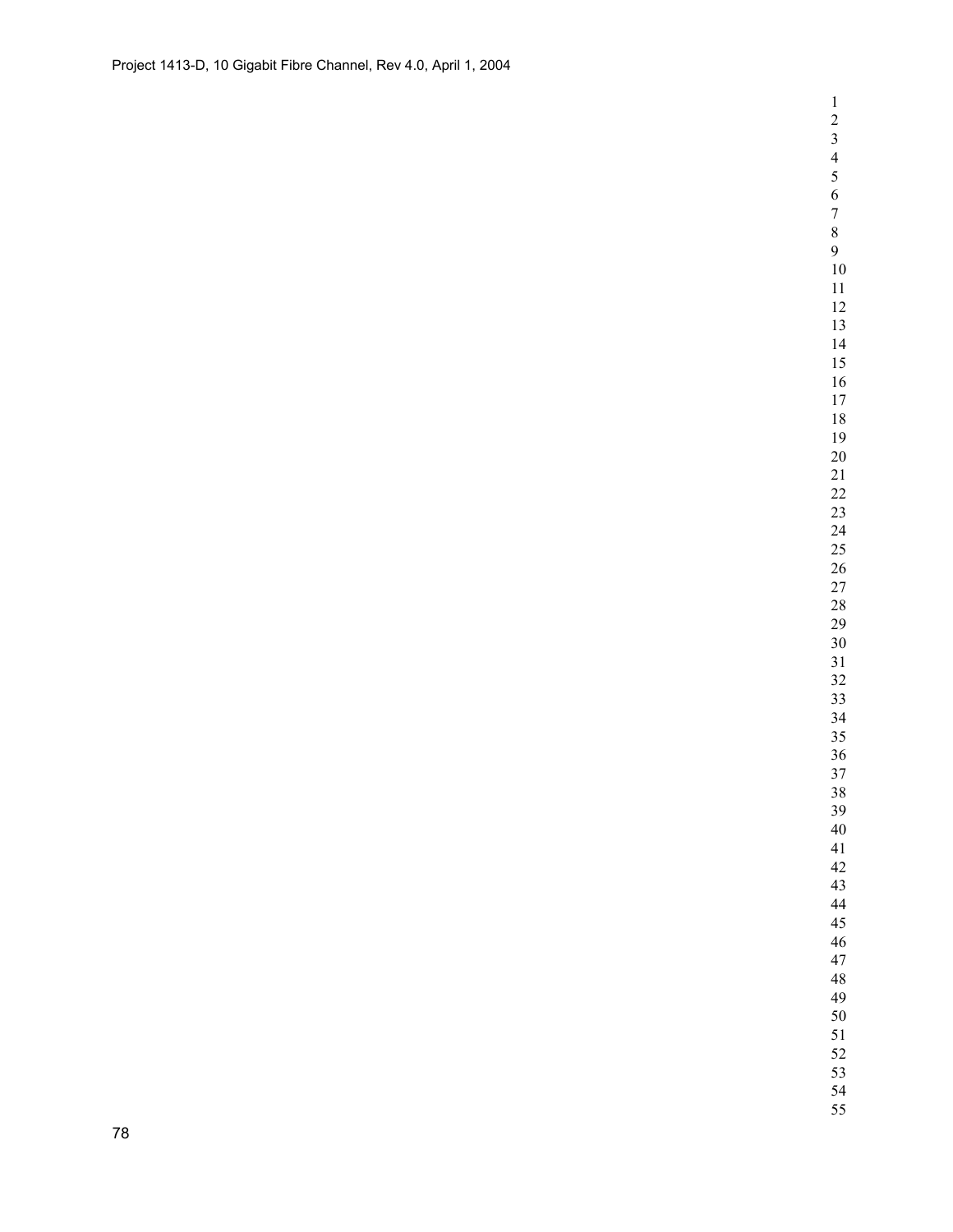# <span id="page-98-0"></span>**Annex D: 8B/10B PCS State Diagrams (Informative)**

This annex is provided as a summary of how the 8B/10B PCS state diagrams function when transferring [10GbE \[13\]](#page-21-0) or 10GFC data and primitives. See [10GbE \[13\]](#page-21-0) for the details.

# **D.1 Overview**

11 12 13

17

10 This is a description of operation of the primary state diagrams as defined in the [10GbE \[13\]](#page-21-0). State diagrams, then tables, then figures and finally text take precedence in [10GbE \[13\].](#page-21-0)

# **D.2 Transmit source state diagram**

14 15 16 The 8B/10B PCS Transmit Source State Diagram in [10GbE \[13\]](#page-21-0) must be followed exactly to ensure interoperation with other devices. This clause provides a verbal explanation of how the Transmit State Machine functioned as of [10GbE \[13\].](#page-21-0)

18 19 20 A global reset statement forces either the SEND\_K state to be executed until the reset statement is false.

21 22 23 24 A RESET signal forces the SEND K state to be executed until it is false. When RESET is false and the XGMII transmit path does contain an ||IDLE|| or ||Q||, random ||A||, ||K||, ||R|| or ||A|| then ||Q|| will be issued by the 8B/10B PCS.

25 26 27 28 When the RESET signal is false and the XGMII transmit path does not contain an ||IDLE|| or ||Q||, the SEND DATA state will be continuously executed. Then when the XGMII transmit path does contain an ||IDLE|| or ||Q||, random ||A||, ||K||, ||R|| or ||A|| followed by ||Q|| will be issued by the 8B/10B PCS.

29 30 NOTE – Only ||I|| or ||Q|| on the XGMII transmit path will exercise the random nature of the ||A||, ||K|| and ||R|| generation.

32 33 34 35 ||P|| or ||Q|| must never be next to ||T|| to function with 8B/10B or 64B/66B PCS devices. This requires ||T|| to always be followed by an ||IDLE|| on the XGMII transmit path and no device shall delete the column following ||T||.

36 37 The column following ||T|| must be either ||A|| or ||K|| for the [10GbE \[13\]](#page-21-0) 8B/10B check-end function to reflect disparity errors within a frame back to the CRC or EOF columns.

39 **D.2.1 Send data state**

41 42 43 Any character received on the XGMII transmit path which is not an ||IDLE|| or ||Q|| while RESET is false will always be sent to the 8B/10B PCS while in the SEND\_DATA state. Each lane will be encoded on a lane basis. 10GFC has no additional requirements above those in [10GbE \[13\].](#page-21-0)

44 45

46 47 48

38

40

31

NOTE – ||A||, ||K|| and ||R|| on the XGMII transmit path are undefined by [10GbE \[13\]](#page-21-0) or 10GFC. The XAUI outputs should not be tested using this method. Many devices will duplicate the  $||A||, ||K||, ||R||$  or  $||P||$  sequences from XGMII to XAUI unless internal character deletion is required.

#### 49 50 **D.2.2 Transmission errors**

51 52 53 Any XGMII column containing an /E/ character will be sent in the SEND\_DATA state. If the column with the /E/ is followed by an Idle, the Idle will be encoded as an ||A|| or ||K|| per the transition conditions for SEND\_A and SEND\_K states.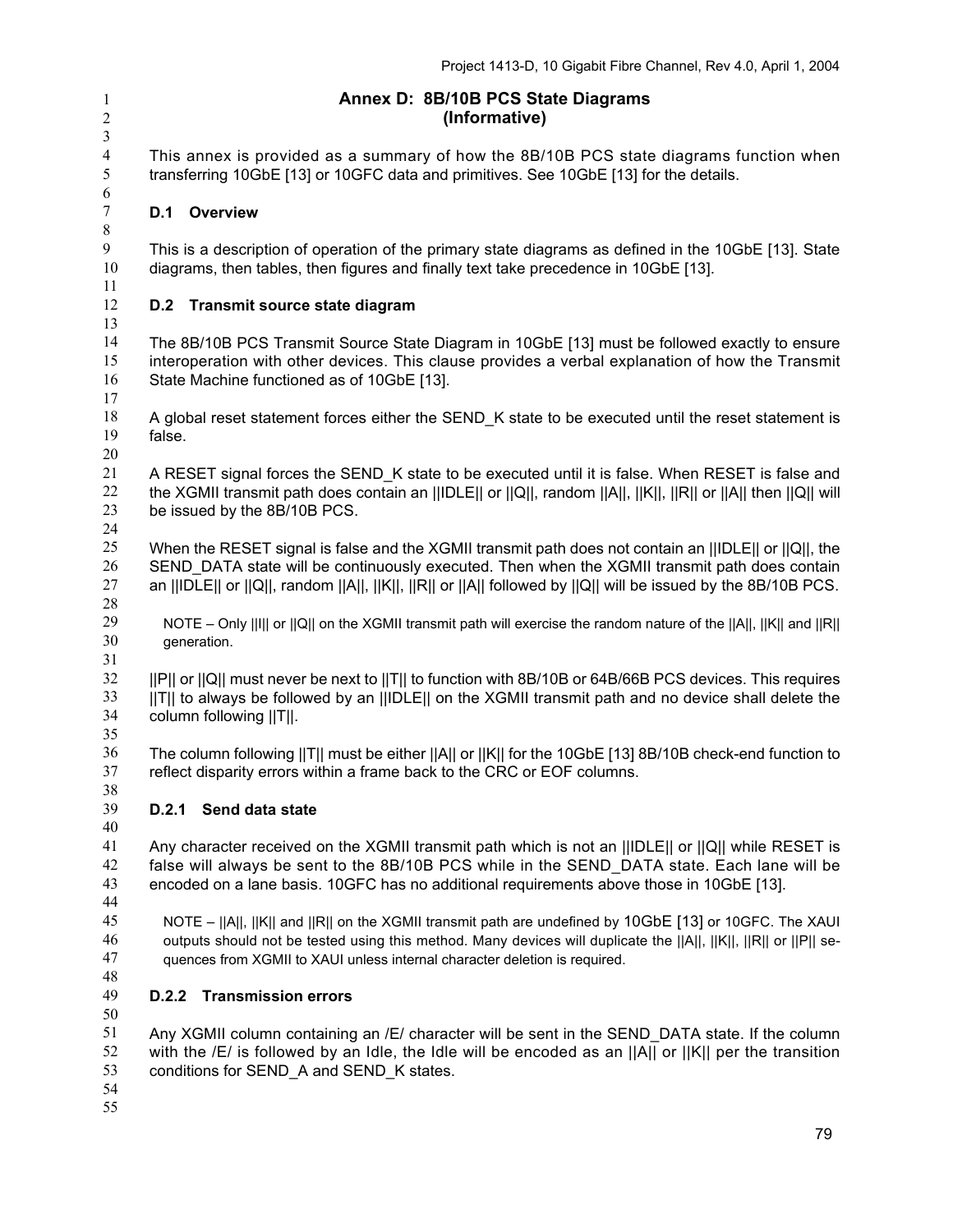No illegal special characters are to be transmitted. For [10GbE \[13\],](#page-21-0) XGMII /I/ or k07 not in ||I|| or ||T|| will be encoded as an /E/.

### **D.2.3 Primitive signal ||P|| transmission**

Primitive Signals ||P|| are single Ordered Sets detected on the XGMII transmit data path. ||P|| will be encoded as they are detected. They will be substituted for the next  $||A||$ ,  $||R||$ , or  $||K||$  column which would otherwise be transmitted.

A Primitive Signal ||P|| on the XGMII transmit path will always be sent to the 8B/10B PCS while in the SEND\_DATA state. ||P|| will always be followed by ||K|| ||R|| or ||A|| ||R|| unless clock frequency mismatch management has removed the ||R||, an error was detected or Q\_det is set. Some XGMII to 8B/10B PCS translation examples follow using a simplified syntax to show the various column patterns: PIIP to PARP, PKRP or PAQP; PIPIP to PKPKP, PAPKP or PKPAP, where I= ||I||, P= ||P||, A=  $||A||$ , R=  $||R||$ , K=  $||K||$  and Q=  $||Q||$ .

### **D.2.4 Primitive sequence ||Q|| transmission**

18 19 20 21 22 23 24 25 A Primitive Sequence ||Q|| is an Ordered Set which is transmitted continuously when originated by the FC-1 level. In order to reduce EMI it is desirable to combine Primitive Sequence with the randomized Idle pattern. As long as one Primitive Sequence ||Q|| is recognized on the transmit XGMII, at least one Primitive Sequence Ordered Set will be sent. If a different Primitive Sequence Ordered Set is received, that Ordered Set is substituted for the previous one, and Primitive Sequence transmission continues. A continuous stream of ||Q|| on XGMII will result in a XAUI stream where ||Q|| is only transmitted after an ||A|| and ||Q|| is always followed by an ||R|| or ||K|| at the transmitter.

27 28 29 30 31 32 33 If ||Q|| was detected on the XGMII transmit data path while the Transmit Source State Diagram is in the SEND\_DATA state, Q\_det would be set and either the SEND\_A or SEND\_K states would be entered depending on the value of A\_CNT or whether an  $||A||$  was sent when SEND\_DATA state was last exited. If ||Q|| occurred while not in the SEND\_DATA state, random ||K|| or ||R|| would be sent until the next occurrence of  $||A||$ . If  $||Q||$  is sent after  $||A||$ , Q det is reset. If some character other than ||IDLE|| or ||Q|| occurs when ||Q|| is to be sent, that character is encoded in the SEND\_DATA state and Q\_det is not reset. ||Q|| is always transmitted immediately after ||A||.

The mixing of ||Q|| and any other ordered set like ||P|| is handled by the state diagram as described above. The mixing ||Q|| and ||P|| requires ||Q|| to be repeated to ensure it is correctly received. ||P|| shall not be transmitted during  $||Q||$  for 10GFC. See [9.8.5](#page-71-0) and [9.8.6](#page-72-0) for more 10GFC requirements.

### **D.2.5 Idle pattern ||I|| generation**

XGMII Idle Primitives ||IDLE|| (k07 - k07 - k07 - k07) are translated to columns of ||A||, ||R||, and ||K|| when sent to the 8B/10B PCS. The  $||A||$ ,  $||R||$ , and  $||K||$  columns are randomized in order to reduce EMI emissions. The rules of transmission follow those specified in [10GbE \[13\].](#page-21-0) Nevertheless, some side effects are noted in this subclause for convenience.

### **D.2.5.1 ||A|| generation and transmission**

The ||A|| column follows the insertion rule of between 17 and 32 columns apart. There are a minimum of 16 columns between each /A/. A random value (A\_CNT) is loaded when the ||A|| is transmitted, and decremented to zero, at which time another ||A|| is transmitted when allowed by the PCS transmit source state diagram. An example is shown in [table D.1](#page-100-0) with a count of 16 loaded the first time and a random count of 16 to 31 is loaded when the next ||A|| is transmitted.

52 53

26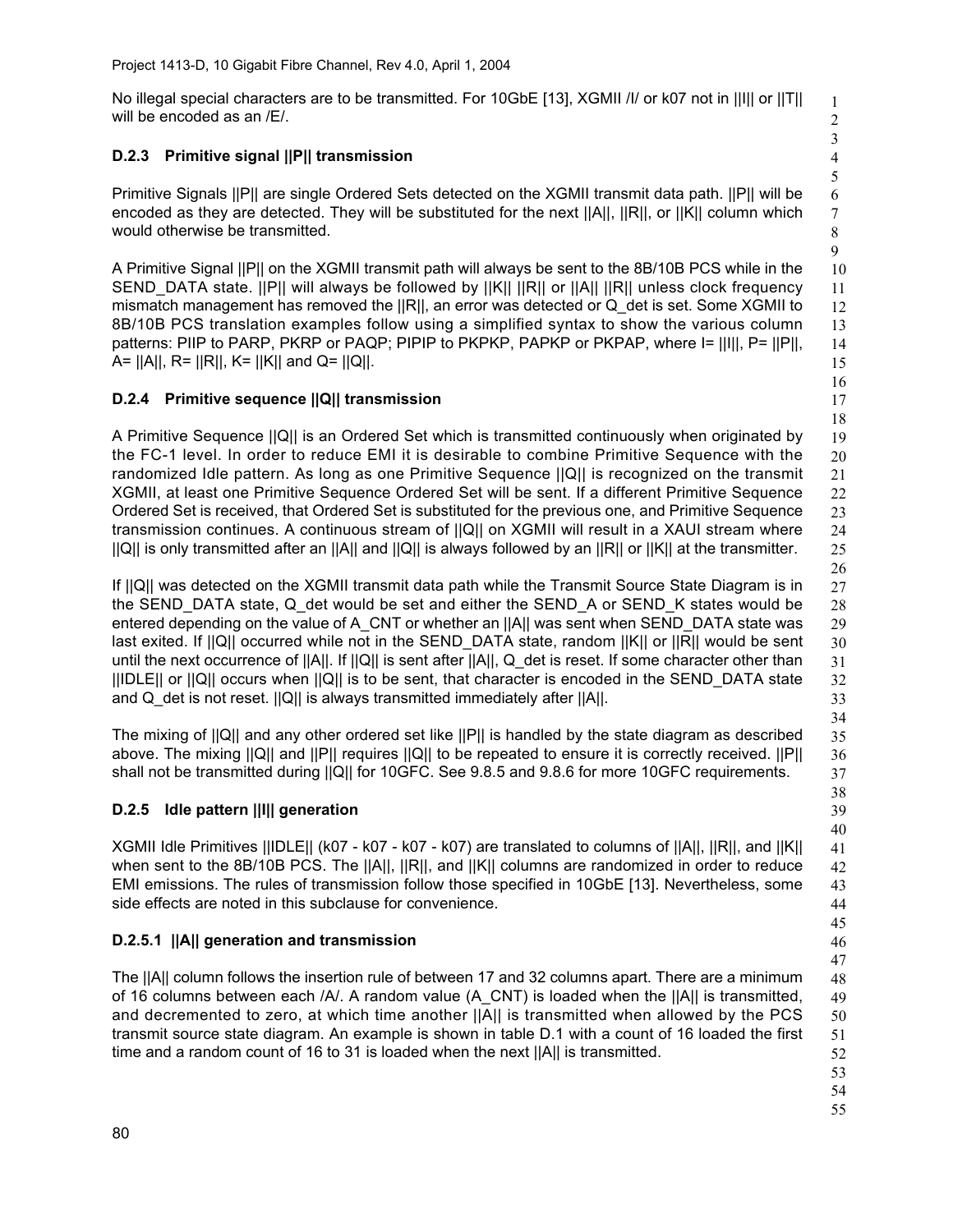|  |  | Table D.1 – Idle pattern generation |
|--|--|-------------------------------------|
|  |  |                                     |

<span id="page-100-0"></span>

|                   |     |        |      |      |     |     |     |     |     |     |     | <b>XGMII (transmit)</b> |     |     |     |     |     |     |     |     |     |       |
|-------------------|-----|--------|------|------|-----|-----|-----|-----|-----|-----|-----|-------------------------|-----|-----|-----|-----|-----|-----|-----|-----|-----|-------|
| Lane 0            | d   | $d_c$  | dt   |      |     |     |     |     |     |     |     |                         |     |     |     |     |     |     |     |     |     |       |
| Lane 1            | d   | $d_c$  | dt   |      |     |     |     |     |     |     |     |                         |     |     |     |     |     |     |     |     |     |       |
| Lane 2            | d   | $d_c$  | dt   |      |     |     |     |     |     |     |     |                         |     |     |     |     |     |     |     |     |     |       |
| Lane 3            | d   | $d_c$  | т    |      |     |     |     |     |     |     |     |                         |     |     |     |     |     |     |     |     |     |       |
| <b>8B/10B PCS</b> |     |        |      |      |     |     |     |     |     |     |     |                         |     |     |     |     |     |     |     |     |     |       |
| Lane 0            | /d/ | $/d_c$ | /dt/ | IAI  | /R/ | /K/ | /K/ | /R/ | /R/ | /K/ | /K/ | /K/                     | /K/ | /R/ | /R/ | /K/ | /R/ | /K/ | /K/ | /R/ | IAI | /R/   |
| Lane              | /d/ | $/d_c$ | /dt/ | A    | /R/ | /K/ | /K/ | /R/ | /R/ | /K/ | /K/ | /K/                     | /K/ | /R/ | /R/ | /K/ | /R/ | /K/ | /K/ | /R/ | IAI | /R/   |
| Lane 2            | /d/ | $/d_c$ | /dt/ | A    | /R/ | /K/ | /K/ | /R/ | /R/ | /K/ | /K/ | /K/                     | /K/ | /R/ | /R/ | /K/ | /R/ | /K/ | /K/ | /R/ | IAI | /R/   |
| Lane 3            | /d/ | $/d_c$ | /T/  | IAI. | /R/ | /K/ | /K/ | /R/ | /R/ | /K/ | /K/ | /K/                     | /K/ | /R/ | /R/ | /K/ | /R/ | /K/ | /K/ | /R/ | IAI | /R/   |
| A CNT             | x   | x      | 0    | 16   | 15  | 14  | 13  | 12  | 11  | 10  | 9   | 8                       |     | 6   | 5   | 4   | 3   | 2   |     | 0   | N   | $N-1$ |

The ||A|| is transmitted as the first column after a Frame or Primitive Signal only if A\_CNT is zero and a ||A|| was not transmitted after the last Frame or ||P||. If A\_CNT is non-zero, a ||K|| column will be transmitted.

# **D.3 PCS receive state diagram**

 The PCS Receive State Diagram in [10GbE \[13\]](#page-21-0) benefits from additional explanation below.

 A RESET signal or the four lane PCS receivers not aligned forces the LOCAL\_FAULT\_INDICATE state to be executed and ||LF|| on the XGMII receive data path.

 When the RESET signal is false and the PCS lanes aligned, PCS data is received in either the DATA\_MODE or IDLE\_MODE states. The RECEIVE block connects these two states in zero time.

 When either ||A||, ||K|| or ||R| is received on the 8B/10B PCS, the XGMII receive data path will receive an ||IDLE|| (k07 - k07 - k07 - k07) in the IDLE\_MODE state.

 When anything other that ||I|| is received on the 8B/10B PCS, the XGMII receive data path will receive the decoded value.

- **D.3.1 Reception Error**
- Characters received with disparity errors or code violations are replaced with /E/ in the same lane and same column in which the error is detected. Any propagated running disparity error is always terminated upon reception of a valid special character (K-character). Once generated, an /E/ is forwarded to the XGMII receive path. A description of the check\_end function in [10GbE \[13\]](#page-21-0) that is relevant to 10GFC operation follows:
	- a) The purpose of check-end is to enhance the error detection capability of the DECODE function to indicate /E/ if a running disparity error was propagated to any Idle code-groups in ||T|| for [10GbE \[13\],](#page-21-0) or to the column following ||T||;
	- b)  $/E/$  replaces the character in  $||T||$  in Lanes 0, 1 and 2 in every lane for which a running disparity error is propagated to and terminated by the column following ||T||;
-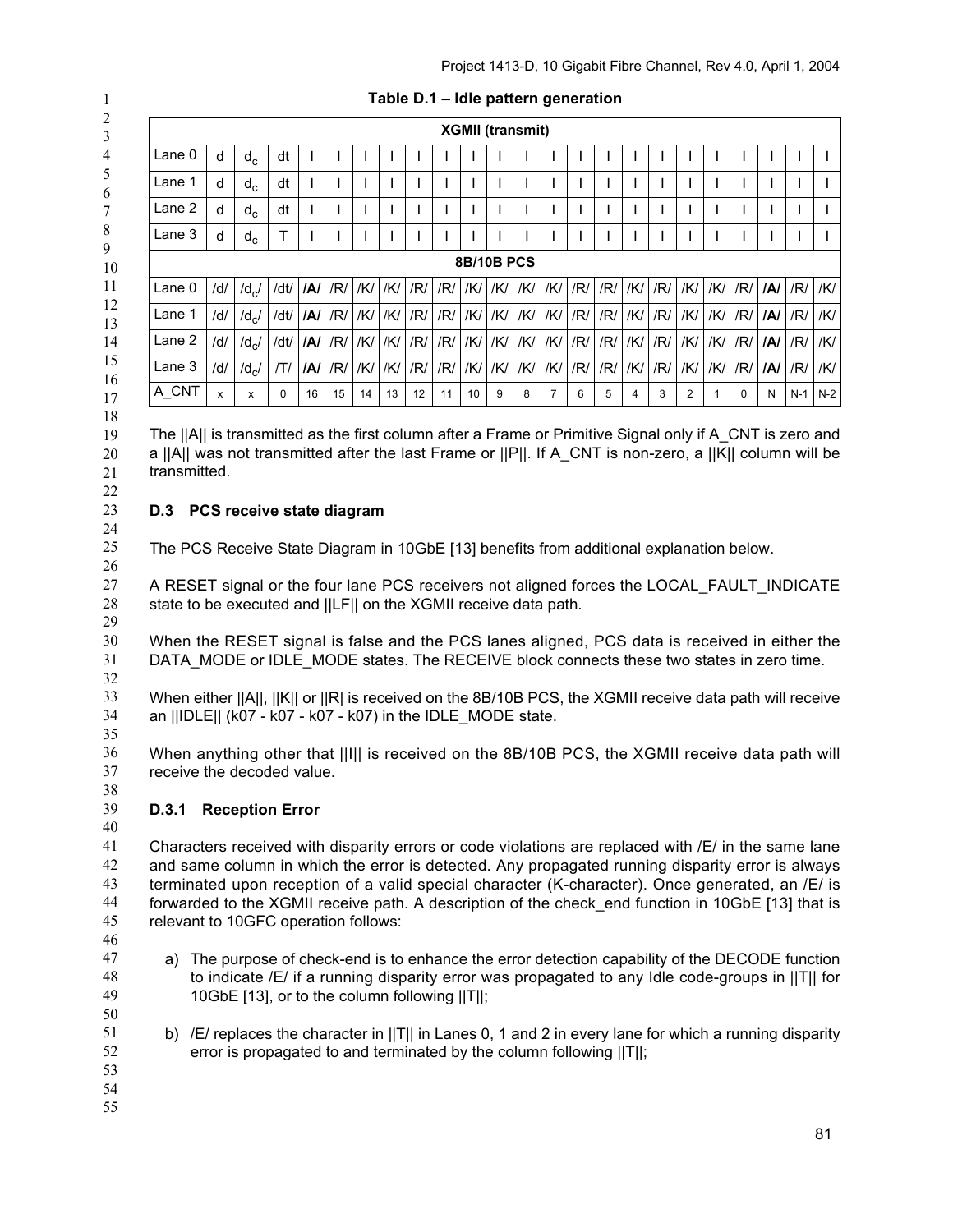- c)  $/E/$  replaces the character in  $||T||$  in Lanes 0, 1 and 2 in every lane for which the column after ||T|| is not /A/ or /K/;
- d) It is recommended the check\_end be extended in the future to be used by 10GFC to enhance the error detection of the DECODE function following a ||P|| or ||Q|| in the same manner described above for  $||T||$ . A disparity error within the data portion of  $||P||$  or  $||Q||$  does not invalidate the primitive currently.

# **D.3.2 Primitive sequence ||Q|| and primitive signal ||P|| reception**

Either a ||P|| or ||Q|| is decoded while in the DATA\_MODE. Receiving a ||T|| does not change the state, only an ||IDLE|| does. The example in [table D.2](#page-101-0) shows the transmission of two R\_RDY Primitive Signals (K28.2 - D21.4 - D10.2 - D10.2).

<span id="page-101-0"></span>

|        | <b>XGMII (transmit)</b> |          |      |                |     |                      |     |              |                        |     |     |     |     |     |     |     |     |     |     |          |
|--------|-------------------------|----------|------|----------------|-----|----------------------|-----|--------------|------------------------|-----|-----|-----|-----|-----|-----|-----|-----|-----|-----|----------|
| Lane 0 | d                       | $d_c$    | dt   |                |     | K28.2                |     |              | K28.2                  |     |     |     |     |     |     |     |     |     |     | $\cdots$ |
| Lane 1 | d                       | $d_c$    | dt   |                |     | D <sub>21.4</sub>    |     | I            | D <sub>21.4</sub>      |     |     |     |     |     |     |     |     |     |     | $\cdots$ |
| Lane 2 | d                       | $d_c$    | dt   |                |     | D <sub>10.2</sub>    |     | I            | D <sub>10.2</sub>      |     |     |     |     |     |     |     |     |     |     | $\cdots$ |
| Lane 3 | d                       | $d_c$    | T    |                |     | D <sub>10.2</sub>    |     | ı            | D <sub>10.2</sub>      |     |     |     |     |     |     |     |     |     |     | $\cdots$ |
|        | <b>8B/10B PCS</b>       |          |      |                |     |                      |     |              |                        |     |     |     |     |     |     |     |     |     |     |          |
| Lane 0 | /d/                     | $/d_{c}$ | /dt/ | $\overline{A}$ | /R/ | /K28.2/              | /K/ | /R/          | /K28.2/                | /K/ | /R/ | /K/ | /K/ | /R/ | /K/ | /R/ | /R/ | /K/ | /K/ | $\cdots$ |
| Lane 1 | /d/                     | $/d_c$   | /dt/ | /A/            | /R/ | /D21.4/              | /K/ | /R/          | /D21.4/                | /K/ | /R/ | /K/ | /K/ | /R/ | /K/ | /R/ | /R/ | /K/ | /K/ | $\cdots$ |
| Lane 2 | /d/                     | $/d_c$   | /dt/ | /A/            | /R/ | /D <sub>10.2</sub> / | /K/ | /R/          | /D <sub>10.2</sub> /   | /K/ | /R/ | /K/ | /K/ | /R/ | /K/ | /R/ | /R/ | /K/ | /K/ | $\cdots$ |
| Lane 3 | /d/                     | $/d_c$   | /T/  | /A/            | /R/ | /D <sub>10.2</sub> / | /K/ | /R/          | /D <sub>10.2</sub> /   | /K/ | /R/ | /K/ | /K/ | /R/ | /K/ | /R/ | /R/ | /K/ | /K/ | $\cdots$ |
|        |                         |          |      |                |     |                      |     |              | <b>XGMII</b> (receive) |     |     |     |     |     |     |     |     |     |     |          |
| Lane 0 | d                       | $d_c$    | dt   |                |     | K28.2                |     | $\mathsf{l}$ | K28.2                  |     |     |     |     |     |     |     |     |     |     | $\cdots$ |
| Lane 1 | d                       | $d_c$    | dt   |                |     | D <sub>21.4</sub>    |     | I            | D <sub>21.4</sub>      |     |     |     |     |     |     | ı   |     |     |     | $\cdots$ |
| Lane 2 | d                       | $d_c$    | dt   |                |     | D <sub>10.2</sub>    |     | $\mathsf{l}$ | D <sub>10.2</sub>      |     |     |     |     |     |     |     |     |     |     | $\cdots$ |
| Lane 3 | d                       | $d_c$    | Т    |                |     | D <sub>10.2</sub>    |     | I            | D <sub>10.2</sub>      |     |     |     |     |     |     |     |     |     |     | $\cdots$ |

### **Table D.2 – Primitive signal transmission**

The example in [table D.3](#page-102-0) shows the result of a IFG of eight columns and two R\_RDY's and a minimum frame with Idles having been removed due to XGMII and PCS translations.

NOTE – ||P|| followed immediately by another ||P|| will only occur on XGMII if the 10GFC rules are not followed but may occur at FC-2 if the Idle between  $||P||$  is deleted above XGMII.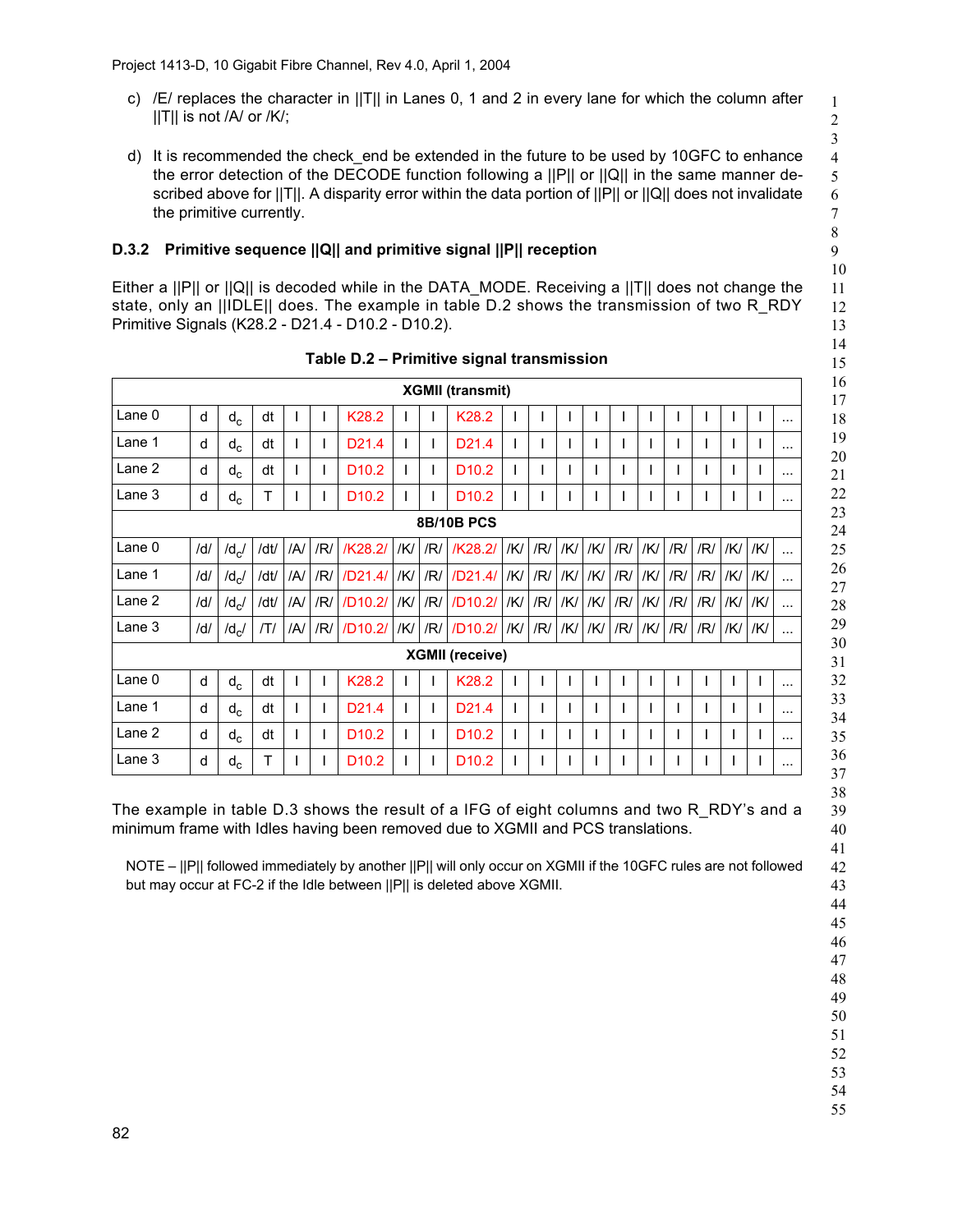|  |  |  | Project 1413-D, 10 Gigabit Fibre Channel, Rev 4.0, April 1, 2004 |  |
|--|--|--|------------------------------------------------------------------|--|
|--|--|--|------------------------------------------------------------------|--|

|  |  |  | Table D.3 – Short inter-frame gap |  |
|--|--|--|-----------------------------------|--|
|--|--|--|-----------------------------------|--|

 

<span id="page-102-0"></span>

|                   |   |         |   |   |              |                         |   |   |                           |   |                | <b>XGMII (transmit)</b> |   |    |    |    |    |    |              |    |    |              |    |    |              |             |   |           |
|-------------------|---|---------|---|---|--------------|-------------------------|---|---|---------------------------|---|----------------|-------------------------|---|----|----|----|----|----|--------------|----|----|--------------|----|----|--------------|-------------|---|-----------|
| Lane 0            | d | $d_c$   | E |   | R            |                         | R |   | S                         | d | d              | d                       | d | d  | d  | d  | E  |    |              | R  |    |              | R  |    |              | S           | d | $\ddotsc$ |
| Lane 1            | d | $d_c$   | O |   | R            |                         | R |   | O                         | d | d              | d                       | d | d  | d  | d  | O  |    |              | R  |    |              | R  |    |              | O           | d | $\ddotsc$ |
| Lane 2            | d | $d_c$   | F |   | D            |                         | D |   | F                         | d | d              | d                       | d | d  | d  | d  | F  |    |              | D  |    |              | D  |    |              | F           | d | $\cdots$  |
| Lane 3            | d | $d_c$   | x |   | ⋎            |                         | Y |   | $\boldsymbol{\mathsf{x}}$ | d | d              | d                       | d | d  | d  | d  | X  |    |              | Ÿ  | ı  |              | Y  |    |              | x           | d | $\cdots$  |
|                   |   |         |   |   |              |                         |   |   |                           |   |                | <b>8B/10B PCS</b>       |   |    |    |    |    |    |              |    |    |              |    |    |              |             |   |           |
| Lane 0            | d | $d_c$   | d | A | $\mathsf{R}$ | K.                      | R | Κ | S                         | d | d              | d                       | d | d  | d  | d  | d  | K  | $\mathsf{R}$ | R  | Κ  | $\mathsf{R}$ | R  | K. | R            | S           | d | $\cdots$  |
| Lane 1            | d | $d_c$   | d | A | R            | K.                      | R | Κ | d                         | d | d              | d                       | d | d  | d  | d  | d  | K  | $\mathsf{R}$ | R. | K. | $\mathsf{R}$ | R  | K  | R            | d           | d | $\ddotsc$ |
| Lane 2            | d | $d_c$   | d | A | D            | K                       | D | Κ | d                         | d | d              | d                       | d | d  | d  | d  | d  | K  | R            | D  | Κ  | R            | D  | K  | R.           | d           | d | $\cdots$  |
| Lane 3            | d | $d_c$   | т | A |              | K.                      | Y | Κ | d                         | d | d              | d                       | d | d  | d  | d  | т  | K  | $\mathsf{R}$ | Y  | K. | $\mathsf{R}$ | Y  | K. | $\mathsf{R}$ | $\mathbf d$ | d | $\cdots$  |
|                   |   |         |   |   |              |                         |   |   |                           |   |                | <b>XGMII</b> (receive)  |   |    |    |    |    |    |              |    |    |              |    |    |              |             |   |           |
| Lane <sub>0</sub> | d | $d_c$   | E |   | R            |                         | R |   | S                         | d | d              | d                       | d | d  | d  | d  | E  |    |              | R  |    |              | R  |    |              | S           | d | $\ddotsc$ |
| Lane 1            | d | $d_c$   | O |   | R            |                         | R |   | $\circ$                   | d | d              | d                       | d | d  | d  | d  | O  |    |              | R  |    |              | R  |    |              | O           | d | $\cdots$  |
| Lane 2            | d | $d_c$   | F |   | D            |                         | D |   | F                         | d | d              | d                       | d | d  | d  | d  | F  |    |              | D  |    |              | D  |    |              | F           | d | $\ddotsc$ |
| Lane 3            | d | $d_{c}$ | X |   |              |                         | Y |   | X                         | d | d              | d                       | d | d  | d  | d  | x  |    |              | Y  |    |              | Y  |    |              | X           | d | $\cdots$  |
| columns:          |   |         |   |   | 1            | $\overline{\mathbf{2}}$ | 3 | 4 | 5                         | 6 | $\overline{7}$ | 8                       | 9 | 10 | 11 | 12 | 13 | 14 | 15           | 16 | 17 | 18           | 19 | 20 | 21           | 22          |   |           |

Tables [D.4](#page-102-1) through [D.7](#page-104-0) illustrate some common Primitive Sequence scenarios. The examples use Fibre Channel Primitive Sequences OLS (K28.4 - D21.1 - D10.4 - D21.2), LR (K28.4 - D09.2 - D31.5 - D09.2), and LRR (K28.4 - D21.1 - D31.5 - D09.2).

<span id="page-102-1"></span>

|                   |     |          |      |            |     |           |          |     |     |     | <b>XGMII (transmit)</b> |     |     |         |            |                      |         |         |         |     |
|-------------------|-----|----------|------|------------|-----|-----------|----------|-----|-----|-----|-------------------------|-----|-----|---------|------------|----------------------|---------|---------|---------|-----|
| Lane 0            | d   | $d_c$    | dt   |            |     | .         |          |     | O   | O   | O                       | O   | O   | $\circ$ | O          | K28.4                | $\circ$ | $\circ$ | $\circ$ | O   |
| Lane 1            | d   | $d_c$    | dt   | L          |     | $\cdots$  | <b>I</b> |     | L   | L   | I.                      | L   | L   | L       | L          | D21.1                | L       | L       |         |     |
| Lane 2            | d   | $d_c$    | dt   | н          |     | $\ddotsc$ | I        |     | S   | S   | S                       | S   | S   | S       | S          | D <sub>10.4</sub>    | S       | S       | S       | S   |
| Lane 3            | d   | $d_c$    | Τ    | L          |     | $\cdots$  | I        |     |     |     |                         |     |     |         |            | D21.2                |         |         |         |     |
|                   |     |          |      |            |     |           |          |     |     |     | <b>8B/10B PCS</b>       |     |     |         |            |                      |         |         |         |     |
| Lane 0            | /d/ | $/d_c$   | /dt/ | IAI        | /R/ | $\ddotsc$ | /K/      | /R/ | /K/ | /R/ | /R/                     | /K/ | /R/ | /K/     | <b>IAI</b> | /K28.4/              | /R/     | /K/     | /K/     | /R/ |
| Lane 1            | /d/ | $/d_c$   | /dt/ | <b>IAI</b> | /R/ | $\ddotsc$ | /K/      | /R/ | /K/ | /R/ | /R/                     | /K/ | /R/ | /K/     | <b>IAI</b> | /D21.1/              | /R/     | /K/     | /K/     | /R/ |
| Lane 2            | /d/ | $/d_{c}$ | /dt/ | <b>IAI</b> | /R/ | $\ddotsc$ | /K/      | /R/ | /K/ | /R/ | /R/                     | K   | /R/ | /K/     | IAI        | /D <sub>10.4</sub> / | /R/     | /K/     | /K/     | /R/ |
| Lane 3            | /d/ | $/d_c$   | /T/  | IAI        | /R/ | $\cdot$   | /K/      | /R/ | /K/ | /R/ | /R/                     | /K/ | /R/ | /K/     | <b>IAI</b> | /D21.2/              | /R/     | /K/     | K       | /R/ |
|                   |     |          |      |            |     |           |          |     |     |     | <b>XGMII</b> (receive)  |     |     |         |            |                      |         |         |         |     |
| Lane <sub>0</sub> | d   | $d_c$    | dt   | L          |     | $\ddotsc$ |          |     |     |     |                         |     |     |         |            | K28.4                |         |         |         |     |
| Lane 1            | d   | $d_c$    | dt   | L          |     | $\ddotsc$ | ı        |     |     |     |                         |     | L   |         | L          | D21.1                |         |         |         |     |
| Lane 2            | d   | $d_c$    | dt   | ı          |     | $\ddotsc$ | <b>I</b> |     |     |     |                         |     | I.  |         | L          | D <sub>10.4</sub>    | I       | I.      |         |     |
| Lane 3            | d   | $d_c$    | т    |            |     | $\cdots$  | I        |     |     |     |                         |     |     |         | L          | D21.2                |         |         |         |     |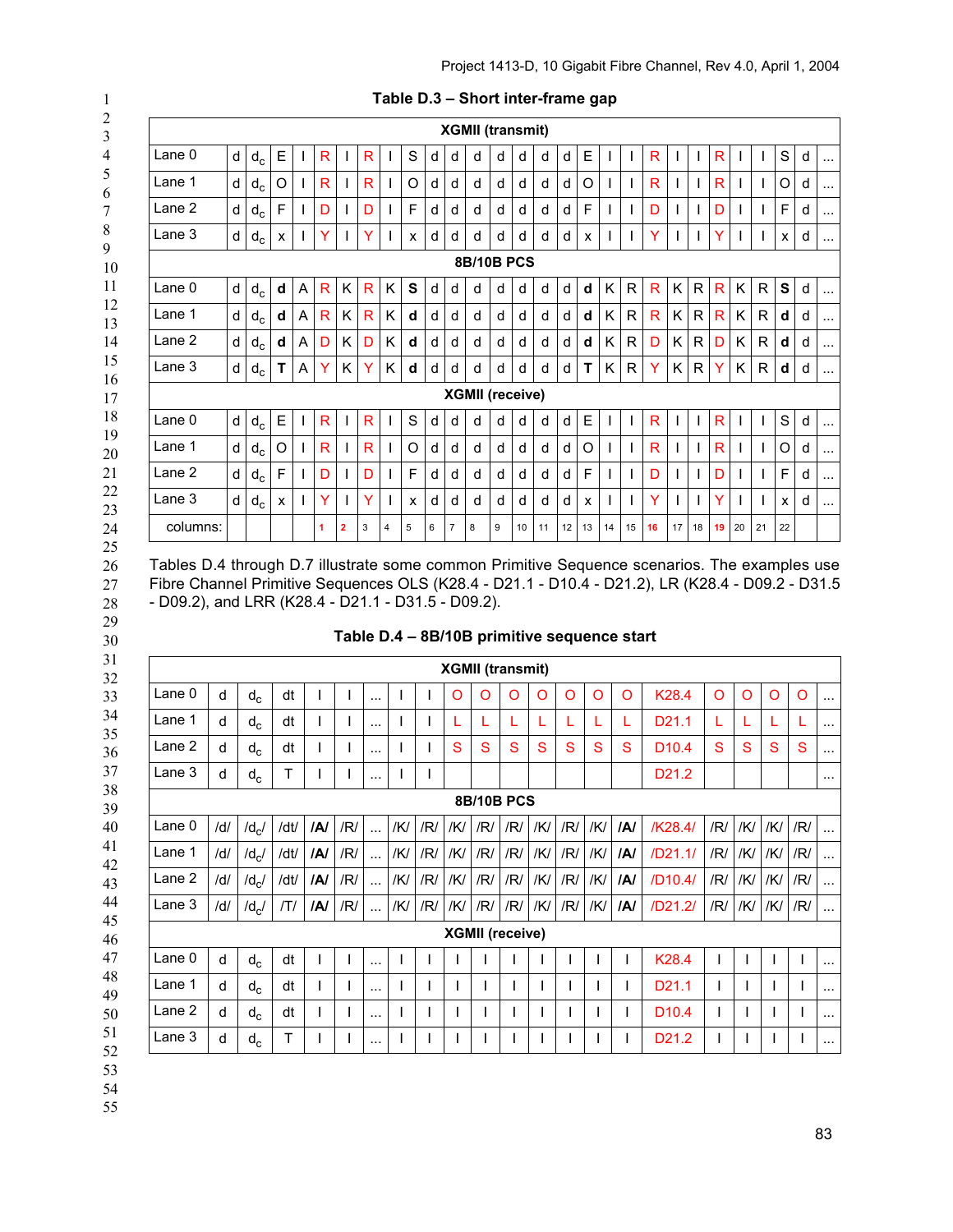|        |                   |     |     |     |                      |     |     |     | <b>XGMII (transmit)</b> |     |          |     |     |     |     |                      |     |     |     |         |           |
|--------|-------------------|-----|-----|-----|----------------------|-----|-----|-----|-------------------------|-----|----------|-----|-----|-----|-----|----------------------|-----|-----|-----|---------|-----------|
| Lane 0 | O                 | O   | O   | O   | K28.4                | O   | O   | O   | O                       | O   |          | O   | O   | O   | O   | K28.4                | O   | O   | O   | $\circ$ | $\cdots$  |
| Lane 1 | L                 |     | L   | L   | D <sub>21.1</sub>    | L   | L   | L   | L                       | L   |          | L   | L   | L   | L   | D <sub>21.1</sub>    |     |     | L   | L       | $\cdots$  |
| Lane 2 | S                 | S   | S   | S   | D <sub>10.4</sub>    | S   | S   | S   | S                       | S   |          | S   | S   | S   | S   | D <sub>10.4</sub>    | S   | S   | S   | S       | $\cdots$  |
| Lane 3 |                   |     |     |     | D <sub>21.2</sub>    |     |     |     |                         |     | $\cdots$ |     |     |     |     | D <sub>21.2</sub>    |     |     |     |         | $\cdots$  |
|        | <b>8B/10B PCS</b> |     |     |     |                      |     |     |     |                         |     |          |     |     |     |     |                      |     |     |     |         |           |
| Lane 0 | /K/               | /R/ | /K/ | IN  | /K28.4/              | /R/ | /K/ | /R/ | /R/                     | /K/ |          | /R/ | /K/ | /R/ | IN  | /K28.4/              | /R/ | /K/ | /R/ | /K/     | $\ddotsc$ |
| Lane 1 | /K/               | /R/ | /K/ | IN  | /D21.1/              | /R/ | /K/ | /R/ | /R/                     | /K/ |          | /R/ | /K/ | /R/ | IN. | /D21.1/              | /R/ | /K/ | /R/ | /K/     | $\ddotsc$ |
| Lane 2 | /K/               | /R/ | /K/ | /A/ | /D <sub>10.4</sub> / | /R/ | /K/ | /R/ | /R                      | /K/ |          | /R/ | /K/ | /R/ | IN  | /D <sub>10.4</sub> / | /R/ | /K/ | /R/ | /K/     | $\ddotsc$ |
| Lane 3 | /K/               | /R/ | /K/ | IN  | /D21.2/              | /R/ | /K/ | /R/ | /R/                     | /K/ |          | /R/ | /K/ | /R/ | IN. | /D21.2/              | /R/ | /K/ | /R/ | /K/     | $\cdots$  |
|        |                   |     |     |     |                      |     |     |     | <b>XGMII</b> (receive)  |     |          |     |     |     |     |                      |     |     |     |         |           |
| Lane 0 |                   |     |     |     | K28.4                |     |     |     |                         |     | $\cdots$ |     |     |     |     | K28.4                |     |     |     |         |           |
| Lane 1 |                   | I   |     |     | D <sub>21.1</sub>    |     |     |     | I                       | I.  |          |     |     | ı   | ı   | D <sub>21.1</sub>    |     |     |     |         |           |
| Lane 2 |                   |     |     |     | D <sub>10.4</sub>    |     |     |     |                         |     |          |     |     |     |     | D <sub>10.4</sub>    |     |     |     |         | $\cdots$  |
| Lane 3 |                   |     |     |     | D <sub>21.2</sub>    |     |     |     |                         |     |          |     |     |     |     | D <sub>21.2</sub>    |     |     |     |         | $\cdots$  |

**Table D.5 – 8B/10B continuing primitive sequence**

# **Table D.6 – 8B/10B changing primitive sequence**

|                   |          |     |    |                   |     |     |     |     |     | <b>XGMII (transmit)</b> |     |           |     |     |     |         |              |     |     |           |
|-------------------|----------|-----|----|-------------------|-----|-----|-----|-----|-----|-------------------------|-----|-----------|-----|-----|-----|---------|--------------|-----|-----|-----------|
| Lane 0            | $\Omega$ | O   | O  | K28.4             | O   | O   | O   |     |     |                         |     | .         |     | L   | L   | K28.4   | L            | L   | L   | $\cdots$  |
| Lane 1            | L        |     | L  | D <sub>21.1</sub> | I.  |     |     | R   | R   | R                       | R   |           | R   | R   | R   | D09.2   | R            | R   | R   | $\cdots$  |
| Lane 2            | S        | S   | S  | D <sub>10.4</sub> | S   | S   | S   |     |     |                         |     |           |     |     |     | D31.5   |              |     |     | $\cdots$  |
| Lane 3            |          |     |    | D <sub>21.2</sub> |     |     |     |     |     |                         |     |           |     |     |     | D09.2   |              |     |     | $\cdots$  |
| <b>8B/10B PCS</b> |          |     |    |                   |     |     |     |     |     |                         |     |           |     |     |     |         |              |     |     |           |
| Lane 0            | /R/      | /K/ | IN | /K28.4/           | /R/ | /K/ | /R/ | /R/ | /K/ | /R/                     | /K/ | $\ddotsc$ | /K/ | /R/ | IN  | /K28.4/ | /R/          | /R/ | /K/ | $\ddotsc$ |
| Lane 1            | /R/      | /K/ | IN | /D21.1/           | /R/ | /K/ | /R/ | /R/ | /K/ | /R/                     | /K/ | $\ddotsc$ | /K/ | /R/ | IN. | /D09.2/ | /R/          | /R/ | /K/ | $\cdots$  |
| Lane 2            | /R/      | /K/ | IN | /D10.4/           | /R/ | /K/ | /R/ | /R/ | /K/ | /R/                     | /K/ | $\ddotsc$ | /K/ | /R/ | IN  | /D31.5/ | /R/          | /R/ | /K/ | $\ddotsc$ |
| Lane 3            | /R/      | /K/ | IN | /D21.2/           | /R/ | /K/ | /R/ | /R/ | /K/ | /R/                     | /K/ | $\ddotsc$ | /K/ | /R/ | IN  | /D09.2/ | /R/          | /R/ | /K/ | .         |
|                   |          |     |    |                   |     |     |     |     |     | <b>XGMII</b> (receive)  |     |           |     |     |     |         |              |     |     |           |
| Lane 0            |          |     |    | K28.4             |     |     |     |     |     |                         |     | $\ddotsc$ |     |     |     | K28.4   | I            |     |     | $\cdots$  |
| Lane 1            |          |     |    | D <sub>21.1</sub> |     |     |     |     |     |                         |     | $\cdot$   | ı   | ш   |     | D09.2   | $\mathbf{I}$ |     |     | $\cdots$  |
| Lane 2            |          |     |    | D <sub>10.4</sub> |     |     |     |     |     |                         |     | .         |     |     |     | D31.5   | ı            |     |     | $\cdots$  |
| Lane 3            |          |     |    | D <sub>21.2</sub> |     |     |     |     |     |                         |     | .         |     |     |     | D09.2   | L            |     |     | $\cdots$  |

# **D.3.3 Idle pattern reception**

When  $||A||$ ,  $||R||$ , or  $||K||$  is received from 8B/10B PCS, it is translated to an Idle (k07 - k07 - k07 - k07) on the XGMII Receive interface. A Primitive Signal (||P||) or Primitive Sequence (||Q||) may be embedded in the Idle stream. These are decoded column by column and passed on the XGMII interface.

1 2

49 50 51

52 53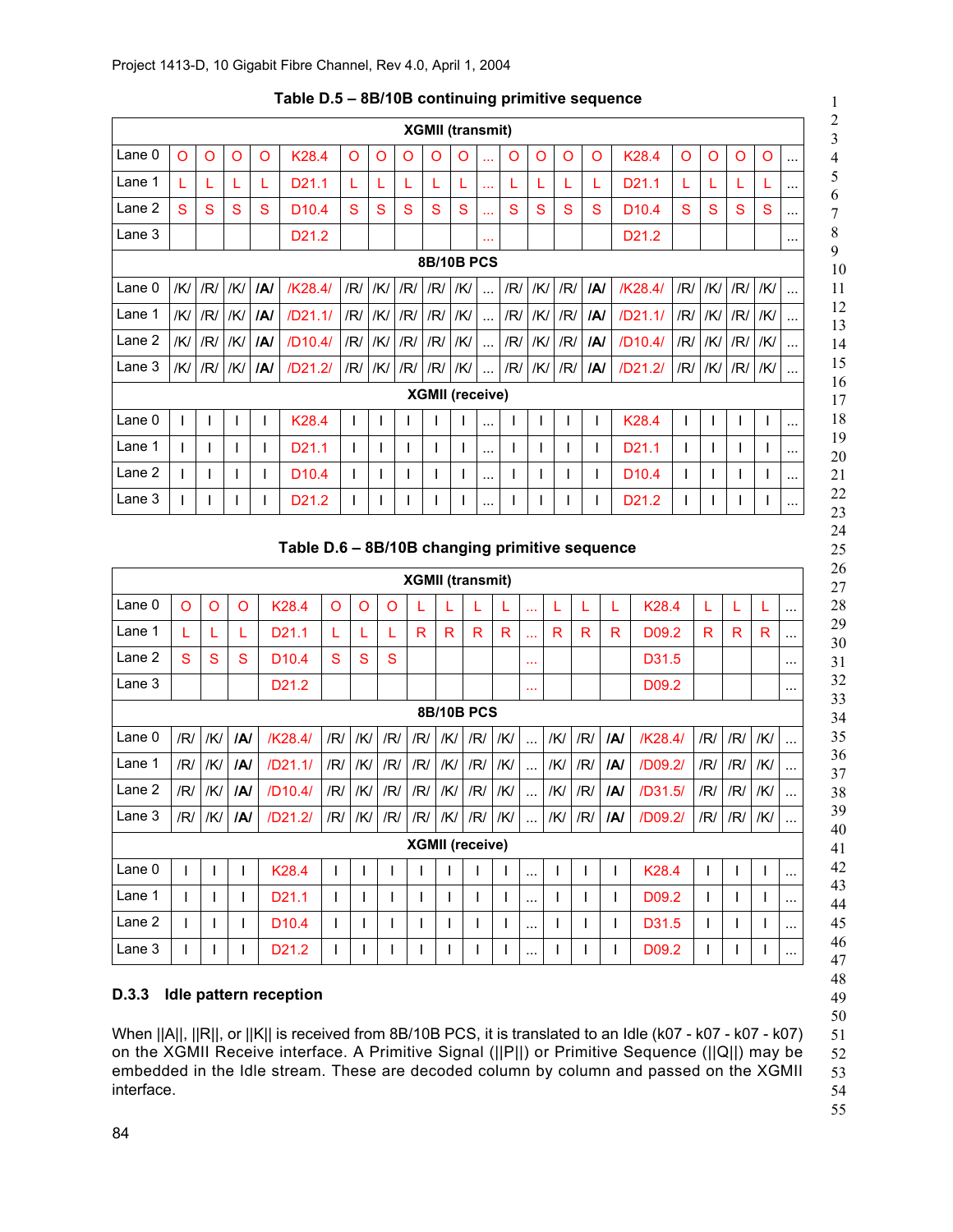<span id="page-104-0"></span>

|        |     |     |     |            |         |     |     |     |         | <b>XGMII (transmit)</b> |     |     |     |           |     |     |     |            |     |     |     |
|--------|-----|-----|-----|------------|---------|-----|-----|-----|---------|-------------------------|-----|-----|-----|-----------|-----|-----|-----|------------|-----|-----|-----|
| Lane 0 |     |     |     |            | /k07/   |     |     |     |         |                         |     |     |     |           |     |     |     |            |     |     |     |
| Lane 1 | R   | R   |     | ı.         | /k07/   |     | I.  |     |         |                         | I   |     |     | $\ddotsc$ |     |     |     |            |     |     |     |
| Lane 2 | R   | R   |     |            | /k07/   |     |     |     |         |                         |     |     |     | $\ddotsc$ |     |     |     |            |     |     |     |
| Lane 3 |     |     |     |            | /k07/   |     |     |     |         |                         |     |     |     | $\ddotsc$ |     |     |     |            |     |     |     |
|        |     |     |     |            |         |     |     |     |         | <b>8B/10B PCS</b>       |     |     |     |           |     |     |     |            |     |     |     |
| Lane 0 | /K/ | /R/ | /K/ | IAI        | /K28.4/ | /R/ | /K/ | /R/ | /K/     | /R/                     | /K/ | /R/ | /K/ | $\ddotsc$ | /R/ | /K/ | /R/ | <b>IAI</b> | /R/ | /K/ | /K/ |
| Lane 1 | /K/ | /R/ | /K/ | <b>IAI</b> | /D21.1/ | /R/ | /K/ |     | /R/ /K/ | /R/                     | /K/ | /R/ | /K/ | $\ddotsc$ | /R/ | /K/ | /R/ | IAI        | /R/ | /K/ | /K/ |
| Lane 2 | /K/ | /R/ | K   | <b>IAI</b> | /D31.5/ | /R/ | /K/ | /R/ | /K/     | /R/                     | /K/ | /R/ | /K/ | $\ddotsc$ | /R/ | /K/ | /R/ | IAI        | /R/ | /K/ | /K/ |
| Lane 3 | /K/ | /R/ | K   | IAI        | /D09.2/ | /R/ | /K/ | /R/ | /K/     | /R/                     | /K/ | /R/ | /K/ | $\ddotsc$ | /R/ | /K/ | /R/ | A          | IR/ | /K/ | /K/ |
|        |     |     |     |            |         |     |     |     |         | XGMII (receive)         |     |     |     |           |     |     |     |            |     |     |     |
| Lane 0 |     |     |     | I.         | /K28.4/ |     |     |     |         |                         |     |     |     |           |     |     |     |            |     |     |     |
| Lane 1 |     |     |     | I.         | /D21.1/ |     |     |     |         |                         | L   |     |     | $\ddotsc$ |     |     |     |            |     |     |     |
| Lane 2 |     |     |     |            | /D31.5/ |     |     |     |         |                         |     |     |     | $\ddotsc$ |     |     |     |            |     |     |     |
| Lane 3 |     |     |     |            | /D09.2/ |     |     |     |         |                         |     |     |     | .         |     |     |     |            |     |     |     |

**Table D.7 – 8B/10B ending primitive sequence**

 With multiple minimum frames and IFG, it is possible that the ||A|| is not included within an IFG. An EOF will normally be followed by a ||K|| column when there are less than 17 columns since the last ||A||. The placement of the ||A|| will depend on randomization, when the last ||A|| was sent and the actual number of idles between frames, which can vary based on clock frequency mismatch. An example is shown in [table D.8.](#page-104-1) Also  $||K||$  is sent after  $||T||$  if  $||A||$  was sent after the previous  $||T||$ , even if  $A_CNT = 0$  at  $||T||$ .

<span id="page-104-1"></span>**Table D.8 – Minimal frame idle pattern generation XGMII (transmit)** Lane 0 Sd d d d dddc E I I I I I I S d d d d d d d E I I I ... Lane 1 |O|d|d|d|d|d|d|d<sub>c</sub>|O|+|+|+|+|+|+|O|d|d|d|d|d|d|d|O|+|+|+|... Lane 2 Fd d d d dddc F I I I I I I F d d d d d d d F I I I ... Lane 3 x d d d d dddc x I I I I I I x d d d d d d d x I I I ... **8B/10B PCS** Lane 0 **S** d d d d dddc **d** ARK KRR **S** ddd dddd **d** KRAR Lane 1 **d** | **d** | d | d | d | d | d | d | d | A | R | K | K | R | **d** | d | d | d | d | d | d | d | K | R | A | R Lane 2 | **d** | d | d | d | d | d | d | d | d | A | R | K | K | R | **d** | d | d | d | d | d | d | d | K | R | A | R Lane 3 **d** d d d d dddc **T** ARK KRR **d** ddd dddd **T** KRAR A\_CNT x x x x x x x x 0 16 15 14 13 12 11 10 9 8 7 6 5 4 3 2 1 0 N N-1

 

 

 

 

- 
- 
- 
- 
-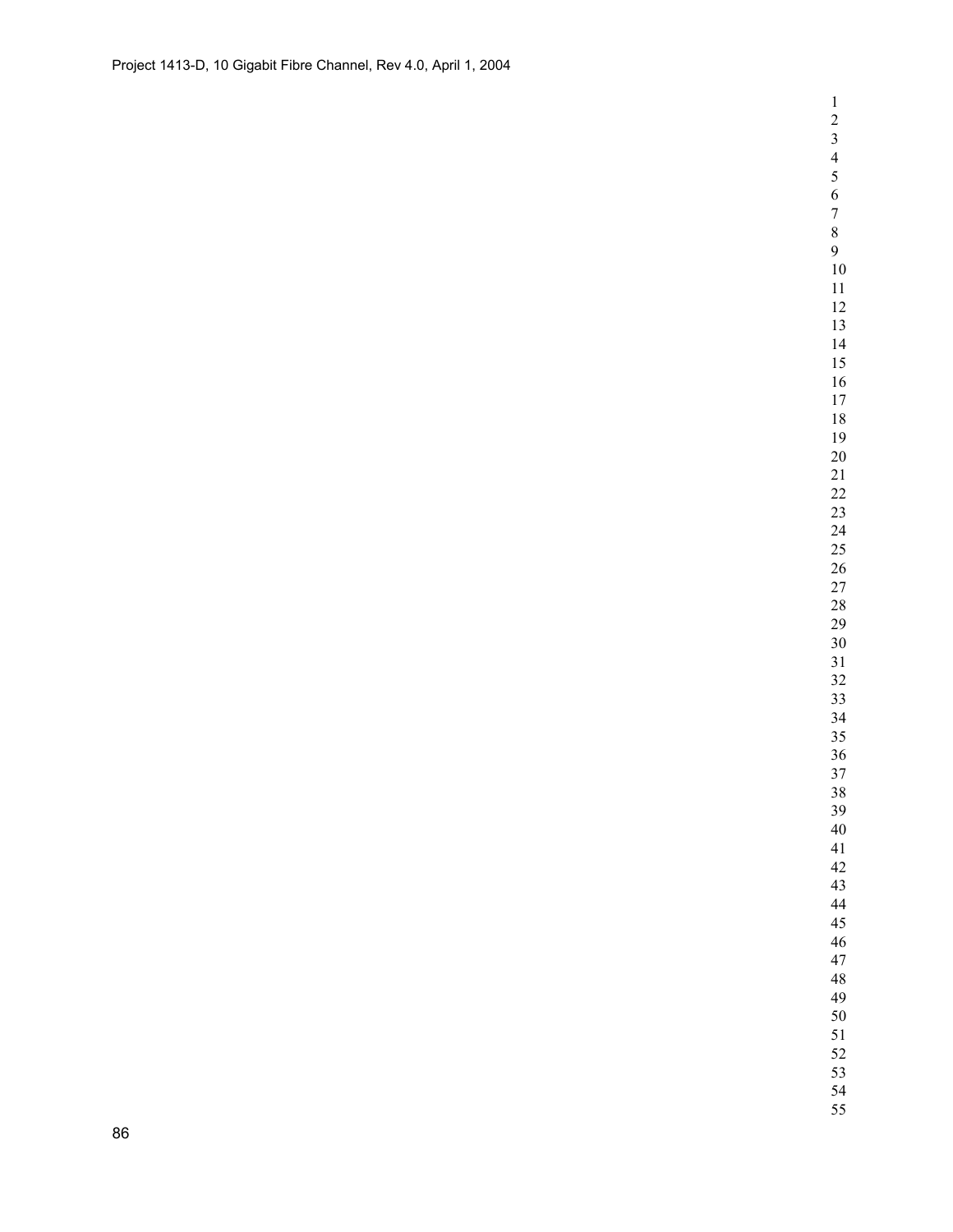# **Annex E: XAUI and 8B/10B PCS test patterns (Normative)**

3 4 5 6 7 8 9 This annex defines test patterns which allow testing of the PMDs associated with [clause 12](#page-80-0) or the XAUI interface described in [clause 11](#page-78-0) for compliance in a system environment, or for unspecified diagnostic purposes. The patterns may be implemented at a bit, code-group or frame level and may be used for transmitter testing. The receiver may not have the capability to accept these diagnostic sequences, however, system debug can be improved if a receiver is able to test for one or more of these patterns and report bit errors (e.g. 8B/10B decoder errors) back to the user.

#### 10 **E.1 High frequency test pattern**

12 13 14 15 16 The intent of this test pattern is to test random jitter (RJ) at a BER of 10<sup>-12</sup>, and also to test the asymmetry of transition times. This pattern is not intended for jitter compliance testing. This high frequency test pattern generates a one, or light on, for a duration of 1 bit time, followed by a zero, or light off, for a duration of 1 bit time. This pattern repeats continuously on each lane for the duration of the test. For example: 1010101010101010101010101010101010101010...

17 18

19 20

11

1 2

> NOTE – This pattern can be generated by the repeated transmission of the D21.5 code-group on each lane. Disparity rules are followed.

#### 21 22 **E.2 Low frequency test pattern**

23 24 25 26 27 The intent of this test pattern is to test low frequency RJ and also to test PLL tracking error. This pattern is not intended for jitter compliance testing. This low frequency test pattern generates a one, or light on, for a duration of 5 bit times, followed by a zero, or light off, for a duration of 5 bit times. This pattern repeats continuously on each lane for the duration of the test. For example: 1111100000111110000011111000001111100000...

28 29

30 31

NOTE – This pattern can be generated by the repeated transmission of the K28.7 code-group on each lane. Disparity rules are followed.

# **E.3 Mixed frequency test pattern**

32 33

43 44 45

34 35 36 37 38 39 40 41 42 The intent of this test pattern is to test the combination of RJ and deterministic jitter (DJ) due to high frequency ISI. This pattern is not intended for jitter compliance testing. This mixed frequency test pattern generates a one, or light on, for a duration of 5 bit times, followed by a zero, or light off, for a duration of 1 bit times, followed by a one for 1 bit time followed by a zero for 1 bit time followed by a one for 2 bit times followed by a zero for 5 bit times followed by a one for 1 bit time followed by a zero for 1 bit time followed by a one for 1 bit time followed by a zero for 2 bit times. This pattern repeats continuously on each lane for the duration of the test. For example: 1111101011000001010011111010110000010100...

NOTE – This pattern can be generated by the repeated transmission of the K28.5 code-group on each lane. Disparity rules are followed.

#### 46 47 **E.4 Continuous jitter test pattern (CJPAT)**

48 49 50 51 52 The continuous jitter test pattern is intended to expose a receiver's CDR to large instantaneous phase jumps. The pattern alternates repeating low transition density patterns with repeating high transition density patterns. The repeating code-group durations should be longer than the time constants in the receiver clock recovery circuit. This assures that the clock phase has followed the systematic pattern jitter and the data sampling circuitry is exposed to large systematic phase jumps.

- 53
- 54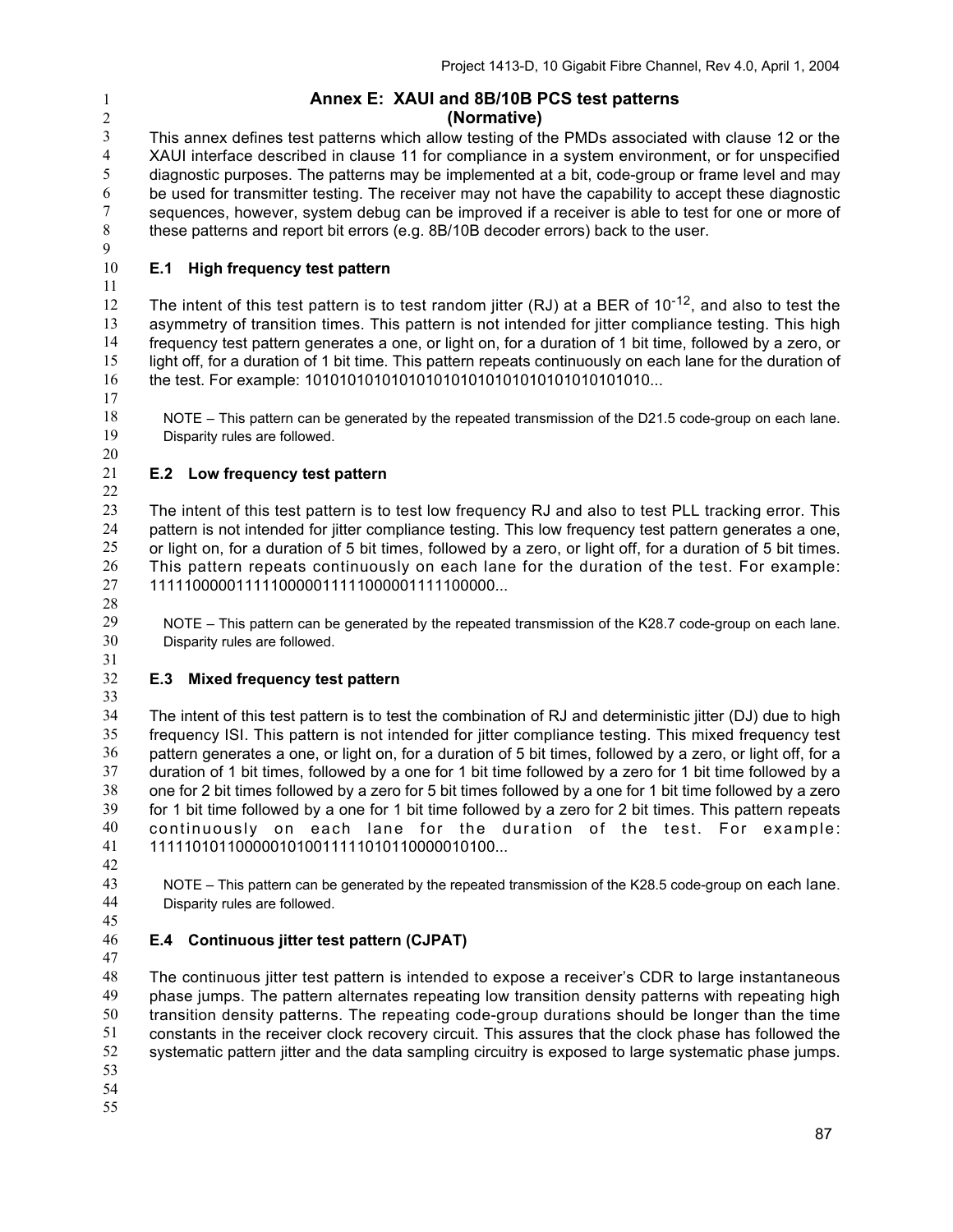This stresses the timing margins in the received eye. The following pattern is intended for receive jitter compliance testing.

NOTE – The basis of this pattern may be found in INCITS TR-25:1999, "Methodology of Jitter Specification". This Annex uses similar modifications to fit the JTPAT test pattern into an 802.3 frame.

The continuous jitter test pattern consists of a continuous stream of identical frames, separated by a minimum Inter Frame Gap (IFG). Each frame is encapsulated within delimiters as specified in [clause](#page-60-1) in the ordinary way. The contents of each frame is composed of the following octet sequences, as observed at the XGMII, before 8B/10B coding.

 Each frame in the continuous jitter test pattern consists of four SOF characters, followed by 1504 data characters, four CRC characters, four EOF characters, followed by a minimum IFG of 24 Idle characters. The frame format is specified in [table E.1.](#page-108-0)

 [Table E.1](#page-108-0) depicts 10-bit encodings for CJPAT. This is the encoding which will occur when each lane has negative disparity before the Start column. The actual 10-bit encoding sent when CJPAT is transmitted will be one of 16 encodings depending upon the disparity of each lane at the beginning of the packet. CJPAT has been designed to produce the same disparity on each lane after the Terminate column as that lane had before the Start column. When CJPAT is sent continuously, two of the sixteen possible encodings may occur because Idle may either leave the disparity the same or flip the disparity on all lanes.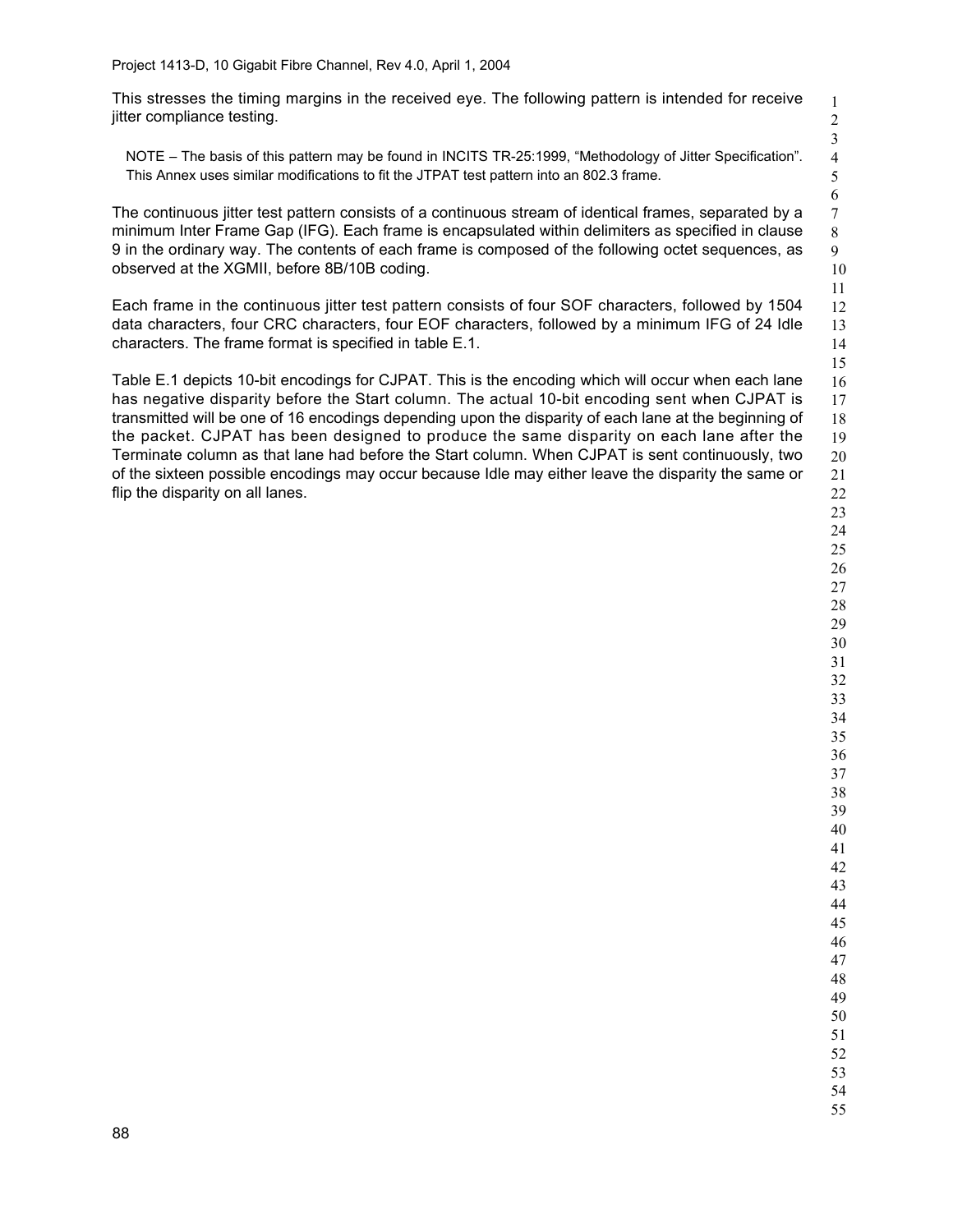| 1      | Table E.1 - Continuous jitter test pattern (CJPAT) frame format |                   |                          |                      |                   |                          |                |                   |                          |                             |                   |                          |                   |             |
|--------|-----------------------------------------------------------------|-------------------|--------------------------|----------------------|-------------------|--------------------------|----------------|-------------------|--------------------------|-----------------------------|-------------------|--------------------------|-------------------|-------------|
| 2<br>3 |                                                                 | Lane 3            |                          |                      | Lane <sub>2</sub> |                          |                | Lane 1            |                          |                             |                   | Lane 0                   | # of<br>repeats   | Content     |
| 4      | 36                                                              | D22.1             | 0110101001               | 36                   | D22.1             | 0110101001               | B <sub>5</sub> | D21.5             | 1010101010               | S                           | K27.7             | 1101101000               | 1                 | <b>SOF</b>  |
| 5      | 7E                                                              | D30.3             | 0111100011               | 7E                   | D30.3             | 0111100011               | 7E             | D30.3             | 0111100011               | 0B                          | D11.0             | 1101001011               | 1                 |             |
| 6      | 7E                                                              | D30.3             | 1000011100               | 7E                   | D30.3             | 1000011100               | 7E             | D30.3             | 1000011100               | 7E                          | D30.3             | 1000011100               | 1                 |             |
| 7      | 7E                                                              | D30.3             | 0111100011               | 7E                   | D30.3             | 0111100011               | 7E             | D30.3             | 0111100011               | 7E                          | D30.3             | 0111100011               |                   |             |
| 8      | 7E                                                              | D30.3             | 1000011100               | 7E                   | D30.3             | 1000011100               | 7E             | D30.3             | 1000011100               | 7E                          | D30.3             | 1000011100               | 65                |             |
| 9      | F <sub>4</sub>                                                  | D20.7             | 0010110111               | F <sub>4</sub>       | D20.7             | 0010110111               | F4             | D20.7             | 0010110111               | F <sub>4</sub>              | D20.7             | 0010110111               | 1                 |             |
| 10     | EB                                                              | D11.7             | 1101001000               | EB                   | D11.7             | 1101001000               | EB             | D11.7             | 1101001000               | EB                          | D11.7             | 1101001000               | 1                 |             |
| 11     | F4                                                              | D <sub>20.7</sub> | 0010110111               | F <sub>4</sub>       | D20.7             | 0010110111               | F <sub>4</sub> | D20.7             | 0010110111               | F <sub>4</sub>              | D20.7             | 0010110111               | 1                 |             |
| 12     | EВ                                                              | D11.7             | 1101001000               | EB                   | D11.7             | 1101001000               | EB             | D11.7             | 1101001000               | EB                          | D11.7             | 1101001000               | 1                 |             |
| 13     | F4                                                              | D20.7             | 0010110111               | F4                   | D20.7             | 0010110111               | F4             | D20.7             | 0010110111               | F <sub>4</sub>              | D20.7             | 0010110111               | $\mathbf{1}$      |             |
| 14     | EB                                                              | D11.7             | 1101001000               | EB                   | D11.7             | 1101001000               | EB             | D11.7             | 1101001000               | EB                          | D11.7             | 1101001000               | 1                 |             |
| 15     | F4                                                              | D20.7             | 0010110111               | F <sub>4</sub>       | D20.7             | 0010110111               | F <sub>4</sub> | D20.7             | 0010110111               | F <sub>4</sub>              | D20.7             | 0010110111               | $\mathbf{1}$      |             |
| 16     | AB                                                              | D11.5             | 1101001010               | AB                   | D11.5             | 1101001010               | AB             | D11.5             | 1101001010               | AB                          | D11.5             | 1101001010               | 1                 |             |
| 17     | B <sub>5</sub>                                                  | D21.5             | 1010101010               | <b>B5</b>            | D21.5             | 1010101010               | B <sub>5</sub> | D21.5             | 1010101010               | B <sub>5</sub>              | D21.5             | 1010101010               | 40                |             |
|        | EB                                                              | D11.7             | 1101001000               | EB                   | D11.7             | 1101001000               | EB             | D11.7             | 1101001000               | EB                          | D11.7             | 1101001000               | 1                 |             |
| 18     | F4                                                              | D20.7             | 0010110111               | F <sub>4</sub>       | D20.7             | 0010110111               | F <sub>4</sub> | D20.7             | 0010110111               | F <sub>4</sub>              | D20.7             | 0010110111               | $\mathbf{1}$      |             |
| 19     | EB                                                              | D11.7             | 1101001000               | EB                   | D11.7             | 1101001000               | EB             | D11.7             | 1101001000               | EB                          | D11.7             | 1101001000               | 1                 |             |
| 20     | F4                                                              | D20.7             | 0010110111               | F <sub>4</sub>       | D20.7             | 0010110111               | F <sub>4</sub> | D20.7             | 0010110111               | F <sub>4</sub>              | D20.7             | 0010110111               | $\mathbf{1}$      |             |
| 21     | EB                                                              | D11.7             | 1101001000               | EB                   | D11.7             | 1101001000               | EB             | D11.7             | 1101001000               | EB                          | D11.7             | 1101001000               | 1                 |             |
| 22     | F <sub>4</sub>                                                  | D <sub>20.7</sub> | 0010110111               | F <sub>4</sub>       | D20.7             | 0010110111               | F <sub>4</sub> | D <sub>20.7</sub> | 0010110111               | F <sub>4</sub>              | D <sub>20.7</sub> | 0010110111               | 1                 |             |
| 23     | EB                                                              | D11.7             | 1101001000               | EB                   | D11.7             | 1101001000               | EB             | D11.7             | 1101001000               | EB                          | D11.7             | 1101001000               | 1                 | PAYLOAD     |
| 24     | F4                                                              | D20.7             | 0010110111               | F4                   | D20.7             | 0010110111               | F4             | D20.7             | 0010110111               | F4                          | D20.7             | 0010110111               | 1                 |             |
| 25     | 7Е                                                              | D30.3             | 1000011100               | 7E                   | D30.3             | 1000011100               | 7E             | D30.3             | 1000011100               | 7E                          | D30.3             | 1000011100               | 66                |             |
| 26     | 7E                                                              | D30.3             | 0111100011               | 7E                   | D30.3             | 0111100011               | 7E             | D30.3             | 0111100011               | 7E                          | D30.3             | 0111100011               |                   |             |
| 27     | F <sub>4</sub>                                                  | D20.7             | 0010110001               | F <sub>4</sub>       | D20.7             | 0010110001               | F <sub>4</sub> | D20.7             | 0010110001               | F <sub>4</sub>              | D20.7             | 0010110001               | 1                 |             |
| 28     | EВ                                                              | D11.7             | 1101001110               | EB                   | D11.7             | 1101001110               | EB             | D11.7             | 1101001110               | EB                          | D11.7             | 1101001110               | 1                 |             |
| 29     | F4                                                              | D <sub>20.7</sub> | 0010110001               | F <sub>4</sub>       | D <sub>20.7</sub> | 0010110001               | F4             | D <sub>20.7</sub> | 0010110001               | F <sub>4</sub>              | D <sub>20.7</sub> | 0010110001               | 1                 |             |
|        | EB                                                              | D11.7             | 1101001110               | EB                   | D11.7             | 1101001110               | EB             | D11.7             | 1101001110               | EB                          | D11.7             | 1101001110               | $\mathbf{1}$      |             |
| 30     | F <sub>4</sub>                                                  | D20.7             | 0010110001               | F <sub>4</sub>       | D20.7             | 0010110001               | F4             | D20.7             | 0010110001               | F <sub>4</sub>              | D <sub>20.7</sub> | 0010110001               | $\mathbf{1}$      |             |
| 31     | EB                                                              | D11.7             | 1101001110               | EB                   | D11.7             | 1101001110               | EB             | D11.7             | 1101001110               | EB                          | D11.7             | 1101001110               | 1                 |             |
| 32     | F <sub>4</sub>                                                  | D20.7             | 0010110001               | F <sub>4</sub>       | D20.7             | 0010110001               | F4             | D20.7             | 0010110001               | F <sub>4</sub>              | D20.7             | 0010110001               | 1                 |             |
| 33     | AB                                                              | D11.5             | 1101001010               | AB                   | D <sub>11.5</sub> | 1101001010               | AB             | D11.5             | 1101001010               | AB                          | D11.5             | 1101001010               | 1                 |             |
| 34     | B <sub>5</sub>                                                  | D21.5             | 1010101010               | B <sub>5</sub>       | D21.5             | 1010101010               | B <sub>5</sub> | D21.5<br>D11.7    | 1010101010               | B <sub>5</sub>              | D21.5             | 1010101010               | 40                |             |
| 35     | EB                                                              | D11.7             | 1101001110               | EB                   | D11.7             | 1101001110               | EB             |                   | 1101001110               | EB                          | D11.7             | 1101001110               | 1                 |             |
| 36     | F4<br>EB                                                        | D20.7<br>D11.7    | 0010110001<br>1101001110 | F <sub>4</sub><br>EB | D20.7<br>D11.7    | 0010110001<br>1101001110 | F4<br>EB       | D20.7<br>D11.7    | 0010110001<br>1101001110 | F <sub>4</sub><br><b>EB</b> | D20.7<br>D11.7    | 0010110001               | 1<br>$\mathbf{1}$ |             |
| 37     | F4                                                              |                   | 0010110001   F4 D20.7    |                      |                   |                          | F <sub>4</sub> | D <sub>20.7</sub> |                          | F4                          |                   | 1101001110               | $\mathbf{1}$      |             |
| 38     | EB                                                              | D20.7<br>D11.7    |                          | EB                   | D11.7             | 0010110001               | EB             | D11.7             | 0010110001<br>1101001110 | EB                          | D20.7<br>D11.7    | 0010110001<br>1101001110 | 1                 |             |
| 39     | F4                                                              | D20.7             | 1101001110<br>0010110001 | F <sub>4</sub>       | D20.7             | 1101001110<br>0010110001 | F <sub>4</sub> | D20.7             | 0010110001               | F <sub>4</sub>              | D <sub>20.7</sub> | 0010110001               | $\mathbf{1}$      |             |
| 40     | EB                                                              | D11.7             | 1101001110               | EB                   | D11.7             | 1101001110               | EB             | D11.7             | 1101001110               | EB <sup>1</sup>             | D11.7             | 1101001110               | $\mathbf{1}$      |             |
| 41     | F <sub>4</sub>                                                  | D20.7             | 0010110001               | F <sub>4</sub>       | D20.7             | 0010110001               | F <sub>4</sub> | D20.7             | 0010110001               | F <sub>4</sub>              | D20.7             | 0010110001               | $\mathbf{1}$      |             |
| 42     | AB                                                              | D11.5             | 1101001010               | 1E                   | D30.0             | 0111100100               | 9F             | D31.4             | 1010110010               | <b>BD</b>                   | D29.5             | 1011101010               | 1                 | CRC         |
| 43     | т                                                               | K29.7             | 1011101000               | D <sub>5</sub>       | D21.6             | 1010100110               | D <sub>5</sub> | D21.6             | 1010100110               | 95                          | D <sub>21.4</sub> | 1010100010               | 1                 | <b>EOF</b>  |
| 44     | A                                                               | K28.3             | 0011110011               | Α                    | K28.3             | 0011110011               | A              | K28.3             | 0011110011               | Α                           | K28.3             | 0011110011               | 1                 |             |
|        | R                                                               | K28.0             | 1100001011               | R                    | K28.0             | 1100001011               | R              | K28.0             | 1100001011               | R                           | K28.0             | 1100001011               | $\mathbf{1}$      |             |
| 45     | Κ                                                               | K28.5             | 1100000101               | Κ                    | K28.5             | 1100000101               | Κ              | K28.5             | 1100000101               | Κ                           | K28.5             | 1100000101               | 1                 |             |
| 46     | Κ                                                               | K28.5             | 0011111010               | Κ                    | K28.5             | 0011111010               | Κ              | K28.5             | 0011111010               | Κ                           | K28.5             | 0011111010               | $\mathbf{1}$      | <b>IDLE</b> |
| 47     | Κ                                                               | K28.5             | 1100000101               | Κ                    | K28.5             | 1100000101               | Κ              | K28.5             | 1100000101               | Κ                           | K28.5             | 1100000101               | 1                 |             |
| 48     | R                                                               | K28.0             | 0011110100               | R                    | K28.0             | 0011110100               | R              | K28.0             | 0011110100               | R                           | K28.0             | 0011110100               | $\mathbf{1}$      |             |
| 49     |                                                                 |                   |                          |                      |                   |                          |                |                   |                          |                             |                   |                          |                   |             |

## **Table E.1 – Continuous jitter test pattern (CJPAT) frame format**

51

52

53

54

55

<sup>50</sup>